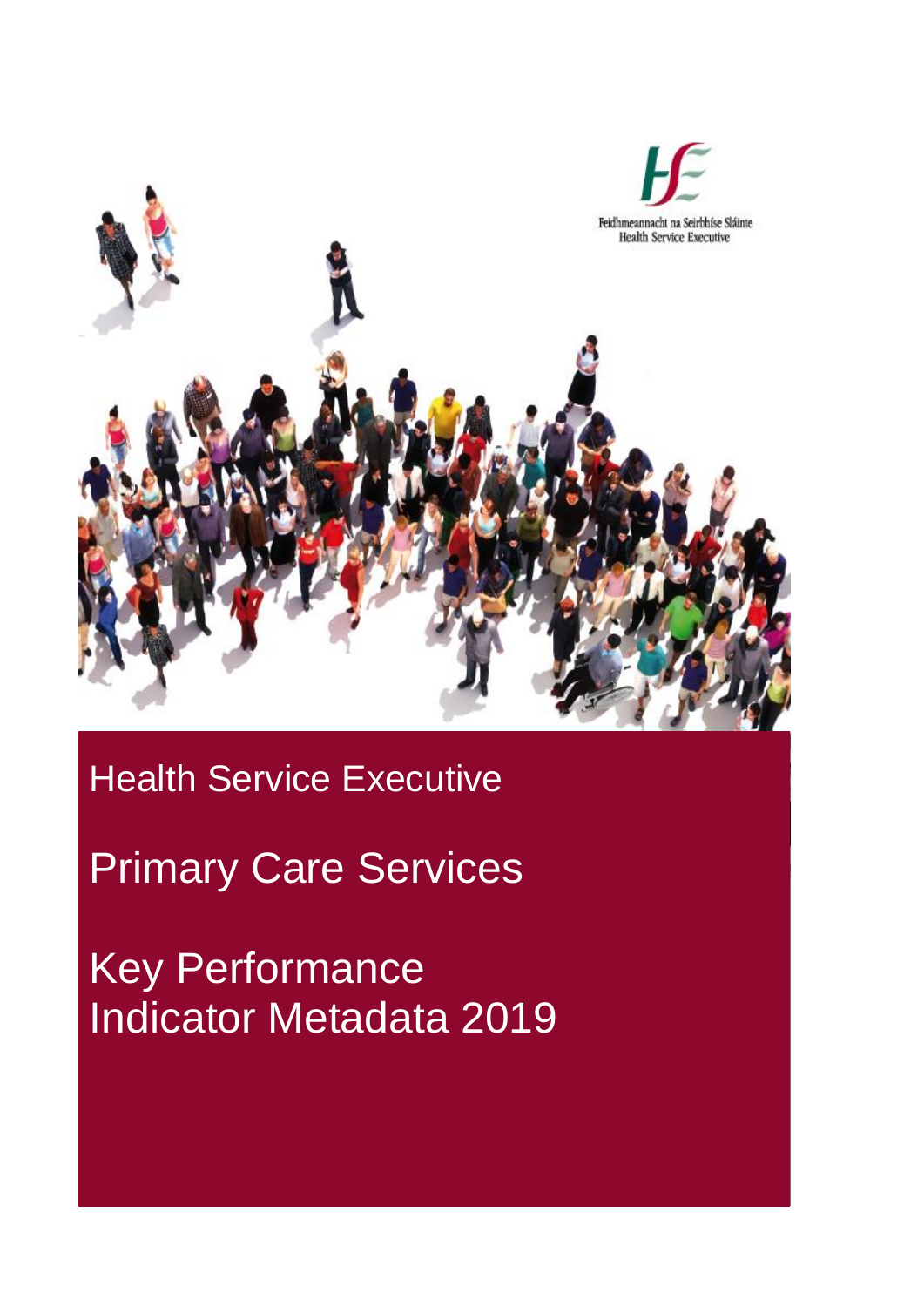|                 | <b>Audiology</b>                                            |                                                                                                                                                                                                                                                                                                                                                                                                                                                                                                                                                                                                                                                                                                                                                                                                                                                                                                                                                                                                                                                                                                                                                                                                                                                                                                                                                                                                                                                                                  |
|-----------------|-------------------------------------------------------------|----------------------------------------------------------------------------------------------------------------------------------------------------------------------------------------------------------------------------------------------------------------------------------------------------------------------------------------------------------------------------------------------------------------------------------------------------------------------------------------------------------------------------------------------------------------------------------------------------------------------------------------------------------------------------------------------------------------------------------------------------------------------------------------------------------------------------------------------------------------------------------------------------------------------------------------------------------------------------------------------------------------------------------------------------------------------------------------------------------------------------------------------------------------------------------------------------------------------------------------------------------------------------------------------------------------------------------------------------------------------------------------------------------------------------------------------------------------------------------|
| $\mathbf{1}$    | <b>KPI Title</b>                                            | PC108G - % of audiology patients on waiting list for treatment ≤ 52 weeks                                                                                                                                                                                                                                                                                                                                                                                                                                                                                                                                                                                                                                                                                                                                                                                                                                                                                                                                                                                                                                                                                                                                                                                                                                                                                                                                                                                                        |
| 1a              | <b>KPI Short Title</b>                                      | N/A                                                                                                                                                                                                                                                                                                                                                                                                                                                                                                                                                                                                                                                                                                                                                                                                                                                                                                                                                                                                                                                                                                                                                                                                                                                                                                                                                                                                                                                                              |
| $\overline{2}$  | <b>KPI Description</b>                                      | This is a calculation of the number of new audiology patients (all age bands*) who are waiting $\leq$ 52 weeks to be seen<br>by an audiologist (either in an individual or in a group environment) expressed as a proportion of the overall number of<br>audiology patients (all wait times**) waiting for these services at the end of the reporting month, multiplied by 100. It<br>includes all patients on the waiting list waiting ≤ 52 weeeks at the end of the reporting month. Patients are only<br>removed from the waiting list when they have been seen for a first appointment, it is not sufficient for a patient to have<br>been offered an appointment. Note the focus of this metric is on patients waiting for treatment, within some services<br>assessment and treatment may occur at the same appointment. However, where a patient is assessed and must still<br>wait for treatment it is the waiting time from referral date to treatment date that is reported. Opt in patients are included<br>on the waiting list. If they do not respond within four weeks they are discharged and must be re-referred. This metric<br>should not include patients overdue for review *Age bands include: • 0 - 4 years • 5 - 17 years • 18 - 64 years • 65 years<br>and over. **Wait times include: $\cdot$ 0 - $\leq$ 12 weeks $\cdot$ > 12 weeks - $\leq$ 26 weeks $\cdot$ > 26 weeks - $\leq$ 39 weeks $\cdot$ > 39 weeks -<br>$\leq$ 52 weeks $\cdot$ > 52 weeks. |
| $\mathbf{3}$    | <b>KPI Rationale</b>                                        | The purpose of this metric is to monitor audiology waiting lists and to reduce wait times for patients.                                                                                                                                                                                                                                                                                                                                                                                                                                                                                                                                                                                                                                                                                                                                                                                                                                                                                                                                                                                                                                                                                                                                                                                                                                                                                                                                                                          |
| За              | Indicator<br><b>Classification</b>                          | Access and Integration                                                                                                                                                                                                                                                                                                                                                                                                                                                                                                                                                                                                                                                                                                                                                                                                                                                                                                                                                                                                                                                                                                                                                                                                                                                                                                                                                                                                                                                           |
| $\overline{4}$  | <b>National Target</b>                                      | NSP 2019 - 88%.                                                                                                                                                                                                                                                                                                                                                                                                                                                                                                                                                                                                                                                                                                                                                                                                                                                                                                                                                                                                                                                                                                                                                                                                                                                                                                                                                                                                                                                                  |
| 4a              | <b>Target</b>                                               | (CHO1) 88%, (CHO2) 88%, (CHO3) 88%, (CHO4) 88%, (CHO5) 88%, (CHO6) Service included in CHO9, (CHO7)<br>88%, (CHO8) 88%, (CHO9) 88%                                                                                                                                                                                                                                                                                                                                                                                                                                                                                                                                                                                                                                                                                                                                                                                                                                                                                                                                                                                                                                                                                                                                                                                                                                                                                                                                               |
| 4b<br>5         | <b>Volume Metrics</b><br><b>KPI Calculation</b>             | N/A<br>Count the total number of audiology patients in all age bands* on the treatment waiting list at the end of the reporting                                                                                                                                                                                                                                                                                                                                                                                                                                                                                                                                                                                                                                                                                                                                                                                                                                                                                                                                                                                                                                                                                                                                                                                                                                                                                                                                                  |
|                 |                                                             | period by wait time $0 - 12$ weeks + >12 weeks - $\leq 26$ weeks + >26 weeks - $\leq 39$ weeks + >39 weeks - $\leq 52$ weeks<br>and express it as a proportion of the total number of audiology patients in all age bands* on the treatment waiting list at<br>the end of the reporting period by wait time $0 - 5 = 12$ weeks + >12 weeks - $\leq 26$ weeks + >26 weeks - $\leq 39$ weeks +<br>>39 weeks - $\leq$ 52 weeks + > 52 weeks and multiply by 100. Numerator: The number of audiology patients (all ages)<br>waiting to be seen by wait time 0 - ≤ 12 weeks + >12 weeks - ≤ 26 weeks + >26 weeks - ≤ 39 weeks + >39 weeks - ≤<br>52 weeks. Denominator: The number of audiology patients (all ages) waiting to be seen by wait time 0 - ≤ 12 weeks +<br>>12 weeks - ≤ 26 weeks + >26 weeks - ≤ 39 weeks + >39 weeks - ≤ 52 weeks + > 52 weeks x 100.                                                                                                                                                                                                                                                                                                                                                                                                                                                                                                                                                                                                                  |
| $6\phantom{1}6$ | <b>Data Source</b>                                          | Patient records, Audiology Manager, Primary Care General Manager, Community Healthcare Organisation (CHO)<br>Head of Service Primary Care, Chief Officer and National Business Information Unit (NBIU) Community Healthcare<br>Team.                                                                                                                                                                                                                                                                                                                                                                                                                                                                                                                                                                                                                                                                                                                                                                                                                                                                                                                                                                                                                                                                                                                                                                                                                                             |
| 6a              | Data Sign Off                                               | Chief Officer, Community Healthcare Organisation                                                                                                                                                                                                                                                                                                                                                                                                                                                                                                                                                                                                                                                                                                                                                                                                                                                                                                                                                                                                                                                                                                                                                                                                                                                                                                                                                                                                                                 |
| 6b              | <b>Data Quality Issues</b>                                  | <b>No</b>                                                                                                                                                                                                                                                                                                                                                                                                                                                                                                                                                                                                                                                                                                                                                                                                                                                                                                                                                                                                                                                                                                                                                                                                                                                                                                                                                                                                                                                                        |
| 7               | <b>Data Collection</b>                                      | Monthly                                                                                                                                                                                                                                                                                                                                                                                                                                                                                                                                                                                                                                                                                                                                                                                                                                                                                                                                                                                                                                                                                                                                                                                                                                                                                                                                                                                                                                                                          |
| $\bf 8$         | <b>Frequency</b><br><b>Tracer Conditions</b>                | •Audiology patients waiting to be seen •Age bands •Wait times                                                                                                                                                                                                                                                                                                                                                                                                                                                                                                                                                                                                                                                                                                                                                                                                                                                                                                                                                                                                                                                                                                                                                                                                                                                                                                                                                                                                                    |
| 9               | <b>Minimum Data Set</b><br><b>MDS</b>                       | •Audiology patients waiting to be seen •Age bands •Wait times                                                                                                                                                                                                                                                                                                                                                                                                                                                                                                                                                                                                                                                                                                                                                                                                                                                                                                                                                                                                                                                                                                                                                                                                                                                                                                                                                                                                                    |
| 10              | <b>International</b><br><b>Comparison</b>                   | No                                                                                                                                                                                                                                                                                                                                                                                                                                                                                                                                                                                                                                                                                                                                                                                                                                                                                                                                                                                                                                                                                                                                                                                                                                                                                                                                                                                                                                                                               |
| 11              | <b>KPI Monitoring</b>                                       | Monthly                                                                                                                                                                                                                                                                                                                                                                                                                                                                                                                                                                                                                                                                                                                                                                                                                                                                                                                                                                                                                                                                                                                                                                                                                                                                                                                                                                                                                                                                          |
| 12              | <b>KPI Reporting</b><br><b>Frequency</b>                    | Monthly                                                                                                                                                                                                                                                                                                                                                                                                                                                                                                                                                                                                                                                                                                                                                                                                                                                                                                                                                                                                                                                                                                                                                                                                                                                                                                                                                                                                                                                                          |
| 13              | <b>KPI Report Period</b>                                    | Monthly current (monthly data reported by the 10th of the following month)                                                                                                                                                                                                                                                                                                                                                                                                                                                                                                                                                                                                                                                                                                                                                                                                                                                                                                                                                                                                                                                                                                                                                                                                                                                                                                                                                                                                       |
| 14              | <b>KPI Reporting</b><br><b>Aggregation</b>                  | National / CHO / LHO                                                                                                                                                                                                                                                                                                                                                                                                                                                                                                                                                                                                                                                                                                                                                                                                                                                                                                                                                                                                                                                                                                                                                                                                                                                                                                                                                                                                                                                             |
| 15              | <b>KPI</b> is reported in<br>which reports?                 | Performance Profile / Management Data Report / Annual Report                                                                                                                                                                                                                                                                                                                                                                                                                                                                                                                                                                                                                                                                                                                                                                                                                                                                                                                                                                                                                                                                                                                                                                                                                                                                                                                                                                                                                     |
| 16<br>17        | Web link to data<br><b>Additional</b><br><b>Information</b> | http://www.hse.ie/eng/services/publications/<br>N/A                                                                                                                                                                                                                                                                                                                                                                                                                                                                                                                                                                                                                                                                                                                                                                                                                                                                                                                                                                                                                                                                                                                                                                                                                                                                                                                                                                                                                              |
|                 | <b>KPI owner/lead for</b><br>implementation                 | Siobhán McArdle, Head of Operations Primary Care, Community Operations, Health Service Executive                                                                                                                                                                                                                                                                                                                                                                                                                                                                                                                                                                                                                                                                                                                                                                                                                                                                                                                                                                                                                                                                                                                                                                                                                                                                                                                                                                                 |
|                 | PBI data support                                            | Sandra Cogan, Primary Care Services, National Business Information Unit 046 / 9251315; sandra.cogan@hse.ie                                                                                                                                                                                                                                                                                                                                                                                                                                                                                                                                                                                                                                                                                                                                                                                                                                                                                                                                                                                                                                                                                                                                                                                                                                                                                                                                                                       |
|                 | Governance/sign off                                         | David Walsh, National Director Community Operations, Health Service Executive                                                                                                                                                                                                                                                                                                                                                                                                                                                                                                                                                                                                                                                                                                                                                                                                                                                                                                                                                                                                                                                                                                                                                                                                                                                                                                                                                                                                    |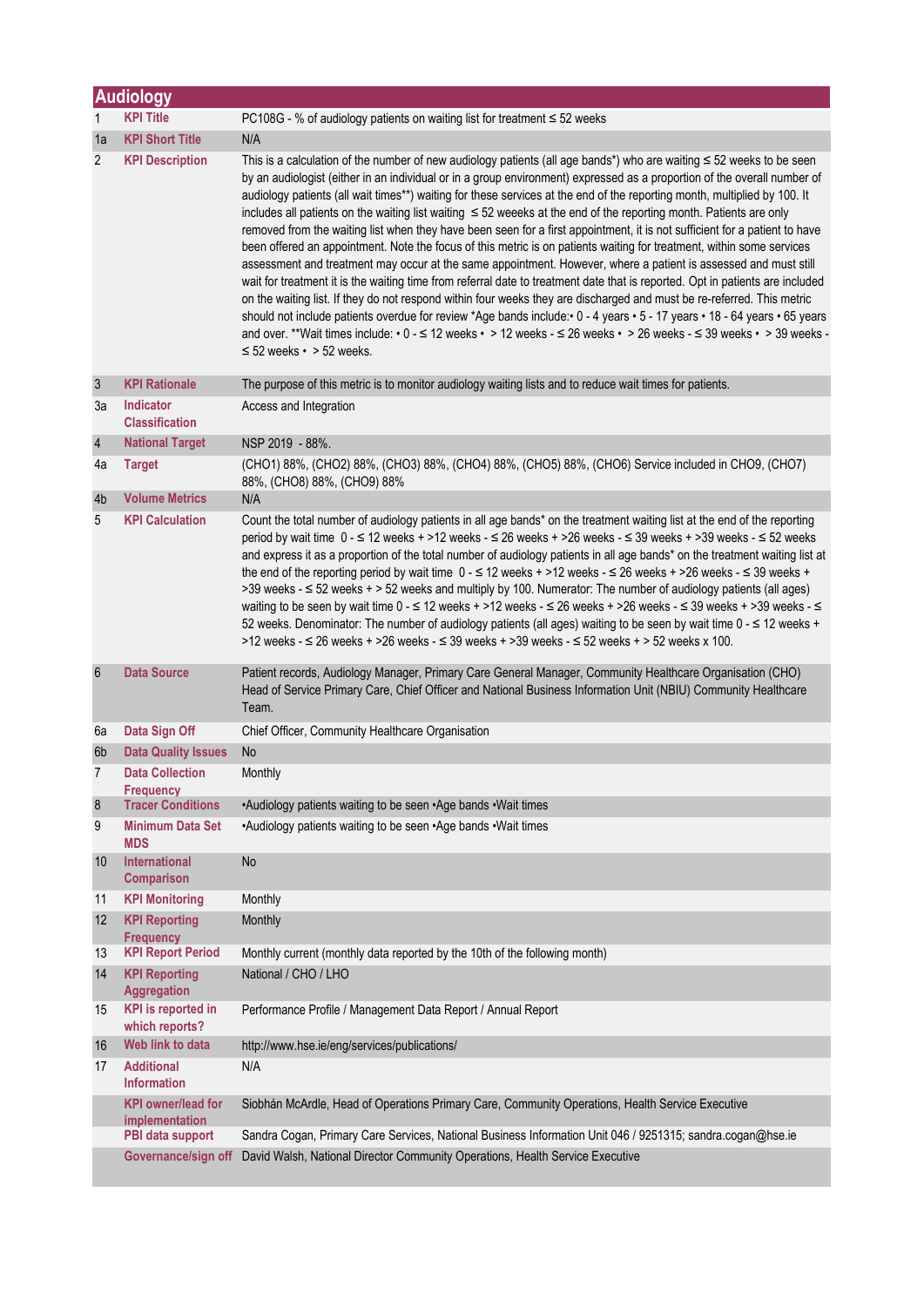|                 | <b>Audiology</b>                            |                                                                                                                                                                                                                                                                                                                                                                                                                                                                                                                                                                                                                                                                                                                                                                                                                                                                                                                                                                                                                                                                                                                                                                                                                                                                                                                                                                                                                                                                       |  |  |
|-----------------|---------------------------------------------|-----------------------------------------------------------------------------------------------------------------------------------------------------------------------------------------------------------------------------------------------------------------------------------------------------------------------------------------------------------------------------------------------------------------------------------------------------------------------------------------------------------------------------------------------------------------------------------------------------------------------------------------------------------------------------------------------------------------------------------------------------------------------------------------------------------------------------------------------------------------------------------------------------------------------------------------------------------------------------------------------------------------------------------------------------------------------------------------------------------------------------------------------------------------------------------------------------------------------------------------------------------------------------------------------------------------------------------------------------------------------------------------------------------------------------------------------------------------------|--|--|
| 1               | <b>KPI Title</b>                            | PC108M - % of audiology patients on waiting list for treatment $\leq$ 12 weeks                                                                                                                                                                                                                                                                                                                                                                                                                                                                                                                                                                                                                                                                                                                                                                                                                                                                                                                                                                                                                                                                                                                                                                                                                                                                                                                                                                                        |  |  |
| 1a              | <b>KPI Short Title</b>                      | N/A                                                                                                                                                                                                                                                                                                                                                                                                                                                                                                                                                                                                                                                                                                                                                                                                                                                                                                                                                                                                                                                                                                                                                                                                                                                                                                                                                                                                                                                                   |  |  |
| 2               | <b>KPI Description</b>                      | This is a calculation of the number of new audiology patients (all age bands*) who are waiting ≤ 12 weeks to be seen<br>by an audiologist (either in an individual or in a group environment) expressed as a proportion of the overall audiology<br>patients (all wait times**) waiting for these services at the end of the reporting month, multiplied by 100. It includes all<br>patients on the waiting list waiting $\leq 12$ weeks at the end of the reporting month. Patients are only removed from the<br>waiting list when they have been seen for a first appointment, it is not sufficient for a patient to have been offered an<br>appointment. Note the focus of this metric is on patients waiting for treatment, within some services assessment and<br>treatment may occur at the same appointment. However, where a patient is assessed and must still wait for treatment<br>it is the waiting time from referral date to treatment date that is reported. Opt in patients are included on the waiting list.<br>If they do not respond within four weeks they are discharged and must be re-referred. This metric should not include<br>patients overdue for review. *Age bands include: • 0 - 4 years • 5 - 17 years • 18 - 64 years • 65 years and over. **Wait<br>times include: $\cdot$ 0 - $\leq$ 12 weeks $\cdot$ >12 weeks - $\leq$ 26 weeks $\cdot$ > 26 weeks - $\leq$ 39 weeks $\cdot$ > 39 weeks - $\leq$ 52 weeks $\cdot$ ><br>52 weeks. |  |  |
| $\sqrt{3}$      | <b>KPI Rationale</b>                        | The purpose of this metric is to monitor audiology waiting lists and to reduce wait times for patients.                                                                                                                                                                                                                                                                                                                                                                                                                                                                                                                                                                                                                                                                                                                                                                                                                                                                                                                                                                                                                                                                                                                                                                                                                                                                                                                                                               |  |  |
| За              | <b>Indicator</b><br><b>Classification</b>   | Access and Integration                                                                                                                                                                                                                                                                                                                                                                                                                                                                                                                                                                                                                                                                                                                                                                                                                                                                                                                                                                                                                                                                                                                                                                                                                                                                                                                                                                                                                                                |  |  |
| $\sqrt{4}$      | <b>National Target</b>                      | NSP 2019 - 41%.                                                                                                                                                                                                                                                                                                                                                                                                                                                                                                                                                                                                                                                                                                                                                                                                                                                                                                                                                                                                                                                                                                                                                                                                                                                                                                                                                                                                                                                       |  |  |
| 4a              | <b>Target</b>                               | (CHO1) 41%, (CHO2) 41%, (CHO3) 41%, (CHO4) 41%, (CHO5) 41%, (CHO6) Service included in CHO9, (CHO7)<br>41%, (CHO8) 41%, (CHO9) 41%                                                                                                                                                                                                                                                                                                                                                                                                                                                                                                                                                                                                                                                                                                                                                                                                                                                                                                                                                                                                                                                                                                                                                                                                                                                                                                                                    |  |  |
| 4b              | <b>Volume Metrics</b>                       | N/A                                                                                                                                                                                                                                                                                                                                                                                                                                                                                                                                                                                                                                                                                                                                                                                                                                                                                                                                                                                                                                                                                                                                                                                                                                                                                                                                                                                                                                                                   |  |  |
| 5               | <b>KPI Calculation</b>                      | Count the total number of audiology patients in all age bands* on the treatment waiting list at the end of the reporting<br>period by wait time 0 - ≤ 12 weeks and express it as a proportion of the total number of audiology patients in all age<br>bands on the waiting list at the end of the reporting period by wait times $0 \le 12$ weeks + >12 weeks - $\le 26$ weeks +<br>>26 weeks - $\leq$ 39 weeks + >39 weeks - $\leq$ 52 weeks + > 52 weeks and multiply by 100. Numerator: The number of<br>audiology patients (all ages) waiting to be seen by wait time 0 - ≤ 12 weeks. Denominator: The number of audiology<br>patients (all ages) waiting to be seen by wait times $0 - 12$ weeks + >12 weeks - $\leq 26$ weeks + >26 weeks - $\leq 39$<br>weeks $+$ >39 weeks - $\le$ 52 weeks + > 52 weeks x 100.                                                                                                                                                                                                                                                                                                                                                                                                                                                                                                                                                                                                                                               |  |  |
| $6\phantom{.}6$ | <b>Data Source</b>                          | Patient records, Audiology Manager, Primary Care General Manager, Community Healthcare Organisation (CHO)<br>Head of Service Primary Care, Chief Officer and National Business Information Unit (NBIU) Community Healthcare<br>Team                                                                                                                                                                                                                                                                                                                                                                                                                                                                                                                                                                                                                                                                                                                                                                                                                                                                                                                                                                                                                                                                                                                                                                                                                                   |  |  |
| 6a              | Data Sign Off                               | Chief Officer, Community Healthcare Organisation                                                                                                                                                                                                                                                                                                                                                                                                                                                                                                                                                                                                                                                                                                                                                                                                                                                                                                                                                                                                                                                                                                                                                                                                                                                                                                                                                                                                                      |  |  |
| 6b              | <b>Data Quality Issues</b>                  | No                                                                                                                                                                                                                                                                                                                                                                                                                                                                                                                                                                                                                                                                                                                                                                                                                                                                                                                                                                                                                                                                                                                                                                                                                                                                                                                                                                                                                                                                    |  |  |
| $\overline{7}$  | <b>Data Collection</b><br><b>Frequency</b>  | Monthly                                                                                                                                                                                                                                                                                                                                                                                                                                                                                                                                                                                                                                                                                                                                                                                                                                                                                                                                                                                                                                                                                                                                                                                                                                                                                                                                                                                                                                                               |  |  |
| 8               | <b>Tracer Conditions</b>                    | •Audiology patients waiting to be seen •Age bands •Wait times                                                                                                                                                                                                                                                                                                                                                                                                                                                                                                                                                                                                                                                                                                                                                                                                                                                                                                                                                                                                                                                                                                                                                                                                                                                                                                                                                                                                         |  |  |
| 9               | <b>Minimum Data Set</b><br><b>MDS</b>       | •Audiology patients waiting to be seen •Age bands •Wait times                                                                                                                                                                                                                                                                                                                                                                                                                                                                                                                                                                                                                                                                                                                                                                                                                                                                                                                                                                                                                                                                                                                                                                                                                                                                                                                                                                                                         |  |  |
| 10              | International<br><b>Comparison</b>          | No                                                                                                                                                                                                                                                                                                                                                                                                                                                                                                                                                                                                                                                                                                                                                                                                                                                                                                                                                                                                                                                                                                                                                                                                                                                                                                                                                                                                                                                                    |  |  |
| 11              | <b>KPI Monitoring</b>                       | Monthly                                                                                                                                                                                                                                                                                                                                                                                                                                                                                                                                                                                                                                                                                                                                                                                                                                                                                                                                                                                                                                                                                                                                                                                                                                                                                                                                                                                                                                                               |  |  |
| 12              | <b>KPI Reporting</b><br><b>Frequency</b>    | Monthly                                                                                                                                                                                                                                                                                                                                                                                                                                                                                                                                                                                                                                                                                                                                                                                                                                                                                                                                                                                                                                                                                                                                                                                                                                                                                                                                                                                                                                                               |  |  |
| 13              | <b>KPI Report Period</b>                    | Monthly current (monthly data reported by the 10th of the following month)                                                                                                                                                                                                                                                                                                                                                                                                                                                                                                                                                                                                                                                                                                                                                                                                                                                                                                                                                                                                                                                                                                                                                                                                                                                                                                                                                                                            |  |  |
| 14              | <b>KPI Reporting</b><br><b>Aggregation</b>  | National / CHO / LHO                                                                                                                                                                                                                                                                                                                                                                                                                                                                                                                                                                                                                                                                                                                                                                                                                                                                                                                                                                                                                                                                                                                                                                                                                                                                                                                                                                                                                                                  |  |  |
| 15              | <b>KPI</b> is reported in<br>which reports? | Performance Profile / Management Data Report / Annual Report                                                                                                                                                                                                                                                                                                                                                                                                                                                                                                                                                                                                                                                                                                                                                                                                                                                                                                                                                                                                                                                                                                                                                                                                                                                                                                                                                                                                          |  |  |
| 16              | Web link to data                            | http://www.hse.ie/eng/services/publications/                                                                                                                                                                                                                                                                                                                                                                                                                                                                                                                                                                                                                                                                                                                                                                                                                                                                                                                                                                                                                                                                                                                                                                                                                                                                                                                                                                                                                          |  |  |
| 17              | <b>Additional</b><br><b>Information</b>     | N/A                                                                                                                                                                                                                                                                                                                                                                                                                                                                                                                                                                                                                                                                                                                                                                                                                                                                                                                                                                                                                                                                                                                                                                                                                                                                                                                                                                                                                                                                   |  |  |
|                 | <b>KPI</b> owner/lead for<br>implementation | Siobhán McArdle, Head of Operations Primary Care, Community Operations, Health Service Executive                                                                                                                                                                                                                                                                                                                                                                                                                                                                                                                                                                                                                                                                                                                                                                                                                                                                                                                                                                                                                                                                                                                                                                                                                                                                                                                                                                      |  |  |
|                 | PBI data support                            | Sandra Cogan, Primary Care Services, National Business Information Unit 046 / 9251315; sandra.cogan@hse.ie                                                                                                                                                                                                                                                                                                                                                                                                                                                                                                                                                                                                                                                                                                                                                                                                                                                                                                                                                                                                                                                                                                                                                                                                                                                                                                                                                            |  |  |
|                 |                                             | Governance/sign off David Walsh, National Director Community Operations, Health Service Executive                                                                                                                                                                                                                                                                                                                                                                                                                                                                                                                                                                                                                                                                                                                                                                                                                                                                                                                                                                                                                                                                                                                                                                                                                                                                                                                                                                     |  |  |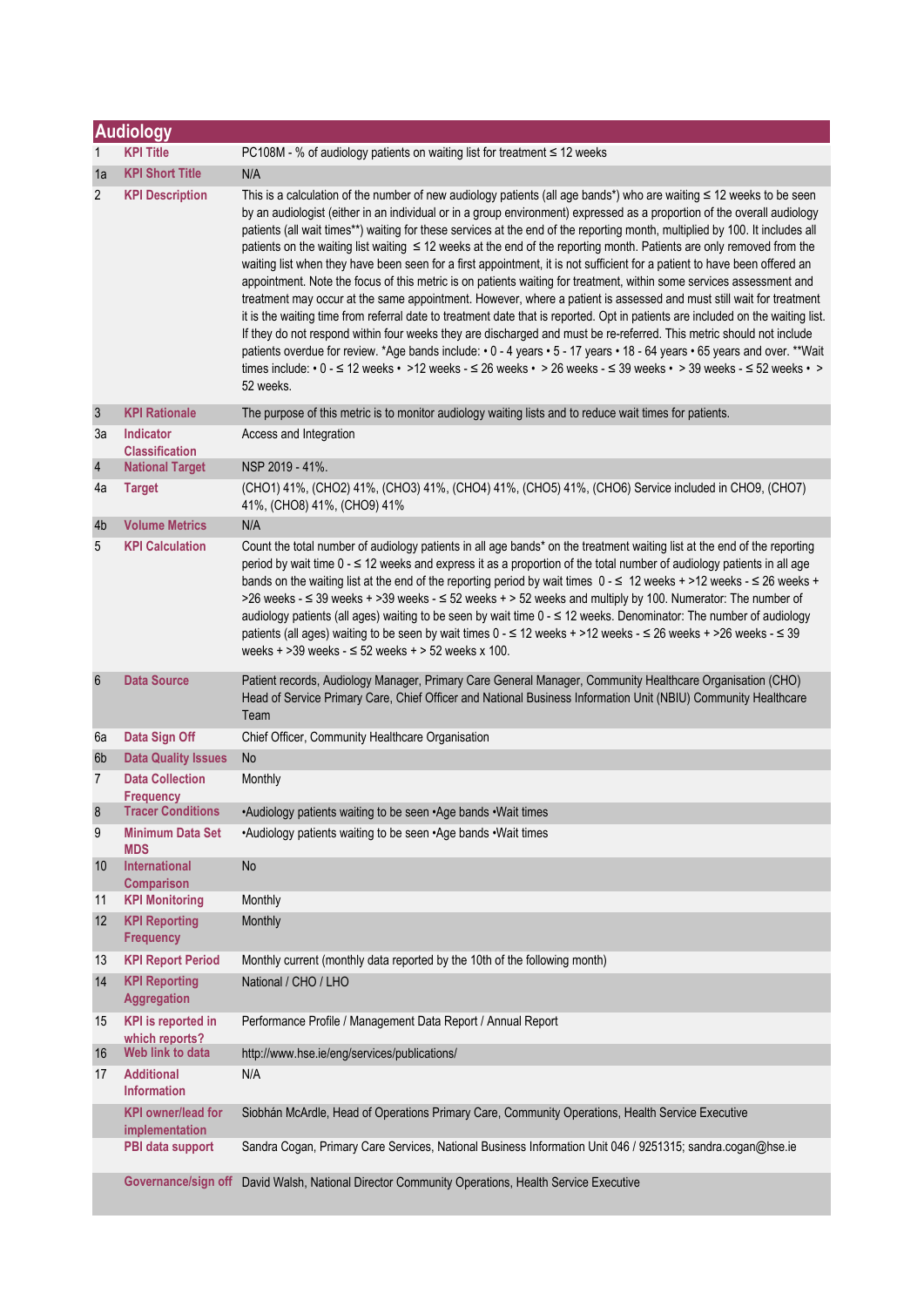|                 | <b>Audiology</b>                            |                                                                                                                                                                                                                                                                                                                                                                                                                                                                                                                                                                                                                                                                                                                                                |  |  |
|-----------------|---------------------------------------------|------------------------------------------------------------------------------------------------------------------------------------------------------------------------------------------------------------------------------------------------------------------------------------------------------------------------------------------------------------------------------------------------------------------------------------------------------------------------------------------------------------------------------------------------------------------------------------------------------------------------------------------------------------------------------------------------------------------------------------------------|--|--|
| 1               | <b>KPI Title</b>                            | PC 129 - No. of Audiology Patients Seen                                                                                                                                                                                                                                                                                                                                                                                                                                                                                                                                                                                                                                                                                                        |  |  |
| 1a              | <b>KPI Short Title</b>                      | N/A                                                                                                                                                                                                                                                                                                                                                                                                                                                                                                                                                                                                                                                                                                                                            |  |  |
| $\overline{2}$  | <b>KPI Description</b>                      | This is a composite metric. It is the sum of the number of existing audiology patients seen face to face in the reporting<br>month and the number of new audiology patients seen face to face in the reporting month. An existing patient is<br>defined as a patient who is currently attending the service and is an open case. It includes patients who attend<br>individual appointments or group sessions. A new patient is a patient that is seen for the first time in this episode of<br>care. It includes patients re-referred to the service. Each patient is only included once in the count in the reporting<br>period i.e. he / she is counted either as an existing patient or a new patient in the reporting month, not as both. |  |  |
| $\mathfrak{Z}$  | <b>KPI Rationale</b>                        | This metric provides information on audiology service activity and informs decisions in relation to the planning and<br>management of staff and resource allocation.                                                                                                                                                                                                                                                                                                                                                                                                                                                                                                                                                                           |  |  |
| За              | Indicator                                   | Access and Integration                                                                                                                                                                                                                                                                                                                                                                                                                                                                                                                                                                                                                                                                                                                         |  |  |
| $\overline{4}$  | <b>National Target</b>                      | NSP 2019 - 52,548                                                                                                                                                                                                                                                                                                                                                                                                                                                                                                                                                                                                                                                                                                                              |  |  |
| 4a              | <b>Target</b>                               | N/A                                                                                                                                                                                                                                                                                                                                                                                                                                                                                                                                                                                                                                                                                                                                            |  |  |
| 4b              | <b>Volume Metrics</b>                       | N/A                                                                                                                                                                                                                                                                                                                                                                                                                                                                                                                                                                                                                                                                                                                                            |  |  |
| 5               | <b>KPI Calculation</b>                      | Count the number of existing audiology patients seen in the reporting month and add it to the number of new<br>audiology patients seen in the reporting month. Each patient is only included once in the count in the reporting period<br>i.e. he / she is counted either as an existing patient or a new patient in the reporting month, not as both.                                                                                                                                                                                                                                                                                                                                                                                         |  |  |
| $6\phantom{1}6$ | <b>Data Source</b>                          | Patient records, Audiology Manager, Primary Care General Manager, Community Healthcare Organisation (CHO)<br>Head of Service Primary Care, Chief Officer and National Business Information Unit (NBIU) Community Healthcare<br>Team.                                                                                                                                                                                                                                                                                                                                                                                                                                                                                                           |  |  |
| 6a              | Data Sign Off                               | Chief Officer, Community Healthcare Organisation                                                                                                                                                                                                                                                                                                                                                                                                                                                                                                                                                                                                                                                                                               |  |  |
| 6b              | <b>Data Quality Issues</b>                  | <b>No</b>                                                                                                                                                                                                                                                                                                                                                                                                                                                                                                                                                                                                                                                                                                                                      |  |  |
| $\overline{7}$  | <b>Data Collection</b><br><b>Frequency</b>  | Monthly                                                                                                                                                                                                                                                                                                                                                                                                                                                                                                                                                                                                                                                                                                                                        |  |  |
| $\bf 8$         | <b>Tracer Conditions</b>                    | •Existing audiology patients seen • New audiology patients seen                                                                                                                                                                                                                                                                                                                                                                                                                                                                                                                                                                                                                                                                                |  |  |
| 9               | <b>Minimum Data Set</b><br><b>MDS</b>       | •Existing audiology patients seen • New audiology patients seen                                                                                                                                                                                                                                                                                                                                                                                                                                                                                                                                                                                                                                                                                |  |  |
| 10              | <b>International</b><br><b>Comparison</b>   | No                                                                                                                                                                                                                                                                                                                                                                                                                                                                                                                                                                                                                                                                                                                                             |  |  |
| 11              | <b>KPI Monitoring</b>                       | Monthly                                                                                                                                                                                                                                                                                                                                                                                                                                                                                                                                                                                                                                                                                                                                        |  |  |
| 12              | <b>KPI Reporting</b><br><b>Frequency</b>    | Monthly                                                                                                                                                                                                                                                                                                                                                                                                                                                                                                                                                                                                                                                                                                                                        |  |  |
| 13              | <b>KPI Report Period</b>                    | Monthly current (monthly data reported by the 10th of the following month)                                                                                                                                                                                                                                                                                                                                                                                                                                                                                                                                                                                                                                                                     |  |  |
| 14              | <b>KPI Reporting</b><br>Aggregation         | National / CHO / LHO                                                                                                                                                                                                                                                                                                                                                                                                                                                                                                                                                                                                                                                                                                                           |  |  |
| 15              | <b>KPI</b> is reported in<br>which reports? | Performance Profile / Management Data Report / Annual Report                                                                                                                                                                                                                                                                                                                                                                                                                                                                                                                                                                                                                                                                                   |  |  |
| 16              | Web link to data                            | http://www.hse.ie/eng/services/publications/                                                                                                                                                                                                                                                                                                                                                                                                                                                                                                                                                                                                                                                                                                   |  |  |
| 17              | <b>Additional</b><br><b>Information</b>     | N/A                                                                                                                                                                                                                                                                                                                                                                                                                                                                                                                                                                                                                                                                                                                                            |  |  |
|                 | <b>KPI owner/lead for</b><br>implementation | Siobhán McArdle, Head of Operations Primary Care, Community Operations, Health Service Executive                                                                                                                                                                                                                                                                                                                                                                                                                                                                                                                                                                                                                                               |  |  |
|                 | PBI data support                            | Sandra Cogan, Primary Care Services, National Business Information Unit 046 / 9251315; sandra.cogan@hse.ie                                                                                                                                                                                                                                                                                                                                                                                                                                                                                                                                                                                                                                     |  |  |
|                 | Governance/sign off                         | David Walsh, National Director Community Operations, Health Service Executive                                                                                                                                                                                                                                                                                                                                                                                                                                                                                                                                                                                                                                                                  |  |  |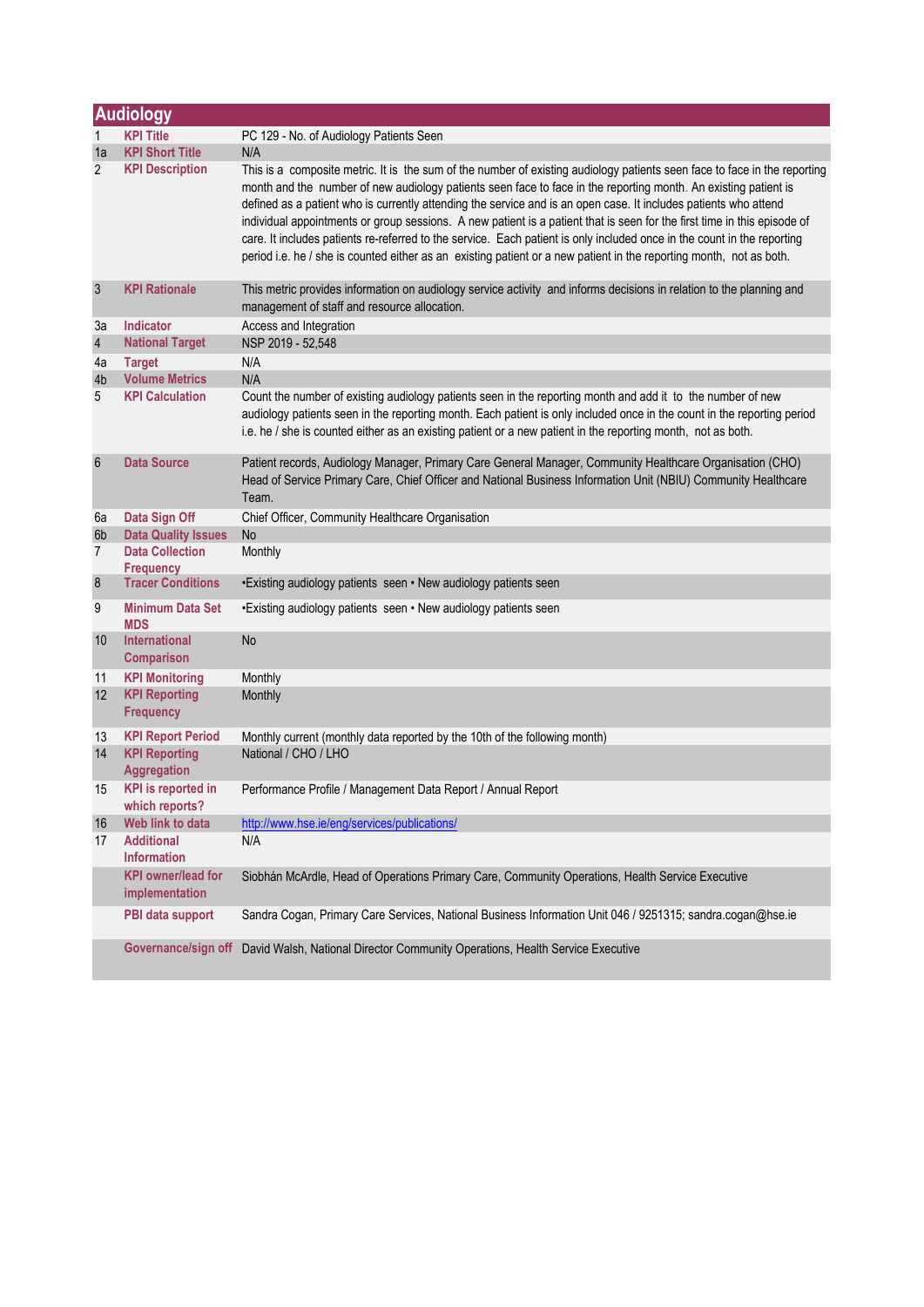|                 | <b>Child Health</b>                            |                                                                                                                                                                                                                                                                                                                                                                                                                                                                                                                                                                                                                                                                                                                                                                                                                                                                                                                                    |
|-----------------|------------------------------------------------|------------------------------------------------------------------------------------------------------------------------------------------------------------------------------------------------------------------------------------------------------------------------------------------------------------------------------------------------------------------------------------------------------------------------------------------------------------------------------------------------------------------------------------------------------------------------------------------------------------------------------------------------------------------------------------------------------------------------------------------------------------------------------------------------------------------------------------------------------------------------------------------------------------------------------------|
|                 | <b>KPI Title</b>                               | PC136 - % of babies breastfed (exclusively and not exclusively) at three month PHN (Public Health Nurse) visit                                                                                                                                                                                                                                                                                                                                                                                                                                                                                                                                                                                                                                                                                                                                                                                                                     |
| 1a              | <b>KPI Short Title</b>                         | N/A                                                                                                                                                                                                                                                                                                                                                                                                                                                                                                                                                                                                                                                                                                                                                                                                                                                                                                                                |
| 2               | <b>KPI Description</b>                         | This is a calculation of the number of babies seen at the three month PHN developmental check visit that are<br>breastfed (exclusively and not exclusively) expressed as a proportion of the overall number of babies seen at the<br>three month PHN developmental check visit, multiplied by 100. The following definitions, adapted from the World<br>Health Organisation (WHO) definitions apply: Breastfeeding: the child has received breast milk (direct from the breast<br>or expressed). Exclusive breastfeeding: the infant has received only breast milk from his/her mother, or expressed<br>breast milk, and no other liquids or solids with the exception of drops or syrups consisting of vitamins, mineral<br>supplements or medicines. Partial (not exclusive) breastfeeding: the infant receives some breastfeeds, and some<br>artificial feeds, either milk or cereal or other foods (WHO 2003 & WHO/EURO 2001). |
| 3               | <b>KPI Rationale</b>                           | Increasing breastfeeding rates and duration is a Department of Health (DoH) and Health Service Executive (HSE)<br>target. Not breastfeeding increases the risk of acute childhood illnesses and chronic diseases, with significant costs to<br>the health service. International evidence show that increasing breastfeeding rates results in improved health and cost<br>savings to the health service.                                                                                                                                                                                                                                                                                                                                                                                                                                                                                                                           |
| За              | <b>Indicator Classification</b>                | Quality and Safety                                                                                                                                                                                                                                                                                                                                                                                                                                                                                                                                                                                                                                                                                                                                                                                                                                                                                                                 |
| $\overline{4}$  | <b>National Target</b>                         | NSP 2019 - 40%.                                                                                                                                                                                                                                                                                                                                                                                                                                                                                                                                                                                                                                                                                                                                                                                                                                                                                                                    |
| 4a              | <b>Target</b>                                  | (CHO1) 40%, (CHO2) 40%, (CHO3) 40%, (CHO4) 40%, (CHO5) 40%, (CHO6) 40% (CHO7) 40%, (CHO8) 40%<br>(CHO9) 40%                                                                                                                                                                                                                                                                                                                                                                                                                                                                                                                                                                                                                                                                                                                                                                                                                        |
| 4 <sub>b</sub>  | <b>Volume Metrics</b>                          | N/A                                                                                                                                                                                                                                                                                                                                                                                                                                                                                                                                                                                                                                                                                                                                                                                                                                                                                                                                |
| 5               | <b>KPI Calculation</b>                         | The number of babies breastfed (exclusively and not exclusively) at the three month PHN developmental check visit is<br>divided by the total number of babies seen at the three month PHN developmental check visit and multiplied by 100.<br>Numerator: the number of babies breastfed (exclusively and not exclusively) at the three month PHN developmental<br>check visit. Denominator: the number of babies seen at the three month PHN developmental check visit in the<br>reporting period x 100.                                                                                                                                                                                                                                                                                                                                                                                                                           |
| $6\phantom{1}6$ | <b>Data Source</b>                             | The data source is PHN records. Data is provided by PHNs to the Director of Public Health Nursing (DPHN), the<br>Primary Care General Manager, Community Healthcare Organisation (CHO) Head of Service Primary Care, Chief<br>Officer and National Business Information Unit (NBIU) Community Healthcare Team.                                                                                                                                                                                                                                                                                                                                                                                                                                                                                                                                                                                                                     |
| 6а              | Data Sign Off                                  | Chief Officer, Community Healthcare Organisation                                                                                                                                                                                                                                                                                                                                                                                                                                                                                                                                                                                                                                                                                                                                                                                                                                                                                   |
| 6 <sub>b</sub>  | <b>Data Quality Issues</b>                     | No                                                                                                                                                                                                                                                                                                                                                                                                                                                                                                                                                                                                                                                                                                                                                                                                                                                                                                                                 |
| 7               | Data Collection Frequency Quarterly            |                                                                                                                                                                                                                                                                                                                                                                                                                                                                                                                                                                                                                                                                                                                                                                                                                                                                                                                                    |
| $\bf 8$         | <b>Tracer Conditions</b>                       | Number of babies seen at the three month PHN developmental check visit .Number of babies breastfed exclusively<br>and not exclusively at the three month PHN developmental check visit.                                                                                                                                                                                                                                                                                                                                                                                                                                                                                                                                                                                                                                                                                                                                            |
| 9               | <b>Minimum Data Set MDS</b>                    | Number of babies seen at the three month PHN developmental check visit •Number of babies breastfeed exclusively<br>and not exclusively at the three month PHN developmental check visit.                                                                                                                                                                                                                                                                                                                                                                                                                                                                                                                                                                                                                                                                                                                                           |
| 10              | <b>International Comparison</b>                | Exclusive breastfeeding for 6 months for all infants is recommended by the WHO and the DoH. Thereafter, once<br>complementary foods are introduced it is recommended that breastfeeding continues for up to 2 years or beyond.<br>Prevalence of breastfeeding at up to 6 months is reported in Northern Ireland, including initiation and discharge data<br>and data collected by health visitors at 10 days; 6 weeks; 3 months and 6 months.                                                                                                                                                                                                                                                                                                                                                                                                                                                                                      |
| 11              | <b>KPI Monitoring</b>                          | Quarterly, one quarter in arrears                                                                                                                                                                                                                                                                                                                                                                                                                                                                                                                                                                                                                                                                                                                                                                                                                                                                                                  |
| 12              | <b>KPI Reporting Frequency</b>                 | Quarterly, one quarter in arrears                                                                                                                                                                                                                                                                                                                                                                                                                                                                                                                                                                                                                                                                                                                                                                                                                                                                                                  |
| 13              | <b>KPI Report Period</b>                       | Quarterly in arrears. Data is reported by the 10th of the month following the end of the next quarter.                                                                                                                                                                                                                                                                                                                                                                                                                                                                                                                                                                                                                                                                                                                                                                                                                             |
| 14              | KPI Reporting Aggregation National / CHO / LHO |                                                                                                                                                                                                                                                                                                                                                                                                                                                                                                                                                                                                                                                                                                                                                                                                                                                                                                                                    |
| 15              | KPI is reported in which<br>reports?           | Performance Profile / Management Data Report / Annual Report                                                                                                                                                                                                                                                                                                                                                                                                                                                                                                                                                                                                                                                                                                                                                                                                                                                                       |
| 16              | Web link to data                               | http://www.hse.ie/eng/services/publications/                                                                                                                                                                                                                                                                                                                                                                                                                                                                                                                                                                                                                                                                                                                                                                                                                                                                                       |
| 17              | <b>Additional Information</b>                  | N/A                                                                                                                                                                                                                                                                                                                                                                                                                                                                                                                                                                                                                                                                                                                                                                                                                                                                                                                                |
|                 | <b>KPI</b> owner/lead for<br>implementation    | Carmel Brennan, Programme Manager, National Healthy Childhood Programme, 057 9359896,<br>carmel.brennan@hse.ie                                                                                                                                                                                                                                                                                                                                                                                                                                                                                                                                                                                                                                                                                                                                                                                                                     |
|                 | PBI data support                               | Sandra Cogan, Primary Care Services, National Business Information Unit 046 / 9251315; sandra.cogan@hse.ie                                                                                                                                                                                                                                                                                                                                                                                                                                                                                                                                                                                                                                                                                                                                                                                                                         |
|                 | Governance/sign off                            | Dr. Phil Jennings, Director of Public Health / HSE Lead for The National Healthy Childhood Programme,<br>David Walsh, National Director Community Operations, Health Service Executive                                                                                                                                                                                                                                                                                                                                                                                                                                                                                                                                                                                                                                                                                                                                             |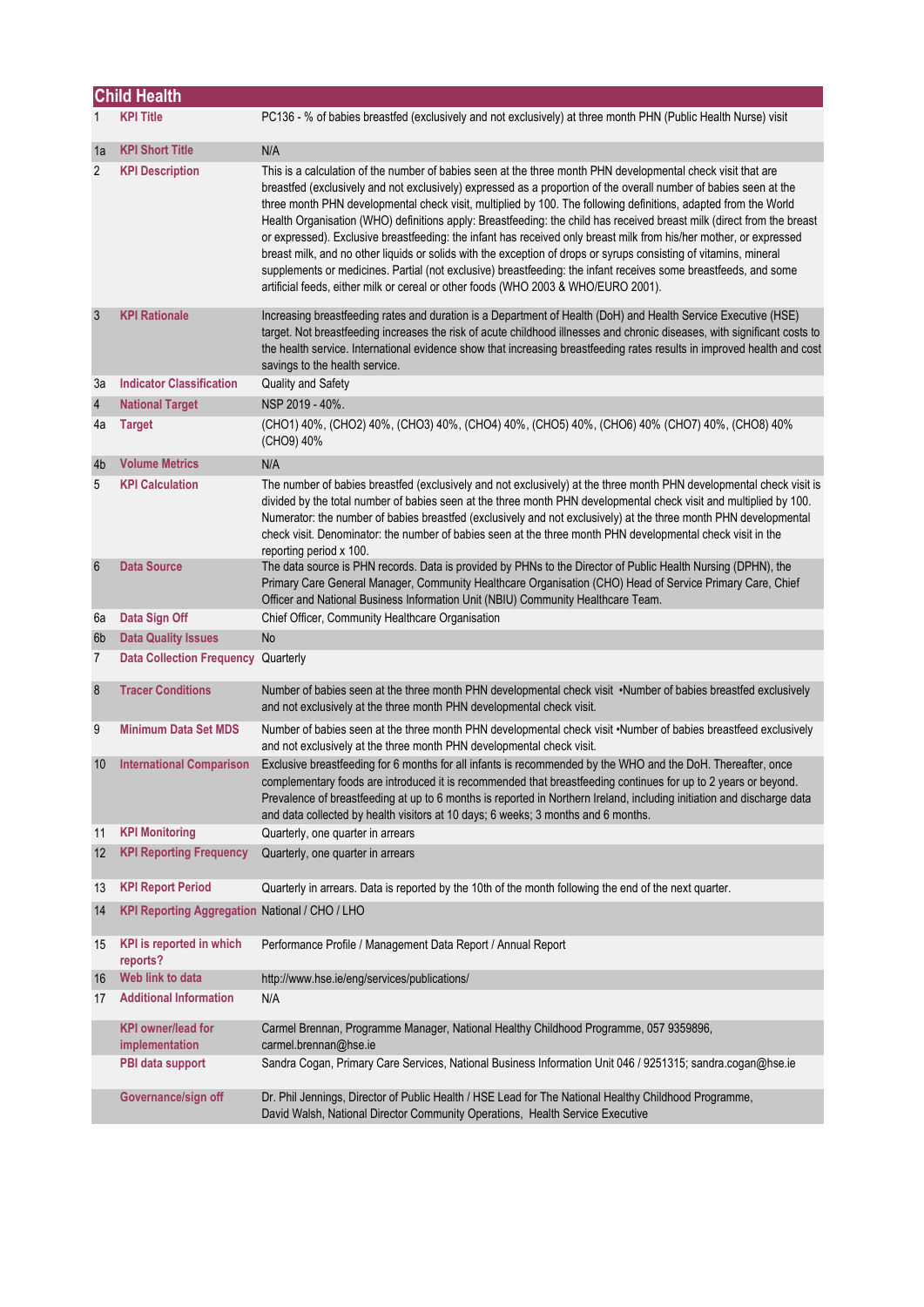|                       | <b>Child Health</b>                                     |                                                                                                                                                                                                                                                                                                                                                                                                                                                                                                                                                                                                                                                                                                                                                                                                                                                                                                      |  |
|-----------------------|---------------------------------------------------------|------------------------------------------------------------------------------------------------------------------------------------------------------------------------------------------------------------------------------------------------------------------------------------------------------------------------------------------------------------------------------------------------------------------------------------------------------------------------------------------------------------------------------------------------------------------------------------------------------------------------------------------------------------------------------------------------------------------------------------------------------------------------------------------------------------------------------------------------------------------------------------------------------|--|
| 1                     | <b>KPI Title</b>                                        | PC135 - % of babies breastfed (exclusively and not exclusively) at first PHN (Public Health Nurse) Visit                                                                                                                                                                                                                                                                                                                                                                                                                                                                                                                                                                                                                                                                                                                                                                                             |  |
| 1a                    | <b>KPI Short Title</b>                                  | N/A                                                                                                                                                                                                                                                                                                                                                                                                                                                                                                                                                                                                                                                                                                                                                                                                                                                                                                  |  |
| 2                     | <b>KPI Description</b>                                  | This is a calculation of the number of babies seen at the first postnatal PHN visit that are breastfed (exclusively and<br>not exclusively) expressed as a proportion of the overall number of babies seen at the first postnatal PHN visit,<br>multiplied by 100. The following definitions, adapted from the World Health Organisation (WHO) definitions apply:<br>Breastfeeding: The child has received breast milk (direct from the breast or expressed). Exclusive breastfeeding: The<br>infant has received only breast milk from his / her mother, or expressed breast milk, and no other liquids or solids with<br>the exception of drops or syrups consisting of vitamins, mineral supplements or medicines. Partial (not exclusive)<br>breastfeeding: The infant receives some breastfeeds, and some artificial feeds, either milk or cereal or other foods<br>(WHO 2003 & WHO/EURO 2001). |  |
| 3                     | <b>KPI Rationale</b>                                    | Increasing breastfeeding rates and duration is a Department of Health (DoH) and Health Service Executive (HSE)<br>target. Not breastfeeding increases the risk of acute childhood illnesses and chronic diseases, with significant costs to<br>the health service. International evidence shows that increasing breastfeeding rates results in improved health and<br>cost savings to the health service.                                                                                                                                                                                                                                                                                                                                                                                                                                                                                            |  |
| За                    | <b>Indicator Classification</b>                         | Quality and Safety                                                                                                                                                                                                                                                                                                                                                                                                                                                                                                                                                                                                                                                                                                                                                                                                                                                                                   |  |
| $\sqrt{4}$            | <b>National Target</b>                                  | NSP 2019 - 58%.                                                                                                                                                                                                                                                                                                                                                                                                                                                                                                                                                                                                                                                                                                                                                                                                                                                                                      |  |
| 4a                    | <b>Target</b>                                           | (CHO1) 58%, (CHO2) 58%, (CHO3) 58%, (CHO4) 58%, (CHO5) 58%, (CHO6) 58% (CHO7) 58%, (CHO8) 58%,<br>(CHO9) 58%.                                                                                                                                                                                                                                                                                                                                                                                                                                                                                                                                                                                                                                                                                                                                                                                        |  |
| 4b                    | <b>Volume Metrics</b>                                   | N/A                                                                                                                                                                                                                                                                                                                                                                                                                                                                                                                                                                                                                                                                                                                                                                                                                                                                                                  |  |
| 5                     | <b>KPI Calculation</b>                                  | The number of babies breastfed (exclusively and not exclusively) at the first PHN postnatal visit is divided by the total<br>number of babies seen at the first PHN postnatal visit for the reporting period and multiplied by 100. Numerator: the<br>number of babies breastfed (exclusively and not exclusively) at the first PHN postnatal visit in the reporting period.<br>Denominator: the number of babies seen at the first PHN postnatal visit in the reporting period x 100.                                                                                                                                                                                                                                                                                                                                                                                                               |  |
| $6\phantom{1}6$       | <b>Data Source</b>                                      | The data source is PHN records. Data is provided by PHNs to the Director of Public Health Nursing (DPHN), the<br>Primary Care General Manager, Community Healthcare Organisation (CHO) Head of Service Primary Care, Chief<br>Officer and National Business Information Unit (NBIU) Community Healthcare Team.                                                                                                                                                                                                                                                                                                                                                                                                                                                                                                                                                                                       |  |
| 6a                    | Data Sign Off                                           | Chief Officer, Community Healthcare Organisation                                                                                                                                                                                                                                                                                                                                                                                                                                                                                                                                                                                                                                                                                                                                                                                                                                                     |  |
| 6 <sub>b</sub>        | <b>Data Quality Issues</b>                              | <b>No</b>                                                                                                                                                                                                                                                                                                                                                                                                                                                                                                                                                                                                                                                                                                                                                                                                                                                                                            |  |
| 7                     | Data Collection Frequency Quarterly                     |                                                                                                                                                                                                                                                                                                                                                                                                                                                                                                                                                                                                                                                                                                                                                                                                                                                                                                      |  |
| $\boldsymbol{\delta}$ | <b>Tracer Conditions</b>                                | •Number of babies seen at first PHN post natal visit •Number of babies breastfed exclusively and not exclusively at<br>first PHN post natal visit.                                                                                                                                                                                                                                                                                                                                                                                                                                                                                                                                                                                                                                                                                                                                                   |  |
| 9                     | <b>Minimum Data Set MDS</b>                             | •Number of babies seen at first PHN post natal visit •Number of babies breastfed exclusively and not exclusively at<br>first PHN post natal visit.                                                                                                                                                                                                                                                                                                                                                                                                                                                                                                                                                                                                                                                                                                                                                   |  |
| 10                    | <b>International Comparison</b>                         | Exclusive breastfeeding for 6 months for all infants is recommended by the WHO and DoH. Thereafter once<br>complementary foods are introduced it is recommended that breastfeeding continues for up to 2 years and beyond.<br>Prevalence of breastfeeding at up to six months is reported in Northern Ireland, including initiation and discharge data,<br>and data collected by health visitors at 10 days; 6 weeks; 3 months and 6 months.                                                                                                                                                                                                                                                                                                                                                                                                                                                         |  |
| 11                    | <b>KPI Monitoring</b><br><b>KPI Reporting Frequency</b> | Quarterly, one quarter in arrears                                                                                                                                                                                                                                                                                                                                                                                                                                                                                                                                                                                                                                                                                                                                                                                                                                                                    |  |
| 12                    |                                                         | Quarterly, one quarter in arrears                                                                                                                                                                                                                                                                                                                                                                                                                                                                                                                                                                                                                                                                                                                                                                                                                                                                    |  |
| 13                    | <b>KPI Report Period</b>                                | Quarterly in arrears. Data is reported by the 10th of the month following the end of the next quarter.                                                                                                                                                                                                                                                                                                                                                                                                                                                                                                                                                                                                                                                                                                                                                                                               |  |
| 14                    | KPI Reporting Aggregation National / CHO / LHO          |                                                                                                                                                                                                                                                                                                                                                                                                                                                                                                                                                                                                                                                                                                                                                                                                                                                                                                      |  |
| 15                    | <b>KPI</b> is reported in which<br>reports?             | Performance Profile / Management Data Report / Annual Report                                                                                                                                                                                                                                                                                                                                                                                                                                                                                                                                                                                                                                                                                                                                                                                                                                         |  |
| 16                    | Web link to data                                        | http://www.hse.ie/eng/services/publications/                                                                                                                                                                                                                                                                                                                                                                                                                                                                                                                                                                                                                                                                                                                                                                                                                                                         |  |
| 17                    | <b>Additional Information</b>                           | N/A                                                                                                                                                                                                                                                                                                                                                                                                                                                                                                                                                                                                                                                                                                                                                                                                                                                                                                  |  |
|                       | <b>KPI</b> owner/lead for<br>implementation             | Carmel Brennan, Programme Manager, National Healthy Childhood Programme, 057 9359896,<br>carmel.brennan@hse.ie                                                                                                                                                                                                                                                                                                                                                                                                                                                                                                                                                                                                                                                                                                                                                                                       |  |
|                       | PBI data support                                        | Sandra Cogan, Primary Care Services, National Business Information Unit 046 / 9251315; sandra.cogan@hse.ie                                                                                                                                                                                                                                                                                                                                                                                                                                                                                                                                                                                                                                                                                                                                                                                           |  |
|                       | Governance/sign off                                     | Dr. Phil Jennings, Director of Public Health / HSE Lead for The National Healthy Childhood Programme,<br>David Walsh, National Director Community Operations, Health Service Executive                                                                                                                                                                                                                                                                                                                                                                                                                                                                                                                                                                                                                                                                                                               |  |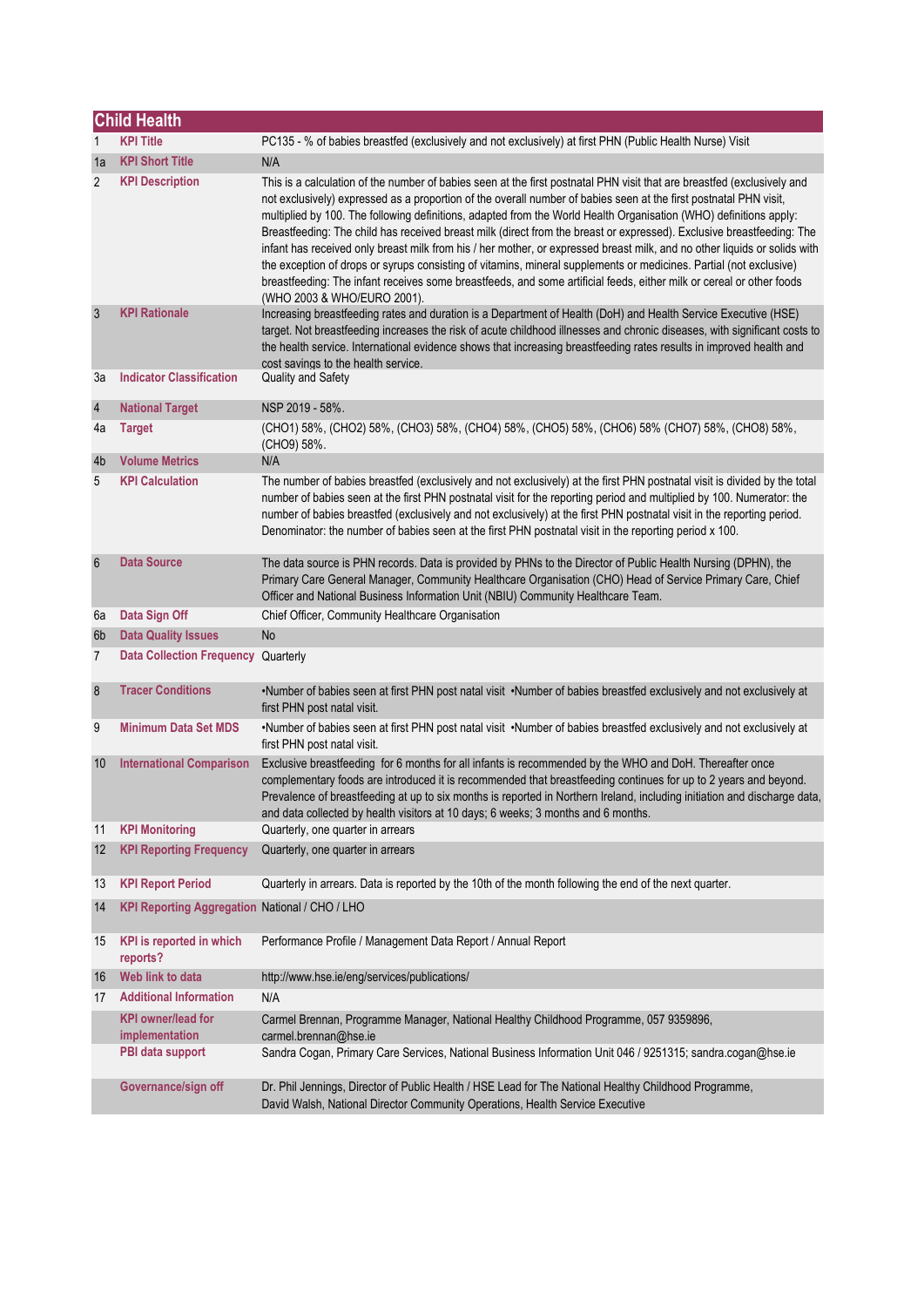|                         | <b>Child Health</b>                            |                                                                                                                                                                                                                                                                                                                                                                                                                                                                                                                                                                                                                                                                                                                            |
|-------------------------|------------------------------------------------|----------------------------------------------------------------------------------------------------------------------------------------------------------------------------------------------------------------------------------------------------------------------------------------------------------------------------------------------------------------------------------------------------------------------------------------------------------------------------------------------------------------------------------------------------------------------------------------------------------------------------------------------------------------------------------------------------------------------------|
| 1                       | <b>KPI Title</b>                               | PC143 - % of babies breastfed exclusively at first PHN Visit                                                                                                                                                                                                                                                                                                                                                                                                                                                                                                                                                                                                                                                               |
| 1a                      | <b>KPI Short Title</b>                         | N/A                                                                                                                                                                                                                                                                                                                                                                                                                                                                                                                                                                                                                                                                                                                        |
| 2                       | <b>KPI Description</b>                         | This is a calculation of the number of babies seen at the first PHN postnatal visit that are breastfed exclusively<br>expressed as a proportion of the overall number of babies seen at the first PHN postnatal visit, multiplied by 100. The<br>following definitions, adapted from the Word Health Organisation (WHO) definitions apply: Breastfeeding: The child<br>has received breast milk (direct from the breast or expressed). Exclusive breastfeeding: The infant has received only<br>breast milk from his / her mother, or expressed breast milk, and no other liquids or solids with the exception of drops<br>or syrups consisting of vitamins, mineral supplements or medicines. (WHO 2003 & WHO/EURO 2001). |
| 3                       | <b>KPI Rationale</b>                           | Increasing breastfeeding rates and duration is a Department of Health (DoH) and Health Service Executive (HSE)<br>target. Not breastfeeding increases the risk of acute childhood illnesses and chronic diseases, with significant costs to<br>the health service. International evidence shows that increasing breastfeeding rates results in improved health and<br>cost savings to the health service.                                                                                                                                                                                                                                                                                                                  |
| За                      | <b>Indicator Classification</b>                | Quality and Safety                                                                                                                                                                                                                                                                                                                                                                                                                                                                                                                                                                                                                                                                                                         |
| $\overline{\mathbf{4}}$ | <b>National Target</b>                         | NSP 2019 - 48%.                                                                                                                                                                                                                                                                                                                                                                                                                                                                                                                                                                                                                                                                                                            |
| 4a                      | <b>Target</b>                                  | (CHO1) 48%, (CHO2) 48%, (CHO3) 48%, (CHO4) 48%, (CHO5) 48%, (CHO6) 48% (CHO7) 48%, (CHO8) 48%,<br>(CHO9) 48%.                                                                                                                                                                                                                                                                                                                                                                                                                                                                                                                                                                                                              |
| 4b                      | <b>Volume Metrics</b>                          | N/A                                                                                                                                                                                                                                                                                                                                                                                                                                                                                                                                                                                                                                                                                                                        |
| 5                       | <b>KPI Calculation</b>                         | The number of babies breastfed exclusively at the first PHN postnatal visit is divided by the total number of babies<br>seen at the first PHN postnatal visit for the reporting period and multiplied by 100. Numerator: the number of babies<br>breastfed exclusively at the first PHN postnatal visit in the reporting period. Denominator: the number of babies seen<br>at the first PHN postnatal visit in the reporting period x 100.                                                                                                                                                                                                                                                                                 |
| $6\phantom{1}$          | <b>Data Source</b>                             | The data source is PHN records. Data is provided by PHNs to the Director of Public Health Nursing (DPHN), the<br>Primary Care General Manager, Community Healthcare Organisation (CHO) Head of Service Primary Care, Chief<br>Officer and National Business Information Unit (NBIU) Community Healthcare Team.                                                                                                                                                                                                                                                                                                                                                                                                             |
| 6а                      | Data Sign Off                                  | Chief Officer, Community Healthcare Organisation                                                                                                                                                                                                                                                                                                                                                                                                                                                                                                                                                                                                                                                                           |
| 6 <sub>b</sub>          | <b>Data Quality Issues</b>                     | No+E81                                                                                                                                                                                                                                                                                                                                                                                                                                                                                                                                                                                                                                                                                                                     |
| 7                       | Data Collection Frequency Monthly              |                                                                                                                                                                                                                                                                                                                                                                                                                                                                                                                                                                                                                                                                                                                            |
| $\bf 8$                 | <b>Tracer Conditions</b>                       | . Number of babies seen at first PHN post natal visit . Number of babies breastfed exclusively at the first PHN post<br>natal visit                                                                                                                                                                                                                                                                                                                                                                                                                                                                                                                                                                                        |
| 9                       | <b>Minimum Data Set MDS</b>                    | . Number of babies seen at the first PHN post natal visit . Number of babies breastfed exclusively at the first PHN<br>post natal visit                                                                                                                                                                                                                                                                                                                                                                                                                                                                                                                                                                                    |
| 10                      | <b>International Comparison</b>                | Exclusive breastfeeding for 6 months for all infants is recommended by the WHO and the DoH. Thereafter once<br>complementary foods are introduced it is recommended that breastfeeding continues for up to two years and beyond.<br>Prevalence of breastfeeding at up to six months is reported in Northern Ireland, including initiation and discharge data,<br>and data collected by health visitors at 10 days; 6 weeks; 3 months and 6 months.                                                                                                                                                                                                                                                                         |
| 11                      | <b>KPI Monitoring</b>                          | Quarterly, one quarter in arrears                                                                                                                                                                                                                                                                                                                                                                                                                                                                                                                                                                                                                                                                                          |
| 12                      | <b>KPI Reporting Frequency</b>                 | Quarterly, one quarter in arrears                                                                                                                                                                                                                                                                                                                                                                                                                                                                                                                                                                                                                                                                                          |
| 13                      | <b>KPI Report Period</b>                       | Quarterly one quarter in arrears. Data is reported by the 10th of the month following the end of the next quarter.                                                                                                                                                                                                                                                                                                                                                                                                                                                                                                                                                                                                         |
| 14                      | KPI Reporting Aggregation National / CHO / LHO |                                                                                                                                                                                                                                                                                                                                                                                                                                                                                                                                                                                                                                                                                                                            |
| 15                      | KPI is reported in which<br>reports?           | Performance Profile / Management Data Report / Annual Report                                                                                                                                                                                                                                                                                                                                                                                                                                                                                                                                                                                                                                                               |
| 16                      | Web link to data                               | http://www.hse.ie/eng/services/publications/                                                                                                                                                                                                                                                                                                                                                                                                                                                                                                                                                                                                                                                                               |
| 17                      | <b>Additional Information</b>                  | N/A                                                                                                                                                                                                                                                                                                                                                                                                                                                                                                                                                                                                                                                                                                                        |
|                         | <b>KPI owner/lead for</b><br>implementation    | Carmel Brennan, Programme Manager, National Healthy Childhood Programme, 057 9359896,<br>carmel.brennan@hse.ie                                                                                                                                                                                                                                                                                                                                                                                                                                                                                                                                                                                                             |
|                         | PBI data support                               | Sandra Cogan, Primary Care Services, National Business Information Unit 046 / 9251315; sandra.cogan@hse.ie                                                                                                                                                                                                                                                                                                                                                                                                                                                                                                                                                                                                                 |
|                         | Governance/sign off                            | Dr. Phil Jennings, Director of Public Health / HSE Lead for The National Healthy Childhood Programme,<br>David Walsh, National Director Community Operations, Health Service Executive                                                                                                                                                                                                                                                                                                                                                                                                                                                                                                                                     |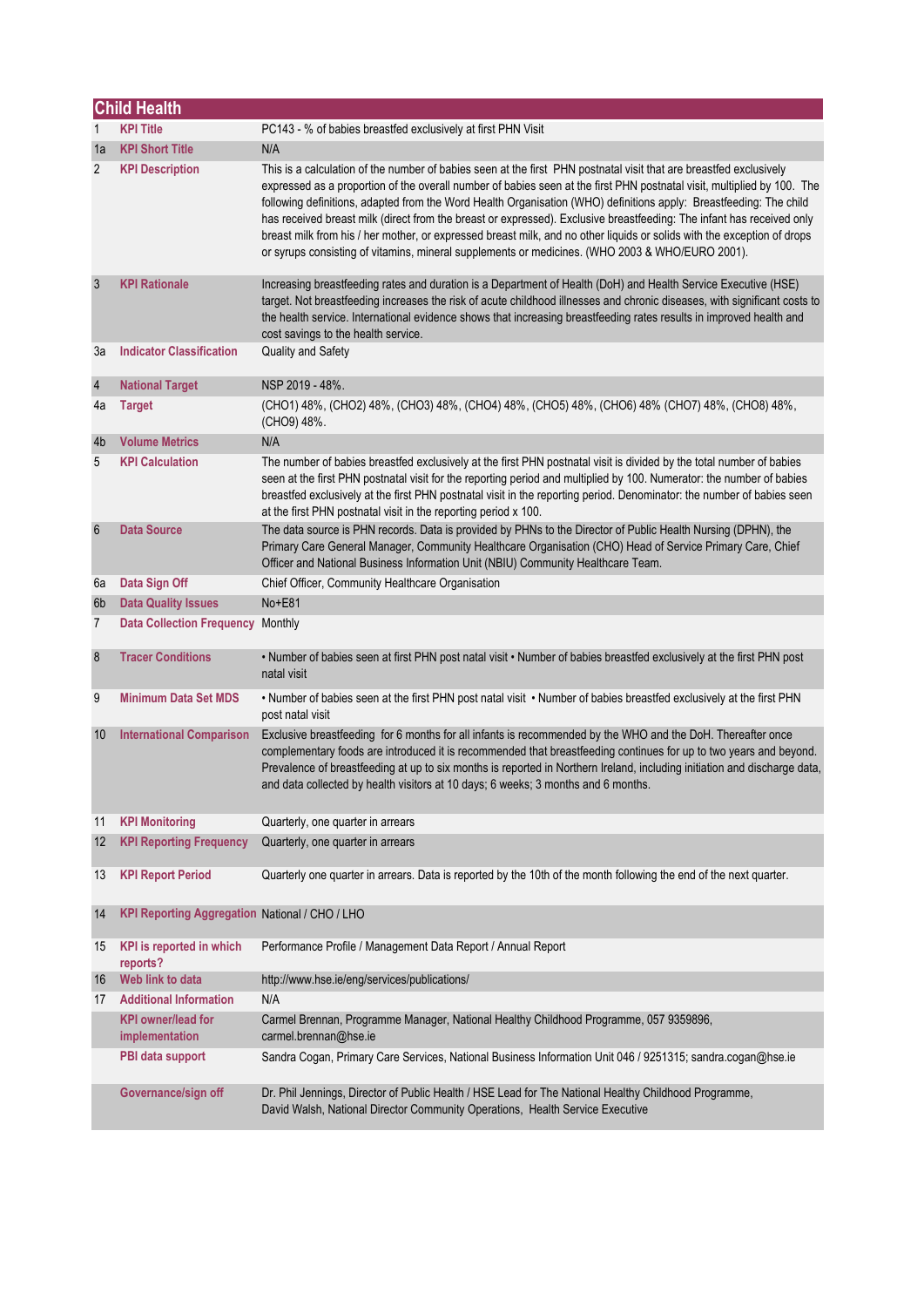|                          | <b>Child Health</b>                            |                                                                                                                                                                                                                                                                                                                                                                                                                                                                                                                                                                                                                                                                                                                                                                 |  |  |
|--------------------------|------------------------------------------------|-----------------------------------------------------------------------------------------------------------------------------------------------------------------------------------------------------------------------------------------------------------------------------------------------------------------------------------------------------------------------------------------------------------------------------------------------------------------------------------------------------------------------------------------------------------------------------------------------------------------------------------------------------------------------------------------------------------------------------------------------------------------|--|--|
| 1                        | <b>KPI Title</b>                               | PC144 - % of babies breastfed exclusively at three month PHN Visit                                                                                                                                                                                                                                                                                                                                                                                                                                                                                                                                                                                                                                                                                              |  |  |
| 1a                       | <b>KPI Short Title</b>                         | N/A                                                                                                                                                                                                                                                                                                                                                                                                                                                                                                                                                                                                                                                                                                                                                             |  |  |
| 2                        | <b>KPI Description</b>                         | This is a calculation of the number of babies seen at the three month PHN development check visit that are breastfed<br>exclusively expressed as a proportion of the overall number of babies seen at the three month PHN development<br>check visit, multiplied by 100. The following definitions, adapted from the World Health Organisation (WHO) definitions<br>apply: Breastfeeding: The child has received breast milk (direct from the breast or expressed). Exclusive<br>breastfeeding: The infant has received only breast mi+E104lk from his / her mother, or expressed breast milk, and no<br>other liquids or solids with the exception of drops or syrups consisting of vitamins, mineral supplements or medicines.<br>(WHO 2003 & WHO/EURO 2001). |  |  |
| 3                        | <b>KPI Rationale</b>                           | Increasing breastfeeding rates and duration is a Department of Health (DoH) and Health Service Executive (HSE)<br>target. Not breastfeeding increases the risk of acute childhood illnesses and chronic diseases, with significant costs to<br>the health service. International evidence shows that increasing breastfeeding rates results in improved health and<br>cost savings to the health service.                                                                                                                                                                                                                                                                                                                                                       |  |  |
| За                       | <b>Indicator Classification</b>                | <b>Quality and Safety</b>                                                                                                                                                                                                                                                                                                                                                                                                                                                                                                                                                                                                                                                                                                                                       |  |  |
| $\overline{\mathcal{L}}$ | <b>National Target</b>                         | NSP 2019 - 30%.                                                                                                                                                                                                                                                                                                                                                                                                                                                                                                                                                                                                                                                                                                                                                 |  |  |
| 4a                       | <b>Target</b>                                  | (CHO1) 30%, (CHO2) 30%, (CHO3) 30%, (CHO4) 30%, (CHO5) 30%, (CHO6) 30%, (CHO7) 30%, (CHO8) 30%,<br>(CHO9) 30%                                                                                                                                                                                                                                                                                                                                                                                                                                                                                                                                                                                                                                                   |  |  |
| 4b                       | <b>Volume Metrics</b>                          | N/A                                                                                                                                                                                                                                                                                                                                                                                                                                                                                                                                                                                                                                                                                                                                                             |  |  |
| 5                        | <b>KPI Calculation</b>                         | The number of babies breastfed exclusively at the three month PHN development check visit is divided by the total<br>number of babies seen at the three month PHN development check visit for the reporting period and multiplied by<br>100. Numerator: the number of babies breastfed exclusively at the three month PHN development check visit in the<br>reporting period. Denominator: the number of babies seen at the three month PHN development check visit in the<br>reporting period x 100.                                                                                                                                                                                                                                                           |  |  |
| $6\overline{6}$          | <b>Data Source</b>                             | The data source is PHN records. Data is provided by PHNs to the Director of Public Health Nursing (DPHN), the<br>Primary Care General Manager, Community Healthcare Organisation (CHO) Head of Service Primary Care, Chief<br>Officer and National Business Information Unit (NBIU) Community Healthcare Team.                                                                                                                                                                                                                                                                                                                                                                                                                                                  |  |  |
| 6а                       | Data Sign Off                                  | Chief Officer, Community Healthcare Organisation                                                                                                                                                                                                                                                                                                                                                                                                                                                                                                                                                                                                                                                                                                                |  |  |
| 6 <sub>b</sub>           | <b>Data Quality Issues</b>                     | <b>No</b>                                                                                                                                                                                                                                                                                                                                                                                                                                                                                                                                                                                                                                                                                                                                                       |  |  |
| 7                        | Data Collection Frequency Quarterly            |                                                                                                                                                                                                                                                                                                                                                                                                                                                                                                                                                                                                                                                                                                                                                                 |  |  |
| $\bf 8$                  | <b>Tracer Conditions</b>                       | . Number of babies seen at three month PHN development check visit . Number of babies breastfeeding exclusively<br>at three month PHN development check visit                                                                                                                                                                                                                                                                                                                                                                                                                                                                                                                                                                                                   |  |  |
| 9                        | <b>Minimum Data Set MDS</b>                    | . Number of babies seen at three month PHN development check visit . Number of babies breastfeeding exclusively<br>at three month PHN development check visit                                                                                                                                                                                                                                                                                                                                                                                                                                                                                                                                                                                                   |  |  |
| 10                       | <b>International Comparison</b>                | Exclusive breastfeeding for 6 months for all infants is recommended by the WHO and the DoH. Thereafter once<br>complementary foods are introduced it is recommended that breastfeeding continues for up to two years and beyond.<br>Prevalence of breastfeeding at up to six months is reported in Northern Ireland, including initiation and discharge data,<br>and data collected by health visitors at 10 days; 6 weeks; 3 months and 6 months.                                                                                                                                                                                                                                                                                                              |  |  |
| 11                       | <b>KPI Monitoring</b>                          | Quarterly, one quarter in arrears                                                                                                                                                                                                                                                                                                                                                                                                                                                                                                                                                                                                                                                                                                                               |  |  |
| 12                       | <b>KPI Reporting Frequency</b>                 | Quarterly, one quarter in arrears                                                                                                                                                                                                                                                                                                                                                                                                                                                                                                                                                                                                                                                                                                                               |  |  |
| 13                       | <b>KPI Report Period</b>                       | Quarterly one quarter in arrears. Data is reported by the 10th of the month following the end of the next quarter.                                                                                                                                                                                                                                                                                                                                                                                                                                                                                                                                                                                                                                              |  |  |
| 14                       | KPI Reporting Aggregation National / CHO / LHO |                                                                                                                                                                                                                                                                                                                                                                                                                                                                                                                                                                                                                                                                                                                                                                 |  |  |
| 15                       | KPI is reported in which<br>reports?           | Performance Profile / Management Data Report / Annual Report                                                                                                                                                                                                                                                                                                                                                                                                                                                                                                                                                                                                                                                                                                    |  |  |
| 16                       | Web link to data                               | http://www.hse.ie/eng/services/publications/                                                                                                                                                                                                                                                                                                                                                                                                                                                                                                                                                                                                                                                                                                                    |  |  |
| 17                       | <b>Additional Information</b>                  | N/A                                                                                                                                                                                                                                                                                                                                                                                                                                                                                                                                                                                                                                                                                                                                                             |  |  |
|                          | <b>KPI</b> owner/lead for<br>implementation    | Carmel Brennan, Programme Manager, National Healthy Childhood Programme, 057 9359896,<br>carmel.brennan@hse.ie                                                                                                                                                                                                                                                                                                                                                                                                                                                                                                                                                                                                                                                  |  |  |
|                          | PBI data support                               | Sandra Cogan, Primary Care Services, National Business Information Unit 046 / 9251315; sandra.cogan@hse.ie                                                                                                                                                                                                                                                                                                                                                                                                                                                                                                                                                                                                                                                      |  |  |
|                          | Governance/sign off                            | Dr. Phil Jennings, Director of Public Health / HSE Lead for The National Healthy Childhood Programme,<br>David Walsh, National Director Community Operations, Health Service Executive.                                                                                                                                                                                                                                                                                                                                                                                                                                                                                                                                                                         |  |  |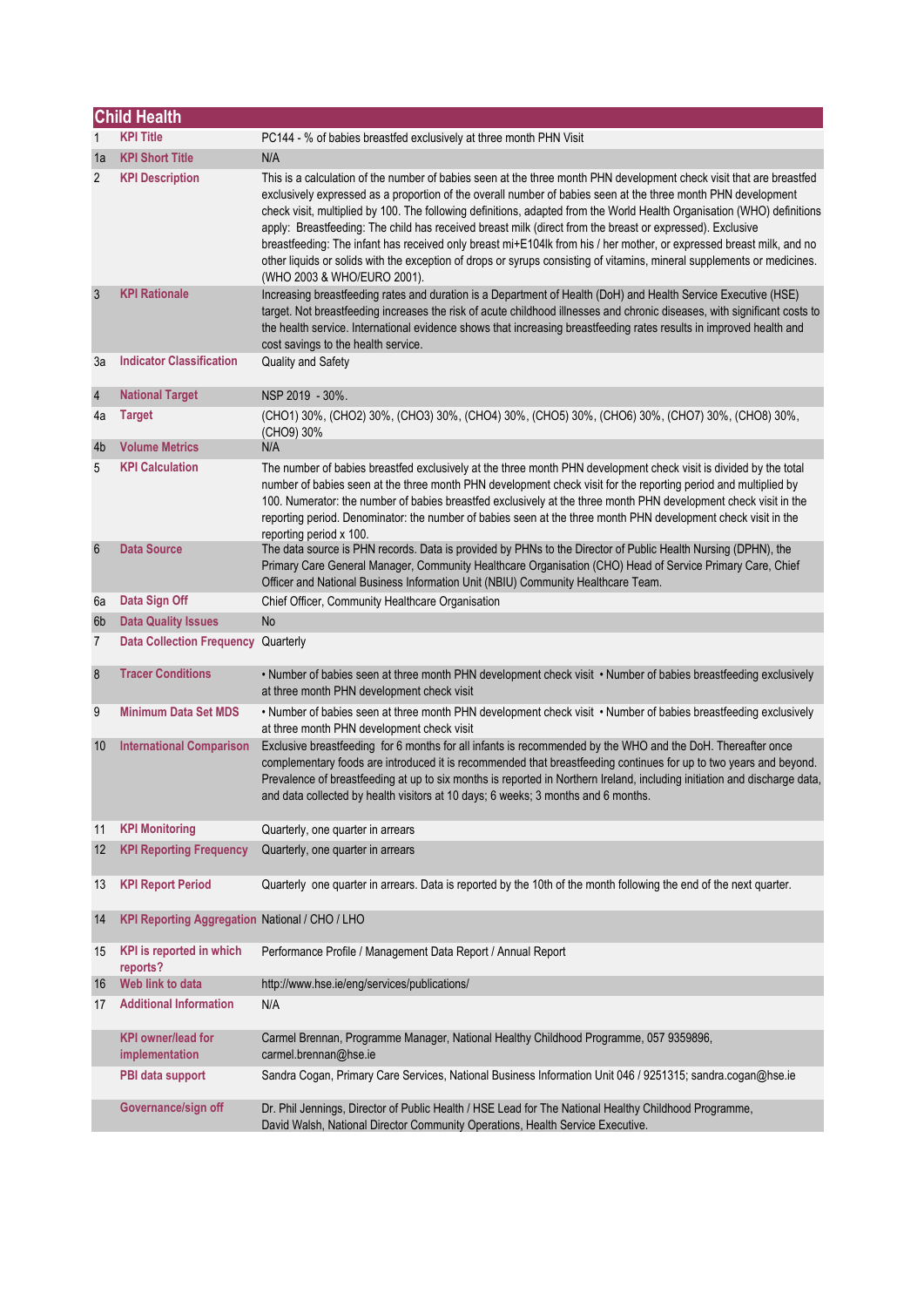|                 | <b>Child Health</b>                            |                                                                                                                                                                                                                                                                                                                                                                                                                                                                                                                                                                                             |
|-----------------|------------------------------------------------|---------------------------------------------------------------------------------------------------------------------------------------------------------------------------------------------------------------------------------------------------------------------------------------------------------------------------------------------------------------------------------------------------------------------------------------------------------------------------------------------------------------------------------------------------------------------------------------------|
|                 | <b>KPI Title</b>                               | PC134 - % of children reaching 10 months within the reporting period who have had their child development health<br>screening on time or before reaching 10 months of age.                                                                                                                                                                                                                                                                                                                                                                                                                  |
| 1a              | <b>KPI Short Title</b>                         | N/A                                                                                                                                                                                                                                                                                                                                                                                                                                                                                                                                                                                         |
| $\overline{2}$  | <b>KPI Description</b>                         | This is a calculation of the number of children who by reaching 10 months of age in the reporting period have received<br>their 7-9 months developmental screen by a Public Health Nurse or Area Medical Officer (AMO) expressed as a<br>proportion of all of the children reaching 10 months of age during the reporting period, multiplied by 100. A baby born<br>between between 1st and 30th June 2018 will turn 10 months of age between 1st and 30th April 2019, babies born<br>between 1st and 31st December 2018 will turn 10 months of age between 1st and 31st October 2019, etc. |
| 3               | <b>KPI Rationale</b>                           | Developmental screening is a procedure designed to identify children who should receive more intensive assessment<br>or diagnosis, for potential developmental delays or physical defects (e.g. strabismus; undescended testes). It can<br>allow for earlier detection of delays and improve child health and well-being outcomes for identified children.                                                                                                                                                                                                                                  |
| За              | <b>Indicator Classification</b>                | Quality and Safety                                                                                                                                                                                                                                                                                                                                                                                                                                                                                                                                                                          |
| $\sqrt{4}$      | <b>National Target</b>                         | NSP 2019 - 95%.                                                                                                                                                                                                                                                                                                                                                                                                                                                                                                                                                                             |
| 4a              | <b>Target</b>                                  | (CHO1) 95%, (CHO2) 95%, (CHO3) 95%, (CHO4) 95%, (CHO5) 95%, (CHO6) 95%, (CHO7) 95%, (CHO8) 95%,<br>(CHO9) 95%.                                                                                                                                                                                                                                                                                                                                                                                                                                                                              |
| 4b              | <b>Volume Metrics</b>                          | N/A                                                                                                                                                                                                                                                                                                                                                                                                                                                                                                                                                                                         |
| 5               | <b>KPI Calculation</b>                         | The number of babies receiving developmental screening by 10 months of age in the reporting period is divided by<br>the number of babies reaching 10 months of age in the reporting period and multiplied by 100 e.g. CHO has 89<br>babies who received screening, with 108 babies reaching 10 months of age in the reporting period, the percentage is<br>calculated as: 89 / 108 x 100 = 82%.                                                                                                                                                                                             |
| $6\phantom{1}6$ | <b>Data Source</b>                             | Data is provided by PHNs to the Director of Public Health Nursing (DPHN), AMOs / Senior Area Medical Officers<br>(SAMO) to the Principal Medical Officer (PMO), the Primary Care General Manager, Community Healthcare<br>Organisation (CHO) Head of Service Primary Care, Chief Officer and National Business Information Unit (NBIU)<br>Community Healthcare Team.                                                                                                                                                                                                                        |
| 6a              | Data Sign Off                                  | Chief Officer, Community Healthcare Organisation                                                                                                                                                                                                                                                                                                                                                                                                                                                                                                                                            |
| 6 <sub>b</sub>  | <b>Data Quality Issues</b>                     | No                                                                                                                                                                                                                                                                                                                                                                                                                                                                                                                                                                                          |
| 7               | Data Collection Frequency Monthly              |                                                                                                                                                                                                                                                                                                                                                                                                                                                                                                                                                                                             |
| 8               | <b>Tracer Conditions</b>                       | •The total number of babies reaching 10 months of age during the reporting period.•The number of babies reaching 10<br>months of age during the reporting period who have received their 7-9 month developmental check before reaching<br>10 months of age.                                                                                                                                                                                                                                                                                                                                 |
| 9               | <b>Minimum Data Set MDS</b>                    | •The total number of babies reaching 10 months of age during the reporting period.•The number of babies reaching 10<br>months of age during the reporting period who have received their 7-9 month developmental check before reaching<br>10 months of age.                                                                                                                                                                                                                                                                                                                                 |
| 10              | <b>International Comparison</b>                | PHN's conduct development health screening as recommended by the Child Health Screening & Surveillance<br>Programme (CHSS).                                                                                                                                                                                                                                                                                                                                                                                                                                                                 |
| 11              | <b>KPI Monitoring</b>                          | Monthly in arrears                                                                                                                                                                                                                                                                                                                                                                                                                                                                                                                                                                          |
| 12              | <b>KPI Reporting Frequency</b>                 | Monthly in arrears                                                                                                                                                                                                                                                                                                                                                                                                                                                                                                                                                                          |
| 13              | <b>KPI Report Period</b>                       | Monthly one month in arrears i.e data is reported by the 10th of the month following the end of the next month e.g.<br>June data reported in August.                                                                                                                                                                                                                                                                                                                                                                                                                                        |
| 14              | KPI Reporting Aggregation National / CHO / LHO |                                                                                                                                                                                                                                                                                                                                                                                                                                                                                                                                                                                             |
| 15              | KPI is reported in which<br>reports?           | Performance Profile / Management Data Report / Annual Report                                                                                                                                                                                                                                                                                                                                                                                                                                                                                                                                |
| 16              | Web link to data                               | http://www.hse.ie/eng/services/publications/                                                                                                                                                                                                                                                                                                                                                                                                                                                                                                                                                |
| 17              | <b>Additional Information</b>                  | N/A                                                                                                                                                                                                                                                                                                                                                                                                                                                                                                                                                                                         |
|                 | <b>KPI</b> owner/lead for<br>implementation    | Carmel Brennan, Programme Manager, National Healthy Childhood Programme, 057 9359896,<br>carmel.brennan@hse.ie                                                                                                                                                                                                                                                                                                                                                                                                                                                                              |
|                 | PBI data support                               | Sandra Cogan, Primary Care Services, National Business Information Unit 046 / 9251315; sandra.cogan@hse.ie                                                                                                                                                                                                                                                                                                                                                                                                                                                                                  |
|                 | Governance/sign off                            | Dr. Phil Jennings, Director of Public Health / Lead for The National Healthy Childhood Programme,<br>David Walsh, National Director Community Operations, Health Service Executive                                                                                                                                                                                                                                                                                                                                                                                                          |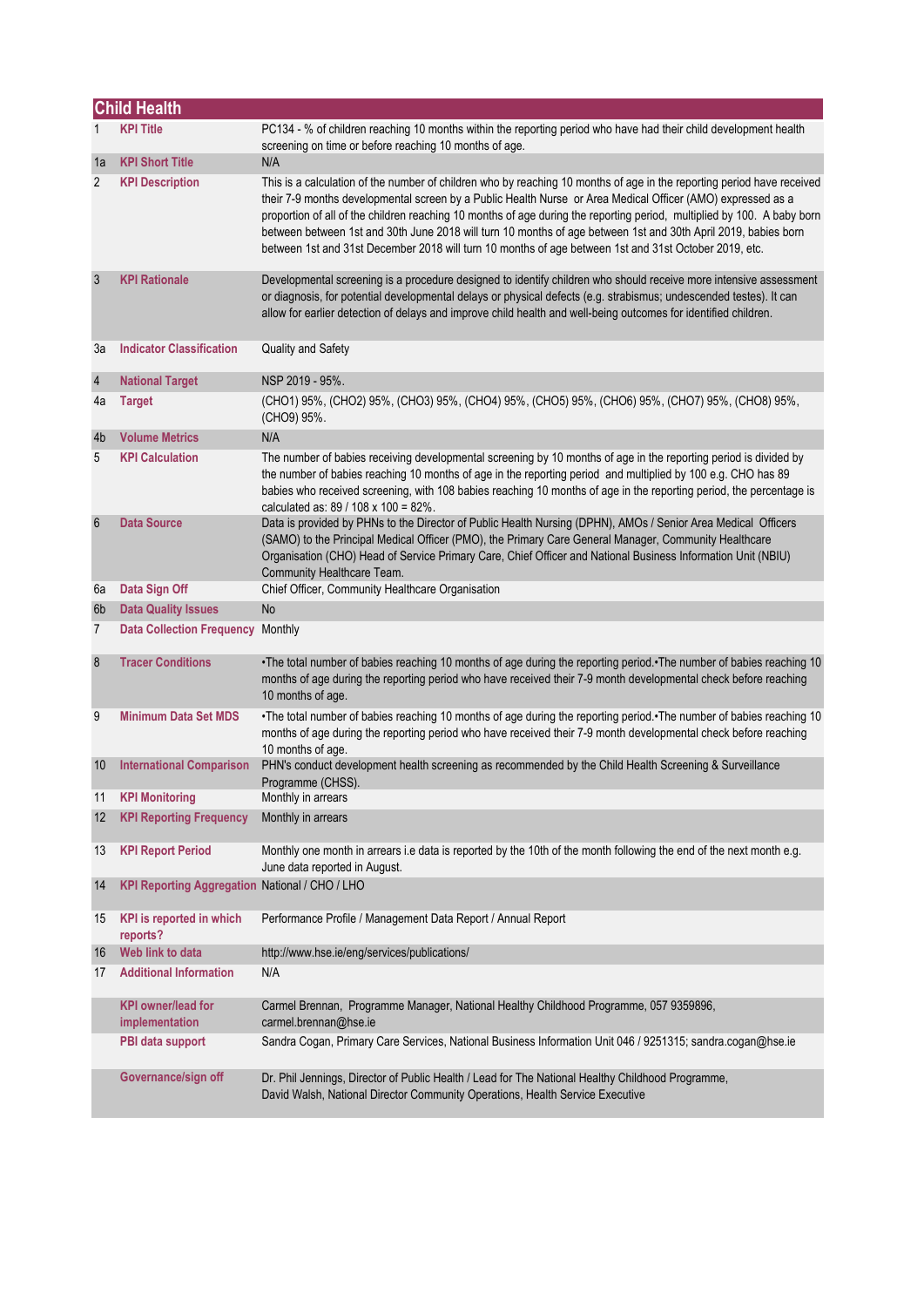|                  | <b>Child Health</b>                                                                    |                                                                                                                                                                                                                                                                                                                                                                                                                                                                                                                                                                                                                                                                                                                                                                                                                                                                                                                                                                                                                                                      |
|------------------|----------------------------------------------------------------------------------------|------------------------------------------------------------------------------------------------------------------------------------------------------------------------------------------------------------------------------------------------------------------------------------------------------------------------------------------------------------------------------------------------------------------------------------------------------------------------------------------------------------------------------------------------------------------------------------------------------------------------------------------------------------------------------------------------------------------------------------------------------------------------------------------------------------------------------------------------------------------------------------------------------------------------------------------------------------------------------------------------------------------------------------------------------|
| 1                | <b>KPI Title</b>                                                                       | PC133 - % of newborn babies visited by a PHN (Public Health Nurse) within 72 hours of discharge from maternity<br>services                                                                                                                                                                                                                                                                                                                                                                                                                                                                                                                                                                                                                                                                                                                                                                                                                                                                                                                           |
| 1a               | <b>KPI Short Title</b>                                                                 |                                                                                                                                                                                                                                                                                                                                                                                                                                                                                                                                                                                                                                                                                                                                                                                                                                                                                                                                                                                                                                                      |
| $\overline{2}$   | <b>KPI Description</b>                                                                 | This is a calculation of the number of new born babies visited by a PHN for the first time within 72 hours of discharge<br>from maternity services expressed as a proportion of the overall number of newborn babies discharged from maternity<br>services in the reporting period, multiplied by 100. A new born baby is defined as a baby who has been discharged<br>from (i) in-patient maternity services (ii) Domino Service (iii) Early Transfer Home Scheme and (iv) Home Birth<br>Services.                                                                                                                                                                                                                                                                                                                                                                                                                                                                                                                                                  |
| $\mathbf{3}$     | <b>KPI Rationale</b>                                                                   | This data underpins PHN roles in supporting mother and baby and in health promotion. In particular a timely PHN visit<br>supports breastfeeding and screens for, and responds to, post natal depression. Both of these are core elements of<br>post-natal support.                                                                                                                                                                                                                                                                                                                                                                                                                                                                                                                                                                                                                                                                                                                                                                                   |
| За               | <b>Indicator Classification</b>                                                        | Quality and Safety                                                                                                                                                                                                                                                                                                                                                                                                                                                                                                                                                                                                                                                                                                                                                                                                                                                                                                                                                                                                                                   |
| 4                | <b>National Target</b>                                                                 | NSP 2019 - 98%.                                                                                                                                                                                                                                                                                                                                                                                                                                                                                                                                                                                                                                                                                                                                                                                                                                                                                                                                                                                                                                      |
| 4a               | <b>Target</b>                                                                          | (CHO1) 98%, (CHO2) 98%, (CHO3) 98%, (CHO4) 98%, (CHO5) 98%, (CHO6) 98%, (CHO7) 98%, (CHO8) 98%,<br>(CHO9) 98%.                                                                                                                                                                                                                                                                                                                                                                                                                                                                                                                                                                                                                                                                                                                                                                                                                                                                                                                                       |
| 4b               | <b>Volume Metrics</b>                                                                  | N/A                                                                                                                                                                                                                                                                                                                                                                                                                                                                                                                                                                                                                                                                                                                                                                                                                                                                                                                                                                                                                                                  |
| 5                | <b>KPI Calculation</b>                                                                 | The total number of new born babies visited by a PHN within 72 hours of discharge from (i) in-patient maternity<br>services (ii) Domino Service (iii) Early Transfer Home Scheme and (iv) Home Birth Services is divided by the total<br>number of newborn babies discharged from (i) in-patient maternity services (ii) Domino Service (iii) Early Transfer<br>Home Scheme and (iv) Home Birth Services during the reporting period and multiplied by 100. Numerator: Number of<br>newborn babies visited by a PHN within 72 hours of discharge from (i) in-patient maternity services + (ii) Domino<br>Service + (iii) Early Transfer Home Scheme + (iv) Home Birth Services during the reporting period. Denominator:<br>Number of newborn babies discharged from (i) in-patient maternity services + (ii) Domino Service + (iii) Early Transfer<br>Home Scheme + (iv) Home Birth Services during the reporting period x 100. (e.g. CHO has 369 babies discharged,<br>367 received a PHN Visit within 72 hours therefore 367 / 369 x 100% = 99%). |
| $\boldsymbol{6}$ | <b>Data Source</b>                                                                     | Data is provided by PHNs / Community Midwives to the Director of Public Health Nursing (DPHN), the Primary Care<br>General Manager, Community Healthcare Organisation (CHO) Head of Service Primary Care, Chief Officer and<br>National Business Information Unit (NBIU) Community Healthcare Team.                                                                                                                                                                                                                                                                                                                                                                                                                                                                                                                                                                                                                                                                                                                                                  |
| 6a               | Data Sign Off                                                                          | Chief Officer, Community Healthcare Organisation                                                                                                                                                                                                                                                                                                                                                                                                                                                                                                                                                                                                                                                                                                                                                                                                                                                                                                                                                                                                     |
| 6 <sub>b</sub>   | <b>Data Quality Issues</b>                                                             | No                                                                                                                                                                                                                                                                                                                                                                                                                                                                                                                                                                                                                                                                                                                                                                                                                                                                                                                                                                                                                                                   |
| 7                | <b>Data Collection Frequency Quarterly</b>                                             |                                                                                                                                                                                                                                                                                                                                                                                                                                                                                                                                                                                                                                                                                                                                                                                                                                                                                                                                                                                                                                                      |
| 8                | <b>Tracer Conditions</b>                                                               | •The total number of newborn babies discharged for the first time from (i) in-patient maternity services (ii) Domino<br>Service (iii) Early Transfer Home Scheme and (iv) Home Birth Services during the reporting period •Total number of<br>newborn babies visited by a PHN within 72 hours of discharge from (i) in-patient maternity services (ii) Domino<br>Service (iii) Early Transfer Home Scheme and (iv) Home Birth Services during the reporting period.                                                                                                                                                                                                                                                                                                                                                                                                                                                                                                                                                                                  |
| 9                | <b>Minimum Data Set MDS</b>                                                            | •The total number of newborn babies discharged for the first time from (i) in-patient maternity services (ii) Domino<br>Service (iii) Early Transfer Home Scheme and (iv) Home Birth Services during the reporting period •Total number of<br>newborn babies visited by a PHN within 72 hours of discharge from (i) in-patient maternity services (ii) Domino<br>Service (iii) Early Transfer Home Scheme and (iv) Home Birth Services during the reporting period.                                                                                                                                                                                                                                                                                                                                                                                                                                                                                                                                                                                  |
| 10               | <b>International Comparison</b>                                                        | Community health services to mothers and babies are not standard or comparable across countries. Most other<br>countries have a separate dedicated service that provides maternal and child health services alone and are thus able<br>to achieve much more intensive visits and medical check for babies, young children and their mothers / families. WHO<br>/ UNICEF advocate timely, appropriate and accessible community health service support for new mothers and babies.                                                                                                                                                                                                                                                                                                                                                                                                                                                                                                                                                                     |
| 11               | <b>KPI Monitoring</b>                                                                  | Quarterly                                                                                                                                                                                                                                                                                                                                                                                                                                                                                                                                                                                                                                                                                                                                                                                                                                                                                                                                                                                                                                            |
| 12               | <b>KPI Reporting Frequency</b>                                                         | Quarterly                                                                                                                                                                                                                                                                                                                                                                                                                                                                                                                                                                                                                                                                                                                                                                                                                                                                                                                                                                                                                                            |
| 13               | <b>KPI Report Period</b>                                                               | Quarterly current i.e. data reported by the 10th of the month following the end of the quarter.                                                                                                                                                                                                                                                                                                                                                                                                                                                                                                                                                                                                                                                                                                                                                                                                                                                                                                                                                      |
| 14<br>15         | KPI Reporting Aggregation National / CHO / LHO<br>KPI is reported in which<br>reports? | Performance Profile / Management Data Report / Annual Report                                                                                                                                                                                                                                                                                                                                                                                                                                                                                                                                                                                                                                                                                                                                                                                                                                                                                                                                                                                         |
| 16               | Web link to data                                                                       | http://www.hse.ie/eng/services/publications/                                                                                                                                                                                                                                                                                                                                                                                                                                                                                                                                                                                                                                                                                                                                                                                                                                                                                                                                                                                                         |
| 17               | <b>Additional Information</b>                                                          | N/A                                                                                                                                                                                                                                                                                                                                                                                                                                                                                                                                                                                                                                                                                                                                                                                                                                                                                                                                                                                                                                                  |
|                  | <b>KPI owner/lead for</b><br>implementation                                            | Carmel Brennan, Programme Manager, National Healthy Childhood Programme, 057 9359896,<br>carmel.brennan@hse.ie                                                                                                                                                                                                                                                                                                                                                                                                                                                                                                                                                                                                                                                                                                                                                                                                                                                                                                                                       |
|                  | PBI data support                                                                       | Sandra Cogan, Primary Care Services, National Business Information Unit 046 / 9251315; sandra.cogan@hse.ie                                                                                                                                                                                                                                                                                                                                                                                                                                                                                                                                                                                                                                                                                                                                                                                                                                                                                                                                           |
|                  | Governance/sign off                                                                    | Dr. Phil Jennings, Director of Public Health / HSE Lead for The National Healthy Childhood Programme<br>David Walsh, National Director Community Operations, Health Service Executive                                                                                                                                                                                                                                                                                                                                                                                                                                                                                                                                                                                                                                                                                                                                                                                                                                                                |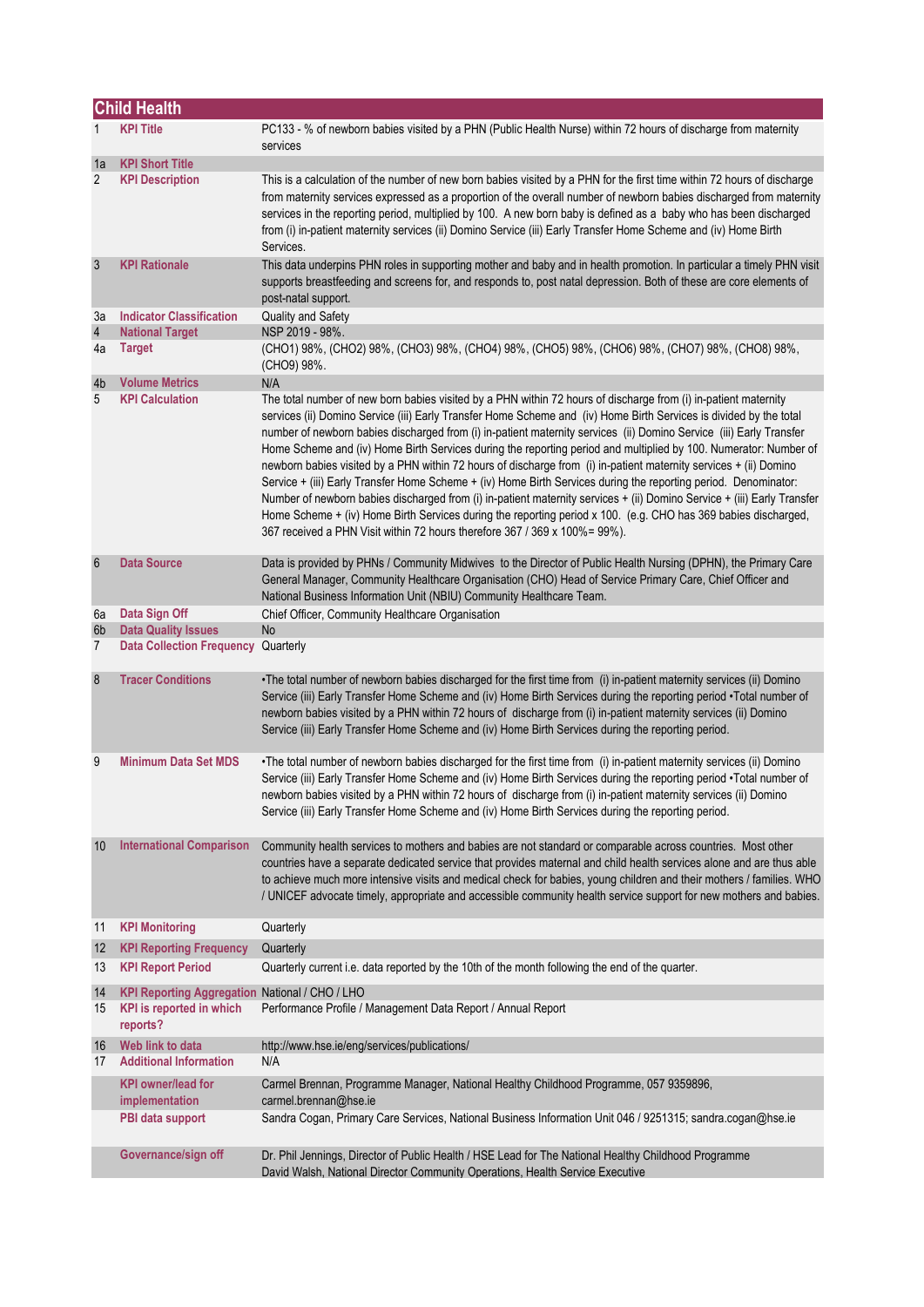|                | <b>Community Intervention Team</b>          |                                                                                                                                                                                                                                                                                                                                                                                                                                                                                                                                                                                                                                                                                                                                                                                                                                                                                                                                                                                                                                                                                                                                                                                                                                 |  |
|----------------|---------------------------------------------|---------------------------------------------------------------------------------------------------------------------------------------------------------------------------------------------------------------------------------------------------------------------------------------------------------------------------------------------------------------------------------------------------------------------------------------------------------------------------------------------------------------------------------------------------------------------------------------------------------------------------------------------------------------------------------------------------------------------------------------------------------------------------------------------------------------------------------------------------------------------------------------------------------------------------------------------------------------------------------------------------------------------------------------------------------------------------------------------------------------------------------------------------------------------------------------------------------------------------------|--|
| 1              | <b>KPI Title</b>                            | PC123 - Community Intervention Teams - No. of referrals by referral source                                                                                                                                                                                                                                                                                                                                                                                                                                                                                                                                                                                                                                                                                                                                                                                                                                                                                                                                                                                                                                                                                                                                                      |  |
| 1a             | <b>KPI Short Title</b>                      | N/A                                                                                                                                                                                                                                                                                                                                                                                                                                                                                                                                                                                                                                                                                                                                                                                                                                                                                                                                                                                                                                                                                                                                                                                                                             |  |
| 2              | <b>KPI Description</b>                      | This is a count of the number of referrals (by referral source*) accepted and treated by the Community Intervention<br>Teams (CITs) in the reporting month. Referrals accepted must be recorded per patient, and should be allocated to one<br>referral source only. A referral relates to an episode of care and includes new referrals and re-referrals. An episode of<br>care is defined as an intervention or series of interventions, required over one or more visits to address the patients<br>identified clinical needs. A new referral is a referral for an episode of care for which the patient had not previously<br>attended the CIT. A re-referral is a referral for an episode of care for which the patient had previously attended the CIT.<br>*Referral Sources include: •Emergency Department (ED) /Acute Hospital Wards / Units / Departments •GP Referrals-<br>referrals from general practitioners •Community Referrals - all referrals from sources outside of acute hospital services<br>excluding GP referrals e.g. public health nurses, residential units, community rehabilitation teams, hospice services etc<br>.OPAT Referrals- doctor referrals for the administration of home IV antibiotics. |  |
| 3              | <b>KPI Rationale</b>                        | This metric allows the number of referrals, by referral source, accepted and treated by CITs in the reporting month to<br>be recorded and monitored.                                                                                                                                                                                                                                                                                                                                                                                                                                                                                                                                                                                                                                                                                                                                                                                                                                                                                                                                                                                                                                                                            |  |
| За             | <b>Indicator</b><br><b>Classification</b>   | Access and Integration                                                                                                                                                                                                                                                                                                                                                                                                                                                                                                                                                                                                                                                                                                                                                                                                                                                                                                                                                                                                                                                                                                                                                                                                          |  |
| $\sqrt{4}$     | <b>National Target</b>                      | NSP 2019 45,432.                                                                                                                                                                                                                                                                                                                                                                                                                                                                                                                                                                                                                                                                                                                                                                                                                                                                                                                                                                                                                                                                                                                                                                                                                |  |
| 4a             | <b>Target</b>                               | (CHO1) 1,416 (CHO2) 4,428 (CHO3) 7,848 (CHO4) 6,024 (CHO5) 6,468 (CHO6) 1,320 (CHO7) 7,992 (CHO8) 4,296<br>(CHO9) 5,640                                                                                                                                                                                                                                                                                                                                                                                                                                                                                                                                                                                                                                                                                                                                                                                                                                                                                                                                                                                                                                                                                                         |  |
| 4b             | <b>Volume Metrics</b>                       | N/A                                                                                                                                                                                                                                                                                                                                                                                                                                                                                                                                                                                                                                                                                                                                                                                                                                                                                                                                                                                                                                                                                                                                                                                                                             |  |
| 5              | <b>KPI Calculation</b>                      | Count the number of referrals accepted and treated by CITs in the reporting month.                                                                                                                                                                                                                                                                                                                                                                                                                                                                                                                                                                                                                                                                                                                                                                                                                                                                                                                                                                                                                                                                                                                                              |  |
| $6\phantom{1}$ | <b>Data Source</b>                          | <b>CITs</b>                                                                                                                                                                                                                                                                                                                                                                                                                                                                                                                                                                                                                                                                                                                                                                                                                                                                                                                                                                                                                                                                                                                                                                                                                     |  |
| 6а             | Data Sign Off                               | Chief Officer, Community Healthcare Organisation                                                                                                                                                                                                                                                                                                                                                                                                                                                                                                                                                                                                                                                                                                                                                                                                                                                                                                                                                                                                                                                                                                                                                                                |  |
| 6b             | <b>Data Quality Issues</b>                  | <b>No</b>                                                                                                                                                                                                                                                                                                                                                                                                                                                                                                                                                                                                                                                                                                                                                                                                                                                                                                                                                                                                                                                                                                                                                                                                                       |  |
| 7              | <b>Data Collection</b><br><b>Frequency</b>  | Monthly                                                                                                                                                                                                                                                                                                                                                                                                                                                                                                                                                                                                                                                                                                                                                                                                                                                                                                                                                                                                                                                                                                                                                                                                                         |  |
| $\bf 8$        | <b>Tracer Conditions</b>                    | Referrals by referral source accepted and treated in the reporting month                                                                                                                                                                                                                                                                                                                                                                                                                                                                                                                                                                                                                                                                                                                                                                                                                                                                                                                                                                                                                                                                                                                                                        |  |
| 9              | <b>Minimum Data Set</b><br><b>MDS</b>       | Referrals by referral source accepted and treated in the reporting month                                                                                                                                                                                                                                                                                                                                                                                                                                                                                                                                                                                                                                                                                                                                                                                                                                                                                                                                                                                                                                                                                                                                                        |  |
| 10             | <b>International</b><br><b>Comparison</b>   | No                                                                                                                                                                                                                                                                                                                                                                                                                                                                                                                                                                                                                                                                                                                                                                                                                                                                                                                                                                                                                                                                                                                                                                                                                              |  |
| 11             | <b>KPI Monitoring</b>                       | Monthly                                                                                                                                                                                                                                                                                                                                                                                                                                                                                                                                                                                                                                                                                                                                                                                                                                                                                                                                                                                                                                                                                                                                                                                                                         |  |
| 12             | <b>KPI Reporting</b><br><b>Frequency</b>    | Monthly                                                                                                                                                                                                                                                                                                                                                                                                                                                                                                                                                                                                                                                                                                                                                                                                                                                                                                                                                                                                                                                                                                                                                                                                                         |  |
| 13             | <b>KPI Report Period</b>                    | Monthly current (monthly data reported by the 10th of the following month)                                                                                                                                                                                                                                                                                                                                                                                                                                                                                                                                                                                                                                                                                                                                                                                                                                                                                                                                                                                                                                                                                                                                                      |  |
| 14             | <b>KPI Reporting</b><br><b>Aggregation</b>  | National / CHO / LHO / CIT                                                                                                                                                                                                                                                                                                                                                                                                                                                                                                                                                                                                                                                                                                                                                                                                                                                                                                                                                                                                                                                                                                                                                                                                      |  |
| 15             | <b>KPI</b> is reported in<br>which reports? | Performance Profile / Management Data Report / Annual Report                                                                                                                                                                                                                                                                                                                                                                                                                                                                                                                                                                                                                                                                                                                                                                                                                                                                                                                                                                                                                                                                                                                                                                    |  |
| 16             | Web link to data                            | http://www.hse.ie/eng/services/publications/                                                                                                                                                                                                                                                                                                                                                                                                                                                                                                                                                                                                                                                                                                                                                                                                                                                                                                                                                                                                                                                                                                                                                                                    |  |
| 17             | <b>Additional</b><br><b>Information</b>     | N/A                                                                                                                                                                                                                                                                                                                                                                                                                                                                                                                                                                                                                                                                                                                                                                                                                                                                                                                                                                                                                                                                                                                                                                                                                             |  |
|                | <b>KPI</b> owner/lead for<br>implementation | Siobhan McArdle, Head of Operations Primary Care, Community Operations Health Service Executive,<br>Noreen Curtin, Primary Care Integrated Services Manager, Community Operations                                                                                                                                                                                                                                                                                                                                                                                                                                                                                                                                                                                                                                                                                                                                                                                                                                                                                                                                                                                                                                               |  |
|                | PBI data support                            | Sandra Cogan, Primary Care Services, National Business Information Unit 046 / 9251315; sandra.cogan@hse.ie                                                                                                                                                                                                                                                                                                                                                                                                                                                                                                                                                                                                                                                                                                                                                                                                                                                                                                                                                                                                                                                                                                                      |  |
|                |                                             | Governance/sign off David Walsh, National Director Community Operations, Health Service Executive.                                                                                                                                                                                                                                                                                                                                                                                                                                                                                                                                                                                                                                                                                                                                                                                                                                                                                                                                                                                                                                                                                                                              |  |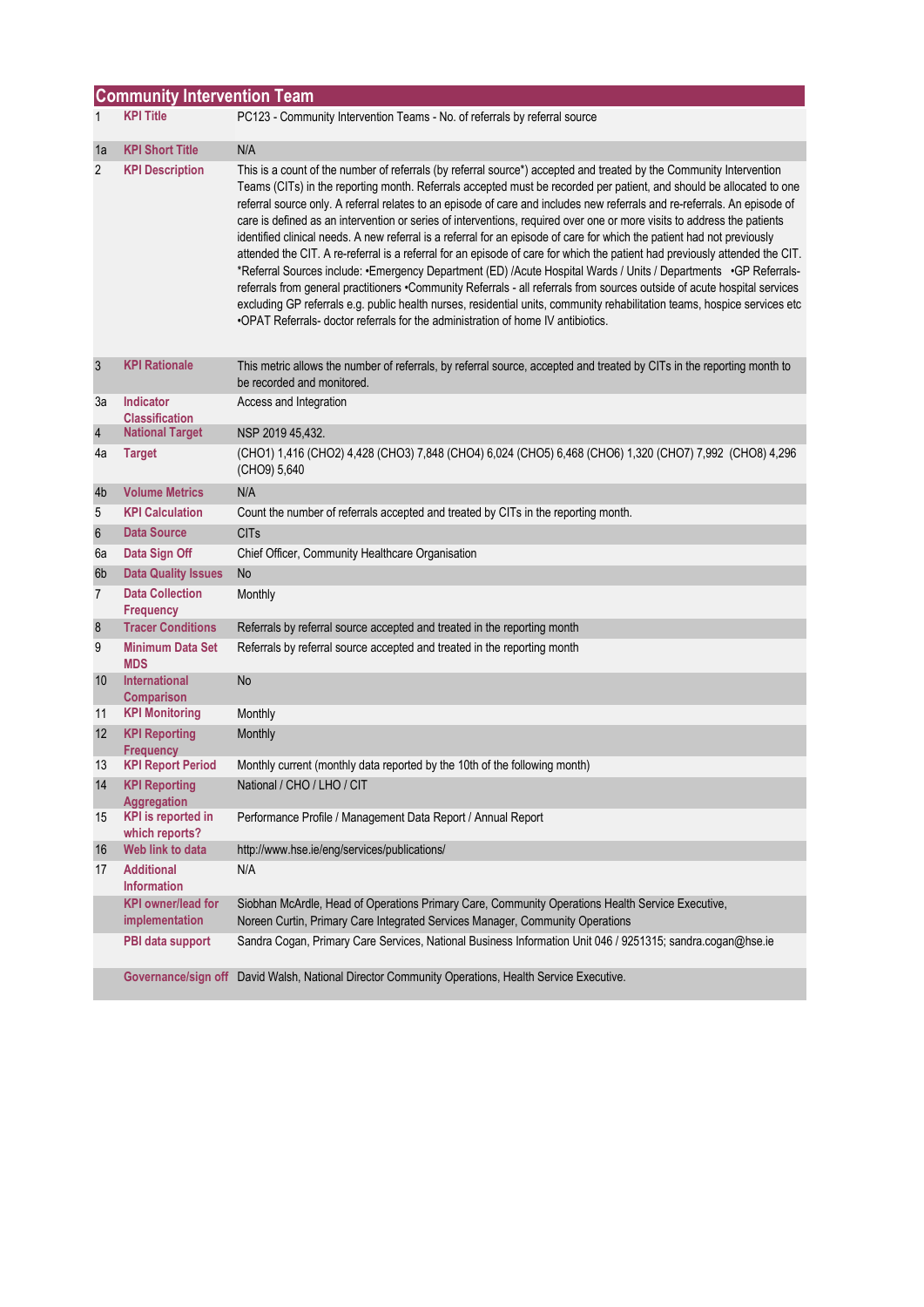|                  | <b>Community Intervention Team</b>          |                                                                                                                                                                                                                                                                                                                                                                                                                                                                                                                                                                                                                                                                                                                                                                                                                                                                                                                                                                                                                                                                                                                                                                                                                                                                                                                                                                                                                                                                                                                                                                                                                                                                                                                                                                                                                                                                                                                                                                                                                                                                                                                                                                                                                                                                                                                                                                                                                                   |  |
|------------------|---------------------------------------------|-----------------------------------------------------------------------------------------------------------------------------------------------------------------------------------------------------------------------------------------------------------------------------------------------------------------------------------------------------------------------------------------------------------------------------------------------------------------------------------------------------------------------------------------------------------------------------------------------------------------------------------------------------------------------------------------------------------------------------------------------------------------------------------------------------------------------------------------------------------------------------------------------------------------------------------------------------------------------------------------------------------------------------------------------------------------------------------------------------------------------------------------------------------------------------------------------------------------------------------------------------------------------------------------------------------------------------------------------------------------------------------------------------------------------------------------------------------------------------------------------------------------------------------------------------------------------------------------------------------------------------------------------------------------------------------------------------------------------------------------------------------------------------------------------------------------------------------------------------------------------------------------------------------------------------------------------------------------------------------------------------------------------------------------------------------------------------------------------------------------------------------------------------------------------------------------------------------------------------------------------------------------------------------------------------------------------------------------------------------------------------------------------------------------------------------|--|
| 1                | <b>KPI Title</b>                            | PC122 - Community Intervention Teams- No. of referrals by referral category                                                                                                                                                                                                                                                                                                                                                                                                                                                                                                                                                                                                                                                                                                                                                                                                                                                                                                                                                                                                                                                                                                                                                                                                                                                                                                                                                                                                                                                                                                                                                                                                                                                                                                                                                                                                                                                                                                                                                                                                                                                                                                                                                                                                                                                                                                                                                       |  |
| 1a               | <b>KPI Short Title</b>                      | N/A                                                                                                                                                                                                                                                                                                                                                                                                                                                                                                                                                                                                                                                                                                                                                                                                                                                                                                                                                                                                                                                                                                                                                                                                                                                                                                                                                                                                                                                                                                                                                                                                                                                                                                                                                                                                                                                                                                                                                                                                                                                                                                                                                                                                                                                                                                                                                                                                                               |  |
| 2                | <b>KPI Description</b>                      | This is a count of the number of referrals (by category*) accepted and treated by Community Intervention Teams (CITs)<br>in the reporting month. Referrals accepted must be recorded per patient, and should be allocated to one category only<br>i.e. patient referrals can not be reflected in more than one category. A referral relates to an episode of care and<br>includes new referrals and re-referrals. An episode of care is defined as an intervention or series of interventions,<br>required over one or more visits to address the patients identified clinical needs. A new referral is a referral for an<br>episode of care for which the patient had not previously attended the CIT. A re-referral is a referral for an episode of<br>care for which the patient had previously attended the CIT. A patient who is reviewed by his / her team and whose<br>episode of care is extended is not counted as a re-referral.<br>*Categories include:<br>•Admission Avoidance (including OPAT) - which facilitates avoidance of an acute hospital in-patient admission for a<br>patient referred from the Emergency Department (ED) / Outpatient Department (OPD) / acute hospital unit /<br>department. If the CIT was not able to accept the referral, the patient would require admission to an acute hospital as<br>an in-patient. •Hospital Avoidance - which facilitates the patient to avoid attending at an acute hospital. The referral<br>may be made by an acute hospital unit / department, GP or other community source. If the CIT was not able to accept<br>the referral, the patient would need to attend at an acute hospital for that episode of care. • Early Discharge (includes<br>OPAT) - which facilitates a patient to be discharged from an acute hospital. CIT acceptance of referral means the<br>patients length of stay in hospital has been shortened. If the CIT was not able to accept the referral, the patient would<br>remain as an in-patient. • Unscheduled referrals from community sources - which facilitates a patient at home / in the<br>community to access acute unplanned nursing care (ordinarily managed in the community) or carer support and<br>therefore does not require acute hospital attendance. The referral may be made by a GP or other community source.<br>.OPAT refers to doctor referral for the administration of home intravenous (IV) antibiotics. |  |
| $\mathbf{3}$     | <b>KPI Rationale</b>                        | This metric allows the number of referrals, by category, accepted and treated by the CIT in the reporting month to be<br>recorded and monitored.                                                                                                                                                                                                                                                                                                                                                                                                                                                                                                                                                                                                                                                                                                                                                                                                                                                                                                                                                                                                                                                                                                                                                                                                                                                                                                                                                                                                                                                                                                                                                                                                                                                                                                                                                                                                                                                                                                                                                                                                                                                                                                                                                                                                                                                                                  |  |
| За               | Indicator<br><b>Classification</b>          | Access and Integration                                                                                                                                                                                                                                                                                                                                                                                                                                                                                                                                                                                                                                                                                                                                                                                                                                                                                                                                                                                                                                                                                                                                                                                                                                                                                                                                                                                                                                                                                                                                                                                                                                                                                                                                                                                                                                                                                                                                                                                                                                                                                                                                                                                                                                                                                                                                                                                                            |  |
| $\overline{4}$   | <b>National Target</b>                      | NSP 2019 - 45,432.                                                                                                                                                                                                                                                                                                                                                                                                                                                                                                                                                                                                                                                                                                                                                                                                                                                                                                                                                                                                                                                                                                                                                                                                                                                                                                                                                                                                                                                                                                                                                                                                                                                                                                                                                                                                                                                                                                                                                                                                                                                                                                                                                                                                                                                                                                                                                                                                                |  |
| 4a               | <b>Target</b>                               | (CHO1) 1,416, (CHO2) 4,428, (CHO3) 7,848, (CHO4) 6,024, (CHO5) 6,468, (CHO6) 1,320, (CHO7) 7,992, (CHO8)<br>4,296, (CHO9) 5,640                                                                                                                                                                                                                                                                                                                                                                                                                                                                                                                                                                                                                                                                                                                                                                                                                                                                                                                                                                                                                                                                                                                                                                                                                                                                                                                                                                                                                                                                                                                                                                                                                                                                                                                                                                                                                                                                                                                                                                                                                                                                                                                                                                                                                                                                                                   |  |
| 4 <sub>b</sub>   | <b>Volume Metrics</b>                       | N/A                                                                                                                                                                                                                                                                                                                                                                                                                                                                                                                                                                                                                                                                                                                                                                                                                                                                                                                                                                                                                                                                                                                                                                                                                                                                                                                                                                                                                                                                                                                                                                                                                                                                                                                                                                                                                                                                                                                                                                                                                                                                                                                                                                                                                                                                                                                                                                                                                               |  |
| 5                | <b>KPI Calculation</b>                      | Count the number of referrals (by category*) accepted and treated by CITs during the reporting month.                                                                                                                                                                                                                                                                                                                                                                                                                                                                                                                                                                                                                                                                                                                                                                                                                                                                                                                                                                                                                                                                                                                                                                                                                                                                                                                                                                                                                                                                                                                                                                                                                                                                                                                                                                                                                                                                                                                                                                                                                                                                                                                                                                                                                                                                                                                             |  |
| 6                | <b>Data Source</b>                          | <b>CITs</b>                                                                                                                                                                                                                                                                                                                                                                                                                                                                                                                                                                                                                                                                                                                                                                                                                                                                                                                                                                                                                                                                                                                                                                                                                                                                                                                                                                                                                                                                                                                                                                                                                                                                                                                                                                                                                                                                                                                                                                                                                                                                                                                                                                                                                                                                                                                                                                                                                       |  |
| 6а<br>6b         | Data Sign Off<br><b>Data Quality Issues</b> | Chief Officer, Community Healthcare Organisation<br>No                                                                                                                                                                                                                                                                                                                                                                                                                                                                                                                                                                                                                                                                                                                                                                                                                                                                                                                                                                                                                                                                                                                                                                                                                                                                                                                                                                                                                                                                                                                                                                                                                                                                                                                                                                                                                                                                                                                                                                                                                                                                                                                                                                                                                                                                                                                                                                            |  |
|                  |                                             |                                                                                                                                                                                                                                                                                                                                                                                                                                                                                                                                                                                                                                                                                                                                                                                                                                                                                                                                                                                                                                                                                                                                                                                                                                                                                                                                                                                                                                                                                                                                                                                                                                                                                                                                                                                                                                                                                                                                                                                                                                                                                                                                                                                                                                                                                                                                                                                                                                   |  |
| 7                | <b>Data Collection</b><br><b>Frequency</b>  | Monthly                                                                                                                                                                                                                                                                                                                                                                                                                                                                                                                                                                                                                                                                                                                                                                                                                                                                                                                                                                                                                                                                                                                                                                                                                                                                                                                                                                                                                                                                                                                                                                                                                                                                                                                                                                                                                                                                                                                                                                                                                                                                                                                                                                                                                                                                                                                                                                                                                           |  |
| $\boldsymbol{8}$ | <b>Tracer Conditions</b>                    | Referrals (by category) accepted and treated by CITs in the reporting month.                                                                                                                                                                                                                                                                                                                                                                                                                                                                                                                                                                                                                                                                                                                                                                                                                                                                                                                                                                                                                                                                                                                                                                                                                                                                                                                                                                                                                                                                                                                                                                                                                                                                                                                                                                                                                                                                                                                                                                                                                                                                                                                                                                                                                                                                                                                                                      |  |
| 9                | <b>Minimum Data Set</b><br><b>MDS</b>       | Referrals (by category) accepted and treated by CITs in the reporting month.                                                                                                                                                                                                                                                                                                                                                                                                                                                                                                                                                                                                                                                                                                                                                                                                                                                                                                                                                                                                                                                                                                                                                                                                                                                                                                                                                                                                                                                                                                                                                                                                                                                                                                                                                                                                                                                                                                                                                                                                                                                                                                                                                                                                                                                                                                                                                      |  |
| 10               | International<br><b>Comparison</b>          | No                                                                                                                                                                                                                                                                                                                                                                                                                                                                                                                                                                                                                                                                                                                                                                                                                                                                                                                                                                                                                                                                                                                                                                                                                                                                                                                                                                                                                                                                                                                                                                                                                                                                                                                                                                                                                                                                                                                                                                                                                                                                                                                                                                                                                                                                                                                                                                                                                                |  |
| 11               | <b>KPI Monitoring</b>                       | Monthly                                                                                                                                                                                                                                                                                                                                                                                                                                                                                                                                                                                                                                                                                                                                                                                                                                                                                                                                                                                                                                                                                                                                                                                                                                                                                                                                                                                                                                                                                                                                                                                                                                                                                                                                                                                                                                                                                                                                                                                                                                                                                                                                                                                                                                                                                                                                                                                                                           |  |
| 12               | <b>KPI Reporting</b><br><b>Frequency</b>    | Monthly                                                                                                                                                                                                                                                                                                                                                                                                                                                                                                                                                                                                                                                                                                                                                                                                                                                                                                                                                                                                                                                                                                                                                                                                                                                                                                                                                                                                                                                                                                                                                                                                                                                                                                                                                                                                                                                                                                                                                                                                                                                                                                                                                                                                                                                                                                                                                                                                                           |  |
| 13               | <b>KPI Report Period</b>                    | Monthly current (monthly data reported by the 10th of the following month)                                                                                                                                                                                                                                                                                                                                                                                                                                                                                                                                                                                                                                                                                                                                                                                                                                                                                                                                                                                                                                                                                                                                                                                                                                                                                                                                                                                                                                                                                                                                                                                                                                                                                                                                                                                                                                                                                                                                                                                                                                                                                                                                                                                                                                                                                                                                                        |  |
| 14               | <b>KPI Reporting</b><br><b>Aggregation</b>  | National / CHO / LHO / CIT                                                                                                                                                                                                                                                                                                                                                                                                                                                                                                                                                                                                                                                                                                                                                                                                                                                                                                                                                                                                                                                                                                                                                                                                                                                                                                                                                                                                                                                                                                                                                                                                                                                                                                                                                                                                                                                                                                                                                                                                                                                                                                                                                                                                                                                                                                                                                                                                        |  |
| 15               | <b>KPI</b> is reported in<br>which reports? | Performance Profile / Management Data Report / Annual Report                                                                                                                                                                                                                                                                                                                                                                                                                                                                                                                                                                                                                                                                                                                                                                                                                                                                                                                                                                                                                                                                                                                                                                                                                                                                                                                                                                                                                                                                                                                                                                                                                                                                                                                                                                                                                                                                                                                                                                                                                                                                                                                                                                                                                                                                                                                                                                      |  |
| 16               | Web link to data                            | http://www.hse.ie/eng/services/publications/                                                                                                                                                                                                                                                                                                                                                                                                                                                                                                                                                                                                                                                                                                                                                                                                                                                                                                                                                                                                                                                                                                                                                                                                                                                                                                                                                                                                                                                                                                                                                                                                                                                                                                                                                                                                                                                                                                                                                                                                                                                                                                                                                                                                                                                                                                                                                                                      |  |
| 17               | <b>Additional</b><br><b>Information</b>     | N/A                                                                                                                                                                                                                                                                                                                                                                                                                                                                                                                                                                                                                                                                                                                                                                                                                                                                                                                                                                                                                                                                                                                                                                                                                                                                                                                                                                                                                                                                                                                                                                                                                                                                                                                                                                                                                                                                                                                                                                                                                                                                                                                                                                                                                                                                                                                                                                                                                               |  |
|                  | <b>KPI</b> owner/lead for<br>implementation | Siobhan McArdle, Head of Operations Primary Care, Community Operations, Health Service Executive<br>Noreen Curtin, Primary Care Integrated Services Manager, Community Operations                                                                                                                                                                                                                                                                                                                                                                                                                                                                                                                                                                                                                                                                                                                                                                                                                                                                                                                                                                                                                                                                                                                                                                                                                                                                                                                                                                                                                                                                                                                                                                                                                                                                                                                                                                                                                                                                                                                                                                                                                                                                                                                                                                                                                                                 |  |
|                  | PBI data support                            | Sandra Cogan, Primary Care Services, National Business Information Unit 046 / 9251315; sandra.cogan@hse.ie                                                                                                                                                                                                                                                                                                                                                                                                                                                                                                                                                                                                                                                                                                                                                                                                                                                                                                                                                                                                                                                                                                                                                                                                                                                                                                                                                                                                                                                                                                                                                                                                                                                                                                                                                                                                                                                                                                                                                                                                                                                                                                                                                                                                                                                                                                                        |  |
|                  |                                             | Governance/sign off David Walsh, National Director Community Operations, Health Service Executive                                                                                                                                                                                                                                                                                                                                                                                                                                                                                                                                                                                                                                                                                                                                                                                                                                                                                                                                                                                                                                                                                                                                                                                                                                                                                                                                                                                                                                                                                                                                                                                                                                                                                                                                                                                                                                                                                                                                                                                                                                                                                                                                                                                                                                                                                                                                 |  |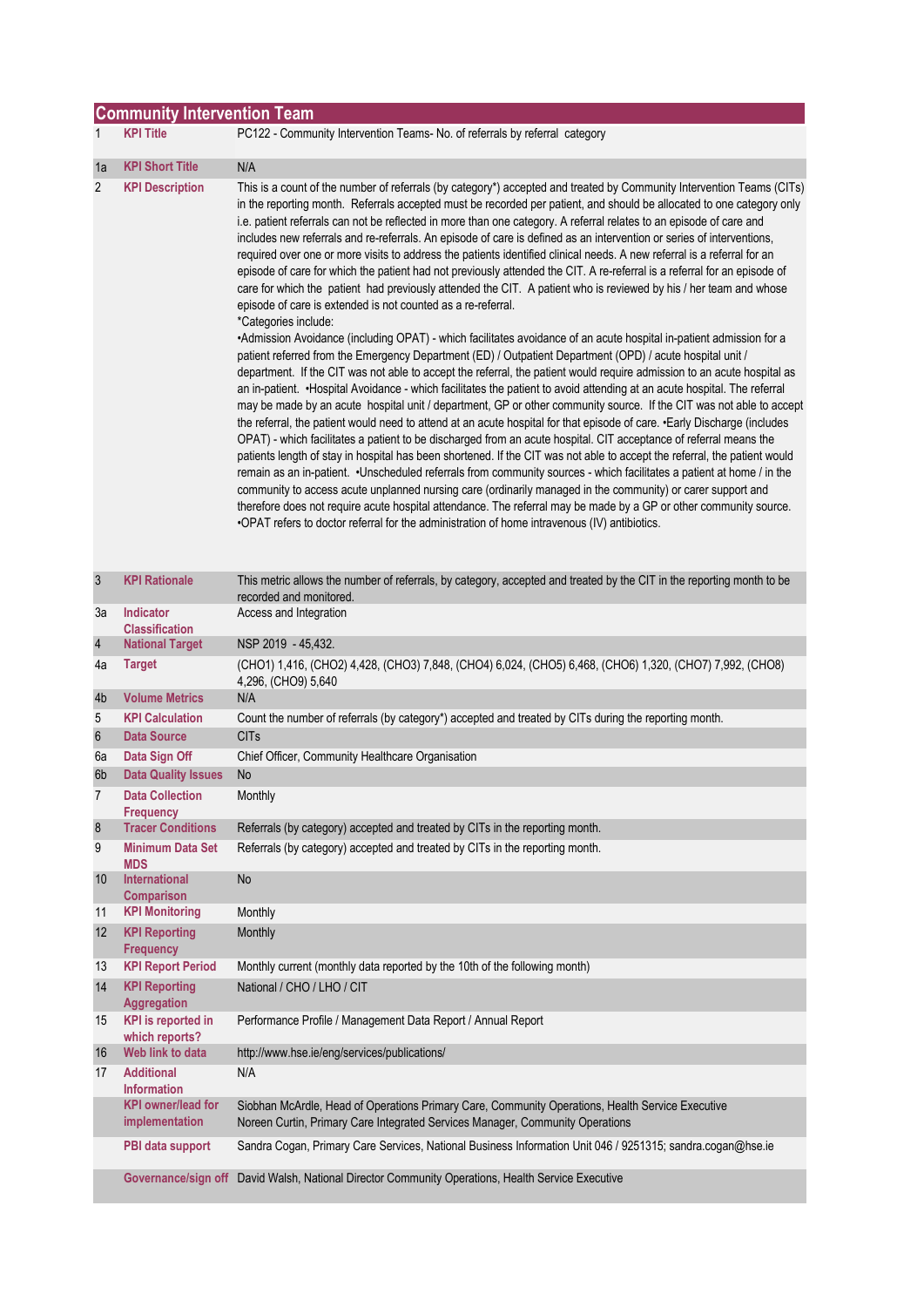|                | <b>Dietetics</b>                            |                                                                                                                                                                                                                                                                                                                                                                                                                                                                                                                                                                                                                                                                                                                                                                                                                                                                                                                                                                                                                                                                                                                                                                                                                                                                                                                                                                                                                                                                              |  |  |
|----------------|---------------------------------------------|------------------------------------------------------------------------------------------------------------------------------------------------------------------------------------------------------------------------------------------------------------------------------------------------------------------------------------------------------------------------------------------------------------------------------------------------------------------------------------------------------------------------------------------------------------------------------------------------------------------------------------------------------------------------------------------------------------------------------------------------------------------------------------------------------------------------------------------------------------------------------------------------------------------------------------------------------------------------------------------------------------------------------------------------------------------------------------------------------------------------------------------------------------------------------------------------------------------------------------------------------------------------------------------------------------------------------------------------------------------------------------------------------------------------------------------------------------------------------|--|--|
| 1              | <b>KPI Title</b>                            | PC109G - % of dietetic patients on waiting list for treatment $\leq 52$ weeks                                                                                                                                                                                                                                                                                                                                                                                                                                                                                                                                                                                                                                                                                                                                                                                                                                                                                                                                                                                                                                                                                                                                                                                                                                                                                                                                                                                                |  |  |
| 1a             | <b>KPI Short Title</b>                      | N/A                                                                                                                                                                                                                                                                                                                                                                                                                                                                                                                                                                                                                                                                                                                                                                                                                                                                                                                                                                                                                                                                                                                                                                                                                                                                                                                                                                                                                                                                          |  |  |
| $\overline{2}$ | <b>KPI Description</b>                      | This is a calculation of the number of new dietetic patients (all age bands*) who are waiting $\leq$ 52 weeks to be seen by<br>a dietitian (either in an individual or in a group environment) expressed as a proportion of the overall number of dietetic<br>patients (all wait times**) waiting for these services at the end of the reporting month, multiplied by 100. It includes all<br>patients on the waiting list waiting $\leq 52$ weeeks at the end of the reporting month. Patients are only removed from the<br>waiting list when they have been seen for a first appointment, it is not sufficient for a patient to have been offered an<br>appointment. Note the focus of this metric is on patients waiting for treatment, within some services assessment and<br>treatment may occur at the same appointment. However, where a patient is assessed and must still wait for treatment<br>it is the waiting time from referral date to treatment date that is reported. Opt in patients are included on the waiting<br>list. If they do not respond within four weeks they are discharged and must be re-referred. This metric should not<br>include patients overdue for review. *Age bands include: 0 - 4 years • 5 - 17 years • 18 - 64 years • 65 years and over.<br>**Wait times include: $\cdot$ 0 - $\leq$ 12 weeks $\cdot$ >12 weeks - $\leq$ 26 weeks $\cdot$ >26 weeks - $\leq$ 39 weeks $\cdot$ >39 weeks - $\leq$ 52<br>weeks $\cdot$ > 52 weeks. |  |  |
| 3              | <b>KPI Rationale</b>                        | The purpose of this metric is to monitor dietetic waiting lists and reduce wait times for patients.                                                                                                                                                                                                                                                                                                                                                                                                                                                                                                                                                                                                                                                                                                                                                                                                                                                                                                                                                                                                                                                                                                                                                                                                                                                                                                                                                                          |  |  |
| Зa             | Indicator<br><b>Classification</b>          | Access and Integration                                                                                                                                                                                                                                                                                                                                                                                                                                                                                                                                                                                                                                                                                                                                                                                                                                                                                                                                                                                                                                                                                                                                                                                                                                                                                                                                                                                                                                                       |  |  |
| 4              | <b>National Target</b>                      | NSP 2019 - 79%.                                                                                                                                                                                                                                                                                                                                                                                                                                                                                                                                                                                                                                                                                                                                                                                                                                                                                                                                                                                                                                                                                                                                                                                                                                                                                                                                                                                                                                                              |  |  |
| 4a             | <b>Target</b>                               | (CHO1) 79%, (CHO2) 79%, (CHO3) 79%, (CHO4) 79%, (CHO5) 79%, (CHO6) 79%, (CHO7) 79%, (CHO8) 79%,<br>(CHO9) 79%                                                                                                                                                                                                                                                                                                                                                                                                                                                                                                                                                                                                                                                                                                                                                                                                                                                                                                                                                                                                                                                                                                                                                                                                                                                                                                                                                                |  |  |
| 4b             | <b>Volume Metrics</b>                       | N/A                                                                                                                                                                                                                                                                                                                                                                                                                                                                                                                                                                                                                                                                                                                                                                                                                                                                                                                                                                                                                                                                                                                                                                                                                                                                                                                                                                                                                                                                          |  |  |
| 5              | <b>KPI Calculation</b>                      | Count the total number of dietetic patients in all age bands* on the treatment waiting list at the end of the reporting<br>period by wait time $0 - 12$ weeks + >12 weeks - $\leq 26$ weeks + >26 weeks - $\leq 39$ weeks + >39 weeks - $\leq 52$ weeks<br>and express it as a proportion of the total number of dietetic patients in all age bands* on the treatment waiting list at<br>the end of the reporting period by wait times $0 - 12$ weeks + >12 weeks - $\leq 26$ weeks + >26 weeks - $\leq 39$ weeks +<br>>39 weeks $-$ ≤ 52 weeks + > 52 weeks and multiply by 100. Numerator: The number of dietetic patients (all ages)<br>waiting to be seen by wait times $0 - 12$ weeks + >12 weeks - $\leq 26$ weeks + >26 weeks - $\leq 39$ weeks + > 39 weeks -<br>$\leq$ 52 weeks. Denominator: The number of dietetic patients (all ages) waiting to be seen by wait times 0 - $\leq$ 12 weeks +<br>> 12 weeks - ≤ 26 weeks + > 26 weeks - ≤ 39 weeks + > 39 weeks - ≤ 52 weeks + > 52 weeks x 100.                                                                                                                                                                                                                                                                                                                                                                                                                                                                  |  |  |
| $6\phantom{1}$ | <b>Data Source</b>                          | Patient records, Dietitian Manager, Primary Care General Manager, Community Healthcare Organisation (CHO) Head<br>of Service Primary Care, Chief Officer and National Business Information Unit (NBIU) Community Healthcare Team.                                                                                                                                                                                                                                                                                                                                                                                                                                                                                                                                                                                                                                                                                                                                                                                                                                                                                                                                                                                                                                                                                                                                                                                                                                            |  |  |
| 6a             | Data Sign Off                               | Chief Officer, Community Healthcare Organisation                                                                                                                                                                                                                                                                                                                                                                                                                                                                                                                                                                                                                                                                                                                                                                                                                                                                                                                                                                                                                                                                                                                                                                                                                                                                                                                                                                                                                             |  |  |
| 6b             | <b>Data Quality Issues</b>                  | <b>No</b>                                                                                                                                                                                                                                                                                                                                                                                                                                                                                                                                                                                                                                                                                                                                                                                                                                                                                                                                                                                                                                                                                                                                                                                                                                                                                                                                                                                                                                                                    |  |  |
| $\overline{7}$ | <b>Data Collection</b><br>Frequency         | Monthly                                                                                                                                                                                                                                                                                                                                                                                                                                                                                                                                                                                                                                                                                                                                                                                                                                                                                                                                                                                                                                                                                                                                                                                                                                                                                                                                                                                                                                                                      |  |  |
| 8              | <b>Tracer Conditions</b>                    | •Dietetic patients waiting to be seen • Age bands • Wait times                                                                                                                                                                                                                                                                                                                                                                                                                                                                                                                                                                                                                                                                                                                                                                                                                                                                                                                                                                                                                                                                                                                                                                                                                                                                                                                                                                                                               |  |  |
| 9              | <b>Minimum Data Set</b><br><b>MDS</b>       | •Dietetic patients waiting to be seen •Age bands •Wait times                                                                                                                                                                                                                                                                                                                                                                                                                                                                                                                                                                                                                                                                                                                                                                                                                                                                                                                                                                                                                                                                                                                                                                                                                                                                                                                                                                                                                 |  |  |
| 10             | International<br>Comparison                 | <b>No</b>                                                                                                                                                                                                                                                                                                                                                                                                                                                                                                                                                                                                                                                                                                                                                                                                                                                                                                                                                                                                                                                                                                                                                                                                                                                                                                                                                                                                                                                                    |  |  |
| 11             | <b>KPI Monitoring</b>                       | Monthly                                                                                                                                                                                                                                                                                                                                                                                                                                                                                                                                                                                                                                                                                                                                                                                                                                                                                                                                                                                                                                                                                                                                                                                                                                                                                                                                                                                                                                                                      |  |  |
| 12             | <b>KPI Reporting</b><br><b>Frequency</b>    | Monthly                                                                                                                                                                                                                                                                                                                                                                                                                                                                                                                                                                                                                                                                                                                                                                                                                                                                                                                                                                                                                                                                                                                                                                                                                                                                                                                                                                                                                                                                      |  |  |
| 13             | <b>KPI Report Period</b>                    | Monthly current (monthly data reported by the 10th of the following month)                                                                                                                                                                                                                                                                                                                                                                                                                                                                                                                                                                                                                                                                                                                                                                                                                                                                                                                                                                                                                                                                                                                                                                                                                                                                                                                                                                                                   |  |  |
| 14             | <b>KPI Reporting</b><br>Aggregation         | National / CHO / LHO                                                                                                                                                                                                                                                                                                                                                                                                                                                                                                                                                                                                                                                                                                                                                                                                                                                                                                                                                                                                                                                                                                                                                                                                                                                                                                                                                                                                                                                         |  |  |
| 15             | <b>KPI</b> is reported in<br>which reports? | Performance Profile / Management Data Report / Annual Report                                                                                                                                                                                                                                                                                                                                                                                                                                                                                                                                                                                                                                                                                                                                                                                                                                                                                                                                                                                                                                                                                                                                                                                                                                                                                                                                                                                                                 |  |  |
| 16             | Web link to data                            | http://www.hse.ie/eng/services/publications/                                                                                                                                                                                                                                                                                                                                                                                                                                                                                                                                                                                                                                                                                                                                                                                                                                                                                                                                                                                                                                                                                                                                                                                                                                                                                                                                                                                                                                 |  |  |
| 17             | <b>Additional</b><br><b>Information</b>     | N/A                                                                                                                                                                                                                                                                                                                                                                                                                                                                                                                                                                                                                                                                                                                                                                                                                                                                                                                                                                                                                                                                                                                                                                                                                                                                                                                                                                                                                                                                          |  |  |
|                | <b>KPI</b> owner/lead for<br>implementation | Siobhán McArdle, Head of Operations Primary Care, Community Operations, Health Service Executive                                                                                                                                                                                                                                                                                                                                                                                                                                                                                                                                                                                                                                                                                                                                                                                                                                                                                                                                                                                                                                                                                                                                                                                                                                                                                                                                                                             |  |  |
|                | PBI data support                            | Sandra Cogan, Primary Care Services, National Business Information Unit 046 / 9251315; sandra.cogan@hse.ie                                                                                                                                                                                                                                                                                                                                                                                                                                                                                                                                                                                                                                                                                                                                                                                                                                                                                                                                                                                                                                                                                                                                                                                                                                                                                                                                                                   |  |  |
|                | Governance/sign off                         | David Walsh, National Director Community Operations, Health Service Executive                                                                                                                                                                                                                                                                                                                                                                                                                                                                                                                                                                                                                                                                                                                                                                                                                                                                                                                                                                                                                                                                                                                                                                                                                                                                                                                                                                                                |  |  |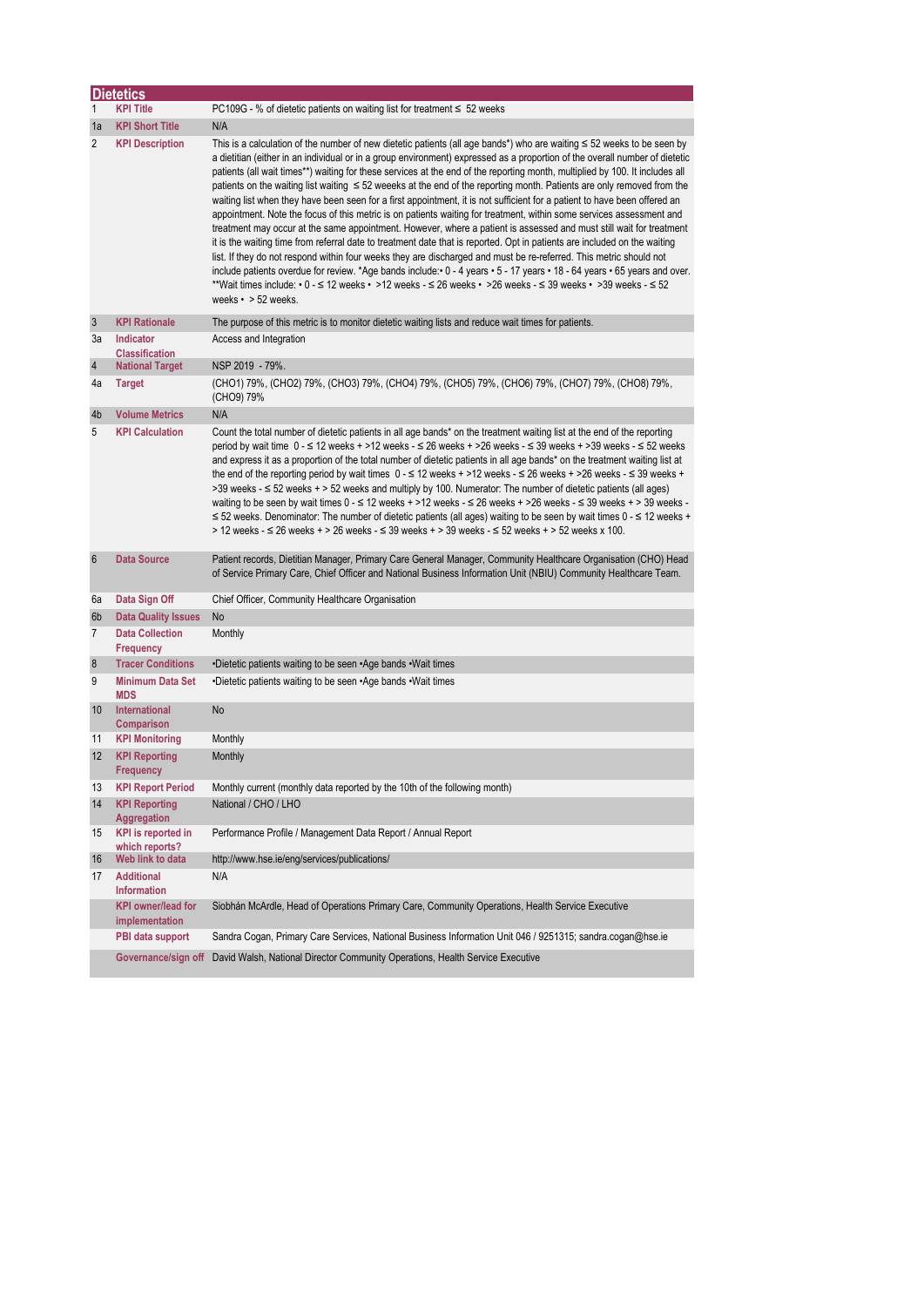|                  | <b>Dietetics</b>                            |                                                                                                                                                                                                                                                                                                                                                                                                                                                                                                                                                                                                                                                                                                                                                                                                                                                                                                                                                                                                                                                                                                                                                                                                                                                                                                                                                                                                                                  |
|------------------|---------------------------------------------|----------------------------------------------------------------------------------------------------------------------------------------------------------------------------------------------------------------------------------------------------------------------------------------------------------------------------------------------------------------------------------------------------------------------------------------------------------------------------------------------------------------------------------------------------------------------------------------------------------------------------------------------------------------------------------------------------------------------------------------------------------------------------------------------------------------------------------------------------------------------------------------------------------------------------------------------------------------------------------------------------------------------------------------------------------------------------------------------------------------------------------------------------------------------------------------------------------------------------------------------------------------------------------------------------------------------------------------------------------------------------------------------------------------------------------|
| 1                | <b>KPI Title</b>                            | $PC109M - %$ of dietetic patients on waiting list for treatment $\leq 12$ weeks                                                                                                                                                                                                                                                                                                                                                                                                                                                                                                                                                                                                                                                                                                                                                                                                                                                                                                                                                                                                                                                                                                                                                                                                                                                                                                                                                  |
| 1a               | <b>KPI Short Title</b>                      | N/A                                                                                                                                                                                                                                                                                                                                                                                                                                                                                                                                                                                                                                                                                                                                                                                                                                                                                                                                                                                                                                                                                                                                                                                                                                                                                                                                                                                                                              |
| 2                | <b>KPI Description</b>                      | This is a calculation of the number of new dietetic patients (all age bands*) who are waiting $\leq 12$ weeks to be seen by<br>a dietitian (either in an individual or in a group environment) expressed as a proportion of the overall number of dietetic<br>patients (all wait times**) waiting for these services at the end of the reporting month multiplied by 100. It includes all<br>patients on the waiting list waiting $\leq 12$ weeks at the end of the reporting month. Patients are only removed from the<br>waiting list when they have been seen for a first appointment, it is not sufficient for a patient to have been offered an<br>appointment. Note the focus of this metric is on patients waiting for treatment, within some services assessment and<br>treatment may occur at the same appointment. However, where a patient is assessed and must still wait for treatment<br>it is the waiting time from referral date to treatment date that is reported. Opt in patients are included on the waiting<br>list. If they do not respond within four weeks they are discharged and must be re-referred. This metric should not<br>include patients overdue for review. *Age bands include: • 0 - 4 years • 5 - 17 years • 18 - 64 years • 65 years and<br>over. **Wait times include: • 0 - ≤ 12 weeks • >12 weeks - ≤ 26 weeks • >26 weeks - ≤ 39 weeks • >39 weeks - ≤<br>52 weeks $\cdot$ > 52 weeks. |
| $\mathbf{3}$     | <b>KPI Rationale</b>                        | The purpose of this metric is to monitor dietetic waiting lists and reduce wait times for patients.                                                                                                                                                                                                                                                                                                                                                                                                                                                                                                                                                                                                                                                                                                                                                                                                                                                                                                                                                                                                                                                                                                                                                                                                                                                                                                                              |
| За               | <b>Indicator</b><br><b>Classification</b>   | Access and Integration                                                                                                                                                                                                                                                                                                                                                                                                                                                                                                                                                                                                                                                                                                                                                                                                                                                                                                                                                                                                                                                                                                                                                                                                                                                                                                                                                                                                           |
| $\overline{4}$   | <b>National Target</b>                      | NSP 2019 - 37%.                                                                                                                                                                                                                                                                                                                                                                                                                                                                                                                                                                                                                                                                                                                                                                                                                                                                                                                                                                                                                                                                                                                                                                                                                                                                                                                                                                                                                  |
| 4a               | <b>Target</b>                               | (CHO1) 37%, (CHO2) 37%, (CHO3) 37%, (CHO4) 37%, (CHO5) 37%, (CHO6) 37%, (CHO7) 37%, (CHO8) 37%,<br>(CHO9) 37%.                                                                                                                                                                                                                                                                                                                                                                                                                                                                                                                                                                                                                                                                                                                                                                                                                                                                                                                                                                                                                                                                                                                                                                                                                                                                                                                   |
| 4b               | <b>Volume Metrics</b>                       | N/A                                                                                                                                                                                                                                                                                                                                                                                                                                                                                                                                                                                                                                                                                                                                                                                                                                                                                                                                                                                                                                                                                                                                                                                                                                                                                                                                                                                                                              |
| 5                | <b>KPI Calculation</b>                      | Count the total number of dietetic patients in all age bands* on the treatment waiting list at the end of the reporting<br>period by wait time $0 \le 12$ weeks and express it as a proportion of the total number of dietetic patients in all age<br>bands* on the treatment waiting list at the end of the reporting period by wait times $0 \le 12$ weeks + >12 weeks - $\le 26$<br>weeks + >26 weeks - $\leq$ 39 weeks + >39 weeks - $\leq$ 52 weeks + >52 weeks and multiply by 100. Numerator: The<br>number of dietetic patients (all ages) waiting to be seen by wait time $0 - \le 12$ weeks. Denominator: The number of<br>dietetic patients (all ages) waiting to be seen by wait times $0 - \le 12$ weeks + > 12 weeks - $\le 26$ weeks + > 26 weeks -<br>$\leq$ 39 weeks + > 39 weeks - $\leq$ 52 weeks + > 52 weeks x 100.                                                                                                                                                                                                                                                                                                                                                                                                                                                                                                                                                                                         |
| $6\phantom{1}6$  | <b>Data Source</b>                          | Patient records, Dietitian Manager, Primary Care General Manager, Community Healthcare Organisation (CHO) Head<br>of Service Primary Care, Chief Officer and National Business Information Unit (NBIU) Community Healthcare Team.                                                                                                                                                                                                                                                                                                                                                                                                                                                                                                                                                                                                                                                                                                                                                                                                                                                                                                                                                                                                                                                                                                                                                                                                |
| 6а               | Data Sign Off                               | Chief Officer, Community Healthcare Organisation                                                                                                                                                                                                                                                                                                                                                                                                                                                                                                                                                                                                                                                                                                                                                                                                                                                                                                                                                                                                                                                                                                                                                                                                                                                                                                                                                                                 |
| 6b               | <b>Data Quality Issues</b>                  | <b>No</b>                                                                                                                                                                                                                                                                                                                                                                                                                                                                                                                                                                                                                                                                                                                                                                                                                                                                                                                                                                                                                                                                                                                                                                                                                                                                                                                                                                                                                        |
| $\overline{7}$   | <b>Data Collection</b><br><b>Frequency</b>  | Monthly                                                                                                                                                                                                                                                                                                                                                                                                                                                                                                                                                                                                                                                                                                                                                                                                                                                                                                                                                                                                                                                                                                                                                                                                                                                                                                                                                                                                                          |
| $\boldsymbol{8}$ | <b>Tracer Conditions</b>                    | •Dietetic patients waiting to be seen • Age bands • Wait times                                                                                                                                                                                                                                                                                                                                                                                                                                                                                                                                                                                                                                                                                                                                                                                                                                                                                                                                                                                                                                                                                                                                                                                                                                                                                                                                                                   |
| 9                | <b>Minimum Data Set</b><br><b>MDS</b>       | •Dietetic patients waiting to be seen •Age bands •Wait times                                                                                                                                                                                                                                                                                                                                                                                                                                                                                                                                                                                                                                                                                                                                                                                                                                                                                                                                                                                                                                                                                                                                                                                                                                                                                                                                                                     |
| 10               | <b>International</b>                        | <b>No</b>                                                                                                                                                                                                                                                                                                                                                                                                                                                                                                                                                                                                                                                                                                                                                                                                                                                                                                                                                                                                                                                                                                                                                                                                                                                                                                                                                                                                                        |
| 11               | Comparison<br><b>KPI Monitoring</b>         | Monthly                                                                                                                                                                                                                                                                                                                                                                                                                                                                                                                                                                                                                                                                                                                                                                                                                                                                                                                                                                                                                                                                                                                                                                                                                                                                                                                                                                                                                          |
| 12               | <b>KPI Reporting</b><br><b>Frequency</b>    | Monthly                                                                                                                                                                                                                                                                                                                                                                                                                                                                                                                                                                                                                                                                                                                                                                                                                                                                                                                                                                                                                                                                                                                                                                                                                                                                                                                                                                                                                          |
| 13               | <b>KPI Report Period</b>                    | Monthly current (monthly data reported by the 10th of the following month)                                                                                                                                                                                                                                                                                                                                                                                                                                                                                                                                                                                                                                                                                                                                                                                                                                                                                                                                                                                                                                                                                                                                                                                                                                                                                                                                                       |
| 14               | <b>KPI Reporting</b><br><b>Aggregation</b>  | National / CHO / LHO                                                                                                                                                                                                                                                                                                                                                                                                                                                                                                                                                                                                                                                                                                                                                                                                                                                                                                                                                                                                                                                                                                                                                                                                                                                                                                                                                                                                             |
| 15               | <b>KPI</b> is reported in                   | Performance Profile / Management Data Report / Annual Report                                                                                                                                                                                                                                                                                                                                                                                                                                                                                                                                                                                                                                                                                                                                                                                                                                                                                                                                                                                                                                                                                                                                                                                                                                                                                                                                                                     |
| 16               | which reports?<br>Web link to data          | http://www.hse.ie/eng/services/publications/                                                                                                                                                                                                                                                                                                                                                                                                                                                                                                                                                                                                                                                                                                                                                                                                                                                                                                                                                                                                                                                                                                                                                                                                                                                                                                                                                                                     |
| 17               | <b>Additional</b><br><b>Information</b>     | N/A                                                                                                                                                                                                                                                                                                                                                                                                                                                                                                                                                                                                                                                                                                                                                                                                                                                                                                                                                                                                                                                                                                                                                                                                                                                                                                                                                                                                                              |
|                  | <b>KPI</b> owner/lead for<br>implementation | Siobhán McArdle, Head of Operations Primary Care, Community Operations, Health Service Executive                                                                                                                                                                                                                                                                                                                                                                                                                                                                                                                                                                                                                                                                                                                                                                                                                                                                                                                                                                                                                                                                                                                                                                                                                                                                                                                                 |
|                  | PBI data support                            | Sandra Cogan, Primary Care Services, National Business Information Unit 046 / 9251315; sandra.cogan@hse.ie                                                                                                                                                                                                                                                                                                                                                                                                                                                                                                                                                                                                                                                                                                                                                                                                                                                                                                                                                                                                                                                                                                                                                                                                                                                                                                                       |
|                  | Governance/sign off                         | David Walsh, National Director Community Operations, Health Service Executive                                                                                                                                                                                                                                                                                                                                                                                                                                                                                                                                                                                                                                                                                                                                                                                                                                                                                                                                                                                                                                                                                                                                                                                                                                                                                                                                                    |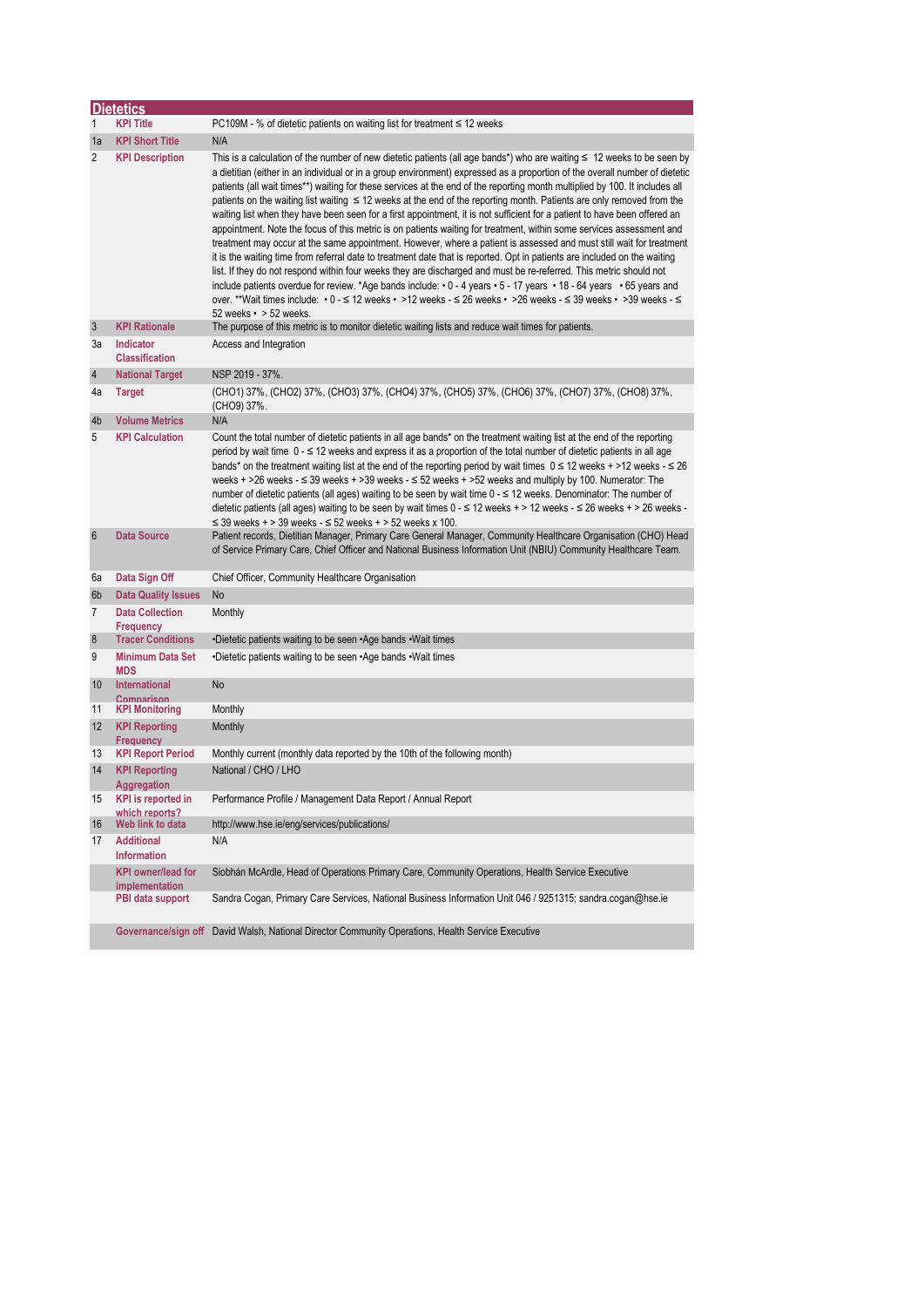|                  | <b>Dietetics</b>                            |                                                                                                                                                                                                                                                                                                                                                                                                                                                                                                                                                                                                                                                                                                                                              |  |  |
|------------------|---------------------------------------------|----------------------------------------------------------------------------------------------------------------------------------------------------------------------------------------------------------------------------------------------------------------------------------------------------------------------------------------------------------------------------------------------------------------------------------------------------------------------------------------------------------------------------------------------------------------------------------------------------------------------------------------------------------------------------------------------------------------------------------------------|--|--|
| 1                | <b>KPI Title</b>                            | PC 130 - No. of Dietetic Patients Seen                                                                                                                                                                                                                                                                                                                                                                                                                                                                                                                                                                                                                                                                                                       |  |  |
| 1a               | <b>KPI Short Title</b>                      | N/A                                                                                                                                                                                                                                                                                                                                                                                                                                                                                                                                                                                                                                                                                                                                          |  |  |
| $\overline{2}$   | <b>KPI Description</b>                      | This is a composite metric. It is the sum of the number of existing dietetic patients seen face to face in the reporting<br>month and the number of new dietetic patients seen face to face in the reporting month. An existing patient is defined<br>as a patient who is currently attending the service and is an open case. It includes patients who attend individual<br>appointments or group sessions. A new patient is a patient that is seen for the first time in this episode of care. It<br>includes patients re-referred to the service. Each patient is only included once in the count in the reporting period i.e.<br>he / she is counted either as an existing patient or a new patient in the reporting month, not as both. |  |  |
| $\mathbf{3}$     | <b>KPI Rationale</b>                        | This metric provides information on dietetic service activity and informs decisions in relation to the planning and<br>management of staff and resource allocation.                                                                                                                                                                                                                                                                                                                                                                                                                                                                                                                                                                          |  |  |
| 3a               | <b>Indicator</b>                            | Access and Integration                                                                                                                                                                                                                                                                                                                                                                                                                                                                                                                                                                                                                                                                                                                       |  |  |
| $\overline{4}$   | <b>National Target</b>                      | NSP 2019 - 63,382.                                                                                                                                                                                                                                                                                                                                                                                                                                                                                                                                                                                                                                                                                                                           |  |  |
| 4a               | <b>Target</b>                               | N/A                                                                                                                                                                                                                                                                                                                                                                                                                                                                                                                                                                                                                                                                                                                                          |  |  |
| 4b               | <b>Volume Metrics</b>                       | N/A                                                                                                                                                                                                                                                                                                                                                                                                                                                                                                                                                                                                                                                                                                                                          |  |  |
| 5                | <b>KPI Calculation</b>                      | Count the number of existing dietetic patients seen in the reporting month and add it to the number of new dietetic<br>patients seen in the reporting month. Each patient is only included once in the count in the reporting period i.e. he /<br>she is counted either as an existing patient or a new patient in the reporting month, not as both.                                                                                                                                                                                                                                                                                                                                                                                         |  |  |
| $6\phantom{1}6$  | <b>Data Source</b>                          | Patient records, Dietitian Manager, Primary Care General Manager, Community Healthcare Organisation (CHO) Head<br>of Service Primary Care, Chief Officer and National Business Information Unit (NBIU) Community Healthcare Team.                                                                                                                                                                                                                                                                                                                                                                                                                                                                                                            |  |  |
| 6a               | Data Sign Off                               | Chief Officer, Community Healthcare Organisation                                                                                                                                                                                                                                                                                                                                                                                                                                                                                                                                                                                                                                                                                             |  |  |
| 6 <sub>b</sub>   | <b>Data Quality Issues</b>                  | <b>No</b>                                                                                                                                                                                                                                                                                                                                                                                                                                                                                                                                                                                                                                                                                                                                    |  |  |
| $\overline{7}$   | <b>Data Collection</b><br><b>Frequency</b>  | Monthly                                                                                                                                                                                                                                                                                                                                                                                                                                                                                                                                                                                                                                                                                                                                      |  |  |
| $\boldsymbol{8}$ | <b>Tracer Conditions</b>                    | •Existing dietetic patients seen • New dietetic patients seen                                                                                                                                                                                                                                                                                                                                                                                                                                                                                                                                                                                                                                                                                |  |  |
| 9                | <b>Minimum Data Set</b>                     | •Existing dietetic patients seen • New dietetic patients seen                                                                                                                                                                                                                                                                                                                                                                                                                                                                                                                                                                                                                                                                                |  |  |
| 10               | <b>International</b><br>Comparison          | <b>No</b>                                                                                                                                                                                                                                                                                                                                                                                                                                                                                                                                                                                                                                                                                                                                    |  |  |
| 11               | <b>KPI Monitoring</b>                       | Monthly                                                                                                                                                                                                                                                                                                                                                                                                                                                                                                                                                                                                                                                                                                                                      |  |  |
| 12               | <b>KPI Reporting</b><br><b>Frequency</b>    | Monthly                                                                                                                                                                                                                                                                                                                                                                                                                                                                                                                                                                                                                                                                                                                                      |  |  |
| 13               | <b>KPI Report Period</b>                    | Monthly current (monthly data reported by the 10th of the following month)                                                                                                                                                                                                                                                                                                                                                                                                                                                                                                                                                                                                                                                                   |  |  |
| 14               | <b>KPI Reporting</b><br><b>Aggregation</b>  | National / CHO / LHO                                                                                                                                                                                                                                                                                                                                                                                                                                                                                                                                                                                                                                                                                                                         |  |  |
| 15               | <b>KPI</b> is reported in<br>which reports? | Performance Profile / Management Data Report / Annual Report                                                                                                                                                                                                                                                                                                                                                                                                                                                                                                                                                                                                                                                                                 |  |  |
| 16               | Web link to data                            | http://www.hse.ie/eng/services/publications/                                                                                                                                                                                                                                                                                                                                                                                                                                                                                                                                                                                                                                                                                                 |  |  |
| 17               | <b>Additional</b><br><b>Information</b>     | N/A                                                                                                                                                                                                                                                                                                                                                                                                                                                                                                                                                                                                                                                                                                                                          |  |  |
|                  | <b>KPI</b> owner/lead for<br>implementation | Siobhán McArdle, Head of Operations Primary Care, Community Operations, Health Service Executive                                                                                                                                                                                                                                                                                                                                                                                                                                                                                                                                                                                                                                             |  |  |
|                  | PBI data support                            | Sandra Cogan, Primary Care Services, National Business Information Unit 046 / 9251315; sandra.cogan@hse.ie                                                                                                                                                                                                                                                                                                                                                                                                                                                                                                                                                                                                                                   |  |  |
|                  | Governance/sign off                         | David Walsh, National Director Community Operations, Health Service Executive                                                                                                                                                                                                                                                                                                                                                                                                                                                                                                                                                                                                                                                                |  |  |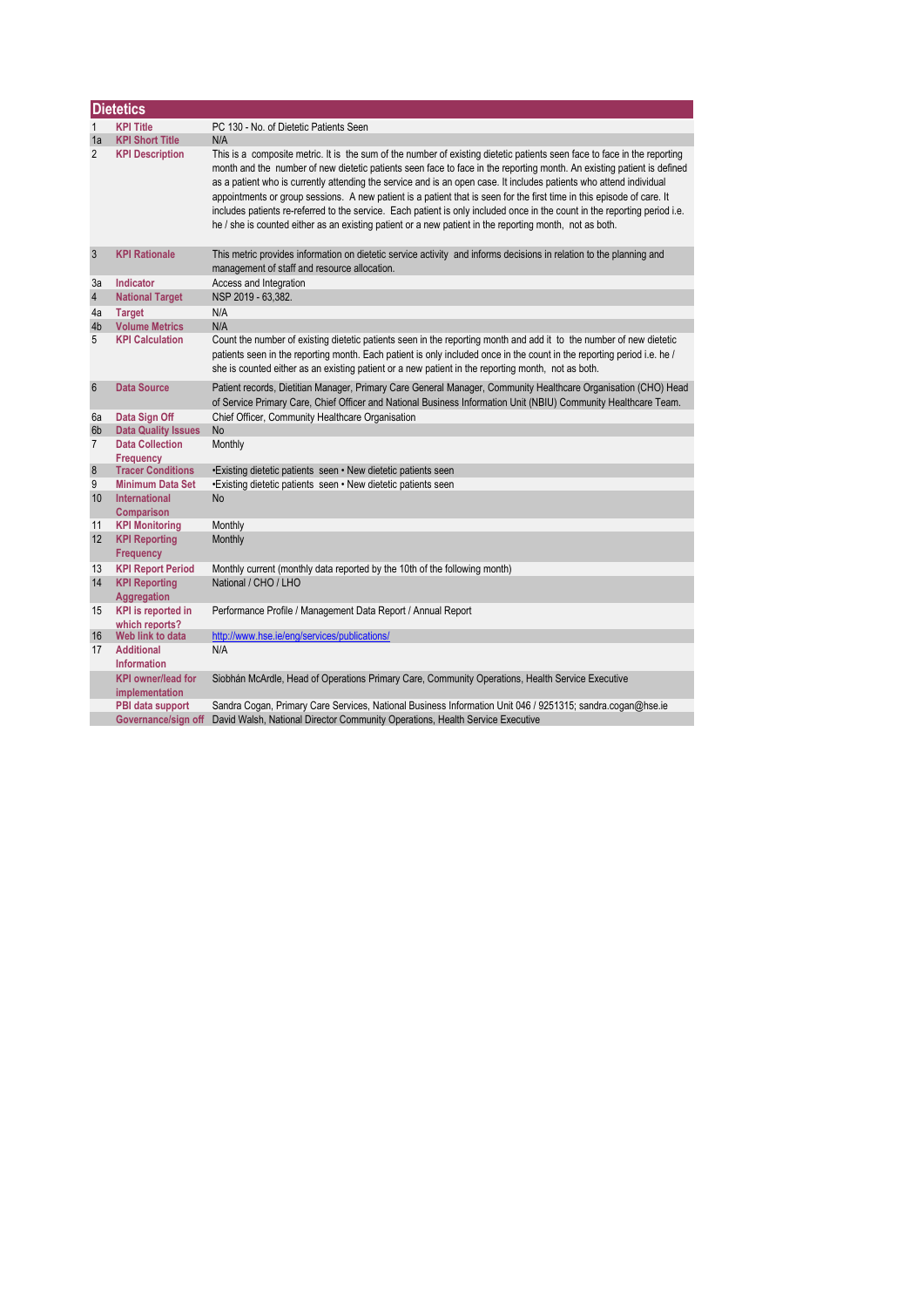|                 | <b>General Practitioner (GP) Out of Hours Services Contacts</b> |                                                                                                                                                                                                                                                                                                                                                                                                    |  |  |
|-----------------|-----------------------------------------------------------------|----------------------------------------------------------------------------------------------------------------------------------------------------------------------------------------------------------------------------------------------------------------------------------------------------------------------------------------------------------------------------------------------------|--|--|
| 1               | <b>KPI Title</b>                                                | PC11 - No. of contacts with GP Out of Hours Services                                                                                                                                                                                                                                                                                                                                               |  |  |
| 1a              | <b>KPI Short Title</b>                                          | N/A                                                                                                                                                                                                                                                                                                                                                                                                |  |  |
| 2               | <b>KPI Description</b>                                          | This is a count of the total number of contacts (by category*) made by patients with GP Out of Hours Services<br>(excluding reduced hour services from 6pm-10pm and at weekends) during the reporting month. * Categories include:<br>• triage only • treatment centre • home visit • other which refers to contacts where callers are seeking information, and<br>are not triaged by a clinician. |  |  |
| $\mathbf{3}$    | <b>KPI Rationale</b>                                            | To capture the number of contacts made by patients with GP Out of Hours Services nationally in order to monitor<br>activity and service pressures.                                                                                                                                                                                                                                                 |  |  |
| За              | Indicator<br><b>Classification</b>                              | Access and Integration                                                                                                                                                                                                                                                                                                                                                                             |  |  |
| $\overline{4}$  | <b>National Target</b>                                          | NSP 2019 - 1,147,496.                                                                                                                                                                                                                                                                                                                                                                              |  |  |
| 4a              | <b>Target</b>                                                   | N/A                                                                                                                                                                                                                                                                                                                                                                                                |  |  |
| 4b              | <b>Volume Metrics</b>                                           | N/A                                                                                                                                                                                                                                                                                                                                                                                                |  |  |
| 5               | <b>KPI Calculation</b>                                          | Count the total number of contacts (all categories*) made by patients with GP Out of Hours Services (excluding<br>contacts with reduced hour services from 6pm-10pm and at weekends) during the reporting month.                                                                                                                                                                                   |  |  |
| $6\phantom{.}6$ | <b>Data Source</b>                                              | GP Out of Hours Services, and National Business Information Unit (NBIU) Community Healthcare Team.                                                                                                                                                                                                                                                                                                 |  |  |
| 6a              | Data Sign Off                                                   | Chief Officer, Community Healthcare Organisation                                                                                                                                                                                                                                                                                                                                                   |  |  |
| 6 <sub>b</sub>  | <b>Data Quality Issues</b>                                      | No known data quality issues.                                                                                                                                                                                                                                                                                                                                                                      |  |  |
| $\overline{7}$  | <b>Data Collection</b>                                          | Monthly                                                                                                                                                                                                                                                                                                                                                                                            |  |  |
| $\bf 8$         | <b>Frequency</b><br><b>Tracer Conditions</b>                    | Contacts (all categories and ages) with GP Out of Hours Services during the reporting month.                                                                                                                                                                                                                                                                                                       |  |  |
| 9               | <b>Minimum Data Set</b>                                         | Contacts (all categories and ages) with GP Out of Hours Services during the reporting month.                                                                                                                                                                                                                                                                                                       |  |  |
|                 | <b>MDS</b>                                                      |                                                                                                                                                                                                                                                                                                                                                                                                    |  |  |
| 10              | <b>International</b><br>Comparison                              | <b>No</b>                                                                                                                                                                                                                                                                                                                                                                                          |  |  |
| 11              | <b>KPI Monitoring</b>                                           | Monthly                                                                                                                                                                                                                                                                                                                                                                                            |  |  |
| 12              | <b>KPI Reporting</b><br><b>Frequency</b>                        | Monthly                                                                                                                                                                                                                                                                                                                                                                                            |  |  |
| 13              | <b>KPI Report Period</b>                                        | Monthly current (data reported by the 10th of the following month)                                                                                                                                                                                                                                                                                                                                 |  |  |
| 14              | <b>KPI Reporting</b><br><b>Aggregation</b>                      | National / GP Out of Hours Service                                                                                                                                                                                                                                                                                                                                                                 |  |  |
| 15              | <b>KPI</b> is reported in<br>which reports?                     | Performance Profile / Management Data Report / Annual Report                                                                                                                                                                                                                                                                                                                                       |  |  |
| 16              | Web link to data                                                | http://www.hse.ie/eng/services/publications/                                                                                                                                                                                                                                                                                                                                                       |  |  |
| 17              | <b>Additional</b><br><b>Information</b>                         | N/A                                                                                                                                                                                                                                                                                                                                                                                                |  |  |
|                 | <b>KPI</b> owner/lead for<br>implementation                     | Siobhán McArdle, Head of Operations Primary Care, Community Operations, Health Service Executive                                                                                                                                                                                                                                                                                                   |  |  |
|                 | PBI data support                                                | Sandra Cogan, Primary Care Services, National Business Information Unit 046 / 9251315; sandra.cogan@hse.ie                                                                                                                                                                                                                                                                                         |  |  |
|                 |                                                                 | Governance/sign off David Walsh, National Director Community Operations, Health Service Executive                                                                                                                                                                                                                                                                                                  |  |  |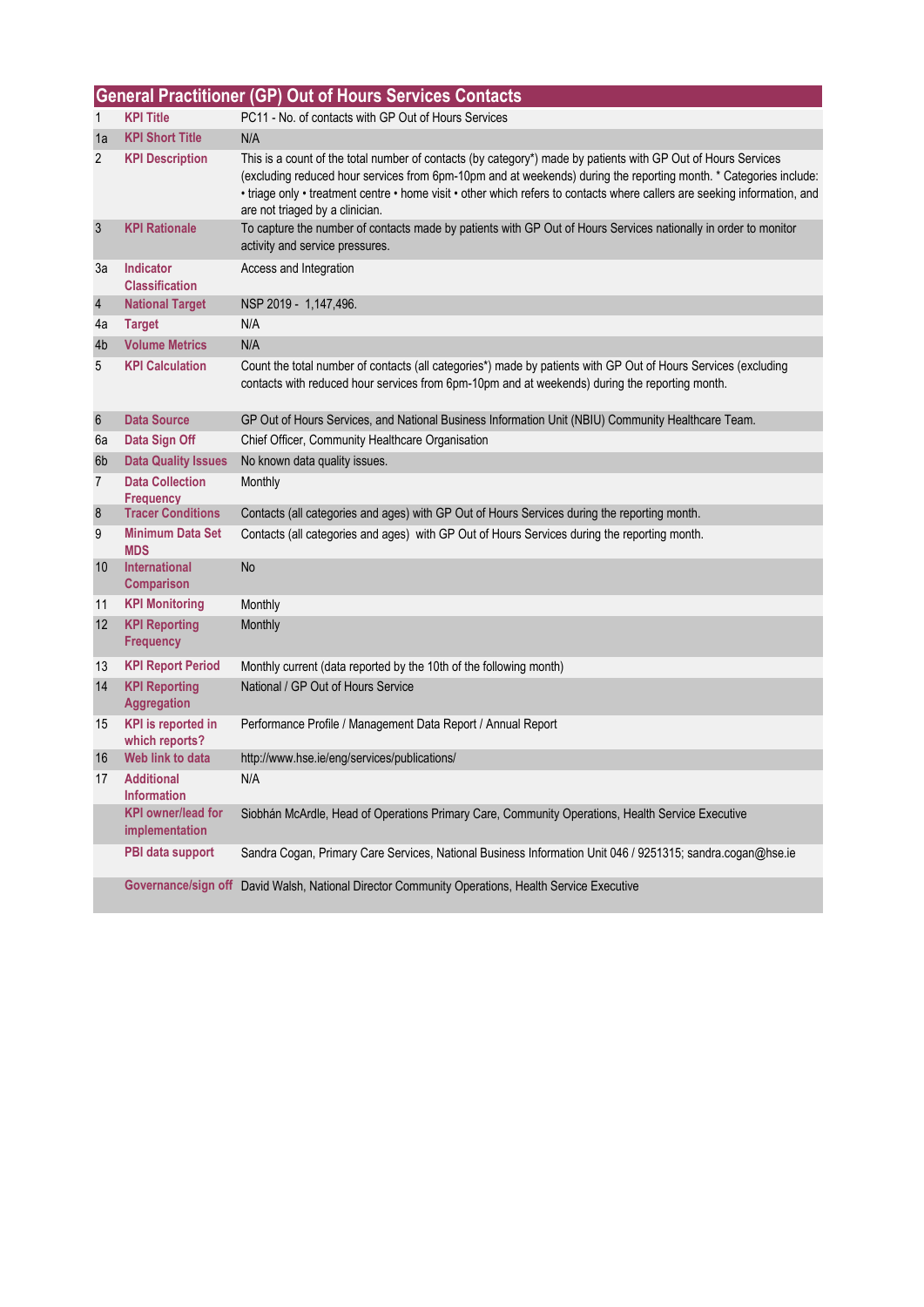|                 | <b>Healthcare Associated Infections Medication Management</b> |                                                                                                                                                                                                                                                                                                                                                                                                                                                                                                                      |  |
|-----------------|---------------------------------------------------------------|----------------------------------------------------------------------------------------------------------------------------------------------------------------------------------------------------------------------------------------------------------------------------------------------------------------------------------------------------------------------------------------------------------------------------------------------------------------------------------------------------------------------|--|
| 1               | <b>KPI Title</b>                                              | PC102 - Consumption of antibiotics in community settings (defined daily doses per 1,000 population per day based on<br>wholesaler to community pharmacy sales - not prescription level data)                                                                                                                                                                                                                                                                                                                         |  |
| 1a              | <b>KPI Short Title</b>                                        | N/A                                                                                                                                                                                                                                                                                                                                                                                                                                                                                                                  |  |
| $\overline{2}$  | <b>KPI Description</b>                                        | This is a calculation of the rate of consumption of antibiotics in the ambulatory (non-hospital) setting where the monthly<br>rate is reported as defined daily doses (DDD) per 1,000 population per day (DID).                                                                                                                                                                                                                                                                                                      |  |
| $\mathfrak{Z}$  | <b>KPI Rationale</b>                                          | Community antibiotic use is strongly linked to antimicrobial resistance, which is a major public health threat.                                                                                                                                                                                                                                                                                                                                                                                                      |  |
| За              | <b>Indicator</b><br><b>Classification</b>                     | Quality and Safety                                                                                                                                                                                                                                                                                                                                                                                                                                                                                                   |  |
| $\overline{4}$  | <b>National Target</b>                                        | NSP 2019 - < 23.1.                                                                                                                                                                                                                                                                                                                                                                                                                                                                                                   |  |
| 4a              | <b>Target</b>                                                 | N/A                                                                                                                                                                                                                                                                                                                                                                                                                                                                                                                  |  |
| 4b              | <b>Volume Metrics</b>                                         | N/A                                                                                                                                                                                                                                                                                                                                                                                                                                                                                                                  |  |
| 5               | <b>KPI Calculation</b>                                        | Monthly rate reported as defined daily doses (DDD) per 1,000 population per day (DID). Numerator data: Aggregate<br>data on wholesale supply of systemic antimicrobials to community pharmacies, purchased from IMS Health Inc.<br>(Accounts for at least 95% of community antibiotic sales. Prescription level data not available). Denominator data: CSO<br>census data. Other data: Updated ATC coding and DDD definitions from World Health Organisation (WHO) which can<br>impact on interpretation of results. |  |
| $6\phantom{.}6$ | <b>Data Source</b>                                            | Since March 2008 the Health Protection Surveillance Centre (HPSC) has been coordinating the publication of this data.                                                                                                                                                                                                                                                                                                                                                                                                |  |
| 6a              | Data Sign Off                                                 | <b>HPSC Consultant</b>                                                                                                                                                                                                                                                                                                                                                                                                                                                                                               |  |
| 6 <sub>b</sub>  | <b>Data Quality Issues</b>                                    | Changes to ATC coding and DDD definitions from WHO can impact on interpretation of results. Does not represent<br>prescription level data.                                                                                                                                                                                                                                                                                                                                                                           |  |
| 7               | <b>Data Collection</b><br><b>Frequency</b>                    | Quarterly                                                                                                                                                                                                                                                                                                                                                                                                                                                                                                            |  |
| 8               | <b>Tracer Conditions</b>                                      | Data supply from IMS Health Inc.                                                                                                                                                                                                                                                                                                                                                                                                                                                                                     |  |
| 9               | <b>Minimum Data Set</b><br><b>MDS</b>                         | Quarterly data supply from IMS Health Inc.                                                                                                                                                                                                                                                                                                                                                                                                                                                                           |  |
| 10              | <b>International</b><br><b>Comparison</b>                     | Uses WHO-approved methodology. Part of Europe-wide standardised surveillance programme (European Surveillance<br>of Antimicrobial Consumption (ESAC) network). National data from all participating European countries available for<br>comparison.                                                                                                                                                                                                                                                                  |  |
| 11              | <b>KPI Monitoring</b>                                         | Quarterly                                                                                                                                                                                                                                                                                                                                                                                                                                                                                                            |  |
| 12              | <b>KPI Reporting</b><br><b>Frequency</b>                      | Quarterly 1 Q in arrears                                                                                                                                                                                                                                                                                                                                                                                                                                                                                             |  |
| 13              | <b>KPI Report Period</b>                                      | Quarterly in arrears (quarter 1 data reported in quarter 2)                                                                                                                                                                                                                                                                                                                                                                                                                                                          |  |
| 14              | <b>KPI Reporting</b><br><b>Aggregation</b>                    | <b>National</b>                                                                                                                                                                                                                                                                                                                                                                                                                                                                                                      |  |
| 15              | <b>KPI</b> is reported in<br>which reports?                   | Performance Profile / Management Data Report / Annual Report                                                                                                                                                                                                                                                                                                                                                                                                                                                         |  |
| 16              | Web link to data                                              | https://www.hpsc.ie/a-<br>z/microbiologyantimicrobialresistance/europeansurveillanceofantimicrobialconsumptionesac/publ<br>icmicrobreports/                                                                                                                                                                                                                                                                                                                                                                          |  |
| 17              | <b>Additional</b><br><b>Information</b>                       | Reports on community antibiotic consumption for participating European countries available at www.ecdc.eu                                                                                                                                                                                                                                                                                                                                                                                                            |  |
|                 | <b>KPI</b> owner/lead for<br>implementation                   | Siobhán McArdle, Head of Operations Primary Care, Community Operations, Health Service Executive                                                                                                                                                                                                                                                                                                                                                                                                                     |  |
|                 | PBI data support                                              | Sandra Cogan, Primary Care Services, National Business Information Unit 046 / 9251315; sandra.cogan@hse.ie                                                                                                                                                                                                                                                                                                                                                                                                           |  |
|                 |                                                               | Governance/sign off David Walsh, National Director Community Operations, Health Service Executive                                                                                                                                                                                                                                                                                                                                                                                                                    |  |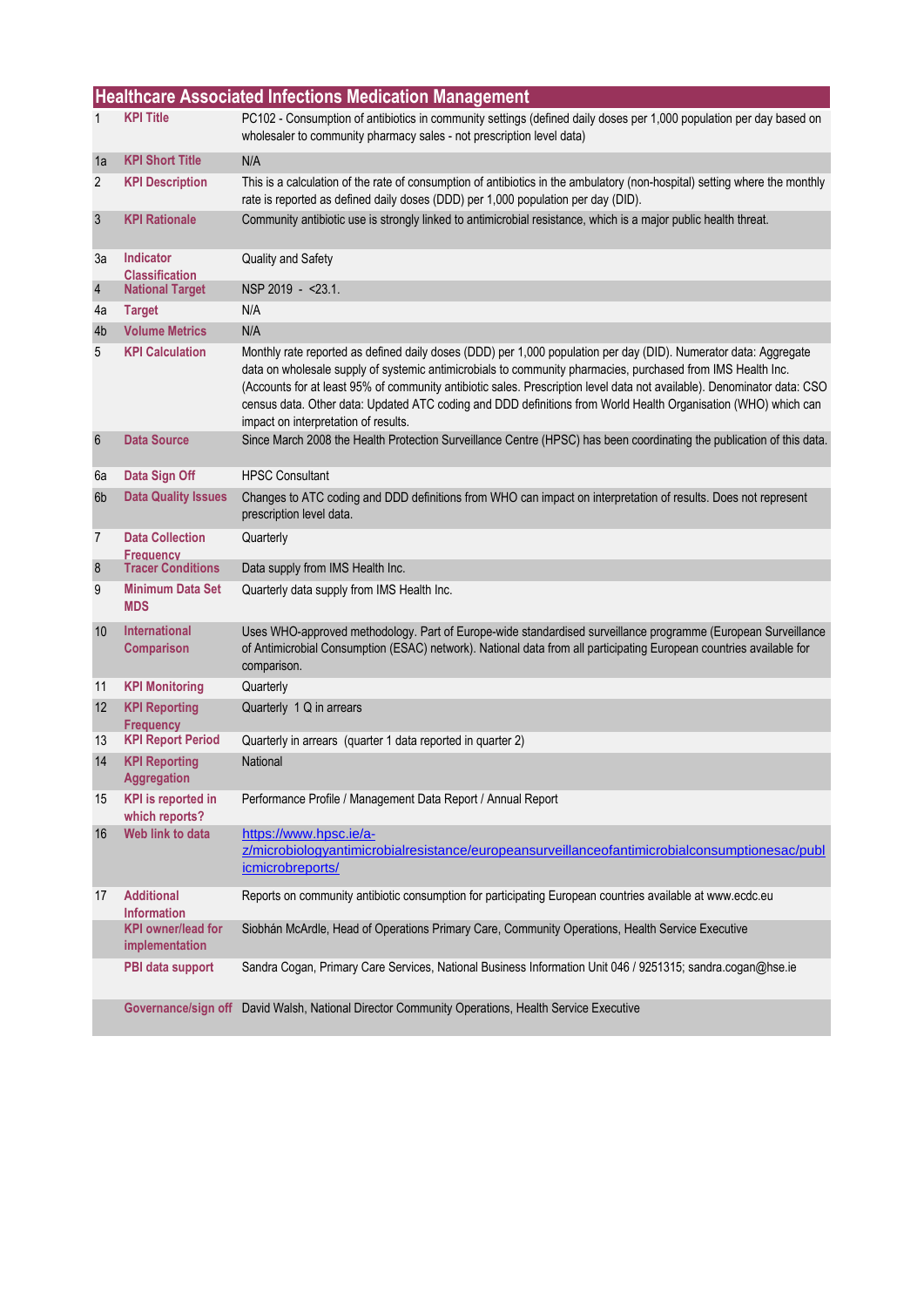|                 | <b>Nursing</b>                              |                                                                                                                                                                                                                                                                                                                                                                                                                                                                                                                                                                                                                                                                                                                               |  |  |
|-----------------|---------------------------------------------|-------------------------------------------------------------------------------------------------------------------------------------------------------------------------------------------------------------------------------------------------------------------------------------------------------------------------------------------------------------------------------------------------------------------------------------------------------------------------------------------------------------------------------------------------------------------------------------------------------------------------------------------------------------------------------------------------------------------------------|--|--|
| $\mathbf{1}$    | <b>KPI Title</b>                            | PC110A - % of new Nursing patients accepted onto the Nursing caseload and seen within 12 weeks                                                                                                                                                                                                                                                                                                                                                                                                                                                                                                                                                                                                                                |  |  |
| 1a              | <b>KPI Short Title</b>                      | N/A                                                                                                                                                                                                                                                                                                                                                                                                                                                                                                                                                                                                                                                                                                                           |  |  |
| $\overline{2}$  | <b>KPI Description</b>                      | This is a calculation of the number of new nursing patients who have been accepted onto the Public Health Nurse<br>(PHN) caseload and seen in the previous 12 weeks (three calendar months) expressed as a proportion of the overall<br>number of new patients accepted onto the nursing caseload in the previous 12 weeks (three calendar months),<br>multiplied by 100.                                                                                                                                                                                                                                                                                                                                                     |  |  |
| 3               | <b>KPI Rationale</b>                        | Timely access to primary care nursing services is essential to ensure best patient outcomes. This metric allows for<br>monitoring of patients who receive this service within 12 weeks (three calendar months) of acceptance onto the PHN<br>caseload.                                                                                                                                                                                                                                                                                                                                                                                                                                                                        |  |  |
| Зa              | <b>Indicator</b><br><b>Classification</b>   | Access and Integration                                                                                                                                                                                                                                                                                                                                                                                                                                                                                                                                                                                                                                                                                                        |  |  |
| $\sqrt{4}$      | <b>National Target</b>                      | NSP 2019 - 100%                                                                                                                                                                                                                                                                                                                                                                                                                                                                                                                                                                                                                                                                                                               |  |  |
| 4a              | <b>Target</b>                               | (CHO1) 100%, (CHO2) 100%, (CHO3) 100%, (CHO4) 100%, (CHO5) 100%, (CHO6) 100%, (CHO7) 100%, (CHO8)<br>100%, (CHO9) 100%.                                                                                                                                                                                                                                                                                                                                                                                                                                                                                                                                                                                                       |  |  |
| 4 <sub>b</sub>  | <b>Volume Metrics</b>                       | N/A                                                                                                                                                                                                                                                                                                                                                                                                                                                                                                                                                                                                                                                                                                                           |  |  |
| 5               | <b>KPI Calculation</b>                      | Count the number of new nursing patients who have been accepted onto the PHN caseload and have been seen by<br>the PHN / Community Registered General Nurse (CRGN) in the previous 12 weeks (three calendar months) and<br>express it as a proportion of the overall number of new patients accepted onto the PHN caseload in the previous 12<br>weeks (three calendar months) and multiply by 100. Numerator: the number of new patients who have been accepted<br>onto the PHN caseload and have been seen by the PHN / CRGN in the previous 12 weeks (three calendar months).<br>Denominator: the overall number of new patients accepted onto the PHN caseload in the previous 12 weeks (three<br>calendar months) x 100. |  |  |
| $6\phantom{1}6$ | <b>Data Source</b>                          | PHNs to the Director of Public Health Nursing (DPHN), the Primary Care General Manager, Community Healthcare<br>Organisation (CHO) Head of Service Primary Care, Chief Officer and National Business Information Unit (NBIU)<br><b>Community Healthcare Team</b>                                                                                                                                                                                                                                                                                                                                                                                                                                                              |  |  |
| 6a              | Data Sign Off                               | Chief Officer, Community Healthcare Organisation                                                                                                                                                                                                                                                                                                                                                                                                                                                                                                                                                                                                                                                                              |  |  |
| 6 <sub>b</sub>  | <b>Data Quality Issues</b>                  | N/A                                                                                                                                                                                                                                                                                                                                                                                                                                                                                                                                                                                                                                                                                                                           |  |  |
| $\overline{7}$  | <b>Data Collection</b><br><b>Frequency</b>  | Monthly in arrears                                                                                                                                                                                                                                                                                                                                                                                                                                                                                                                                                                                                                                                                                                            |  |  |
| 8               | <b>Tracer Conditions</b>                    | •New nursing patients accepted onto the PHN caseload and seen in the previous 12 weeks (three calendar months)<br>•Total number of new nursing patients accepted onto the PHN caseload in the previous 12 weeks (three calendar<br>months)                                                                                                                                                                                                                                                                                                                                                                                                                                                                                    |  |  |
| 9               | <b>Minimum Data Set</b><br><b>MDS</b>       | •New nursing patients accepted onto the PHN caseload and seen in the previous 12 weeks (three calendar months)<br>•Total number of new nursing patients accepted onto the PHN caseload in the previous 12 weeks (three calendar<br>months)                                                                                                                                                                                                                                                                                                                                                                                                                                                                                    |  |  |
| 10              | International<br><b>Comparison</b>          | N/A                                                                                                                                                                                                                                                                                                                                                                                                                                                                                                                                                                                                                                                                                                                           |  |  |
| 11              | <b>KPI Monitoring</b>                       | Monthly in arrears                                                                                                                                                                                                                                                                                                                                                                                                                                                                                                                                                                                                                                                                                                            |  |  |
| 12              | <b>KPI Reporting</b><br><b>Frequency</b>    | Monthly in arrears                                                                                                                                                                                                                                                                                                                                                                                                                                                                                                                                                                                                                                                                                                            |  |  |
| 13              | <b>KPI Report Period</b>                    | Monthly in arrears i.e data is reported by the 10th of the month following the end of the next month e.g. June data<br>reported in August.                                                                                                                                                                                                                                                                                                                                                                                                                                                                                                                                                                                    |  |  |
| 14              | <b>KPI Reporting</b><br>Aggregation         | National / CHO / LHO                                                                                                                                                                                                                                                                                                                                                                                                                                                                                                                                                                                                                                                                                                          |  |  |
| 15              | <b>KPI</b> is reported in<br>which reports? | Performance Profile / Management Data Report / Annual Report                                                                                                                                                                                                                                                                                                                                                                                                                                                                                                                                                                                                                                                                  |  |  |
| 16              | Web link to data                            | http://www.hse.ie/eng/services/publications/                                                                                                                                                                                                                                                                                                                                                                                                                                                                                                                                                                                                                                                                                  |  |  |
| 17              | <b>Additional</b><br><b>Information</b>     | N/A                                                                                                                                                                                                                                                                                                                                                                                                                                                                                                                                                                                                                                                                                                                           |  |  |
|                 | <b>KPI owner/lead for</b><br>implementation | Siobhán McArdle, Head of Operations Primary Care, Community Operations, Health Service Executive                                                                                                                                                                                                                                                                                                                                                                                                                                                                                                                                                                                                                              |  |  |
|                 | PBI data support                            | Sandra Cogan, Primary Care Services, National Business Information Unit 046 / 9251315; sandra.cogan@hse.ie                                                                                                                                                                                                                                                                                                                                                                                                                                                                                                                                                                                                                    |  |  |
|                 |                                             | Governance/sign off David Walsh, National Director Community Operations, Health Service Executive                                                                                                                                                                                                                                                                                                                                                                                                                                                                                                                                                                                                                             |  |  |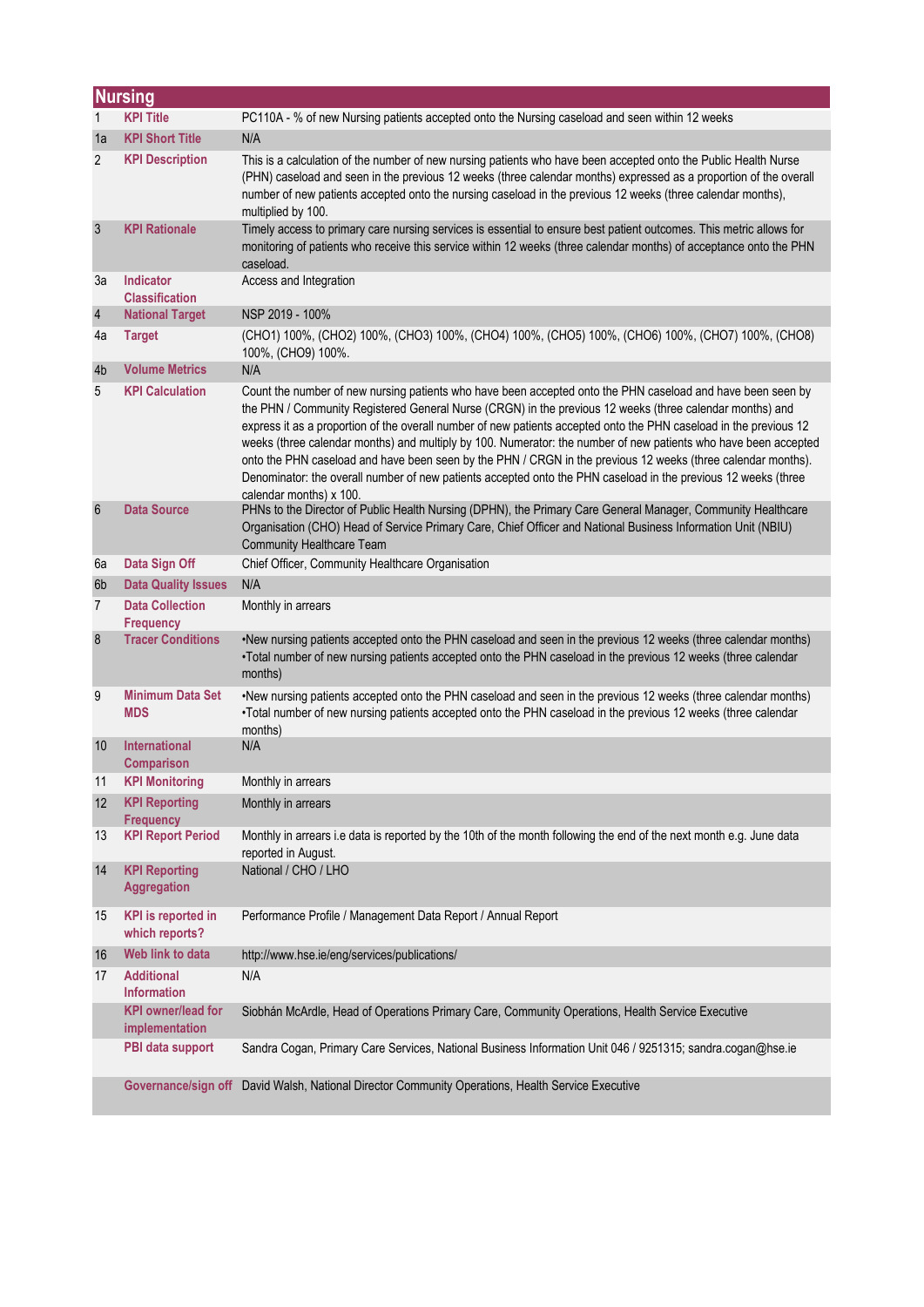|                 | <b>Nursing</b>                              |                                                                                                                                                                                                                                                                                                                                                                                                                                                                                                                                                                                                                                                                                                                                                                                                                                                                                                                                                                                                                                                                                                    |  |
|-----------------|---------------------------------------------|----------------------------------------------------------------------------------------------------------------------------------------------------------------------------------------------------------------------------------------------------------------------------------------------------------------------------------------------------------------------------------------------------------------------------------------------------------------------------------------------------------------------------------------------------------------------------------------------------------------------------------------------------------------------------------------------------------------------------------------------------------------------------------------------------------------------------------------------------------------------------------------------------------------------------------------------------------------------------------------------------------------------------------------------------------------------------------------------------|--|
| 1               | <b>KPI Title</b>                            | PC132 - No. of Nursing Patients Seen                                                                                                                                                                                                                                                                                                                                                                                                                                                                                                                                                                                                                                                                                                                                                                                                                                                                                                                                                                                                                                                               |  |
| 1a              | <b>KPI Short Title</b>                      | N/A                                                                                                                                                                                                                                                                                                                                                                                                                                                                                                                                                                                                                                                                                                                                                                                                                                                                                                                                                                                                                                                                                                |  |
| 2               | <b>KPI Description</b>                      | This is a composite metric. It is the sum of the number of existing nursing patients on the Public Health Nurse (PHN)<br>caseload who were seen in the reporting month and the number of new patients seen in the reporting month.<br>An existing patient is a patient who is currently in receipt of a PHN service from a PHN / Community Registered<br>General Nurse (CRGN) / Health Care Assistant (HCA) and who receives a direct contact (face to face) service. It does<br>not include children seen under the core Child Health Screening and Surveillance Programme.<br>A new patient is defined as a patient who is not currently known to the service and is seen for the first time in this<br>episode of care including patients re-referred to the service (previously discharged). It does not include children seen<br>under the core Child Health Screening and Surveillance Programme. Each patient is only included once in the count in<br>the reporting period i.e. he / she is counted either as an existing patient or a new patient in the reporting month, not as<br>both. |  |
| $\mathbf{3}$    | <b>KPI Rationale</b>                        | This metric provides information on community nursing service activity and informs decisions in relation to the planning<br>and management of staff and resource allocation.                                                                                                                                                                                                                                                                                                                                                                                                                                                                                                                                                                                                                                                                                                                                                                                                                                                                                                                       |  |
| За              | <b>Indicator</b><br><b>Classification</b>   | Access and Integration                                                                                                                                                                                                                                                                                                                                                                                                                                                                                                                                                                                                                                                                                                                                                                                                                                                                                                                                                                                                                                                                             |  |
| $\overline{4}$  | <b>National Target</b>                      | NSP 2019 - 743,605.                                                                                                                                                                                                                                                                                                                                                                                                                                                                                                                                                                                                                                                                                                                                                                                                                                                                                                                                                                                                                                                                                |  |
| 4a              | <b>Target</b>                               | N/A                                                                                                                                                                                                                                                                                                                                                                                                                                                                                                                                                                                                                                                                                                                                                                                                                                                                                                                                                                                                                                                                                                |  |
| 4 <sub>b</sub>  | <b>Volume Metrics</b>                       | N/A                                                                                                                                                                                                                                                                                                                                                                                                                                                                                                                                                                                                                                                                                                                                                                                                                                                                                                                                                                                                                                                                                                |  |
| 5               | <b>KPI Calculation</b>                      | Count the number of existing nursing patients on the caseload seen face to face by the PHN / CRGN / HCA in the<br>reporting month and add it to the number of new nursing patients, seen face to face in the reporting month. Each<br>patient is only included once in the count in the reporting period i.e. he / she is counted either as an existing patient or<br>a new patient in the reporting month, not as both.                                                                                                                                                                                                                                                                                                                                                                                                                                                                                                                                                                                                                                                                           |  |
| $6\phantom{1}6$ | <b>Data Source</b>                          | PHNs to the Director of Public Health Nursing (DPHN), the Primary Care General Manager, Community Healthcare<br>Organisation (CHO) Head of Service Primary Care, Chief Officer and National Business Information Unit (NBIU)<br><b>Community Healthcare Team</b>                                                                                                                                                                                                                                                                                                                                                                                                                                                                                                                                                                                                                                                                                                                                                                                                                                   |  |
| 6a              | Data Sign Off                               | Chief Officer, Community Healthcare Organisation                                                                                                                                                                                                                                                                                                                                                                                                                                                                                                                                                                                                                                                                                                                                                                                                                                                                                                                                                                                                                                                   |  |
| 6 <sub>b</sub>  | <b>Data Quality Issues</b>                  | <b>No</b>                                                                                                                                                                                                                                                                                                                                                                                                                                                                                                                                                                                                                                                                                                                                                                                                                                                                                                                                                                                                                                                                                          |  |
| $\overline{7}$  | <b>Data Collection</b><br><b>Frequency</b>  | Monthly in arrears                                                                                                                                                                                                                                                                                                                                                                                                                                                                                                                                                                                                                                                                                                                                                                                                                                                                                                                                                                                                                                                                                 |  |
| 8               | <b>Tracer Conditions</b>                    | . Existing nursing patients on the caseload seen .New nursing patients seen                                                                                                                                                                                                                                                                                                                                                                                                                                                                                                                                                                                                                                                                                                                                                                                                                                                                                                                                                                                                                        |  |
| 9               | <b>Minimum Data Set</b><br><b>MDS</b>       | • Existing nursing patients on the caseload seen • New nursing patients seen                                                                                                                                                                                                                                                                                                                                                                                                                                                                                                                                                                                                                                                                                                                                                                                                                                                                                                                                                                                                                       |  |
| 10              | <b>International</b><br><b>Comparison</b>   | No                                                                                                                                                                                                                                                                                                                                                                                                                                                                                                                                                                                                                                                                                                                                                                                                                                                                                                                                                                                                                                                                                                 |  |
| 11              | <b>KPI Monitoring</b>                       | Monthly in arrears                                                                                                                                                                                                                                                                                                                                                                                                                                                                                                                                                                                                                                                                                                                                                                                                                                                                                                                                                                                                                                                                                 |  |
| 12              | <b>KPI Reporting</b><br><b>Frequency</b>    | Monthly in arrears                                                                                                                                                                                                                                                                                                                                                                                                                                                                                                                                                                                                                                                                                                                                                                                                                                                                                                                                                                                                                                                                                 |  |
| 13              | <b>KPI Report Period</b>                    | Monthly in arrears i.e data is reported by the 10th of the month following the end of the next month e.g. June data<br>reported in August.                                                                                                                                                                                                                                                                                                                                                                                                                                                                                                                                                                                                                                                                                                                                                                                                                                                                                                                                                         |  |
| 14              | <b>KPI Reporting</b><br><b>Aggregation</b>  | National / CHO / LHO                                                                                                                                                                                                                                                                                                                                                                                                                                                                                                                                                                                                                                                                                                                                                                                                                                                                                                                                                                                                                                                                               |  |
| 15              | <b>KPI</b> is reported in<br>which reports? | Performance Profile / Management Data Report / Annual Report                                                                                                                                                                                                                                                                                                                                                                                                                                                                                                                                                                                                                                                                                                                                                                                                                                                                                                                                                                                                                                       |  |
| 16              | Web link to data                            | http://www.hse.ie/eng/services/publications/                                                                                                                                                                                                                                                                                                                                                                                                                                                                                                                                                                                                                                                                                                                                                                                                                                                                                                                                                                                                                                                       |  |
| 17              | <b>Additional</b><br><b>Information</b>     | N/A                                                                                                                                                                                                                                                                                                                                                                                                                                                                                                                                                                                                                                                                                                                                                                                                                                                                                                                                                                                                                                                                                                |  |
|                 | <b>KPI</b> owner/lead for<br>implementation | Siobhán McArdle, Head of Operations Primary Care, Community Operations, Health Service Executive                                                                                                                                                                                                                                                                                                                                                                                                                                                                                                                                                                                                                                                                                                                                                                                                                                                                                                                                                                                                   |  |
|                 | PBI data support                            | Sandra Cogan, Primary Care Services, National Business Information Unit 046 / 9251315; sandra.cogan@hse.ie                                                                                                                                                                                                                                                                                                                                                                                                                                                                                                                                                                                                                                                                                                                                                                                                                                                                                                                                                                                         |  |
|                 | Governance/sign off                         | David Walsh, National Director Community Operations, Health Service Executive                                                                                                                                                                                                                                                                                                                                                                                                                                                                                                                                                                                                                                                                                                                                                                                                                                                                                                                                                                                                                      |  |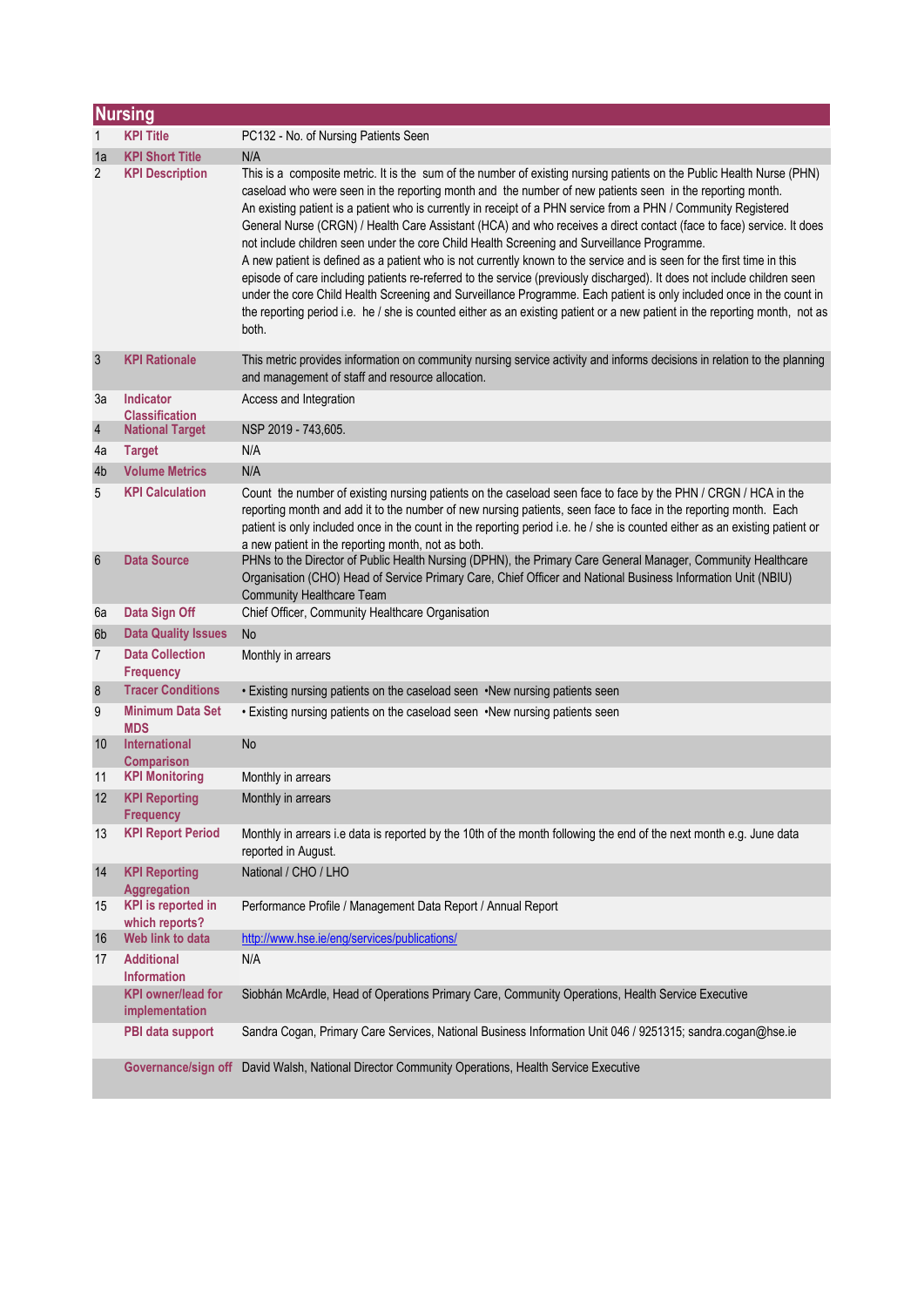|                | <b>Occupational Therapy</b>                     |                                                                                                                                                                                                                                                                                                                                                                                                                                                                                                                                                                                                                                                                                                                                                                                                                                                                                                                                                                                                                                                                                                                 |  |
|----------------|-------------------------------------------------|-----------------------------------------------------------------------------------------------------------------------------------------------------------------------------------------------------------------------------------------------------------------------------------------------------------------------------------------------------------------------------------------------------------------------------------------------------------------------------------------------------------------------------------------------------------------------------------------------------------------------------------------------------------------------------------------------------------------------------------------------------------------------------------------------------------------------------------------------------------------------------------------------------------------------------------------------------------------------------------------------------------------------------------------------------------------------------------------------------------------|--|
| $\mathbf{1}$   | <b>KPI Title</b>                                | PC101G - % of occupational therapy service users (clients) on waiting list for assessment ≤ 52 weeks                                                                                                                                                                                                                                                                                                                                                                                                                                                                                                                                                                                                                                                                                                                                                                                                                                                                                                                                                                                                            |  |
| 1a             | <b>KPI Short Title</b>                          | N/A                                                                                                                                                                                                                                                                                                                                                                                                                                                                                                                                                                                                                                                                                                                                                                                                                                                                                                                                                                                                                                                                                                             |  |
| $\overline{2}$ | <b>KPI Description</b>                          | This is a calculation of the number of new occupational therapy service users (clients) (all age bands*) who are waiting<br>≤ 52 weeks to be seen by an occupational therapist expressed as a proportion of the overall number of occupational<br>therapy service users (clients) (all age bands*) waiting to be seen (all wait times**) at the end of the reporting month,<br>multiplied by 100. *Age bands include: • 0 - 4 years 11 months • 5 - 17 years 11 months • 18 - 64 years 11 months • 65<br>years and over. **Wait times include:• 0 - ≤ 12 weeks • > 12 weeks - ≤ 26 weeks • > 26 weeks - ≤ 39 weeks • > 39<br>weeks - $\leq$ 52 weeks $\cdot$ > 52 weeks.                                                                                                                                                                                                                                                                                                                                                                                                                                        |  |
| $\overline{3}$ | <b>KPI Rationale</b>                            | The purpose of this metric is to monitor occupational therapy waiting lists and to provide information to target actions to<br>be taken to reduce wait times for service users (clients).                                                                                                                                                                                                                                                                                                                                                                                                                                                                                                                                                                                                                                                                                                                                                                                                                                                                                                                       |  |
| За             | Indicator Classification Access and Integration |                                                                                                                                                                                                                                                                                                                                                                                                                                                                                                                                                                                                                                                                                                                                                                                                                                                                                                                                                                                                                                                                                                                 |  |
| $\overline{4}$ | <b>National Target</b>                          | NSP 2019 - 85%.                                                                                                                                                                                                                                                                                                                                                                                                                                                                                                                                                                                                                                                                                                                                                                                                                                                                                                                                                                                                                                                                                                 |  |
| 4a             | <b>Target</b>                                   | (CHO1) 85%, (CHO2) 85%, (CHO3) 85%, (CHO4) 85%, (CHO5) 85%, (CHO6) 85%, (CHO7) 85%, (CHO8) 85%,<br>(CHO9) 85%.                                                                                                                                                                                                                                                                                                                                                                                                                                                                                                                                                                                                                                                                                                                                                                                                                                                                                                                                                                                                  |  |
| 5              | <b>KPI Calculation</b>                          | Count the total number of occupational therapy service users (clients) in all age bands* on the assessment waiting list<br>at the end of the reporting period by wait times $0 - 12$ weeks + >12 weeks - $\leq 26$ weeks + >26 weeks - $\leq 39$ weeks<br>+ >39 weeks - ≤ 52 weeks and express it as a proportion of the overall number of occupational therapy service users<br>(clients) in all age bands* on the assessment waiting list at the end of the reporting period by wait times $0 - \le 12$<br>weeks + >12 weeks - ≤ 26 weeks + > 26 weeks - ≤ 39 weeks + >39 weeks - ≤ 52 weeks + > 52 weeks and multiply by<br>100. Numerator: The number of occupational therapy service users (clients) (all ages) waiting to be seen by wait times<br>$0 - \le 12$ weeks + >12 weeks - ≤ 26 weeks + >26 weeks - ≤ 39 weeks + > 39 weeks - ≤ 52 weeks. Denominator: The<br>number of occupational therapy service users (clients) (all ages) waiting to be seen by wait times 0 - ≤ 12 weeks + >12<br>weeks - $\leq$ 26 weeks + >26 weeks - $\leq$ 39 weeks + >39 weeks - $\leq$ 52 weeks + > 52 weeks x 100. |  |
| 6              | <b>Data Source</b>                              | Occupational Therapy (OT) records, OT Manager, Primary Care General Manager, Community Healthcare<br>Organisation (CHO) Head of Service Primary Care, Chief Officer and National Business Information Unit (NBIU)<br>Community Healthcare Team.                                                                                                                                                                                                                                                                                                                                                                                                                                                                                                                                                                                                                                                                                                                                                                                                                                                                 |  |
| 6a             | Data Sign Off                                   | Chief Officer, Community Healthcare Organisation                                                                                                                                                                                                                                                                                                                                                                                                                                                                                                                                                                                                                                                                                                                                                                                                                                                                                                                                                                                                                                                                |  |
| 6b             | <b>Data Quality Issues</b>                      | No                                                                                                                                                                                                                                                                                                                                                                                                                                                                                                                                                                                                                                                                                                                                                                                                                                                                                                                                                                                                                                                                                                              |  |
| $\overline{7}$ | <b>Data Collection</b><br><b>Frequency</b>      | Monthly                                                                                                                                                                                                                                                                                                                                                                                                                                                                                                                                                                                                                                                                                                                                                                                                                                                                                                                                                                                                                                                                                                         |  |
| 8              | <b>Tracer Conditions</b>                        | •Occupational therapy service users (clients) waiting for assessment • Wait times                                                                                                                                                                                                                                                                                                                                                                                                                                                                                                                                                                                                                                                                                                                                                                                                                                                                                                                                                                                                                               |  |
| 9              | <b>Minimum Data Set</b>                         | •Occupational therapy service users (clients) waiting for assessment • Wait times                                                                                                                                                                                                                                                                                                                                                                                                                                                                                                                                                                                                                                                                                                                                                                                                                                                                                                                                                                                                                               |  |
| 10             | <b>International</b><br><b>Comparison</b>       | No                                                                                                                                                                                                                                                                                                                                                                                                                                                                                                                                                                                                                                                                                                                                                                                                                                                                                                                                                                                                                                                                                                              |  |
| 11             | <b>KPI Monitoring</b>                           | Monthly                                                                                                                                                                                                                                                                                                                                                                                                                                                                                                                                                                                                                                                                                                                                                                                                                                                                                                                                                                                                                                                                                                         |  |
| 12             | <b>KPI Reporting</b><br><b>Frequency</b>        | Monthly                                                                                                                                                                                                                                                                                                                                                                                                                                                                                                                                                                                                                                                                                                                                                                                                                                                                                                                                                                                                                                                                                                         |  |
| 13             | <b>KPI Report Period</b>                        | Monthly current (data reported by the 10th of the following month)                                                                                                                                                                                                                                                                                                                                                                                                                                                                                                                                                                                                                                                                                                                                                                                                                                                                                                                                                                                                                                              |  |
| 14             | <b>KPI Reporting</b><br><b>Aggregation</b>      | National / CHO / LHO                                                                                                                                                                                                                                                                                                                                                                                                                                                                                                                                                                                                                                                                                                                                                                                                                                                                                                                                                                                                                                                                                            |  |
| 15             | <b>KPI</b> is reported in<br>which reports?     | Performance Profile / Management Data Report / Annual Report                                                                                                                                                                                                                                                                                                                                                                                                                                                                                                                                                                                                                                                                                                                                                                                                                                                                                                                                                                                                                                                    |  |
| 16             | Web link to data                                | http://www.hse.ie/eng/services/publications/                                                                                                                                                                                                                                                                                                                                                                                                                                                                                                                                                                                                                                                                                                                                                                                                                                                                                                                                                                                                                                                                    |  |
| 17             | <b>Additional Information N/A</b>               |                                                                                                                                                                                                                                                                                                                                                                                                                                                                                                                                                                                                                                                                                                                                                                                                                                                                                                                                                                                                                                                                                                                 |  |
|                | <b>KPI</b> owner/lead for<br>implementation     | Siobhán McArdle, Head of Operations Primary Care, Community Operations, Health Service Executive                                                                                                                                                                                                                                                                                                                                                                                                                                                                                                                                                                                                                                                                                                                                                                                                                                                                                                                                                                                                                |  |
|                | PBI data support                                | Sandra Cogan, Primary Care Services, National Business Information Unit 046 / 9251315; sandra.cogan@hse.ie                                                                                                                                                                                                                                                                                                                                                                                                                                                                                                                                                                                                                                                                                                                                                                                                                                                                                                                                                                                                      |  |
|                | Governance/sign off                             | David Walsh, National Director Community Operations, Health Service Executive                                                                                                                                                                                                                                                                                                                                                                                                                                                                                                                                                                                                                                                                                                                                                                                                                                                                                                                                                                                                                                   |  |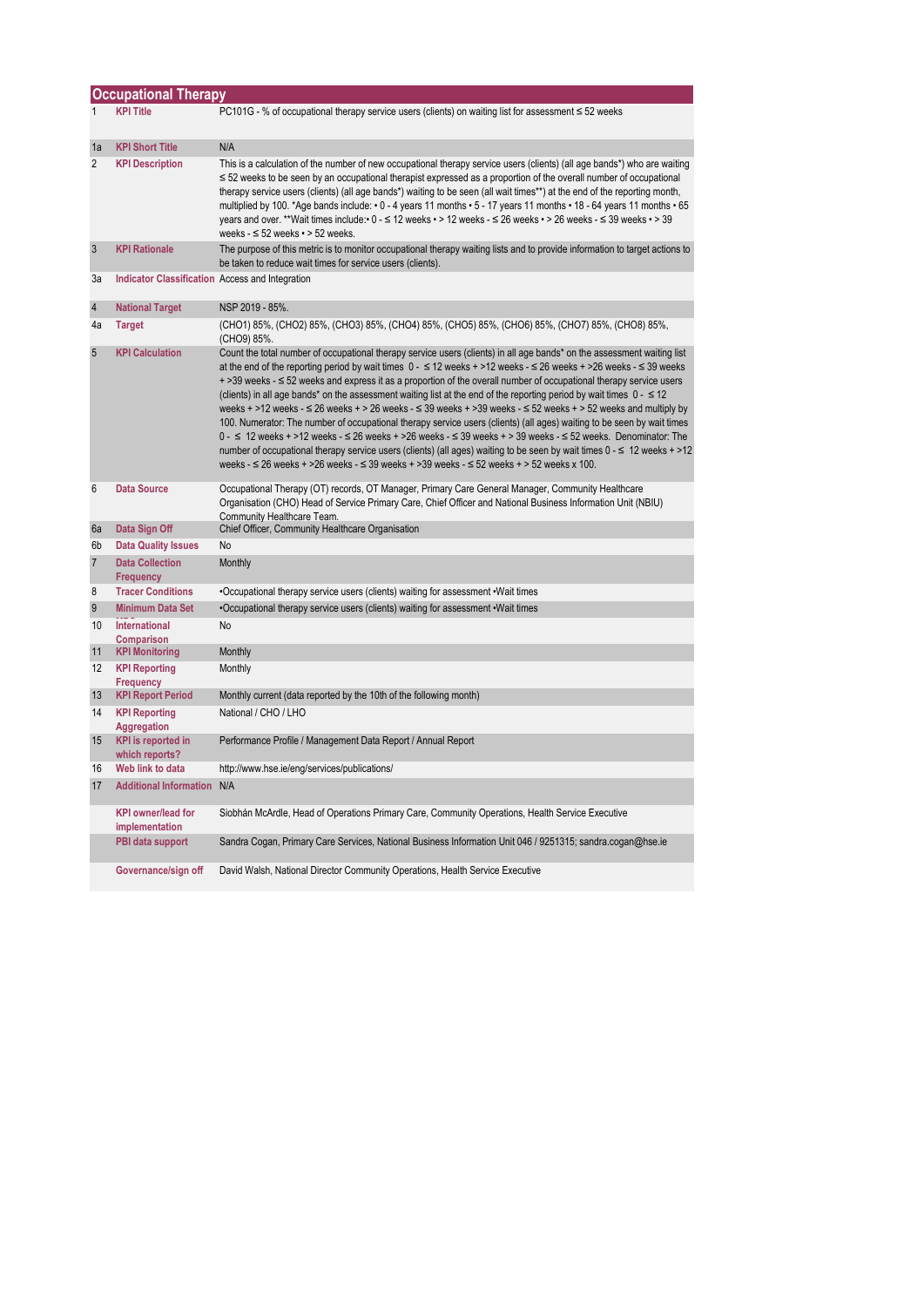|                | <b>Occupational Therapy</b>                                 |                                                                                                                                                                                                                                                                                                                                                                                                                                                                                                                                                                                                                                                                                                                                                                                                                                                                             |  |
|----------------|-------------------------------------------------------------|-----------------------------------------------------------------------------------------------------------------------------------------------------------------------------------------------------------------------------------------------------------------------------------------------------------------------------------------------------------------------------------------------------------------------------------------------------------------------------------------------------------------------------------------------------------------------------------------------------------------------------------------------------------------------------------------------------------------------------------------------------------------------------------------------------------------------------------------------------------------------------|--|
| $\mathbf{1}$   | <b>KPI Title</b>                                            | PC20B - % of new occupational therapy service users (clients) seen for assessment within 12 weeks                                                                                                                                                                                                                                                                                                                                                                                                                                                                                                                                                                                                                                                                                                                                                                           |  |
| 1a             | <b>KPI Short Title</b>                                      | N/A                                                                                                                                                                                                                                                                                                                                                                                                                                                                                                                                                                                                                                                                                                                                                                                                                                                                         |  |
| $\overline{2}$ | <b>KPI Description</b>                                      | This is a calculation of the number of new occupational therapy service users (clients) (all age bands*) seen for a first<br>time assessment in the reporting period who were seen within 12 weeks of referral expressed as a proportion of the<br>overall number of occupational therapy service users (clients) (all age bands*) seen for assessment (all wait times**) in<br>the reporting period, multiplied by 100. *Age bands include: $\cdot$ 0 - 4 years 11 months, $\cdot$ 5 -17 years 11 months, $\cdot$ 18 - 64<br>years 11 months, • 65 years and over. Wait times include: • 0 - ≤ 12 weeks • >12 weeks - ≤ 26 weeks • >26 weeks - ≤<br>39 weeks • > 39 weeks - $\leq$ 52 weeks • > 52 weeks.                                                                                                                                                                  |  |
| 3              | <b>KPI Rationale</b>                                        | The purpose of this metric is to monitor occupational therapy waiting lists and to provide information to target actions to<br>be taken to reduce wait times for service users (clients).                                                                                                                                                                                                                                                                                                                                                                                                                                                                                                                                                                                                                                                                                   |  |
| Зa             | Indicator Classification Access and Integration             |                                                                                                                                                                                                                                                                                                                                                                                                                                                                                                                                                                                                                                                                                                                                                                                                                                                                             |  |
| $\overline{4}$ | <b>National Target</b>                                      | NSP 2019 - 68%.                                                                                                                                                                                                                                                                                                                                                                                                                                                                                                                                                                                                                                                                                                                                                                                                                                                             |  |
| 4a             | <b>Target</b>                                               | (CHO1) 68%, (CHO2) 68%, (CHO3) 68%, (CHO4) 68%, (CHO5) 68%, (CHO6) 68%, (CHO7) 68%, (CHO8) 68%,<br>(CHO9) 68%.                                                                                                                                                                                                                                                                                                                                                                                                                                                                                                                                                                                                                                                                                                                                                              |  |
| 5              | <b>KPI Calculation</b>                                      | The number of new occupational therapy service users (clients) (all age bands*) seen for first time assessment in the<br>reporting period by wait time $0 \le 12$ weeks is expressed as a proportion of the overall number of new occupational<br>therapy service users (clients) (all age bands*) seen for first time assessment in the reporting period (all wait times**),<br>multiplied by 100. Numerator: Number of new occupational therapy service users (clients) seen for a first time<br>assessment in the reporting period by wait time $0 - \le 12$ weeks. Denominator: Total number of new occupational<br>therapy service users (clients) (all ages) seen for first time assessment in the reporting period by wait times $0 - \le 12$<br>weeks + > 12 weeks- $\leq$ 26 weeks + > 26 weeks - $\leq$ 39 weeks + > 39 weeks $\leq$ 52 weeks + > 52 weeks x 100. |  |
| 6              | <b>Data Source</b>                                          | Occupational Therapy (OT) records, OT Manager, Primary Care General Manager, Community Healthcare<br>Organisation (CHO) Head of Service Primary Care, Chief Officer and National Business Information Unit (NBIU)<br>Community Healthcare Team.                                                                                                                                                                                                                                                                                                                                                                                                                                                                                                                                                                                                                             |  |
| 6a             | Data Sign Off                                               | Chief Officer, Community Healthcare Organisation                                                                                                                                                                                                                                                                                                                                                                                                                                                                                                                                                                                                                                                                                                                                                                                                                            |  |
| 6b             | <b>Data Quality Issues</b>                                  | No                                                                                                                                                                                                                                                                                                                                                                                                                                                                                                                                                                                                                                                                                                                                                                                                                                                                          |  |
| $\overline{7}$ | <b>Data Collection</b><br><b>Frequency</b>                  | Monthly                                                                                                                                                                                                                                                                                                                                                                                                                                                                                                                                                                                                                                                                                                                                                                                                                                                                     |  |
| 8              | <b>Tracer Conditions</b>                                    | . New occupational therapy service users (clients) seen . Wait times                                                                                                                                                                                                                                                                                                                                                                                                                                                                                                                                                                                                                                                                                                                                                                                                        |  |
| 9              | <b>Minimum Data Set</b><br><b>MDS</b>                       | . New occupational therapy service users (clients) seen . Wait times                                                                                                                                                                                                                                                                                                                                                                                                                                                                                                                                                                                                                                                                                                                                                                                                        |  |
| 10             | International<br><b>Comparison</b>                          | No                                                                                                                                                                                                                                                                                                                                                                                                                                                                                                                                                                                                                                                                                                                                                                                                                                                                          |  |
| 11             | <b>KPI Monitoring</b>                                       | Monthly                                                                                                                                                                                                                                                                                                                                                                                                                                                                                                                                                                                                                                                                                                                                                                                                                                                                     |  |
| 12             | <b>KPI Reporting</b><br><b>Frequency</b>                    | Monthly                                                                                                                                                                                                                                                                                                                                                                                                                                                                                                                                                                                                                                                                                                                                                                                                                                                                     |  |
| 13             | <b>KPI Report Period</b>                                    | Monthly current (data reported by the 10th of the following month)                                                                                                                                                                                                                                                                                                                                                                                                                                                                                                                                                                                                                                                                                                                                                                                                          |  |
| 14             | <b>KPI Reporting</b><br><b>Aggregation</b>                  | National / CHO / LHO                                                                                                                                                                                                                                                                                                                                                                                                                                                                                                                                                                                                                                                                                                                                                                                                                                                        |  |
| 15             | <b>KPI</b> is reported in<br>which reports?                 | Performance Profile / Management Data Report / Annual Report                                                                                                                                                                                                                                                                                                                                                                                                                                                                                                                                                                                                                                                                                                                                                                                                                |  |
| 16<br>17       | Web link to data<br><b>Additional</b><br><b>Information</b> | http://www.hse.ie/eng/services/publications/<br>N/A                                                                                                                                                                                                                                                                                                                                                                                                                                                                                                                                                                                                                                                                                                                                                                                                                         |  |
|                | <b>KPI owner/lead for</b><br>implementation                 | Siobhán McArdle, Head of Operations Primary Care, Community Operations, Health Service Executive                                                                                                                                                                                                                                                                                                                                                                                                                                                                                                                                                                                                                                                                                                                                                                            |  |
|                | PBI data support                                            | Sandra Cogan, Primary Care Services, National Business Information Unit 046 / 9251315; sandra.cogan@hse.ie                                                                                                                                                                                                                                                                                                                                                                                                                                                                                                                                                                                                                                                                                                                                                                  |  |
|                | Governance/sign off                                         | David Walsh, National Director Community Operations, Health Service Executive                                                                                                                                                                                                                                                                                                                                                                                                                                                                                                                                                                                                                                                                                                                                                                                               |  |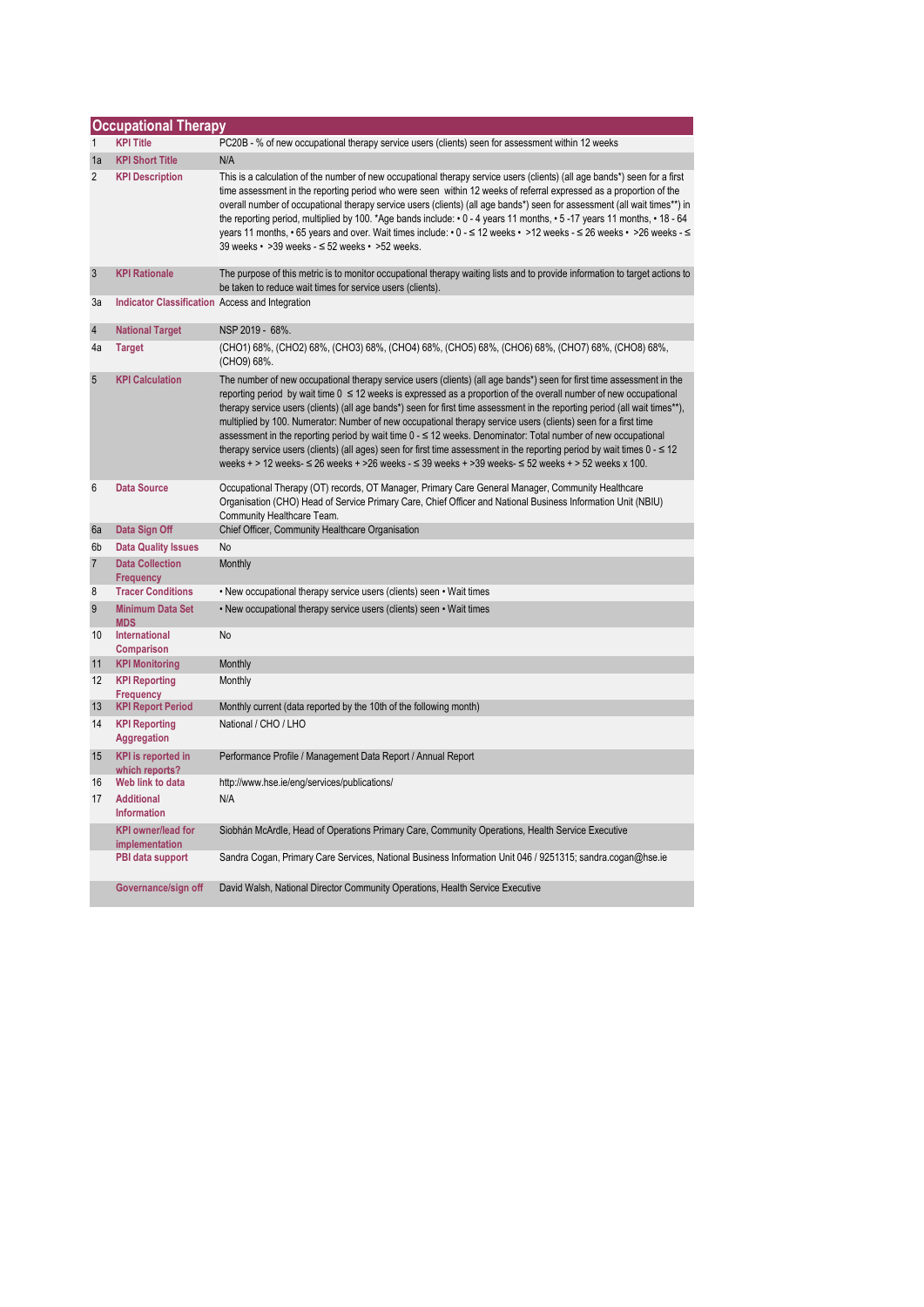|                      | <b>Occupational Therapy</b>                      |                                                                                                                                                                                                                                                                                                                                                                                            |  |
|----------------------|--------------------------------------------------|--------------------------------------------------------------------------------------------------------------------------------------------------------------------------------------------------------------------------------------------------------------------------------------------------------------------------------------------------------------------------------------------|--|
| $\mathbf{1}$         | <b>KPI Title</b>                                 | PC 124 - No. of Occupational Therapy Patients Seen                                                                                                                                                                                                                                                                                                                                         |  |
| 1a<br>$\overline{2}$ | <b>KPI Short Title</b><br><b>KPI Description</b> | N/A<br>This is a composite metric. It is the sum of the number of new occupational therapy service users (clients) seen for a<br>first time assessment in the reporting month and the number of occupational therapy service users (clients) treated in<br>the reporting month i.e. occupational therapy service users (clients) who received a 1:1 direct or an indirect<br>intervention. |  |
| $\mathbf{3}$         | <b>KPI Rationale</b>                             | This metric provides information on occupational therapy service activity and informs decisions in relation to the<br>planning and management of staff and resource allocation.                                                                                                                                                                                                            |  |
| За                   | Indicator Classification Access and Integration  |                                                                                                                                                                                                                                                                                                                                                                                            |  |
| $\overline{4}$       | <b>National Target</b>                           | NSP 2019 - 356,314.                                                                                                                                                                                                                                                                                                                                                                        |  |
| 4a                   | <b>Target</b>                                    | N/A                                                                                                                                                                                                                                                                                                                                                                                        |  |
| 4b                   | <b>Volume Metrics</b>                            | N/A                                                                                                                                                                                                                                                                                                                                                                                        |  |
| 5                    | <b>KPI Calculation</b>                           | Count the number of occupational therapy service users (clients) seen for a first time assessment in the reporting<br>period and add it to the number of service users (clients) treated (i.e. Occupational therapy service users (clients) who<br>received a 1:1 direct or an indirect service) in the reporting period.                                                                  |  |
| $6\phantom{1}6$      | <b>Data Source</b>                               | Occupational Therapy (OT) records, OT Manager, Primary Care General Manager, Community Healthcare<br>Organisation (CHO) Head of Service Primary Care, Chief Officer and National Business Information Unit (NBIU)<br>Community Healthcare Team.                                                                                                                                            |  |
| 6а                   | Data Sign Off                                    | Chief Officer, Community Healthcare Organisation                                                                                                                                                                                                                                                                                                                                           |  |
| 6b                   | <b>Data Quality Issues</b>                       | No                                                                                                                                                                                                                                                                                                                                                                                         |  |
| $\overline{7}$       | <b>Data Collection</b><br><b>Frequency</b>       | Monthly                                                                                                                                                                                                                                                                                                                                                                                    |  |
| $\delta$             | <b>Tracer Conditions</b>                         | • New occupational therapy service users (clients) seen for a first assessment • Occupational therapy service users<br>(clients) who received a 1:1 direct or an indirect service                                                                                                                                                                                                          |  |
| 9                    | <b>Minimum Data Set</b><br><b>MDS</b>            | •New occupational therapy service users (clients) seen for a first assessment •Occupational therapy service users<br>(clients) who received a 1:1 direct or an indirect service                                                                                                                                                                                                            |  |
| 10                   | <b>International</b><br>Comparison               | N/A                                                                                                                                                                                                                                                                                                                                                                                        |  |
| 11                   | <b>KPI Monitoring</b>                            | Monthly                                                                                                                                                                                                                                                                                                                                                                                    |  |
| 12                   | <b>KPI Reporting</b><br><b>Frequency</b>         | Monthly                                                                                                                                                                                                                                                                                                                                                                                    |  |
| 13                   | <b>KPI Report Period</b>                         | Monthly current (data reported by the 10th of the following month)                                                                                                                                                                                                                                                                                                                         |  |
| 14                   | <b>KPI Reporting</b><br><b>Aggregation</b>       | National / CHO / LHO                                                                                                                                                                                                                                                                                                                                                                       |  |
| 15                   | <b>KPI</b> is reported in<br>which reports?      | Performance Profile / Management Data Report / Annual Report                                                                                                                                                                                                                                                                                                                               |  |
| 16                   | Web link to data                                 | http://www.hse.ie/eng/services/publications/                                                                                                                                                                                                                                                                                                                                               |  |
| 17                   | <b>Additional Information N/A</b>                |                                                                                                                                                                                                                                                                                                                                                                                            |  |
|                      | <b>KPI</b> owner/lead for<br>implementation      | Siobhán McArdle, Head of Operations Primary Care, Community Operations, Health Service Executive                                                                                                                                                                                                                                                                                           |  |
|                      | PBI data support                                 | Sandra Cogan, Primary Care Services, National Business Information Unit 046 / 9251315; sandra.cogan@hse.ie                                                                                                                                                                                                                                                                                 |  |
|                      | Governance/sign off                              | David Walsh, National Director Community Operations, Health Service Executive                                                                                                                                                                                                                                                                                                              |  |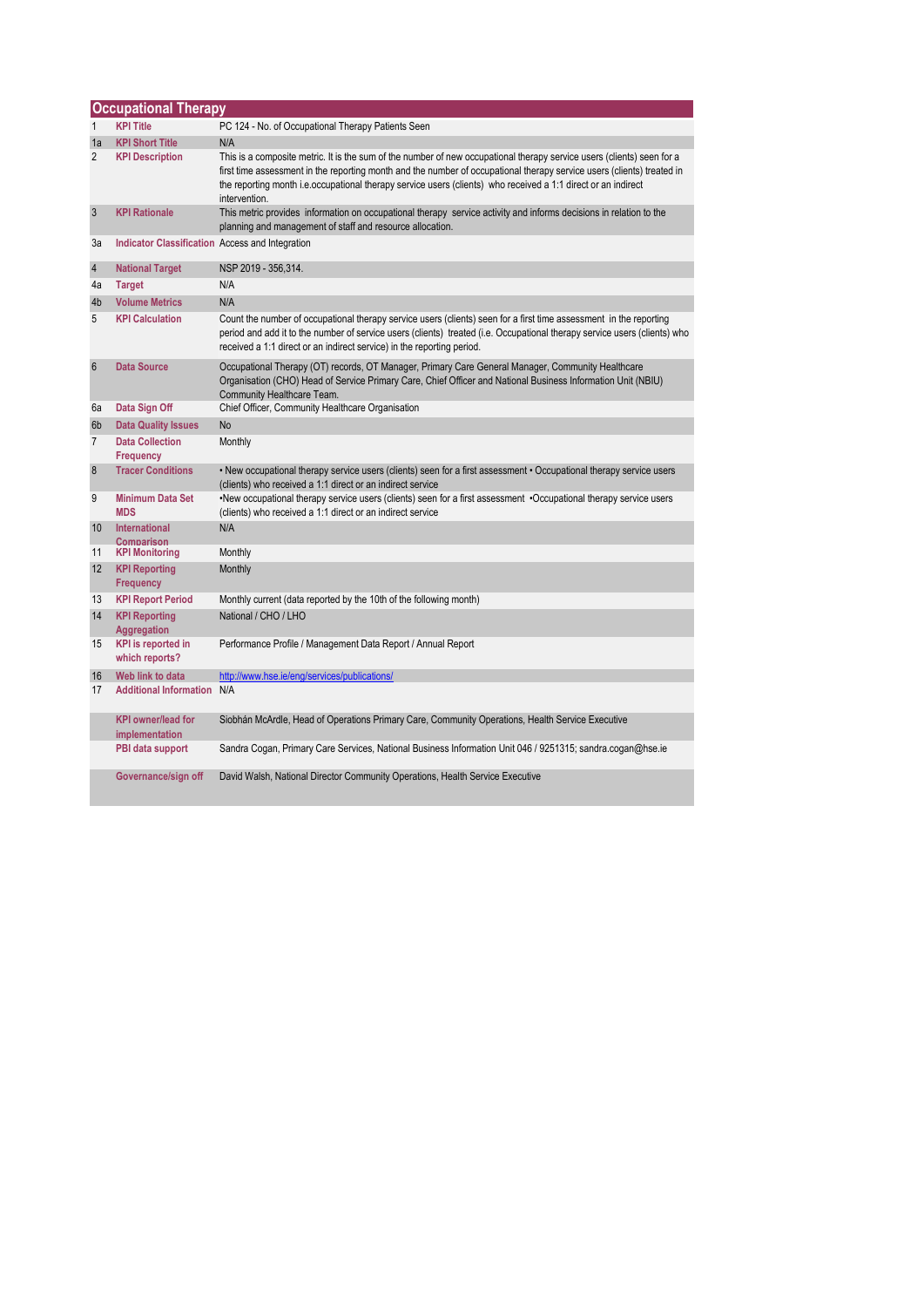|                 |                                             | Health Amendment Act- Services to persons with State Acquired Hepatitis C                                                                                                                                                                                                                                                                                                                                                                                                                                                                                                                                                                                                                                                                                                                                          |
|-----------------|---------------------------------------------|--------------------------------------------------------------------------------------------------------------------------------------------------------------------------------------------------------------------------------------------------------------------------------------------------------------------------------------------------------------------------------------------------------------------------------------------------------------------------------------------------------------------------------------------------------------------------------------------------------------------------------------------------------------------------------------------------------------------------------------------------------------------------------------------------------------------|
| 1               | <b>KPI Title</b>                            | PC119 - No. of Health Amendment Act cardholders who were reviewed                                                                                                                                                                                                                                                                                                                                                                                                                                                                                                                                                                                                                                                                                                                                                  |
| 1a              | <b>KPI Short Title</b>                      | N/A                                                                                                                                                                                                                                                                                                                                                                                                                                                                                                                                                                                                                                                                                                                                                                                                                |
| 2               | <b>KPI Description</b>                      | This is a count of the number of Health Amendment Act (HAA) 1996 cardholders who had their health needs reviewed<br>during the reporting period. Individuals who contracted Hepatitis C from the administration within the state of<br>contaminated blood or blood products and hold a HAA card are entitled to a range of services including General<br>Practitioner services, all prescribed drugs, medicines and appliances, dental and ophthalmic services, home support,<br>home nursing, counselling services and other services without charge. HAA cardholders have their health needs<br>reviewed to ensure that adequate service responses are in place to address their needs. Recruitment delays have<br>been experienced in the filling of the nursing posts approved to undertake these assessments. |
| $\mathbf{3}$    | <b>KPI Rationale</b>                        | Regular review of health needs ensures that adequate service responses are in place for HAA cardholders and that<br>any changes in needs are addressed in collaboration with the individual cardholder.                                                                                                                                                                                                                                                                                                                                                                                                                                                                                                                                                                                                            |
| За              | Indicator<br><b>Classification</b>          | Quality and Safety                                                                                                                                                                                                                                                                                                                                                                                                                                                                                                                                                                                                                                                                                                                                                                                                 |
| $\overline{4}$  | <b>National Target</b>                      | NSP 2019 - 340.                                                                                                                                                                                                                                                                                                                                                                                                                                                                                                                                                                                                                                                                                                                                                                                                    |
| 4a              | <b>Target</b>                               | (CHO1) 25, (CHO2) 30, (CHO3) 30, (CHO4) 40, (CHO5) 45, (CHO6) 25, (CHO7) 60, (CHO8) 35, (CHO9) 50                                                                                                                                                                                                                                                                                                                                                                                                                                                                                                                                                                                                                                                                                                                  |
| 4 <sub>b</sub>  | <b>Volume Metrics</b>                       | N/A                                                                                                                                                                                                                                                                                                                                                                                                                                                                                                                                                                                                                                                                                                                                                                                                                |
| 5               | <b>KPI Calculation</b>                      | Count the number of HAA cardholders who were reviewed during the reporting quarter.                                                                                                                                                                                                                                                                                                                                                                                                                                                                                                                                                                                                                                                                                                                                |
| $6\phantom{1}6$ | <b>Data Source</b>                          | Hepatitis C Liaison Officers, Hepatitis C Nurses, Hepatitis C National Coordinator and National Business Information<br>Unit (NBIU) Community Healthcare Team.                                                                                                                                                                                                                                                                                                                                                                                                                                                                                                                                                                                                                                                     |
| 6а              | Data Sign Off                               | Chief Officer, Community Healthcare Organisation                                                                                                                                                                                                                                                                                                                                                                                                                                                                                                                                                                                                                                                                                                                                                                   |
| 6b              | <b>Data Quality Issues</b>                  | <b>No</b>                                                                                                                                                                                                                                                                                                                                                                                                                                                                                                                                                                                                                                                                                                                                                                                                          |
| $\overline{7}$  | <b>Data Collection</b><br><b>Frequency</b>  | Quarterly                                                                                                                                                                                                                                                                                                                                                                                                                                                                                                                                                                                                                                                                                                                                                                                                          |
| $\bf 8$         | <b>Tracer Conditions</b>                    | <b>HAA Cardholders who were reviewed</b>                                                                                                                                                                                                                                                                                                                                                                                                                                                                                                                                                                                                                                                                                                                                                                           |
| 9               | <b>Minimum Data Set</b><br><b>MDS</b>       | <b>HAA Cardholders who were reviewed</b>                                                                                                                                                                                                                                                                                                                                                                                                                                                                                                                                                                                                                                                                                                                                                                           |
| 10              | <b>International</b><br><b>Comparison</b>   | No                                                                                                                                                                                                                                                                                                                                                                                                                                                                                                                                                                                                                                                                                                                                                                                                                 |
| 11              | <b>KPI Monitoring</b>                       | Quarterly                                                                                                                                                                                                                                                                                                                                                                                                                                                                                                                                                                                                                                                                                                                                                                                                          |
| 12              | <b>KPI Reporting</b><br><b>Frequency</b>    | Quarterly                                                                                                                                                                                                                                                                                                                                                                                                                                                                                                                                                                                                                                                                                                                                                                                                          |
| 13              | <b>KPI Report Period</b>                    | Quarterly current (data reported for each quarter by the 10th of the month following the end of the quarter)                                                                                                                                                                                                                                                                                                                                                                                                                                                                                                                                                                                                                                                                                                       |
| 14              | <b>KPI Reporting</b><br><b>Aggregation</b>  | National / CHO                                                                                                                                                                                                                                                                                                                                                                                                                                                                                                                                                                                                                                                                                                                                                                                                     |
| 15              | <b>KPI</b> is reported in<br>which reports? | Performance Profile / Management Data Report / Annual Report                                                                                                                                                                                                                                                                                                                                                                                                                                                                                                                                                                                                                                                                                                                                                       |
| 16              | Web link to data                            | http://www.hse.ie/eng/services/publications/                                                                                                                                                                                                                                                                                                                                                                                                                                                                                                                                                                                                                                                                                                                                                                       |
| 17              | <b>Additional</b><br><b>Information</b>     | N/A                                                                                                                                                                                                                                                                                                                                                                                                                                                                                                                                                                                                                                                                                                                                                                                                                |
|                 | <b>KPI owner/lead for</b><br>implementation | Siobhán McArdle, Head of Operations Primary Care, Community Operations, Health Service Executive                                                                                                                                                                                                                                                                                                                                                                                                                                                                                                                                                                                                                                                                                                                   |
|                 | PBI data support                            | Sandra Cogan, Primary Care Services, National Business Information Unit 046 / 9251315; sandra.cogan@hse.ie                                                                                                                                                                                                                                                                                                                                                                                                                                                                                                                                                                                                                                                                                                         |
|                 |                                             | Governance/sign off David Walsh, National Director Community Operations, Health Service Executive.                                                                                                                                                                                                                                                                                                                                                                                                                                                                                                                                                                                                                                                                                                                 |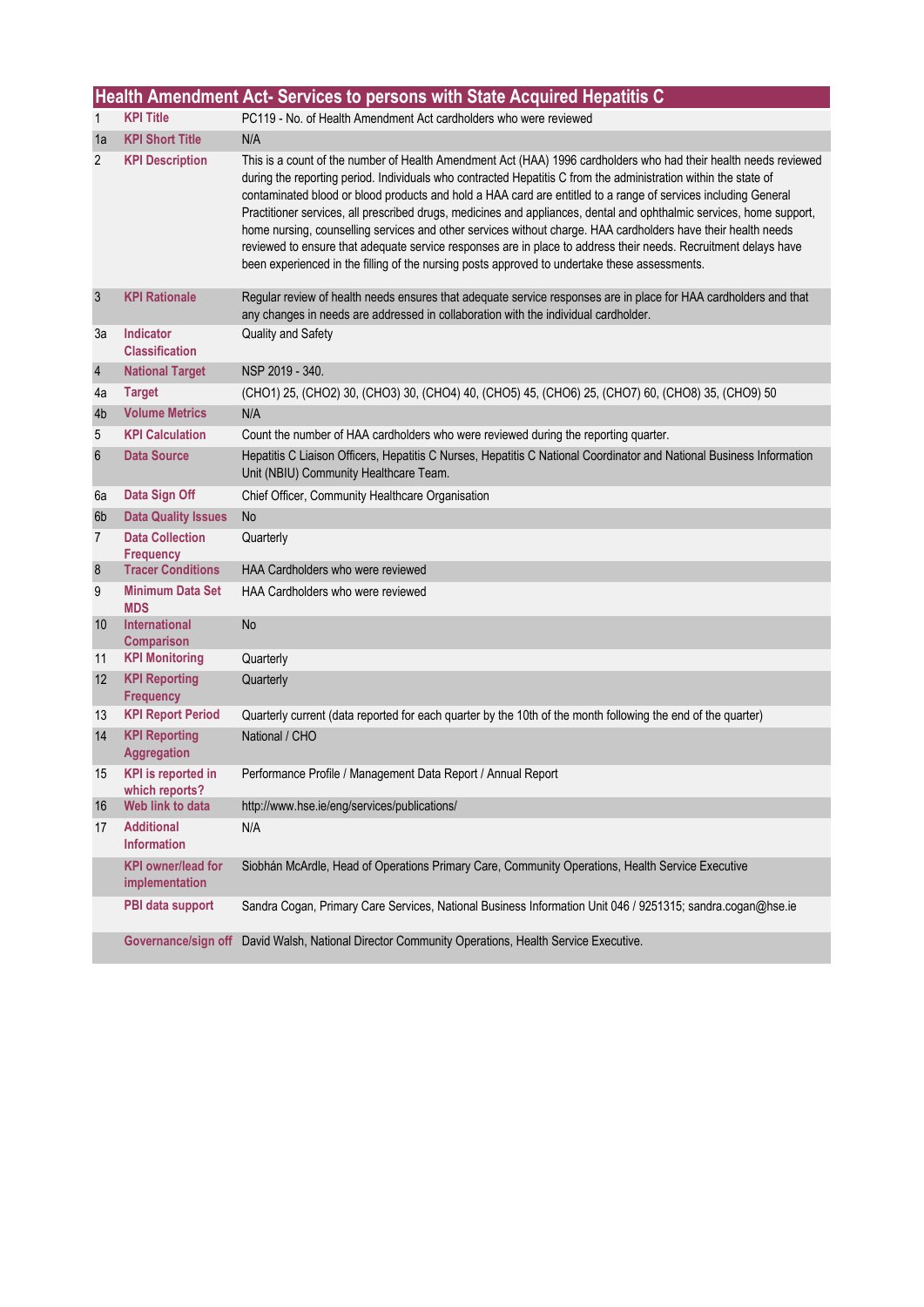|                 | <b>Ophthalmology</b>                          |                                                                                                                                                                                                                                                                                                                                                                                                                                                                                                                                                                                                                                                                                                                                                                                                                                                                                                                                                                                                                                                                                                                                                                                                                                                                                                                                                              |
|-----------------|-----------------------------------------------|--------------------------------------------------------------------------------------------------------------------------------------------------------------------------------------------------------------------------------------------------------------------------------------------------------------------------------------------------------------------------------------------------------------------------------------------------------------------------------------------------------------------------------------------------------------------------------------------------------------------------------------------------------------------------------------------------------------------------------------------------------------------------------------------------------------------------------------------------------------------------------------------------------------------------------------------------------------------------------------------------------------------------------------------------------------------------------------------------------------------------------------------------------------------------------------------------------------------------------------------------------------------------------------------------------------------------------------------------------------|
| 1               | <b>KPI Title</b>                              | PC107G - % of ophthalmology patients on waiting list for treatment $\leq$ 52 weeks                                                                                                                                                                                                                                                                                                                                                                                                                                                                                                                                                                                                                                                                                                                                                                                                                                                                                                                                                                                                                                                                                                                                                                                                                                                                           |
| 1a              | <b>KPI Short Title</b>                        | N/A                                                                                                                                                                                                                                                                                                                                                                                                                                                                                                                                                                                                                                                                                                                                                                                                                                                                                                                                                                                                                                                                                                                                                                                                                                                                                                                                                          |
| 2               | <b>KPI Description</b>                        | This is a calculation of the number of new ophthalmology patients (all age bands*) who are waiting $\leq$ 52 weeks to be<br>seen expressed as a proportion of the overall number of ophthalmology patients (all wait times**) waiting for these<br>services at the end of the reporting month multiplied by 100. It includes all patients on the waiting list waiting ≤ 52<br>weeeks at the end of the reporting month. Patients are only removed from the waiting list when they have been seen<br>for a first appointment, it is not sufficient for a patient to have been offered an appointment. Note the focus of this<br>metric is on patients waiting for treatment, within some services assessment and treatment may occur at the same<br>appointment. However, where a patient is assessed and must still wait for treatment it is the waiting time from referral<br>date to treatment date that is reported. Opt in patients are included on the waiting list. If they do not respond within four<br>weeks they are discharged and must be re-referred. This metric should not include patients overdue for review.*Age<br>bands include: • 0 - 4 years • 5 - 17 years • 18 - 64 years • 65 years and over. **Wait times include: • 0 - ≤ 12 weeks •<br>> 12 weeks - ≤ 26 weeks • > 26 weeks - ≤ 39 weeks • > 39 weeks - ≤ 52 weeks • > 52 weeks. |
| $\mathbf{3}$    | <b>KPI Rationale</b>                          | The purpose of this metric is to monitor ophthalmology waiting lists and reduce wait times for patients                                                                                                                                                                                                                                                                                                                                                                                                                                                                                                                                                                                                                                                                                                                                                                                                                                                                                                                                                                                                                                                                                                                                                                                                                                                      |
| За              | <b>Indicator</b><br><b>Classification</b>     | Access and Integration                                                                                                                                                                                                                                                                                                                                                                                                                                                                                                                                                                                                                                                                                                                                                                                                                                                                                                                                                                                                                                                                                                                                                                                                                                                                                                                                       |
| $\overline{4}$  | <b>National Target</b>                        | NSP 2019 - 66%.                                                                                                                                                                                                                                                                                                                                                                                                                                                                                                                                                                                                                                                                                                                                                                                                                                                                                                                                                                                                                                                                                                                                                                                                                                                                                                                                              |
| 4a              | <b>Target</b>                                 | (CHO1) 66%, (CHO2) 66%, (CHO3) 66%, (CHO4) 66%, (CHO5) 66%, (CHO6) 66%, (CHO7) 66%, (CHO8) 66%,<br>(CHO9) 66%.                                                                                                                                                                                                                                                                                                                                                                                                                                                                                                                                                                                                                                                                                                                                                                                                                                                                                                                                                                                                                                                                                                                                                                                                                                               |
| 4 <sub>b</sub>  | <b>Volume Metrics</b>                         | N/A                                                                                                                                                                                                                                                                                                                                                                                                                                                                                                                                                                                                                                                                                                                                                                                                                                                                                                                                                                                                                                                                                                                                                                                                                                                                                                                                                          |
| 5               | <b>KPI Calculation</b>                        | Count the total number of ophthalmology patients in all age bands* on the treatment waiting list at the end of the<br>reporting period by wait times 0 - ≤ 12 weeks + >12 weeks - ≤ 26 weeks + >26 weeks - ≤ 39 weeks + >39 weeks - ≤<br>52 weeks and express it as a proportion of the total number of ophthalmology patients in all age bands* on the<br>treatment waiting list at the end of the reporting period by wait times $0 - \le 12$ weeks + >12 weeks - $\le 26$ weeks + >26<br>weeks - $\leq$ 39 weeks + > 39 weeks - $\leq$ 52 weeks + > 52 weeks and multiply by 100. Numerator: The number of<br>ophthalmology patients (all ages) waiting to be seen by wait times $0 \le 12$ weeks + >12 weeks - $\le 26$ weeks + >26<br>weeks - ≤ 39 weeks + >39 weeks - ≤ 52 weeks. Denominator: The number of ophthalmology patients (all ages) waiting<br>to be seen by wait times $0 - 12$ weeks + >12 weeks - $\leq 26$ weeks + > 26 weeks - $\leq 39$ weeks + > 39 weeks - $\leq 52$<br>weeks $+$ > 52 weeks x 100.                                                                                                                                                                                                                                                                                                                                 |
| $6\phantom{1}6$ | <b>Data Source</b>                            | Patient records, Ophthalmology Manager, Primary Care General Manager, Community Healthcare Organisation (CHO)<br>Head of Service Primary Care, Chief Officer and National Business Information Unit (NBIU) Community Healthcare<br>Team.                                                                                                                                                                                                                                                                                                                                                                                                                                                                                                                                                                                                                                                                                                                                                                                                                                                                                                                                                                                                                                                                                                                     |
| 6a              | Data Sign Off                                 | Chief Officer, Community Healthcare Organisation                                                                                                                                                                                                                                                                                                                                                                                                                                                                                                                                                                                                                                                                                                                                                                                                                                                                                                                                                                                                                                                                                                                                                                                                                                                                                                             |
| 6 <sub>b</sub>  | <b>Data Quality Issues</b>                    | No                                                                                                                                                                                                                                                                                                                                                                                                                                                                                                                                                                                                                                                                                                                                                                                                                                                                                                                                                                                                                                                                                                                                                                                                                                                                                                                                                           |
| $\overline{7}$  | <b>Data Collection</b><br><b>Frequency</b>    | Monthly                                                                                                                                                                                                                                                                                                                                                                                                                                                                                                                                                                                                                                                                                                                                                                                                                                                                                                                                                                                                                                                                                                                                                                                                                                                                                                                                                      |
| 8               | <b>Tracer Conditions</b>                      | •Ophthalmology patients waiting to be seen •Age bands •Wait times                                                                                                                                                                                                                                                                                                                                                                                                                                                                                                                                                                                                                                                                                                                                                                                                                                                                                                                                                                                                                                                                                                                                                                                                                                                                                            |
| 9               | <b>Minimum Data Set</b><br><b>MDS</b>         | .Ophthalmology patients waiting to be seen .Age bands .Wait times                                                                                                                                                                                                                                                                                                                                                                                                                                                                                                                                                                                                                                                                                                                                                                                                                                                                                                                                                                                                                                                                                                                                                                                                                                                                                            |
| 10              | <b>International</b><br><b>Comparison</b>     | No                                                                                                                                                                                                                                                                                                                                                                                                                                                                                                                                                                                                                                                                                                                                                                                                                                                                                                                                                                                                                                                                                                                                                                                                                                                                                                                                                           |
| 11              | <b>KPI Monitoring</b>                         | Monthly                                                                                                                                                                                                                                                                                                                                                                                                                                                                                                                                                                                                                                                                                                                                                                                                                                                                                                                                                                                                                                                                                                                                                                                                                                                                                                                                                      |
| 12              | <b>KPI Reporting</b><br>Frequency             | Monthly                                                                                                                                                                                                                                                                                                                                                                                                                                                                                                                                                                                                                                                                                                                                                                                                                                                                                                                                                                                                                                                                                                                                                                                                                                                                                                                                                      |
| 13              | <b>KPI Report Period</b>                      | Monthly current (monthly data reported by the 10th of the following month)                                                                                                                                                                                                                                                                                                                                                                                                                                                                                                                                                                                                                                                                                                                                                                                                                                                                                                                                                                                                                                                                                                                                                                                                                                                                                   |
| 14              | <b>KPI Reporting</b><br><b>Aggregation</b>    | National / CHO / LHO                                                                                                                                                                                                                                                                                                                                                                                                                                                                                                                                                                                                                                                                                                                                                                                                                                                                                                                                                                                                                                                                                                                                                                                                                                                                                                                                         |
| 15              | <b>KPI</b> is reported in<br>which reports?   | Performance Profile / Management Data Report / Annual Report                                                                                                                                                                                                                                                                                                                                                                                                                                                                                                                                                                                                                                                                                                                                                                                                                                                                                                                                                                                                                                                                                                                                                                                                                                                                                                 |
| 16              | Web link to data<br><b>KPI owner/lead for</b> | http://www.hse.ie/eng/services/publications/                                                                                                                                                                                                                                                                                                                                                                                                                                                                                                                                                                                                                                                                                                                                                                                                                                                                                                                                                                                                                                                                                                                                                                                                                                                                                                                 |
|                 | implementation                                | Siobhán McArdle, Head of Operations Primary Care, Community Operations, Health Service Executive                                                                                                                                                                                                                                                                                                                                                                                                                                                                                                                                                                                                                                                                                                                                                                                                                                                                                                                                                                                                                                                                                                                                                                                                                                                             |
|                 | PBI data support                              | Sandra Cogan, Primary Care Services, National Business Information Unit 046 / 9251315; sandra.cogan@hse.ie                                                                                                                                                                                                                                                                                                                                                                                                                                                                                                                                                                                                                                                                                                                                                                                                                                                                                                                                                                                                                                                                                                                                                                                                                                                   |
|                 |                                               | Governance/sign off David Walsh, National Director Community Operations, Health Service Executive                                                                                                                                                                                                                                                                                                                                                                                                                                                                                                                                                                                                                                                                                                                                                                                                                                                                                                                                                                                                                                                                                                                                                                                                                                                            |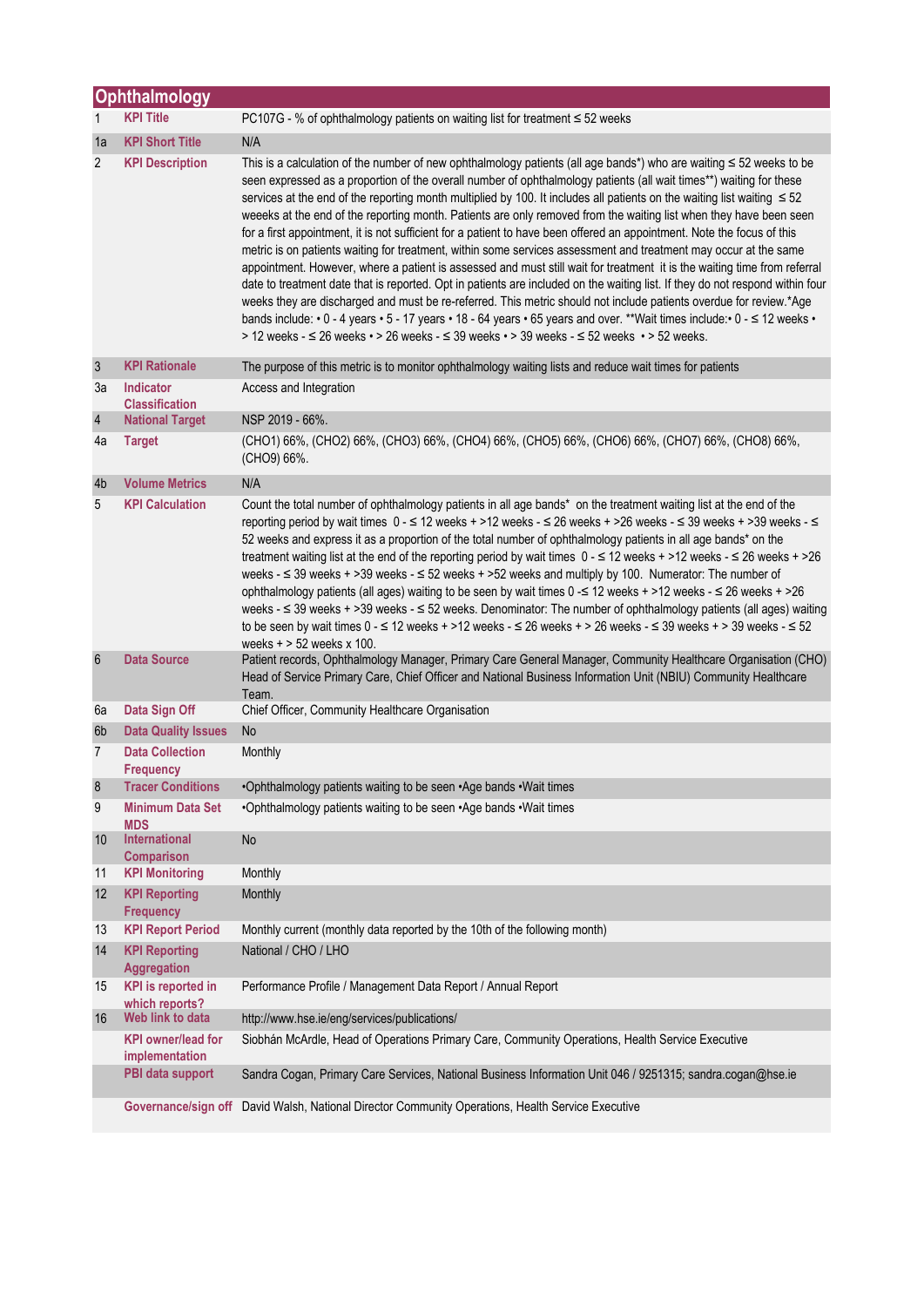|                 | Ophthalmology                               |                                                                                                                                                                                                                                                                                                                                                                                                                                                                                                                                                                                                                                                                                                                                                                                                                                                                                                                                                                                                                                                                                                                                                                                                                                                                                                                                                                            |
|-----------------|---------------------------------------------|----------------------------------------------------------------------------------------------------------------------------------------------------------------------------------------------------------------------------------------------------------------------------------------------------------------------------------------------------------------------------------------------------------------------------------------------------------------------------------------------------------------------------------------------------------------------------------------------------------------------------------------------------------------------------------------------------------------------------------------------------------------------------------------------------------------------------------------------------------------------------------------------------------------------------------------------------------------------------------------------------------------------------------------------------------------------------------------------------------------------------------------------------------------------------------------------------------------------------------------------------------------------------------------------------------------------------------------------------------------------------|
| $\mathbf{1}$    | <b>KPI Title</b>                            | PC107M - % of ophthalmology patients on waiting list for treatment ≤ 12 weeks                                                                                                                                                                                                                                                                                                                                                                                                                                                                                                                                                                                                                                                                                                                                                                                                                                                                                                                                                                                                                                                                                                                                                                                                                                                                                              |
| 1a              | <b>KPI Short</b>                            | N/A                                                                                                                                                                                                                                                                                                                                                                                                                                                                                                                                                                                                                                                                                                                                                                                                                                                                                                                                                                                                                                                                                                                                                                                                                                                                                                                                                                        |
| $\overline{2}$  | <b>KPI Description</b>                      | This is a calculation of the number of new ophthalmology patients (all age bands*) who are waiting $\leq 12$ weeks to be<br>seen expressed as a proportion of the overall number of ophthalmology patients (all wait times**) waiting for these<br>services at the end of the reporting month, multiplied by 100. It includes all patients on the waiting list waiting ≤ 12<br>weeks at the end of the reporting month. Patients are only removed from the waiting list when they have been seen for<br>a first appointment, it is not sufficient for a patient to have been offered an appointment. Note the focus of this metric is<br>on patients waiting for treatment, within some services assessment and treatment may occur at the same appointment.<br>However, where a patient is assessed and must still wait for treatment it is the waiting time from referral date to<br>treatment date that is reported. Opt in patients are included on the waiting list. If they do not respond within four weeks<br>they are discharged and must be re-referred. This metric should not include patients overdue for review.*Age bands<br>include: • 0 - 4 years • 5 - 17 years • 18 - 64 years • 65 years and over. **Wait times include: • 0 - ≤ 12 weeks • >12<br>weeks - $\leq$ 26 weeks • > 26 weeks - $\leq$ 39 weeks • > 39 weeks - $\leq$ 52 weeks • > 52 weeks. |
| 3               | <b>KPI Rationale</b>                        | The purpose of this metric is to monitor ophthalmology waiting lists and reduce wait times for patients.                                                                                                                                                                                                                                                                                                                                                                                                                                                                                                                                                                                                                                                                                                                                                                                                                                                                                                                                                                                                                                                                                                                                                                                                                                                                   |
| 3a              | Indicator<br><b>Classification</b>          | Access and Integration                                                                                                                                                                                                                                                                                                                                                                                                                                                                                                                                                                                                                                                                                                                                                                                                                                                                                                                                                                                                                                                                                                                                                                                                                                                                                                                                                     |
| 4               | <b>National Target</b>                      | NSP 2019 - 26%.                                                                                                                                                                                                                                                                                                                                                                                                                                                                                                                                                                                                                                                                                                                                                                                                                                                                                                                                                                                                                                                                                                                                                                                                                                                                                                                                                            |
| 4a              | <b>Target</b>                               | (CHO1) 26%, (CHO2) 26%, (CHO3) 26%, (CHO4) 26%, (CHO5) 26%, (CHO6) 26%, (CHO7) 26%, (CHO8) 26%,<br>(CHO9) 26%.                                                                                                                                                                                                                                                                                                                                                                                                                                                                                                                                                                                                                                                                                                                                                                                                                                                                                                                                                                                                                                                                                                                                                                                                                                                             |
| 4 <sub>b</sub>  | <b>Volume</b><br><b>Metrics</b>             | N/A                                                                                                                                                                                                                                                                                                                                                                                                                                                                                                                                                                                                                                                                                                                                                                                                                                                                                                                                                                                                                                                                                                                                                                                                                                                                                                                                                                        |
| 5               | <b>KPI Calculation</b>                      | Count the total number of ophthalmology patients in all age bands* on the treatment waiting list at the end of the<br>reporting period by wait time $0 - 12$ weeks and express it as a proportion of the total number of ophthalmology<br>patients in all age bands* on the treatment waiting list at the end of the reporting period by wait times 0 - ≤ 12 weeks<br>$+$ >12 weeks - $\leq$ 26 weeks + >26 weeks - $\leq$ 39 weeks + >39 weeks - $\leq$ 52 weeks + >52 weeks and multiply by 100.<br>Numerator: The number of ophthalmology patients (all ages) waiting to be seen by wait time $0 - \le 12$ weeks.<br>Denominator: The number of ophthalmology patients (all ages) waiting to be seen by wait times $0 - \le 12$ weeks + > 12<br>weeks - $\leq$ 26 weeks + > 26 weeks - $\leq$ 39 weeks + > 39 weeks - $\leq$ 52 weeks + > 52 weeks x 100.                                                                                                                                                                                                                                                                                                                                                                                                                                                                                                               |
| $6\phantom{1}6$ | <b>Data Source</b>                          | Patient records, Ophthalmology Manager, Primary Care General Manager, Community Healthcare Organisation (CHO)<br>Head of Service Primary Care, Chief Officer and National Business Information Unit (NBIU) Community Healthcare<br>Team.                                                                                                                                                                                                                                                                                                                                                                                                                                                                                                                                                                                                                                                                                                                                                                                                                                                                                                                                                                                                                                                                                                                                   |
| 6a              | Data Sign Off                               | Chief Officer, Community Healthcare Organisation                                                                                                                                                                                                                                                                                                                                                                                                                                                                                                                                                                                                                                                                                                                                                                                                                                                                                                                                                                                                                                                                                                                                                                                                                                                                                                                           |
| 6 <sub>b</sub>  | <b>Data Quality Issues</b>                  | <b>No</b>                                                                                                                                                                                                                                                                                                                                                                                                                                                                                                                                                                                                                                                                                                                                                                                                                                                                                                                                                                                                                                                                                                                                                                                                                                                                                                                                                                  |
| $\overline{7}$  | <b>Data Collection</b><br><b>Frequency</b>  | Monthly                                                                                                                                                                                                                                                                                                                                                                                                                                                                                                                                                                                                                                                                                                                                                                                                                                                                                                                                                                                                                                                                                                                                                                                                                                                                                                                                                                    |
| $\bf 8$         | <b>Tracer Conditions</b>                    | .Ophthalmology patients waiting to be seen .Age bands .Wait times                                                                                                                                                                                                                                                                                                                                                                                                                                                                                                                                                                                                                                                                                                                                                                                                                                                                                                                                                                                                                                                                                                                                                                                                                                                                                                          |
| 9               | <b>Minimum Data Set</b><br><b>MDS</b>       | •Ophthalmology patients waiting to be seen •Age bands •Wait times                                                                                                                                                                                                                                                                                                                                                                                                                                                                                                                                                                                                                                                                                                                                                                                                                                                                                                                                                                                                                                                                                                                                                                                                                                                                                                          |
| 10              | <b>International</b><br><b>Comparison</b>   | No                                                                                                                                                                                                                                                                                                                                                                                                                                                                                                                                                                                                                                                                                                                                                                                                                                                                                                                                                                                                                                                                                                                                                                                                                                                                                                                                                                         |
| 11              | <b>KPI Monitoring</b>                       | Monthly                                                                                                                                                                                                                                                                                                                                                                                                                                                                                                                                                                                                                                                                                                                                                                                                                                                                                                                                                                                                                                                                                                                                                                                                                                                                                                                                                                    |
| 12              | <b>KPI Reporting</b><br><b>Frequency</b>    | Monthly                                                                                                                                                                                                                                                                                                                                                                                                                                                                                                                                                                                                                                                                                                                                                                                                                                                                                                                                                                                                                                                                                                                                                                                                                                                                                                                                                                    |
| 13              | <b>KPI Report Period</b>                    | Monthly current (monthly data reported by the 10th of the following month)                                                                                                                                                                                                                                                                                                                                                                                                                                                                                                                                                                                                                                                                                                                                                                                                                                                                                                                                                                                                                                                                                                                                                                                                                                                                                                 |
| 14              | <b>KPI Reporting</b><br><b>Aggregation</b>  | National / CHO / LHO                                                                                                                                                                                                                                                                                                                                                                                                                                                                                                                                                                                                                                                                                                                                                                                                                                                                                                                                                                                                                                                                                                                                                                                                                                                                                                                                                       |
| 15              | <b>KPI</b> is reported in<br>which reports? | Performance Profile / Management Data Report / Annual Report                                                                                                                                                                                                                                                                                                                                                                                                                                                                                                                                                                                                                                                                                                                                                                                                                                                                                                                                                                                                                                                                                                                                                                                                                                                                                                               |
| 16              | Web link to data                            | http://www.hse.ie/eng/services/publications/                                                                                                                                                                                                                                                                                                                                                                                                                                                                                                                                                                                                                                                                                                                                                                                                                                                                                                                                                                                                                                                                                                                                                                                                                                                                                                                               |
| 17              | <b>Additional</b><br><b>Information</b>     | N/A                                                                                                                                                                                                                                                                                                                                                                                                                                                                                                                                                                                                                                                                                                                                                                                                                                                                                                                                                                                                                                                                                                                                                                                                                                                                                                                                                                        |
|                 | <b>KPI</b> owner/lead for<br>implementation | Siobhán McArdle, Head of Operations Primary Care, Community Operations, Health Service Executive                                                                                                                                                                                                                                                                                                                                                                                                                                                                                                                                                                                                                                                                                                                                                                                                                                                                                                                                                                                                                                                                                                                                                                                                                                                                           |
|                 | PBI data support                            | Sandra Cogan, Primary Care Services, National Business Information Unit 046 / 9251315; sandra.cogan@hse.ie                                                                                                                                                                                                                                                                                                                                                                                                                                                                                                                                                                                                                                                                                                                                                                                                                                                                                                                                                                                                                                                                                                                                                                                                                                                                 |
|                 | Governance/sign off                         | David Walsh, National Director Community Operations, Health Service Executive                                                                                                                                                                                                                                                                                                                                                                                                                                                                                                                                                                                                                                                                                                                                                                                                                                                                                                                                                                                                                                                                                                                                                                                                                                                                                              |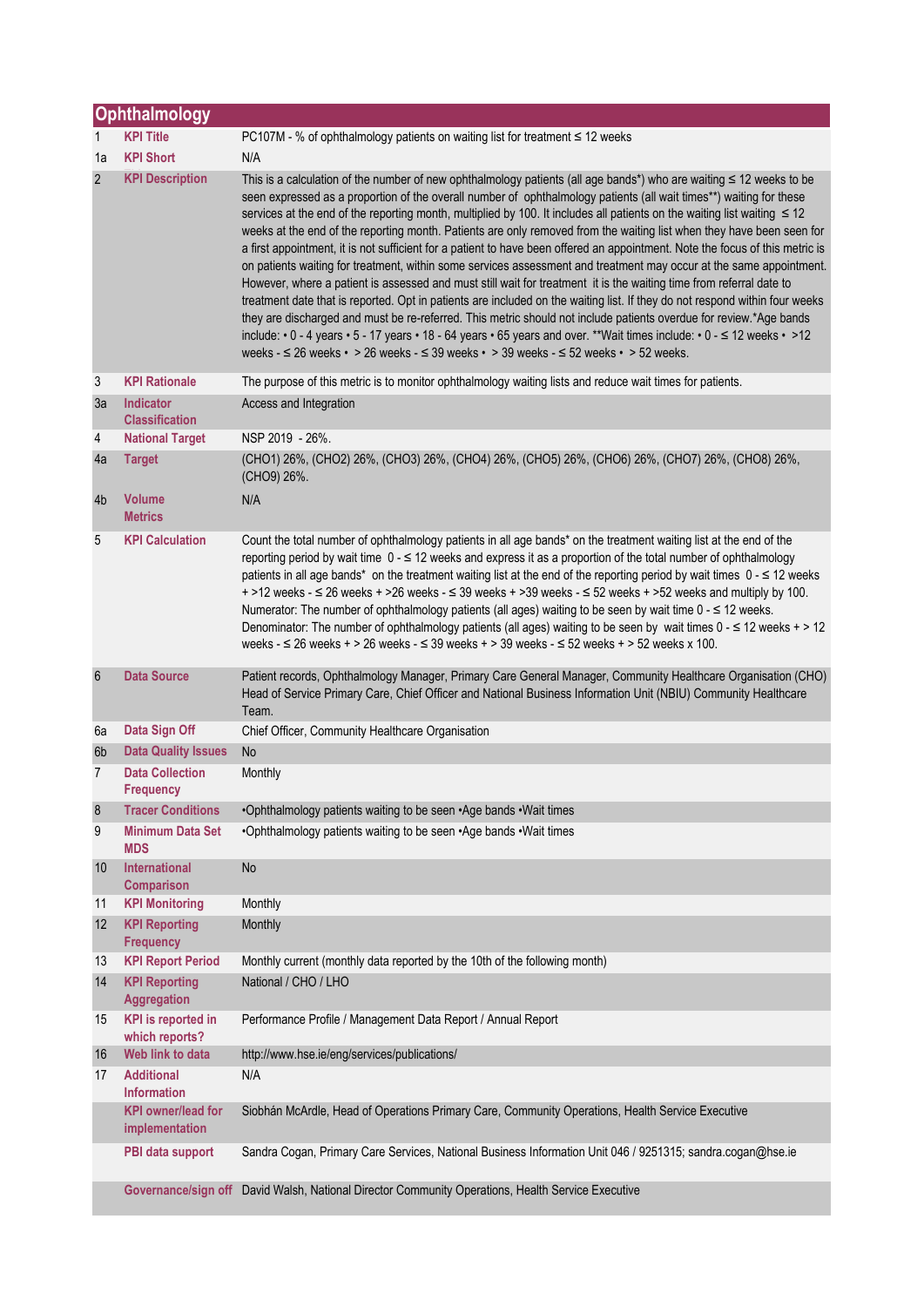|                  | Ophthalmology                               |                                                                                                                                                                                                                                                                                                                                                                                                                                                                                                                                                                                                                                                                                                                                                           |  |
|------------------|---------------------------------------------|-----------------------------------------------------------------------------------------------------------------------------------------------------------------------------------------------------------------------------------------------------------------------------------------------------------------------------------------------------------------------------------------------------------------------------------------------------------------------------------------------------------------------------------------------------------------------------------------------------------------------------------------------------------------------------------------------------------------------------------------------------------|--|
| 1                | <b>KPI Title</b>                            | PC 128 - No. of Ophthalmology Patients Seen                                                                                                                                                                                                                                                                                                                                                                                                                                                                                                                                                                                                                                                                                                               |  |
| 1a               | <b>KPI Short Title</b>                      | N/A                                                                                                                                                                                                                                                                                                                                                                                                                                                                                                                                                                                                                                                                                                                                                       |  |
| 2                | <b>KPI Description</b>                      | This is a composite metric. It is the sum of the number of existing ophthalmology patients seen face to face in the<br>reporting month and the number of new ophthalmology patients seen face to face in the reporting month. An existing<br>patient is defined as a patient who is currently attending the service and is an open case. It includes patients who<br>attend individual appointments or group sessions. A new patient is a patient that is seen for the first time in this<br>episode of care. It includes patients re-referred to the service. Each patient is only included once in the count in the<br>reporting period i.e. he / she is counted either as an existing patient or a new patient in the reporting month, not as<br>both. |  |
| $\mathbf{3}$     | <b>KPI Rationale</b>                        | This metric provides information on ophthalmology service activity and informs decisions in relation to the planning and<br>management of staff and resource allocation.                                                                                                                                                                                                                                                                                                                                                                                                                                                                                                                                                                                  |  |
| За               | <b>Indicator</b><br><b>Classification</b>   | Access and Integration                                                                                                                                                                                                                                                                                                                                                                                                                                                                                                                                                                                                                                                                                                                                    |  |
| $\sqrt{4}$       | <b>National Target</b>                      | NSP 2019 - 99,192                                                                                                                                                                                                                                                                                                                                                                                                                                                                                                                                                                                                                                                                                                                                         |  |
| 4a               | <b>Target</b>                               | N/A                                                                                                                                                                                                                                                                                                                                                                                                                                                                                                                                                                                                                                                                                                                                                       |  |
| 4b               | <b>Volume Metrics</b>                       | N/A                                                                                                                                                                                                                                                                                                                                                                                                                                                                                                                                                                                                                                                                                                                                                       |  |
| 5                | <b>KPI Calculation</b>                      | Count the number of existing ophthalmology patients seen in the reporting month and add it to the number of new<br>ophthalmology patients seen in the reporting month. Each patient is only included once in the count in the reporting<br>period i.e. he / she is counted either as an existing patient or a new patient in the reporting month, not as both.                                                                                                                                                                                                                                                                                                                                                                                            |  |
| $6\phantom{1}6$  | <b>Data Source</b>                          | Patient records, Ophthalmology Manager, Primary Care General Manager, Community Healthcare Organisation (CHO)<br>Head of Service Primary Care, Chief Officer and National Business Information Unit (NBIU) Community Healthcare<br>Team.                                                                                                                                                                                                                                                                                                                                                                                                                                                                                                                  |  |
| 6a               | Data Sign Off                               | Chief Officer, Community Healthcare Organisation                                                                                                                                                                                                                                                                                                                                                                                                                                                                                                                                                                                                                                                                                                          |  |
| 6 <sub>b</sub>   | <b>Data Quality Issues</b>                  | No                                                                                                                                                                                                                                                                                                                                                                                                                                                                                                                                                                                                                                                                                                                                                        |  |
| $\overline{7}$   | <b>Data Collection</b><br><b>Frequency</b>  | Monthly                                                                                                                                                                                                                                                                                                                                                                                                                                                                                                                                                                                                                                                                                                                                                   |  |
| $\boldsymbol{8}$ | <b>Tracer Conditions</b>                    | •Existing ophthalmology patients seen • New ophthalmology patients seen                                                                                                                                                                                                                                                                                                                                                                                                                                                                                                                                                                                                                                                                                   |  |
| 9                | <b>Minimum Data Set</b><br><b>MDS</b>       | •Existing ophthalmology patients seen • New ophthalmology patients seen                                                                                                                                                                                                                                                                                                                                                                                                                                                                                                                                                                                                                                                                                   |  |
| 10               | International<br><b>Comparison</b>          | No                                                                                                                                                                                                                                                                                                                                                                                                                                                                                                                                                                                                                                                                                                                                                        |  |
| 11               | <b>KPI Monitoring</b>                       | Monthly                                                                                                                                                                                                                                                                                                                                                                                                                                                                                                                                                                                                                                                                                                                                                   |  |
| 12               | <b>KPI Reporting</b><br><b>Frequency</b>    | Monthly                                                                                                                                                                                                                                                                                                                                                                                                                                                                                                                                                                                                                                                                                                                                                   |  |
| 13               | <b>KPI Report Period</b>                    | Monthly current (monthly data reported by the 10th of the following month)                                                                                                                                                                                                                                                                                                                                                                                                                                                                                                                                                                                                                                                                                |  |
| 14               | <b>KPI Reporting</b><br><b>Aggregation</b>  | National / CHO / LHO                                                                                                                                                                                                                                                                                                                                                                                                                                                                                                                                                                                                                                                                                                                                      |  |
| 15               | <b>KPI</b> is reported in<br>which reports? | Performance Profile / Management Data Report / Annual Report                                                                                                                                                                                                                                                                                                                                                                                                                                                                                                                                                                                                                                                                                              |  |
| 16               | Web link to data                            | http://www.hse.ie/eng/services/publications/                                                                                                                                                                                                                                                                                                                                                                                                                                                                                                                                                                                                                                                                                                              |  |
| 17               | <b>Additional</b><br><b>Information</b>     | N/A                                                                                                                                                                                                                                                                                                                                                                                                                                                                                                                                                                                                                                                                                                                                                       |  |
|                  | <b>KPI</b> owner/lead for<br>implementation | Siobhán McArdle, Head of Operations Primary Care, Community Operations, Health Service Executive                                                                                                                                                                                                                                                                                                                                                                                                                                                                                                                                                                                                                                                          |  |
|                  | PBI data support                            | Sandra Cogan, Primary Care Services, National Business Information Unit 046 / 9251315; sandra.cogan@hse.ie                                                                                                                                                                                                                                                                                                                                                                                                                                                                                                                                                                                                                                                |  |
|                  | Governance/sign off                         | David Walsh, National Director Community Operations, Health Service Executive                                                                                                                                                                                                                                                                                                                                                                                                                                                                                                                                                                                                                                                                             |  |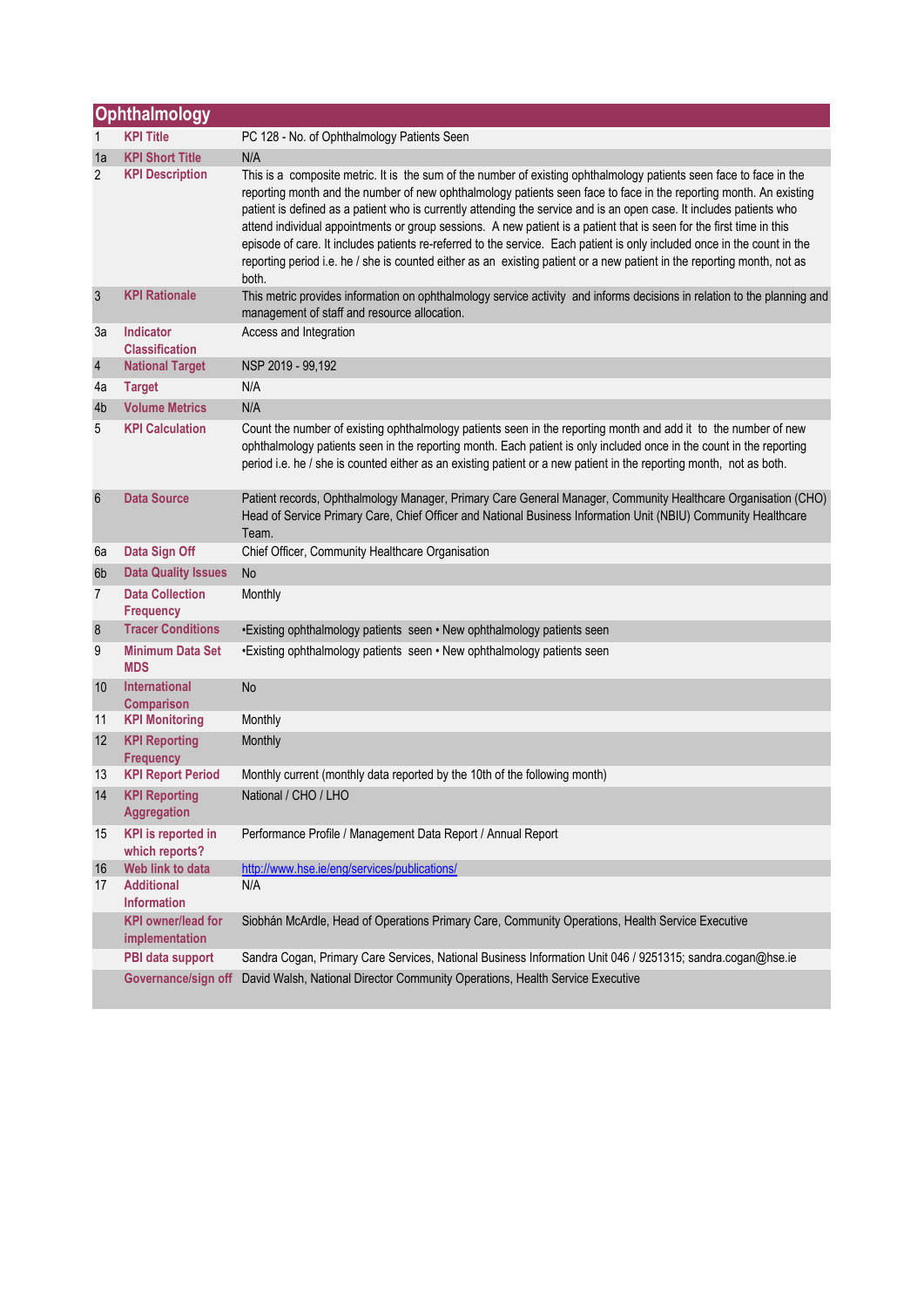|                 | <b>Oral Health</b>                           |                                                                                                                                                                                                                                                                                                                                                                                                                                                                                                                                                                                                                                                                                                                                                                                                                                                                                                                  |
|-----------------|----------------------------------------------|------------------------------------------------------------------------------------------------------------------------------------------------------------------------------------------------------------------------------------------------------------------------------------------------------------------------------------------------------------------------------------------------------------------------------------------------------------------------------------------------------------------------------------------------------------------------------------------------------------------------------------------------------------------------------------------------------------------------------------------------------------------------------------------------------------------------------------------------------------------------------------------------------------------|
| 1               | <b>KPI Title</b>                             | PC34A - % of new Oral Health patients who commenced treatment within three months of scheduled Oral Health<br>assessment                                                                                                                                                                                                                                                                                                                                                                                                                                                                                                                                                                                                                                                                                                                                                                                         |
| $\overline{2}$  | <b>KPI Description</b>                       | This is a calculation of the number of new Oral Health patients who had their first visit for active care within 3 months of<br>scheduled assessment expressed as a proportion of the overall number of new patients who having had a scheduled<br>Oral Health assessment had their first visit for active care within the reporting period, multiplied by 100. This metric<br>relates to Oral Health patients who attended for scheduled assessment only. As the HSE's routine dental services are<br>delivered in a planned way every patient who attends for unscheduled assessment is seeking emergency care and will<br>require some treatment, even if that treatment consists of no more than reassurance or advice. In the majority of such<br>cases the treatment is commenced, often completed, on the day of the unscheduled assessment, therefore these<br>patients are not included in this metric. |
| 3               | <b>KPI Rationale</b>                         | This metric allows waiting time from scheduled oral health assessment to active care commencement to be monitored.                                                                                                                                                                                                                                                                                                                                                                                                                                                                                                                                                                                                                                                                                                                                                                                               |
| За              | Indicator<br><b>Classification</b>           | Access and Integration                                                                                                                                                                                                                                                                                                                                                                                                                                                                                                                                                                                                                                                                                                                                                                                                                                                                                           |
| 4               | <b>National Target</b>                       | NSP 2019 National Target - 90%.                                                                                                                                                                                                                                                                                                                                                                                                                                                                                                                                                                                                                                                                                                                                                                                                                                                                                  |
| 4a              | <b>Target</b>                                | (CHO1) 90%, (CHO2) 90%, (CHO3) 90%, (CHO4) 90%, (CHO5) 90%, (CHO6) 90%, (CHO7) 90%, (CHO8) 90%,<br>(CHO9) 90%                                                                                                                                                                                                                                                                                                                                                                                                                                                                                                                                                                                                                                                                                                                                                                                                    |
| 5               | <b>KPI Calculation</b>                       | The number of new Oral Health patients identified as needing active care as a result of scheduled Oral Health<br>assessment who commenced that active care within three months of their scheduled assessment, in the reporting<br>period, is divided by the total number of Oral Health patients identified as needing active care as a result of scheduled<br>Oral Health assessment who commenced active care in the reporting period and multiplied by 100. Numerator: No. of<br>new Oral Health patients needing active care as a result of scheduled Oral Health assessment who commenced active<br>care within 3 months of scheduled assessment during the reporting period. Denominator: Total number of Oral Health<br>patients needing active care as a result of scheduled Oral Health assessment who commenced active care during the<br>reporting period x 100.                                      |
| $6\phantom{1}6$ | <b>Data Source</b>                           | Dental records, Principal Dental Surgeon, Chief Officer, National Business Information Unit (NBIU) Community<br>Healthcare Team. The NBIU liaises with the National Oral Health Lead for validation purposes as necessary.                                                                                                                                                                                                                                                                                                                                                                                                                                                                                                                                                                                                                                                                                       |
| 6а              | Data Sign Off                                | Chief Officer, Community Healthcare Organisation                                                                                                                                                                                                                                                                                                                                                                                                                                                                                                                                                                                                                                                                                                                                                                                                                                                                 |
| 6b              | <b>Data Quality Issues</b>                   | N/A                                                                                                                                                                                                                                                                                                                                                                                                                                                                                                                                                                                                                                                                                                                                                                                                                                                                                                              |
| 7               | <b>Data Collection</b><br><b>Frequency</b>   | Monthly                                                                                                                                                                                                                                                                                                                                                                                                                                                                                                                                                                                                                                                                                                                                                                                                                                                                                                          |
| 8               | <b>Tracer Conditions</b>                     | New Oral Health patients commencing active care during the reporting period following scheduled oral health<br>asessment including those commencing within three months of scheduled assessment.                                                                                                                                                                                                                                                                                                                                                                                                                                                                                                                                                                                                                                                                                                                 |
| 9               | <b>Minimum Data Set</b><br><b>MDS</b>        | New Oral Health patients commencing active care during the reporting period following scheduled oral health<br>assessment including those commencing within three months of scheduled assessment.                                                                                                                                                                                                                                                                                                                                                                                                                                                                                                                                                                                                                                                                                                                |
| 10              | International<br><b>Comparison</b>           | No                                                                                                                                                                                                                                                                                                                                                                                                                                                                                                                                                                                                                                                                                                                                                                                                                                                                                                               |
| 11              | <b>KPI Monitoring</b>                        | Monthly                                                                                                                                                                                                                                                                                                                                                                                                                                                                                                                                                                                                                                                                                                                                                                                                                                                                                                          |
| 12              | <b>KPI Reporting</b>                         | Monthly                                                                                                                                                                                                                                                                                                                                                                                                                                                                                                                                                                                                                                                                                                                                                                                                                                                                                                          |
| 13              | <b>Frequency</b><br><b>KPI Report Period</b> | Monthly current (monthly data reported by the 10th of the following month)                                                                                                                                                                                                                                                                                                                                                                                                                                                                                                                                                                                                                                                                                                                                                                                                                                       |
| 14              | <b>KPI Reporting</b><br><b>Aggregation</b>   | National / CHO / LHO                                                                                                                                                                                                                                                                                                                                                                                                                                                                                                                                                                                                                                                                                                                                                                                                                                                                                             |
| 15              | <b>KPI</b> is reported in                    | Performance Profile / Management Data Report / Annual Report                                                                                                                                                                                                                                                                                                                                                                                                                                                                                                                                                                                                                                                                                                                                                                                                                                                     |
| 16              | which reports?<br>Web link to data           | http://www.hse.ie/eng/services/publications/                                                                                                                                                                                                                                                                                                                                                                                                                                                                                                                                                                                                                                                                                                                                                                                                                                                                     |
| 17              | <b>Additional</b><br><b>Information</b>      | N/A                                                                                                                                                                                                                                                                                                                                                                                                                                                                                                                                                                                                                                                                                                                                                                                                                                                                                                              |
|                 | <b>KPI</b> owner/lead for<br>implementation  | Joseph Green, Assistant National Director, National Oral Health Lead-Operations                                                                                                                                                                                                                                                                                                                                                                                                                                                                                                                                                                                                                                                                                                                                                                                                                                  |
|                 | PBI data support                             | Sandra Cogan, Primary Care Services, National Business Information Unit 046 / 9251315; sandra.cogan@hse.ie                                                                                                                                                                                                                                                                                                                                                                                                                                                                                                                                                                                                                                                                                                                                                                                                       |
|                 | Governance/sign off                          | David Walsh, National Director Community Operations, Health Service Executive                                                                                                                                                                                                                                                                                                                                                                                                                                                                                                                                                                                                                                                                                                                                                                                                                                    |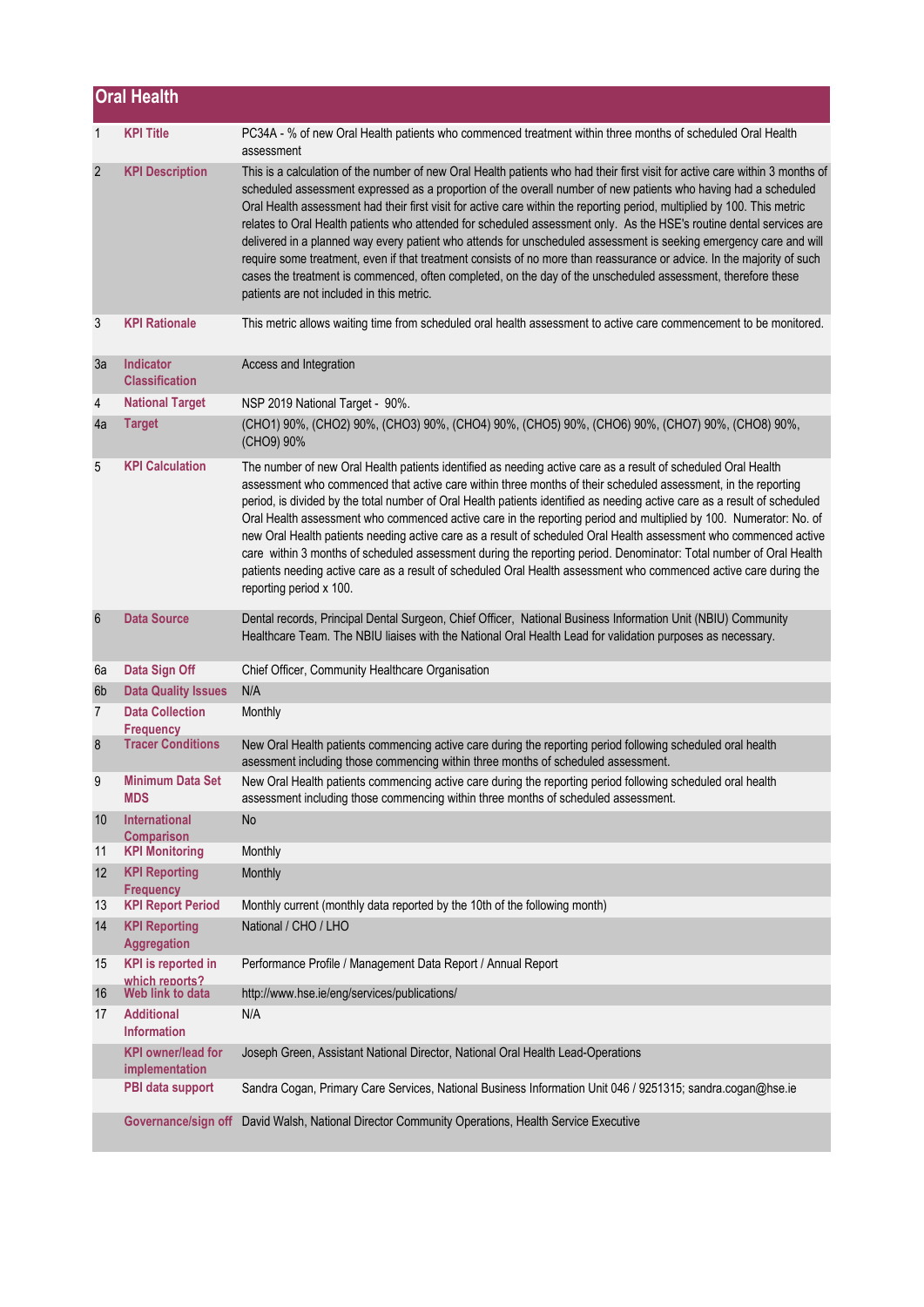|                 | <b>Orthodontics</b>                         |                                                                                                                                                                                                                                                                                                                                                                                                                                                                                                                                |
|-----------------|---------------------------------------------|--------------------------------------------------------------------------------------------------------------------------------------------------------------------------------------------------------------------------------------------------------------------------------------------------------------------------------------------------------------------------------------------------------------------------------------------------------------------------------------------------------------------------------|
| $\mathbf 1$     | <b>KPI Title</b>                            | PC24 (A) PC24 - No. and % of orthodontic patients seen for assessment within six months                                                                                                                                                                                                                                                                                                                                                                                                                                        |
| $\overline{2}$  | <b>KPI Description</b>                      | This is a count of the number of orthodontic patients (orthodontic referrals) seen for assessment within six months of<br>referral. The percentage is calculated by expressing the count as a proportion of the overall number of orthodontic<br>patients (orthodontic referrals) seen for assessment in the reporting period, multiplied by 100.                                                                                                                                                                              |
| 3               | <b>KPI Rationale</b>                        | To monitor and reduce the length of time orthodontic patients wait for an assessment following referral.                                                                                                                                                                                                                                                                                                                                                                                                                       |
| 3a              | Indicator<br><b>Classification</b>          | Access and Integration                                                                                                                                                                                                                                                                                                                                                                                                                                                                                                         |
| 4               | <b>National Target</b>                      | NSP 2019 - No. 2,406 and 46%.                                                                                                                                                                                                                                                                                                                                                                                                                                                                                                  |
| 4a              | <b>Target</b>                               | N/A                                                                                                                                                                                                                                                                                                                                                                                                                                                                                                                            |
| 5               | <b>KPI Calculation</b>                      | Count the number of orthodontic patients (orthodontic referrals) seen for assessment within six months ( $0 \le 6$ months)<br>of referral. Calculate the percentage by dividing this count by the total number of orthodontic patients seen for<br>assessment in the reporting period and multiply by 100. Numerator: The number of orthodontic patients assessed<br>within 6 months of referral during the reporting period. Denominator: Total number of orthodontic patients assessed<br>within the reporting period x 100. |
| $6\phantom{1}6$ | <b>Data Source</b>                          | Data is submitted by the Orthodontic Services to the Community Healthcare Team in the National Business Information<br>Unit (NBIU). The NBIU liaises with the National Oral Health Lead for validation purposes as necessary.                                                                                                                                                                                                                                                                                                  |
| 6а              | Data Sign Off                               | Chief Officer, Community Healthcare Organisation, Chief Executive Officer, Saolta Hospital Group                                                                                                                                                                                                                                                                                                                                                                                                                               |
| 6b              | <b>Data Quality Issues</b>                  | No                                                                                                                                                                                                                                                                                                                                                                                                                                                                                                                             |
| 7               | <b>Data Collection</b><br><b>Frequency</b>  | Quarterly                                                                                                                                                                                                                                                                                                                                                                                                                                                                                                                      |
| 8               | <b>Tracer Conditions</b>                    | Orthodontic patients seen for assessment during the reporting period including those seen within six months of referral.                                                                                                                                                                                                                                                                                                                                                                                                       |
| 9               | <b>Minimum Data Set</b><br><b>MDS</b>       | Orthodontic patients seen for assessment during the reporting period including those seen within six months of referral.                                                                                                                                                                                                                                                                                                                                                                                                       |
| 10              | <b>International</b><br><b>Comparison</b>   | No                                                                                                                                                                                                                                                                                                                                                                                                                                                                                                                             |
| 11              | <b>KPI Monitoring</b>                       | Quarterly                                                                                                                                                                                                                                                                                                                                                                                                                                                                                                                      |
| 12              | <b>KPI Reporting</b><br><b>Frequency</b>    | Quarterly                                                                                                                                                                                                                                                                                                                                                                                                                                                                                                                      |
| 13              | <b>KPI Report Period</b>                    | Quarterly current (data reported by the 10th of the month following the quarter)                                                                                                                                                                                                                                                                                                                                                                                                                                               |
| 14              | <b>KPI Reporting</b><br><b>Aggregation</b>  | National / Regional - former HSE Region                                                                                                                                                                                                                                                                                                                                                                                                                                                                                        |
| 15              | <b>KPI</b> is reported in<br>which reports? | Performance Profile / Management Data Report / Annual Report                                                                                                                                                                                                                                                                                                                                                                                                                                                                   |
| 16              | Web link to data                            | http://www.hse.ie/eng/services/publications/                                                                                                                                                                                                                                                                                                                                                                                                                                                                                   |
| 17              | <b>Additional</b><br><b>Information</b>     | N/A                                                                                                                                                                                                                                                                                                                                                                                                                                                                                                                            |
|                 | <b>KPI</b> owner/lead for<br>implementation | Joseph Green, Assistant National Director, National Oral Health Lead - Operations                                                                                                                                                                                                                                                                                                                                                                                                                                              |
|                 | PBI data support                            | Sandra Cogan, Primary Care Services, National Business Information Unit; 046 / 9251315; sandra.cogan@hse.ie                                                                                                                                                                                                                                                                                                                                                                                                                    |
|                 |                                             | Governance/sign off David Walsh, National Director Community Operations, Health Service Executive                                                                                                                                                                                                                                                                                                                                                                                                                              |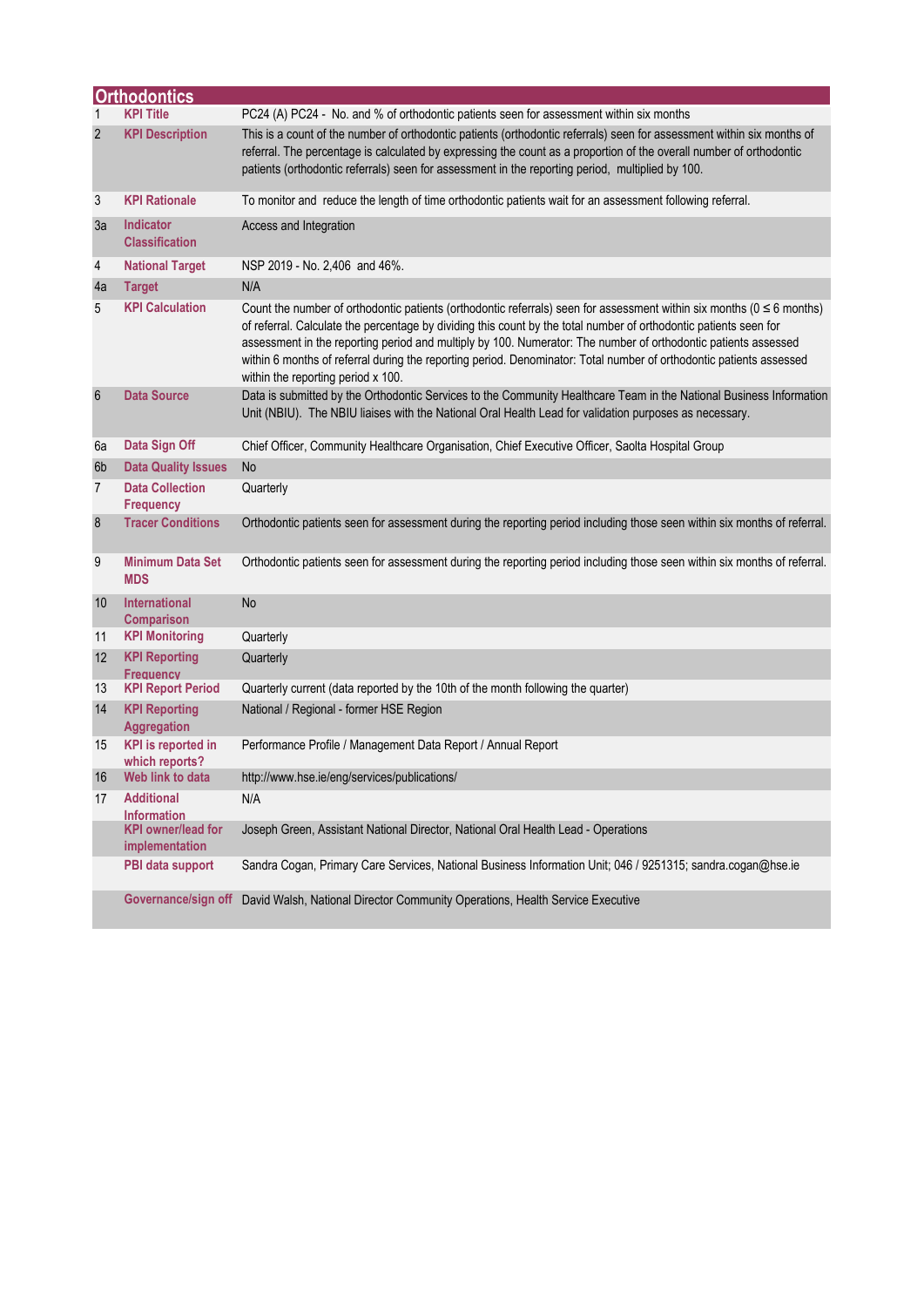|                | <b>Orthodontics</b>                         |                                                                                                                                                                                                                                                                                                                                                                                                                                                                                                                                                                                                                                                                                                                                                                                                                                                                                                                                                                                                                                                                                                                                                                                                 |  |  |
|----------------|---------------------------------------------|-------------------------------------------------------------------------------------------------------------------------------------------------------------------------------------------------------------------------------------------------------------------------------------------------------------------------------------------------------------------------------------------------------------------------------------------------------------------------------------------------------------------------------------------------------------------------------------------------------------------------------------------------------------------------------------------------------------------------------------------------------------------------------------------------------------------------------------------------------------------------------------------------------------------------------------------------------------------------------------------------------------------------------------------------------------------------------------------------------------------------------------------------------------------------------------------------|--|--|
| 1              | <b>KPI Title</b>                            | PC31 A % of orthodontic patients (grades 4 and 5) on the treatment waiting list longer than four years.                                                                                                                                                                                                                                                                                                                                                                                                                                                                                                                                                                                                                                                                                                                                                                                                                                                                                                                                                                                                                                                                                         |  |  |
| $\overline{2}$ | <b>KPI Description</b>                      | This is a calculation of the number of orthodontic patients (grades 4 and 5) on the treatment waiting list waiting longer<br>than 4 years for treatment expressed as a proportion of the overall number of orthodontic patients (grades 4 and 5) on<br>the treatment waiting list at the end of the reporting period, multiplied by 100. The Modified Index of Treatment Need is<br>used by the Orthodontic Services to establish cases that are eligible to receive treatment by the HSE Orthodontic<br>Services. Grade 4 patients have severe degrees of irregularity that require treatment for health reasons, traumatic bites<br>or functional problems. Patients waiting for growth to be completed are included. Grade 5 patients have very severe<br>dental health problems, e.g. cleft lip & palate, upper front teeth that protrude more than 9mm, teeth cannot come into<br>the mouth because of overcrowding, additional incisors or canines or any other cause. Patients waiting for growth to be<br>completed are included. *Wait time is recorded as waiting: i) 1-6 months ii) 7-12 months iii) 13-24 months iv) 25-36<br>months v) 37-48 months vi) over 4 years (>48 months). |  |  |
| 3              | <b>KPI Rationale</b>                        | To monitor the number of orthodontic patients on the treatment waiting list and reduce the number waiting longer than<br>four years for orthodontic treatment.                                                                                                                                                                                                                                                                                                                                                                                                                                                                                                                                                                                                                                                                                                                                                                                                                                                                                                                                                                                                                                  |  |  |
| 3a             | Indicator<br><b>Classification</b>          | Access and Integration                                                                                                                                                                                                                                                                                                                                                                                                                                                                                                                                                                                                                                                                                                                                                                                                                                                                                                                                                                                                                                                                                                                                                                          |  |  |
| 4              | <b>National Target</b>                      | NSP 2019 - <6%.                                                                                                                                                                                                                                                                                                                                                                                                                                                                                                                                                                                                                                                                                                                                                                                                                                                                                                                                                                                                                                                                                                                                                                                 |  |  |
| 4a             | <b>Target</b>                               | N/A                                                                                                                                                                                                                                                                                                                                                                                                                                                                                                                                                                                                                                                                                                                                                                                                                                                                                                                                                                                                                                                                                                                                                                                             |  |  |
| 5              | <b>KPI Calculation</b>                      | Calculate the percentage of orthodontic patients (grades 4 and 5) on the treatment waiting list that are waiting longer<br>than 4 years by dividing the number of orthodontic patients (grades 4 and 5) on the treatment waiting list waiting longer<br>than 4 years (> 48 months) by the total number of orthodontic patients (grades 4 and 5) waiting at the end of the<br>reporting period and multiplying by 100. Numerator: No. of orthodontic patients (grades 4 and 5) on the treatment<br>waiting list waiting longer than four years (>48 months) at the end of the reporting period. Denominator: Total number<br>of orthodontic patients (grades 4 and 5) on the treatment waiting list at the end of the reporting period x 100.                                                                                                                                                                                                                                                                                                                                                                                                                                                    |  |  |
| 6              | <b>Data Source</b>                          | Data is submitted by the Orthodontic Services to the Community Healthcare Team in the National Business Information<br>Unit (NBIU). The NBIU liaises with the National Oral Health Lead for validation purposes as necessary.                                                                                                                                                                                                                                                                                                                                                                                                                                                                                                                                                                                                                                                                                                                                                                                                                                                                                                                                                                   |  |  |
| 6a             | Data Sign Off                               | Chief Officer, Community Healthcare Organisation, Chief Executive Officer, Saolta Hospital Group                                                                                                                                                                                                                                                                                                                                                                                                                                                                                                                                                                                                                                                                                                                                                                                                                                                                                                                                                                                                                                                                                                |  |  |
| 6 <sub>b</sub> | <b>Data Quality Issues</b>                  | <b>No</b>                                                                                                                                                                                                                                                                                                                                                                                                                                                                                                                                                                                                                                                                                                                                                                                                                                                                                                                                                                                                                                                                                                                                                                                       |  |  |
| $\overline{7}$ | <b>Data Collection</b><br><b>Frequency</b>  | Quarterly                                                                                                                                                                                                                                                                                                                                                                                                                                                                                                                                                                                                                                                                                                                                                                                                                                                                                                                                                                                                                                                                                                                                                                                       |  |  |
| 8              | <b>Tracer Conditions</b>                    | Number of orthodontic patients (grades 4 and 5) on the treatment waiting list including those waiting over four years (><br>48 months)                                                                                                                                                                                                                                                                                                                                                                                                                                                                                                                                                                                                                                                                                                                                                                                                                                                                                                                                                                                                                                                          |  |  |
| 9              | <b>Minimum Data Set</b><br><b>MDS</b>       | Number of orthodontic patients (grades 4 and 5) on the treatment waiting list including those waiting over four years (><br>48 months)                                                                                                                                                                                                                                                                                                                                                                                                                                                                                                                                                                                                                                                                                                                                                                                                                                                                                                                                                                                                                                                          |  |  |
| 10             | <b>International</b><br><b>Comparison</b>   | No                                                                                                                                                                                                                                                                                                                                                                                                                                                                                                                                                                                                                                                                                                                                                                                                                                                                                                                                                                                                                                                                                                                                                                                              |  |  |
| 11             | <b>KPI Monitoring</b>                       | Quarterly                                                                                                                                                                                                                                                                                                                                                                                                                                                                                                                                                                                                                                                                                                                                                                                                                                                                                                                                                                                                                                                                                                                                                                                       |  |  |
| 12             | <b>KPI Reporting</b><br><b>Frequency</b>    | Quarterly                                                                                                                                                                                                                                                                                                                                                                                                                                                                                                                                                                                                                                                                                                                                                                                                                                                                                                                                                                                                                                                                                                                                                                                       |  |  |
| 13             | <b>KPI Report Period</b>                    | Quarterly current (data reported by the 10th of the month following the quarter)                                                                                                                                                                                                                                                                                                                                                                                                                                                                                                                                                                                                                                                                                                                                                                                                                                                                                                                                                                                                                                                                                                                |  |  |
| 14             | <b>KPI Reporting</b><br>Aggregation         | National / Regional - former HSE Region                                                                                                                                                                                                                                                                                                                                                                                                                                                                                                                                                                                                                                                                                                                                                                                                                                                                                                                                                                                                                                                                                                                                                         |  |  |
| 15             | <b>KPI</b> is reported in<br>which reports? | Performance Profile / Management Data Report / Annual Report                                                                                                                                                                                                                                                                                                                                                                                                                                                                                                                                                                                                                                                                                                                                                                                                                                                                                                                                                                                                                                                                                                                                    |  |  |
| 16             | Web link to data                            | http://www.hse.ie/eng/services/publications/                                                                                                                                                                                                                                                                                                                                                                                                                                                                                                                                                                                                                                                                                                                                                                                                                                                                                                                                                                                                                                                                                                                                                    |  |  |
| 17             | <b>Additional</b><br><b>Information</b>     | N/A                                                                                                                                                                                                                                                                                                                                                                                                                                                                                                                                                                                                                                                                                                                                                                                                                                                                                                                                                                                                                                                                                                                                                                                             |  |  |
|                | <b>KPI</b> owner/lead for<br>implementation | Joseph Green, Assistant National Director, National Oral Health Lead - Operations                                                                                                                                                                                                                                                                                                                                                                                                                                                                                                                                                                                                                                                                                                                                                                                                                                                                                                                                                                                                                                                                                                               |  |  |
|                | PBI data support                            | Sandra Cogan, Primary Care Services, National Business Information Unit; 046 / 9251315; sandra.cogan@hse.ie                                                                                                                                                                                                                                                                                                                                                                                                                                                                                                                                                                                                                                                                                                                                                                                                                                                                                                                                                                                                                                                                                     |  |  |
|                |                                             | Governance/sign off David Walsh, National Director Community Operations, Health Service Executive                                                                                                                                                                                                                                                                                                                                                                                                                                                                                                                                                                                                                                                                                                                                                                                                                                                                                                                                                                                                                                                                                               |  |  |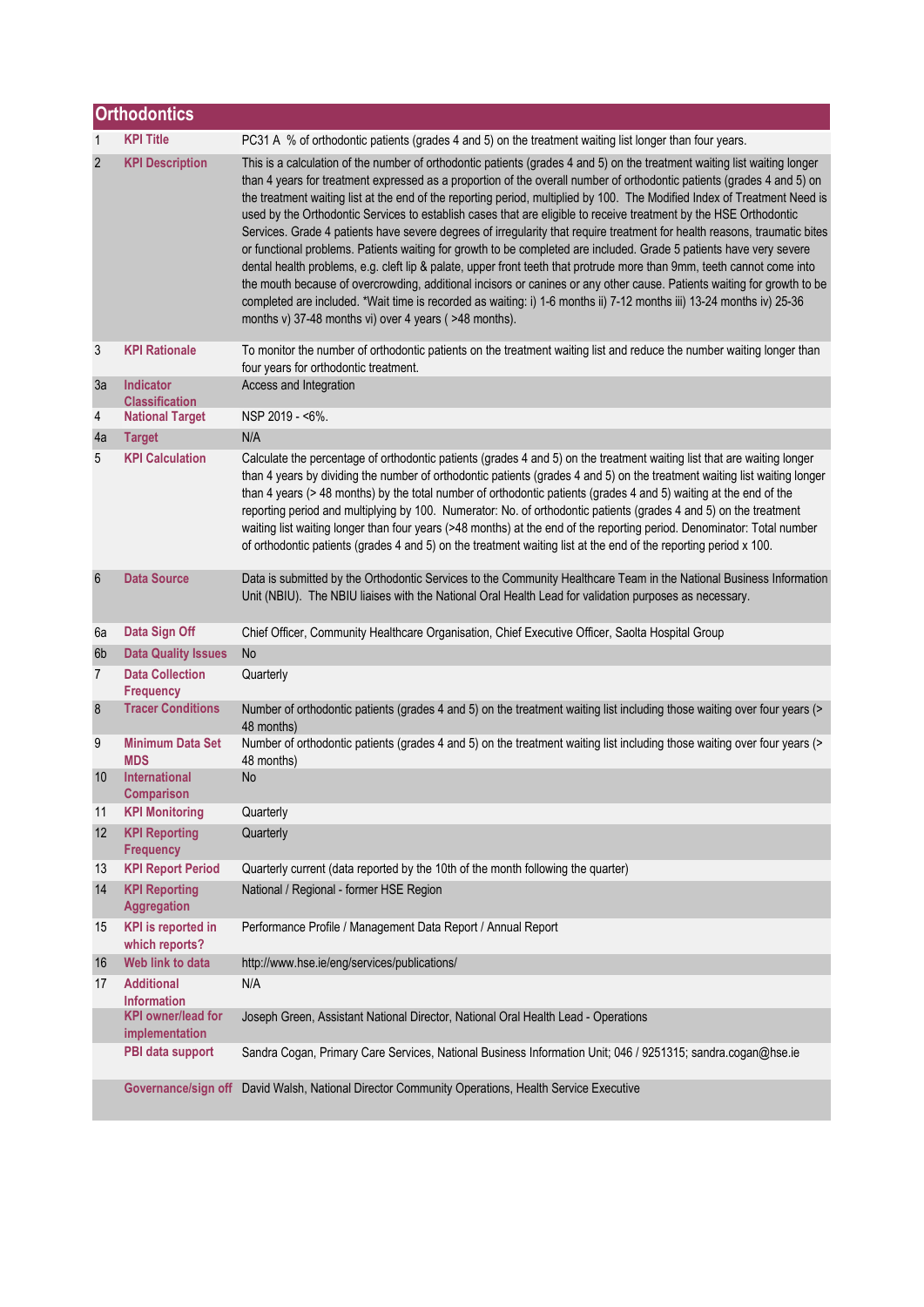|                | Physiotherapy                               |                                                                                                                                                                                                                                                                                                                                                                                                                                                                                                                                                                                                                                                                                                                                                                                                                                                                                                                                                                                                                                             |  |  |
|----------------|---------------------------------------------|---------------------------------------------------------------------------------------------------------------------------------------------------------------------------------------------------------------------------------------------------------------------------------------------------------------------------------------------------------------------------------------------------------------------------------------------------------------------------------------------------------------------------------------------------------------------------------------------------------------------------------------------------------------------------------------------------------------------------------------------------------------------------------------------------------------------------------------------------------------------------------------------------------------------------------------------------------------------------------------------------------------------------------------------|--|--|
| 1              | <b>KPI Title</b>                            | PC100G - % of physiotherapy patients on waiting list for assessment ≤ 52 weeks                                                                                                                                                                                                                                                                                                                                                                                                                                                                                                                                                                                                                                                                                                                                                                                                                                                                                                                                                              |  |  |
| $\overline{2}$ | <b>KPI Description</b>                      | This is a calculation of the number of physiotherapy patients (all age bands*) who are waiting $\leq 52$ weeks to be seen<br>by a physiotherapist expressed as a proportion of the overall number of physiotherapy patients (all age bands*) waiting<br>to be seen (all waiting list wait times**) at the end of the reporting month, multiplied by 100.<br>*Age bands include: •<br>0-4 years 11 months, • 5-17 years 11 months, • 18-64 years 11 months, • 65 years and greater. **Waiting List Wait<br>Times include: • 0 ≤ 12 weeks (0-83 days) • > 12 ≤ 26 weeks (84-181 days) • > 26 ≤ 39 weeks (182-272 days) • > 39 ≤<br>52 weeks (273-365 days) • > 52 weeks.                                                                                                                                                                                                                                                                                                                                                                      |  |  |
| 3              | <b>KPI Rationale</b>                        | This metric allows physiotherapy service waiting lists and times to be identified, monitored and actions to be taken to<br>reduce wait times for patients.                                                                                                                                                                                                                                                                                                                                                                                                                                                                                                                                                                                                                                                                                                                                                                                                                                                                                  |  |  |
| 3a             | Indicator<br><b>Classification</b>          | Access and Integration                                                                                                                                                                                                                                                                                                                                                                                                                                                                                                                                                                                                                                                                                                                                                                                                                                                                                                                                                                                                                      |  |  |
| 4              | <b>National Target</b>                      | NSP 2019 95%.                                                                                                                                                                                                                                                                                                                                                                                                                                                                                                                                                                                                                                                                                                                                                                                                                                                                                                                                                                                                                               |  |  |
| 4a             | <b>Target</b>                               | (CHO1) 95%, (CHO2) 95%, (CHO3) 95%, (CHO4) 95%, (CHO5) 95%, (CHO6) 95%, (CHO7) 95%, (CHO8) 95%,<br>(CHO9) 95%                                                                                                                                                                                                                                                                                                                                                                                                                                                                                                                                                                                                                                                                                                                                                                                                                                                                                                                               |  |  |
| 4b             | <b>Volume Metrics</b>                       | N/A                                                                                                                                                                                                                                                                                                                                                                                                                                                                                                                                                                                                                                                                                                                                                                                                                                                                                                                                                                                                                                         |  |  |
| 5              | <b>KPI Calculation</b>                      | Count the total number of physiotherapy patients (all age bands*) on the assessment waiting list at the end of the<br>reporting period by waiting list wait times 0 - ≤ 12 weeks + >12 weeks ≤ 26 weeks + >26 weeks ≤ 39 weeks + >39<br>weeks ≤ 52 weeks and express it as a proportion of the overall number of physiotherapy patients (all age bands*) on<br>the assessment waiting list at the end of the reporting period by waiting list wait times $0 \le 12$ weeks + >12 weeks $\le 26$<br>weeks + >26 weeks $\leq$ 39 weeks + >39 weeks $\leq$ 52 weeks + > 52 weeks and multiply by 100. Numerator: The number<br>of physiotherapy patients (all ages) waiting to be seen by waiting list wait times 0 ≤ 12 weeks + >12 weeks ≤ 26 weeks<br>+ >26 weeks ≤ 39 weeks + >39 weeks ≤ 52 weeks. Denominator: The number of physiotherapy patients (all ages)<br>waiting to be seen by waiting list wait times $0 \le 12$ weeks + >12 weeks $\le 26$ weeks + >26 weeks $\le 39$ weeks + >39<br>weeks $\leq$ 52 weeks + > 52 weeks x 100. |  |  |
| 6              | <b>Data Source</b>                          | Physiotherapist records, Physiotherapy Manager, Primary Care General Manager, Community Healthcare<br>Organisation (CHO) Head of Service Primary Care, Chief Officer and National Business Information Unit (NBIU)<br>Community Healthcare Team.                                                                                                                                                                                                                                                                                                                                                                                                                                                                                                                                                                                                                                                                                                                                                                                            |  |  |
| 6a             | Data Sign Off                               | Chief Officer, Community Healthcare Organisation                                                                                                                                                                                                                                                                                                                                                                                                                                                                                                                                                                                                                                                                                                                                                                                                                                                                                                                                                                                            |  |  |
| 6b             | <b>Data Quality Issues</b>                  | No                                                                                                                                                                                                                                                                                                                                                                                                                                                                                                                                                                                                                                                                                                                                                                                                                                                                                                                                                                                                                                          |  |  |
| $\overline{7}$ | <b>Data Collection</b><br><b>Frequency</b>  | Monthly                                                                                                                                                                                                                                                                                                                                                                                                                                                                                                                                                                                                                                                                                                                                                                                                                                                                                                                                                                                                                                     |  |  |
| 8              | <b>Tracer Conditions</b>                    | .Physiotherapy patients waiting to be seen for assessment . Waiting list wait times                                                                                                                                                                                                                                                                                                                                                                                                                                                                                                                                                                                                                                                                                                                                                                                                                                                                                                                                                         |  |  |
| 9              | <b>Minimum Data Set</b><br><b>MDS</b>       | •Physiotherapy patients waiting to be seen for assessment • Waiting list wait times                                                                                                                                                                                                                                                                                                                                                                                                                                                                                                                                                                                                                                                                                                                                                                                                                                                                                                                                                         |  |  |
| 10             | <b>International</b><br><b>Comparison</b>   | No                                                                                                                                                                                                                                                                                                                                                                                                                                                                                                                                                                                                                                                                                                                                                                                                                                                                                                                                                                                                                                          |  |  |
| 11             | <b>KPI Monitoring</b>                       | Monthly                                                                                                                                                                                                                                                                                                                                                                                                                                                                                                                                                                                                                                                                                                                                                                                                                                                                                                                                                                                                                                     |  |  |
| 12             | <b>KPI Reporting</b><br><b>Frequency</b>    | Monthly                                                                                                                                                                                                                                                                                                                                                                                                                                                                                                                                                                                                                                                                                                                                                                                                                                                                                                                                                                                                                                     |  |  |
| 13             | <b>KPI Report Period</b>                    | Monthly current (data reported by the 10th of the following month)                                                                                                                                                                                                                                                                                                                                                                                                                                                                                                                                                                                                                                                                                                                                                                                                                                                                                                                                                                          |  |  |
| 14             | <b>KPI Reporting</b><br>Aggregation         | National / CHO / LHO                                                                                                                                                                                                                                                                                                                                                                                                                                                                                                                                                                                                                                                                                                                                                                                                                                                                                                                                                                                                                        |  |  |
| 15             | <b>KPI</b> is reported in<br>which reports? | Performance Profile / Management Data Report / Annual Report                                                                                                                                                                                                                                                                                                                                                                                                                                                                                                                                                                                                                                                                                                                                                                                                                                                                                                                                                                                |  |  |
| 16             | Web link to data                            | http://www.hse.ie/eng/services/publications/                                                                                                                                                                                                                                                                                                                                                                                                                                                                                                                                                                                                                                                                                                                                                                                                                                                                                                                                                                                                |  |  |
| 17             | <b>Additional</b><br><b>Information</b>     | N/A                                                                                                                                                                                                                                                                                                                                                                                                                                                                                                                                                                                                                                                                                                                                                                                                                                                                                                                                                                                                                                         |  |  |
|                | <b>KPI</b> owner/lead for<br>implementation | Siobhán McArdle, Head of Operations Primary Care, Community Operations, Health Service Executive                                                                                                                                                                                                                                                                                                                                                                                                                                                                                                                                                                                                                                                                                                                                                                                                                                                                                                                                            |  |  |
|                | PBI data support                            | Sandra Cogan, Primary Care Services, National Business Information Unit; 046 / 9251315; sandra.cogan@hse.ie                                                                                                                                                                                                                                                                                                                                                                                                                                                                                                                                                                                                                                                                                                                                                                                                                                                                                                                                 |  |  |
|                |                                             | Governance/sign off David Walsh, National Director Community Operations, Health Service Executive                                                                                                                                                                                                                                                                                                                                                                                                                                                                                                                                                                                                                                                                                                                                                                                                                                                                                                                                           |  |  |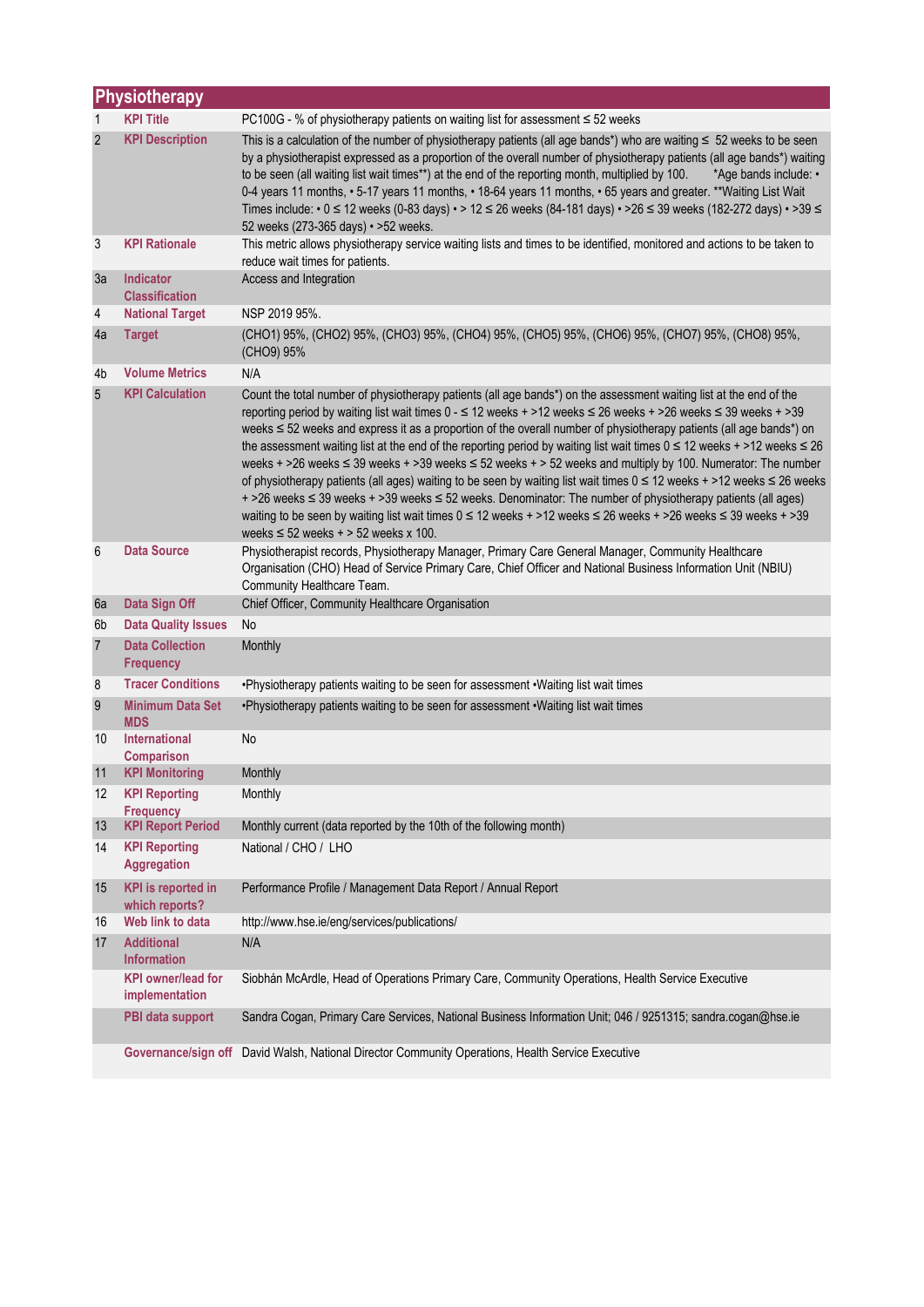|                 | Physiotherapy                               |                                                                                                                                                                                                                                                                                                                                                                                                                                                                                                                                                                                                                                                                                                                                                                                                                                                                                       |  |  |
|-----------------|---------------------------------------------|---------------------------------------------------------------------------------------------------------------------------------------------------------------------------------------------------------------------------------------------------------------------------------------------------------------------------------------------------------------------------------------------------------------------------------------------------------------------------------------------------------------------------------------------------------------------------------------------------------------------------------------------------------------------------------------------------------------------------------------------------------------------------------------------------------------------------------------------------------------------------------------|--|--|
| $\mathbf{1}$    | <b>KPI Title</b>                            | PC15B - % of new physiotherapy patients seen for assessment within 12 weeks                                                                                                                                                                                                                                                                                                                                                                                                                                                                                                                                                                                                                                                                                                                                                                                                           |  |  |
| 1a              | <b>KPI Short</b><br><b>Title</b>            | N/A                                                                                                                                                                                                                                                                                                                                                                                                                                                                                                                                                                                                                                                                                                                                                                                                                                                                                   |  |  |
| $\overline{2}$  | <b>KPI Description</b>                      | This is a calculation of the number of new physiotherapy patients seen for assessment in the reporting period who<br>were seen within 12 weeks of referral expressed as a proportion of the overall number of physiotherapy patients seen<br>for assessment in the reporting period, multiplied by 100. First time assessment wait times include: $\cdot$ 0 $\leq$ 1 week, $\cdot$ > 1<br>week ≤ 4 weeks, • > 4 weeks ≤ 8 weeks, • >8 weeks ≤ 12 weeks, • > 12 weeks ≤ 26 weeks, • > 26 weeks ≤ 39 weeks,<br>$\cdot$ > 39 weeks $\leq$ 52 weeks, $\cdot$ > 52 weeks.                                                                                                                                                                                                                                                                                                                  |  |  |
| 3               | <b>KPI Rationale</b>                        | The purpose of this metric is to monitor physiotherapy waiting lists and reduce wait times for patients.                                                                                                                                                                                                                                                                                                                                                                                                                                                                                                                                                                                                                                                                                                                                                                              |  |  |
| 3a              | <b>Indicator</b><br><b>Classification</b>   | Access and Integration                                                                                                                                                                                                                                                                                                                                                                                                                                                                                                                                                                                                                                                                                                                                                                                                                                                                |  |  |
| $\overline{4}$  | <b>National Target</b>                      | NSP 2019 - 81%.                                                                                                                                                                                                                                                                                                                                                                                                                                                                                                                                                                                                                                                                                                                                                                                                                                                                       |  |  |
| 4b              | <b>Volume Metrics</b>                       | (CHO1) 81%, (CHO2) 81%, (CHO3) 81%, (CHO4) 81%, (CHO5) 81%, (CHO6) 81%, (CHO7) 81%, (CHO8) 81%,                                                                                                                                                                                                                                                                                                                                                                                                                                                                                                                                                                                                                                                                                                                                                                                       |  |  |
| 5               | <b>KPI Calculation</b>                      | The number of new physiotherapy patients seen for first time assessment in the reporting period who were seen within<br>12 weeks of referral is expressed as a proportion of the overall number of new physiotherapy patients seen for first<br>time assessment in the reporting period, multiplied by 100. Numerator: Number of new physiotherapy patients seen for<br>a first time assessment in the reporting period by first time assessment wait times $0 \le 1$ weeks + >1 $\le 4$ weeks + >4 $\le$<br>8 weeks + >8 ≤ 12 weeks. Denominator: Total number of new physiotherapy patients seen for first time assessment in<br>the reporting period by first time assessment wait times $0 \le 1$ weeks + > 1 $\le 4$ weeks + > 4 $\le 8$ weeks + > 8 $\le 12$ weeks<br>$+$ >12 weeks $\leq$ 26 weeks + >26 weeks $\leq$ 39 weeks + >39 weeks $\leq$ 52 weeks + > 52 weeks x 100. |  |  |
| $6\phantom{1}6$ | <b>Data Source</b>                          | Physiotherapist records, Physiotherapy Manager, Primary Care General Manager, Community Healthcare<br>Organisation (CHO) Head of Service Primary Care, Chief Officer and National Business Information Unit (NBIU)<br>Community Healthcare Team.                                                                                                                                                                                                                                                                                                                                                                                                                                                                                                                                                                                                                                      |  |  |
| 6a              | Data Sign Off                               | Chief Officer, Community Healthcare Organisation                                                                                                                                                                                                                                                                                                                                                                                                                                                                                                                                                                                                                                                                                                                                                                                                                                      |  |  |
| 6 <sub>b</sub>  | <b>Data Quality Issues</b>                  | No                                                                                                                                                                                                                                                                                                                                                                                                                                                                                                                                                                                                                                                                                                                                                                                                                                                                                    |  |  |
| $\overline{7}$  | <b>Data Collection</b><br><b>Frequency</b>  | Monthly                                                                                                                                                                                                                                                                                                                                                                                                                                                                                                                                                                                                                                                                                                                                                                                                                                                                               |  |  |
| 8               | <b>Tracer Conditions</b>                    | •New physiotherapy patients seen for assessment •First time assessment wait times                                                                                                                                                                                                                                                                                                                                                                                                                                                                                                                                                                                                                                                                                                                                                                                                     |  |  |
| 9               | <b>Minimum Data Set</b><br><b>MDS</b>       | .New physiotherapy patients seen for assessment .First time assessment wait times                                                                                                                                                                                                                                                                                                                                                                                                                                                                                                                                                                                                                                                                                                                                                                                                     |  |  |
| 10              | <b>International</b><br><b>Comparison</b>   | No                                                                                                                                                                                                                                                                                                                                                                                                                                                                                                                                                                                                                                                                                                                                                                                                                                                                                    |  |  |
| 11              | <b>KPI Monitoring</b>                       | Monthly                                                                                                                                                                                                                                                                                                                                                                                                                                                                                                                                                                                                                                                                                                                                                                                                                                                                               |  |  |
| 12              | <b>KPI Reporting</b><br><b>Frequency</b>    | Monthly                                                                                                                                                                                                                                                                                                                                                                                                                                                                                                                                                                                                                                                                                                                                                                                                                                                                               |  |  |
| 13              | <b>KPI Report Period</b>                    | Monthly current (data reported by the 10th of the following month)                                                                                                                                                                                                                                                                                                                                                                                                                                                                                                                                                                                                                                                                                                                                                                                                                    |  |  |
| 14              | <b>KPI Reporting</b><br><b>Aggregation</b>  | National / CHO / LHO                                                                                                                                                                                                                                                                                                                                                                                                                                                                                                                                                                                                                                                                                                                                                                                                                                                                  |  |  |
| 15              | <b>KPI</b> is reported in<br>which reports? | Performance Profile / Management Data Report / Annual Report                                                                                                                                                                                                                                                                                                                                                                                                                                                                                                                                                                                                                                                                                                                                                                                                                          |  |  |
| 16              | Web link to data                            | http://www.hse.ie/eng/services/publications/                                                                                                                                                                                                                                                                                                                                                                                                                                                                                                                                                                                                                                                                                                                                                                                                                                          |  |  |
| 17              | <b>Additional</b><br>Information            | N/A                                                                                                                                                                                                                                                                                                                                                                                                                                                                                                                                                                                                                                                                                                                                                                                                                                                                                   |  |  |
|                 | <b>KPI</b> owner/lead for<br>implementation | Siobhán McArdle, Head of Operations Primary Care, Community Operations, Health Service Executive                                                                                                                                                                                                                                                                                                                                                                                                                                                                                                                                                                                                                                                                                                                                                                                      |  |  |
|                 | PBI data support                            | Sandra Cogan, Primary Care Services, National Business Information Unit (NBIU) 046 9251315; Email:<br>sandra.cogan@hse.ie                                                                                                                                                                                                                                                                                                                                                                                                                                                                                                                                                                                                                                                                                                                                                             |  |  |
|                 | Governance/sign off                         | David Walsh, National Director Community Operations, Health Service Executive                                                                                                                                                                                                                                                                                                                                                                                                                                                                                                                                                                                                                                                                                                                                                                                                         |  |  |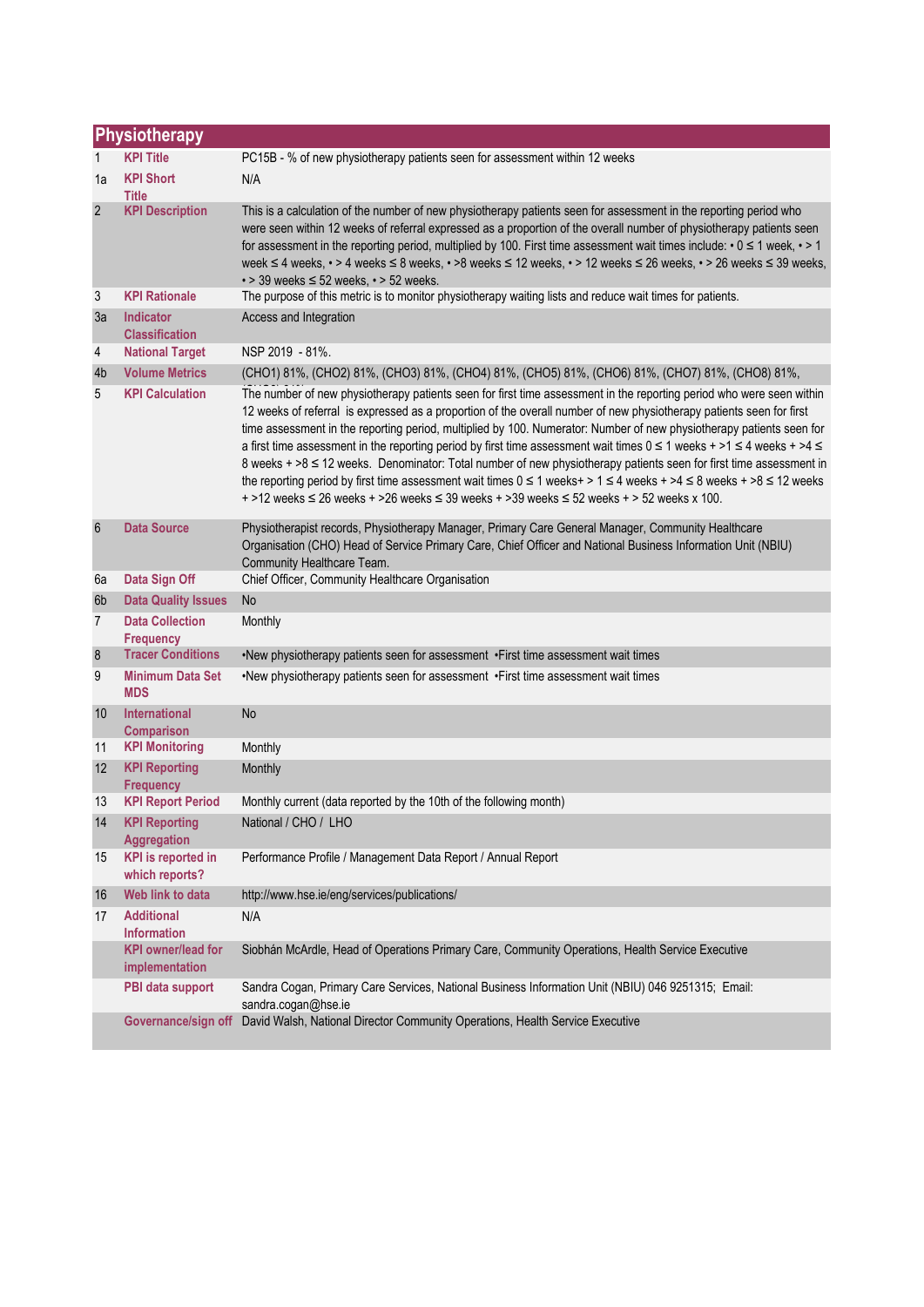|                 | <b>Physiotherapy</b>                        |                                                                                                                                                                                                                                                                                                                                                                                                                                                                                                                                                                                                                                                                                                          |  |  |
|-----------------|---------------------------------------------|----------------------------------------------------------------------------------------------------------------------------------------------------------------------------------------------------------------------------------------------------------------------------------------------------------------------------------------------------------------------------------------------------------------------------------------------------------------------------------------------------------------------------------------------------------------------------------------------------------------------------------------------------------------------------------------------------------|--|--|
|                 | <b>KPI Title</b>                            | PC 125 - No. of Physiotherapy Patients Seen                                                                                                                                                                                                                                                                                                                                                                                                                                                                                                                                                                                                                                                              |  |  |
| 1a              | <b>KPI Short Title</b>                      | N/A                                                                                                                                                                                                                                                                                                                                                                                                                                                                                                                                                                                                                                                                                                      |  |  |
| $\mathbf{2}$    | <b>KPI Description</b>                      | This is a composite metric. It is the sum of the number of new physiotherapy patients seen for a first time assessment<br>in the reporting period and the number of physiotherapy patients treated (who had an intervention) in the reporting<br>period. New patients seen for a first time assessment include patients not previously known to the service and re-<br>referred patients i.e. patients who have previously been discharged and present with an acute or new clinical need.<br>Patients treated include all patients who had an intervention in the reporting period i.e. patients who received direct<br>('hands on') treatment in the reporting period on an individual or group basis. |  |  |
| 3               | <b>KPI Rationale</b>                        | This metric provides information on physiotherapy service activity and informs decisions in relation to the planning and<br>management of staff and resource allocation.                                                                                                                                                                                                                                                                                                                                                                                                                                                                                                                                 |  |  |
| За              | <b>Indicator</b><br><b>Classification</b>   | Access and Integration                                                                                                                                                                                                                                                                                                                                                                                                                                                                                                                                                                                                                                                                                   |  |  |
| $\sqrt{4}$      | <b>National Target</b>                      | NSP 2019 - 581,661.                                                                                                                                                                                                                                                                                                                                                                                                                                                                                                                                                                                                                                                                                      |  |  |
| 4a              | <b>Target</b>                               | N/A                                                                                                                                                                                                                                                                                                                                                                                                                                                                                                                                                                                                                                                                                                      |  |  |
| 4b              | <b>Volume Metrics</b>                       | N/A                                                                                                                                                                                                                                                                                                                                                                                                                                                                                                                                                                                                                                                                                                      |  |  |
| 5               | <b>KPI Calculation</b>                      | Count the number of physiotherapy patients seen for a first time assessment in the reporting month and add it to the<br>number of physiotherapy patients who had an intervention i.e. patients who received direct ('hands on') treatment in the<br>reporting month on an individual or group basis.                                                                                                                                                                                                                                                                                                                                                                                                     |  |  |
| $6\phantom{1}6$ | <b>Data Source</b>                          | Physiotherapist records, Physiotherapy Manager, Primary Care General Manager, Community Healthcare<br>Organisation (CHO) Head of Service Primary Care, Chief Officer and National Business Information Unit (NBIU)<br>Community Healthcare Team.                                                                                                                                                                                                                                                                                                                                                                                                                                                         |  |  |
| 6a              | Data Sign Off                               | Chief Officer, Community Healthcare Organisation                                                                                                                                                                                                                                                                                                                                                                                                                                                                                                                                                                                                                                                         |  |  |
| 6b              | <b>Data Quality Issues</b>                  | <b>No</b>                                                                                                                                                                                                                                                                                                                                                                                                                                                                                                                                                                                                                                                                                                |  |  |
| 7               | <b>Data Collection</b>                      | Monthly                                                                                                                                                                                                                                                                                                                                                                                                                                                                                                                                                                                                                                                                                                  |  |  |
| 8               | <b>Tracer Conditions</b>                    | . New physiotherapy patients seen . Physiotherapy patients treated (who had an intervention)                                                                                                                                                                                                                                                                                                                                                                                                                                                                                                                                                                                                             |  |  |
| 9               | <b>Minimum Data Set</b>                     | . New physiotherapy patients seen . Physiotherapy patients treated (who had an intervention)                                                                                                                                                                                                                                                                                                                                                                                                                                                                                                                                                                                                             |  |  |
| 10              | International<br><b>Comparison</b>          | N/A                                                                                                                                                                                                                                                                                                                                                                                                                                                                                                                                                                                                                                                                                                      |  |  |
| 11              | <b>KPI Monitoring</b>                       | Monthly                                                                                                                                                                                                                                                                                                                                                                                                                                                                                                                                                                                                                                                                                                  |  |  |
| 12              | <b>KPI Reporting</b>                        | Monthly                                                                                                                                                                                                                                                                                                                                                                                                                                                                                                                                                                                                                                                                                                  |  |  |
| 13              | <b>KPI Report Period</b>                    | Monthly current (monthly data reported by the 10th of the following month)                                                                                                                                                                                                                                                                                                                                                                                                                                                                                                                                                                                                                               |  |  |
| 14              | <b>KPI Reporting</b>                        | National / CHO / LHO                                                                                                                                                                                                                                                                                                                                                                                                                                                                                                                                                                                                                                                                                     |  |  |
| 15              | <b>KPI</b> is reported in<br>which reports? | Performance Profile / Management Data Report / Annual Report                                                                                                                                                                                                                                                                                                                                                                                                                                                                                                                                                                                                                                             |  |  |
| 16              | Web link to data                            | http://www.hse.ie/eng/services/publications/                                                                                                                                                                                                                                                                                                                                                                                                                                                                                                                                                                                                                                                             |  |  |
| 17              | <b>Additional</b>                           | N/A                                                                                                                                                                                                                                                                                                                                                                                                                                                                                                                                                                                                                                                                                                      |  |  |
|                 | <b>KPI</b> owner/lead for<br>implementation | Siobhán McArdle, Head of Operations Primary Care, Community Operations, Health Service Executive                                                                                                                                                                                                                                                                                                                                                                                                                                                                                                                                                                                                         |  |  |
|                 | PBI data support                            | Sandra Cogan, Primary Care Services, National Business Information Unit 046 / 9251315; sandra.cogan@hse.ie                                                                                                                                                                                                                                                                                                                                                                                                                                                                                                                                                                                               |  |  |
|                 | Governance/sign off                         | David Walsh, National Director Community Operations, Health Service Executive                                                                                                                                                                                                                                                                                                                                                                                                                                                                                                                                                                                                                            |  |  |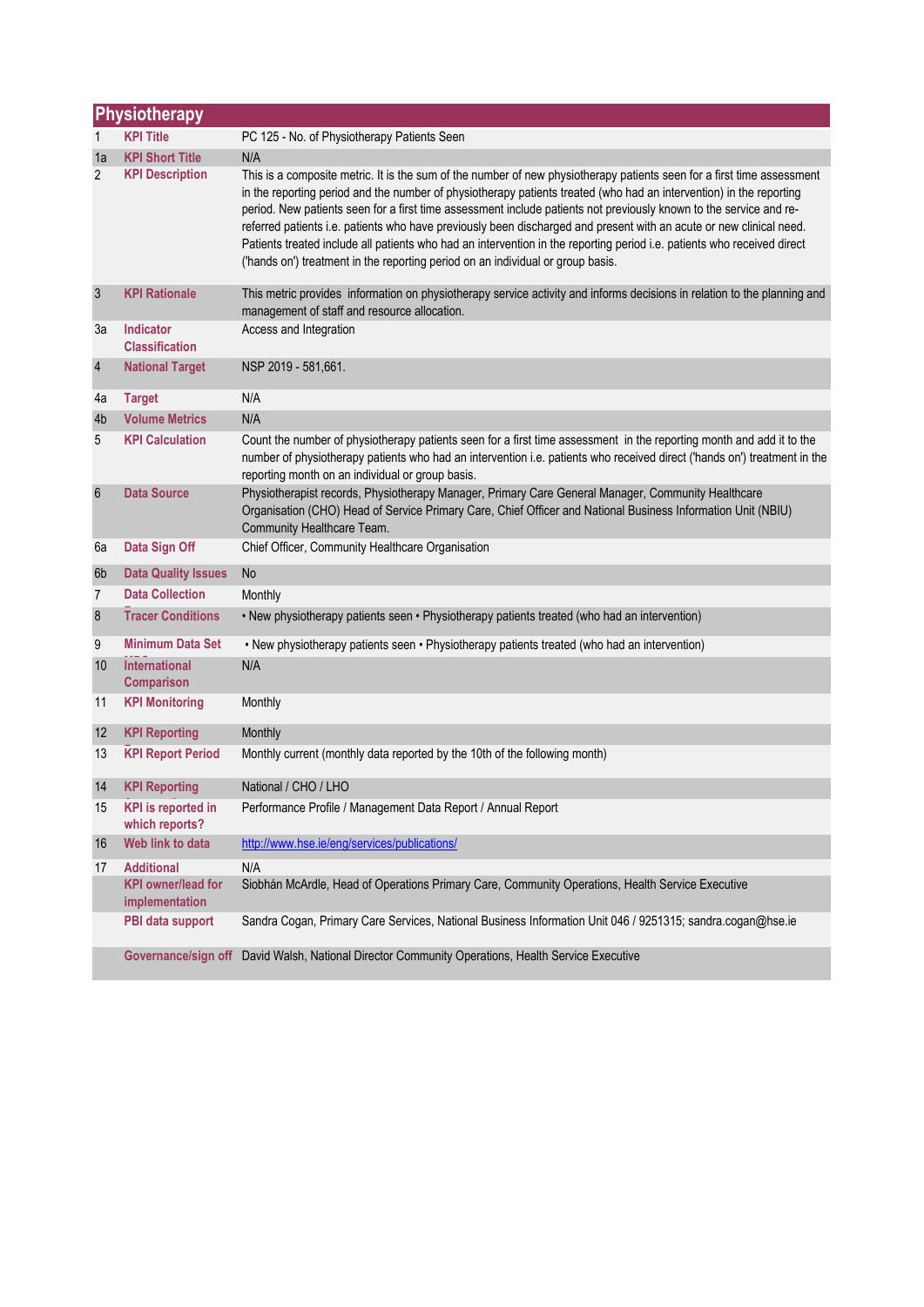|                | <b>Podiatry</b>                             |                                                                                                                                                                                                                                                                                                                                                                                                                                                                                                                                                                                                                                                                                                                                                                                                                                                                                                                                                                                                                                                                                                                                                                                                                                                                                                                                                                                                                                                             |  |  |
|----------------|---------------------------------------------|-------------------------------------------------------------------------------------------------------------------------------------------------------------------------------------------------------------------------------------------------------------------------------------------------------------------------------------------------------------------------------------------------------------------------------------------------------------------------------------------------------------------------------------------------------------------------------------------------------------------------------------------------------------------------------------------------------------------------------------------------------------------------------------------------------------------------------------------------------------------------------------------------------------------------------------------------------------------------------------------------------------------------------------------------------------------------------------------------------------------------------------------------------------------------------------------------------------------------------------------------------------------------------------------------------------------------------------------------------------------------------------------------------------------------------------------------------------|--|--|
| 1              | <b>KPI Title</b>                            | PC104G - % of podiatry patients on waiting list for treatment $\leq$ 52 weeks                                                                                                                                                                                                                                                                                                                                                                                                                                                                                                                                                                                                                                                                                                                                                                                                                                                                                                                                                                                                                                                                                                                                                                                                                                                                                                                                                                               |  |  |
| 1a             | <b>KPI Short</b><br><b>Title</b>            | N/A                                                                                                                                                                                                                                                                                                                                                                                                                                                                                                                                                                                                                                                                                                                                                                                                                                                                                                                                                                                                                                                                                                                                                                                                                                                                                                                                                                                                                                                         |  |  |
| $\overline{2}$ | <b>KPI Description</b>                      | This is a calculation of the number of new podiatry patients (all age bands*) who are waiting $\leq$ 52 weeks to be seen by<br>a podiatrist (either in an individual or in a group environment) expressed as a proportion of the overall number of<br>podiatry patients (all wait times**) waiting for these services at the end of the reporting month, multiplied by 100. It<br>includes all patients on the waiting list waiting ≤ 52 weeeks at the end of the reporting month. Patients are only<br>removed from the waiting list when they have been seen for a first appointment, it is not sufficient for a patient to have<br>been offered an appointment. Note the focus of this metric is on patients waiting for treatment, within some services<br>assessment and treatment may occur at the same appointment. However, where a patient is assessed and must still<br>wait for treatment it is the waiting time from referral date to treatment date that is reported. Opt in patients are included<br>on the waiting list. If they do not respond within four weeks they are discharged and must be re-referred. This metric<br>should not include patients overdue for review. *Age bands include: $\cdot$ 0 - 4 years $\cdot$ 5 - 17 years $\cdot$ 18 - 64 years $\cdot$ 65<br>years and over. **Wait times include: • 0 - ≤ 12 weeks • >12 weeks - ≤ 26 weeks • >26 weeks - ≤ 39 weeks • >39<br>weeks - $\leq$ 52 weeks $\cdot$ > 52 weeks. |  |  |
| 3              | <b>KPI Rationale</b>                        | The purpose of this metric is to monitor podiatry waiting lists and reduce wait times for patients.                                                                                                                                                                                                                                                                                                                                                                                                                                                                                                                                                                                                                                                                                                                                                                                                                                                                                                                                                                                                                                                                                                                                                                                                                                                                                                                                                         |  |  |
| 3a             | <b>Indicator</b><br><b>Classification</b>   | Access and Integration                                                                                                                                                                                                                                                                                                                                                                                                                                                                                                                                                                                                                                                                                                                                                                                                                                                                                                                                                                                                                                                                                                                                                                                                                                                                                                                                                                                                                                      |  |  |
| 4              | <b>National Target</b>                      | NSP 2019 - 77%.                                                                                                                                                                                                                                                                                                                                                                                                                                                                                                                                                                                                                                                                                                                                                                                                                                                                                                                                                                                                                                                                                                                                                                                                                                                                                                                                                                                                                                             |  |  |
| 4a             | <b>Target</b>                               | (CHO1) 77%, (CHO2) 77%, (CHO3) 77%, (CHO4) 77%, (CHO5) 77%, (CHO6) no direct service, (CHO7) no direct<br>service, (CHO8) 77%, (CHO9) no direct service                                                                                                                                                                                                                                                                                                                                                                                                                                                                                                                                                                                                                                                                                                                                                                                                                                                                                                                                                                                                                                                                                                                                                                                                                                                                                                     |  |  |
| 4b             | <b>Volume Metrics</b>                       | N/A                                                                                                                                                                                                                                                                                                                                                                                                                                                                                                                                                                                                                                                                                                                                                                                                                                                                                                                                                                                                                                                                                                                                                                                                                                                                                                                                                                                                                                                         |  |  |
| 5              | <b>KPI Calculation</b>                      | Count the total number of podiatry patients in all age bands* on the treatment waiting list at the end of the reporting<br>period by wait time $0 - 12$ weeks + >12 weeks - $\leq 26$ weeks + >26 weeks - $\leq 39$ weeks + >39 weeks - $\leq 52$ weeks<br>and express it as a proportion of the total number of podiatry patients in all age bands* on the treatment waiting list at<br>the end of the reporting period by wait times $0 - 12$ weeks + > 12 weeks - $\leq 26$ weeks + > 26 weeks - $\leq 39$ weeks +<br>> 39 weeks - < 52 weeks + > 52 weeks and multiply by 100. Numerator: The number of podiatry patients (all ages)<br>waiting to be seen by wait times $0 - 12$ weeks + >12 weeks - $\leq 26$ weeks + >26 weeks - $\leq 39$ weeks + >39 weeks - $\leq$<br>52 weeks. Denominator: The number of podiatry patients (all ages) waiting to be seen by wait times 0 - ≤ 12 weeks +<br>>12 weeks - ≤ 26 weeks + > 26 weeks - ≤ 39 weeks + > 39 weeks - ≤ 52 weeks + > 52 weeks x 100.                                                                                                                                                                                                                                                                                                                                                                                                                                                       |  |  |
| 6              | <b>Data Source</b>                          | Patient records, Podiatrists, Podiatry Manager, Primary Care General Manager, Community Healthcare Organisation<br>(CHO) Head of Service Primary Care, Chief Officer and National Business Information Unit (NBIU) Community<br>Healthcare Team.                                                                                                                                                                                                                                                                                                                                                                                                                                                                                                                                                                                                                                                                                                                                                                                                                                                                                                                                                                                                                                                                                                                                                                                                            |  |  |
| 6a             | Data Sign Off                               | Chief Officer, Community Healthcare Organisation                                                                                                                                                                                                                                                                                                                                                                                                                                                                                                                                                                                                                                                                                                                                                                                                                                                                                                                                                                                                                                                                                                                                                                                                                                                                                                                                                                                                            |  |  |
| 6b             | <b>Data Quality Issues</b>                  | No.                                                                                                                                                                                                                                                                                                                                                                                                                                                                                                                                                                                                                                                                                                                                                                                                                                                                                                                                                                                                                                                                                                                                                                                                                                                                                                                                                                                                                                                         |  |  |
| 7              | <b>Data Collection</b><br><b>Frequency</b>  | Monthly                                                                                                                                                                                                                                                                                                                                                                                                                                                                                                                                                                                                                                                                                                                                                                                                                                                                                                                                                                                                                                                                                                                                                                                                                                                                                                                                                                                                                                                     |  |  |
| 8              | <b>Tracer Conditions</b>                    | •Podiatry patients waiting to be seen •Age bands •Wait times                                                                                                                                                                                                                                                                                                                                                                                                                                                                                                                                                                                                                                                                                                                                                                                                                                                                                                                                                                                                                                                                                                                                                                                                                                                                                                                                                                                                |  |  |
| 9              | <b>Minimum Data Set</b><br><b>MDS</b>       | •Podiatry patients waiting to be seen •Age bands •Wait times                                                                                                                                                                                                                                                                                                                                                                                                                                                                                                                                                                                                                                                                                                                                                                                                                                                                                                                                                                                                                                                                                                                                                                                                                                                                                                                                                                                                |  |  |
| 10             | International<br><b>Comparison</b>          | No                                                                                                                                                                                                                                                                                                                                                                                                                                                                                                                                                                                                                                                                                                                                                                                                                                                                                                                                                                                                                                                                                                                                                                                                                                                                                                                                                                                                                                                          |  |  |
| 11             | <b>KPI Monitoring</b>                       | Monthly                                                                                                                                                                                                                                                                                                                                                                                                                                                                                                                                                                                                                                                                                                                                                                                                                                                                                                                                                                                                                                                                                                                                                                                                                                                                                                                                                                                                                                                     |  |  |
| 12             | <b>KPI Reporting</b><br><b>Frequency</b>    | Monthly                                                                                                                                                                                                                                                                                                                                                                                                                                                                                                                                                                                                                                                                                                                                                                                                                                                                                                                                                                                                                                                                                                                                                                                                                                                                                                                                                                                                                                                     |  |  |
| 13             | <b>KPI Report Period</b>                    | Monthly current (data reported by the 10th of the following month)                                                                                                                                                                                                                                                                                                                                                                                                                                                                                                                                                                                                                                                                                                                                                                                                                                                                                                                                                                                                                                                                                                                                                                                                                                                                                                                                                                                          |  |  |
| 14             | <b>KPI Reporting</b><br><b>Aggregation</b>  | National / CHO / LHO                                                                                                                                                                                                                                                                                                                                                                                                                                                                                                                                                                                                                                                                                                                                                                                                                                                                                                                                                                                                                                                                                                                                                                                                                                                                                                                                                                                                                                        |  |  |
| 15             | <b>KPI</b> is reported in<br>which reports? | Performance Profile / Management Data Report / Annual Report                                                                                                                                                                                                                                                                                                                                                                                                                                                                                                                                                                                                                                                                                                                                                                                                                                                                                                                                                                                                                                                                                                                                                                                                                                                                                                                                                                                                |  |  |
| 16             | Web link to data                            | http://www.hse.ie/eng/services/publications/                                                                                                                                                                                                                                                                                                                                                                                                                                                                                                                                                                                                                                                                                                                                                                                                                                                                                                                                                                                                                                                                                                                                                                                                                                                                                                                                                                                                                |  |  |
| 17             | <b>Additional</b><br><b>Information</b>     | N/A                                                                                                                                                                                                                                                                                                                                                                                                                                                                                                                                                                                                                                                                                                                                                                                                                                                                                                                                                                                                                                                                                                                                                                                                                                                                                                                                                                                                                                                         |  |  |
|                | <b>KPI owner/lead for</b>                   | Siobhán McArdle, Head of Operations Primary Care, Community Operations, Health Service Executive                                                                                                                                                                                                                                                                                                                                                                                                                                                                                                                                                                                                                                                                                                                                                                                                                                                                                                                                                                                                                                                                                                                                                                                                                                                                                                                                                            |  |  |
|                | implementation<br>PBI data support          | Sandra Cogan, Primary Care Services, National Business Information Unit; 046 / 9251315; sandra.cogan@hse.ie                                                                                                                                                                                                                                                                                                                                                                                                                                                                                                                                                                                                                                                                                                                                                                                                                                                                                                                                                                                                                                                                                                                                                                                                                                                                                                                                                 |  |  |
|                |                                             | Governance/sign off David Walsh, National Director Community Operations, Health Service Executive                                                                                                                                                                                                                                                                                                                                                                                                                                                                                                                                                                                                                                                                                                                                                                                                                                                                                                                                                                                                                                                                                                                                                                                                                                                                                                                                                           |  |  |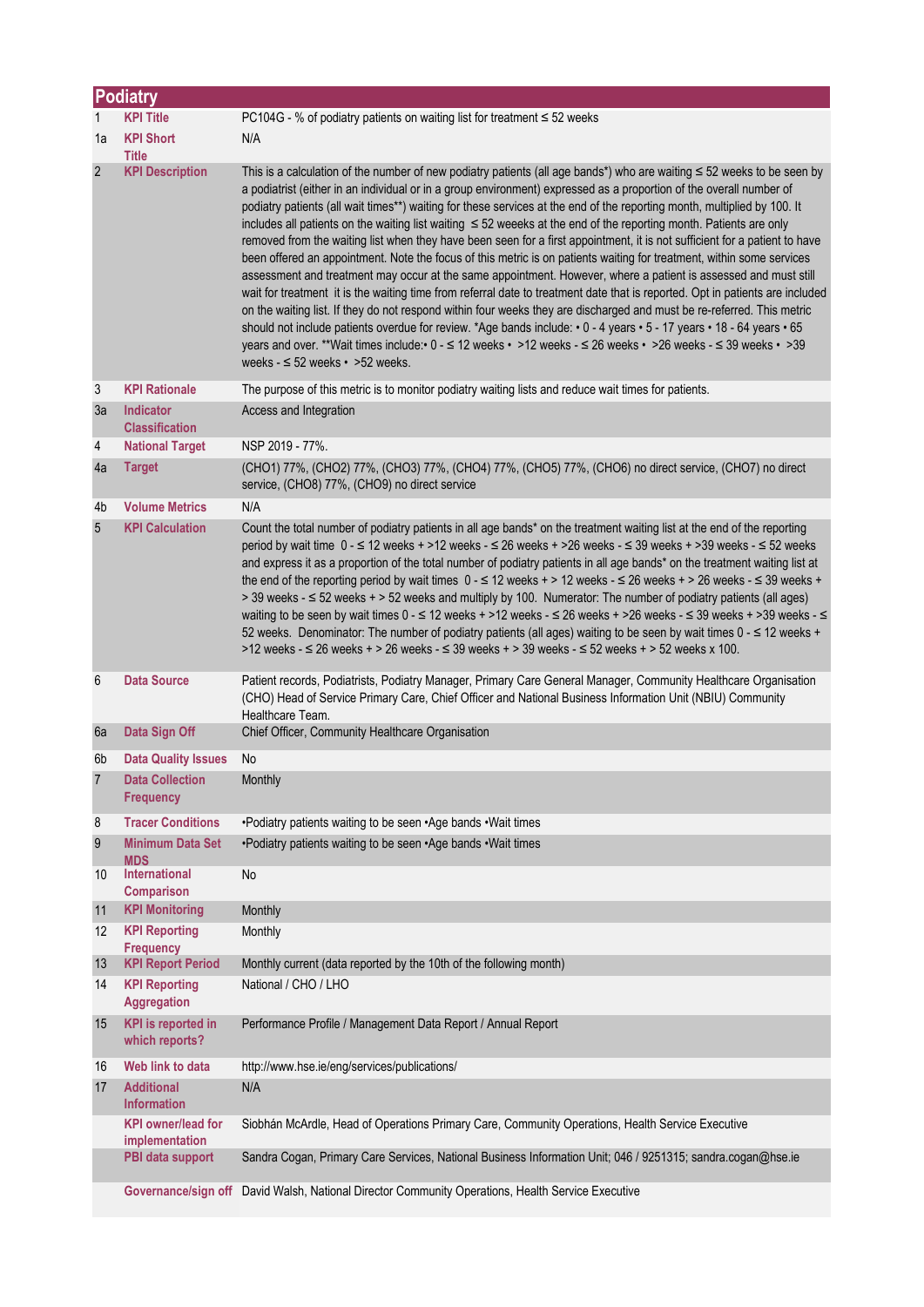|                   | <b>Podiatry</b>                             |                                                                                                                                                                                                                                                                                                                                                                                                                                                                                                                                                                                                                                                                                                                                                                                                                                                                                                                                                                                                                                                                                                                                                                                                                                                                                                                                                                                                                            |  |  |
|-------------------|---------------------------------------------|----------------------------------------------------------------------------------------------------------------------------------------------------------------------------------------------------------------------------------------------------------------------------------------------------------------------------------------------------------------------------------------------------------------------------------------------------------------------------------------------------------------------------------------------------------------------------------------------------------------------------------------------------------------------------------------------------------------------------------------------------------------------------------------------------------------------------------------------------------------------------------------------------------------------------------------------------------------------------------------------------------------------------------------------------------------------------------------------------------------------------------------------------------------------------------------------------------------------------------------------------------------------------------------------------------------------------------------------------------------------------------------------------------------------------|--|--|
| 1                 | <b>KPI Title</b>                            | PC104M - % of podiatry patients on waiting list for treatment ≤ 12 weeks                                                                                                                                                                                                                                                                                                                                                                                                                                                                                                                                                                                                                                                                                                                                                                                                                                                                                                                                                                                                                                                                                                                                                                                                                                                                                                                                                   |  |  |
| 1a                | <b>KPI Short</b><br><b>Title</b>            | N/A                                                                                                                                                                                                                                                                                                                                                                                                                                                                                                                                                                                                                                                                                                                                                                                                                                                                                                                                                                                                                                                                                                                                                                                                                                                                                                                                                                                                                        |  |  |
| $\overline{2}$    | <b>KPI Description</b>                      | This is a calculation of the number of new podiatry patients (all age bands*) who are waiting ≤12 weeks to be seen by<br>a podiatrist (either in an individual or in a group environment) expressed as a proportion of the overall number of<br>podiatry patients (all wait times**) waiting for these services at the end of the reporting month, multiplied by 100. It<br>includes all patients on the waiting list waiting ≤ 12 weeeks at the end of the reporting month. Patients are only<br>removed from the waiting list when they have been seen for a first appointment, it is not sufficient for a patient to have<br>been offered an appointment. Note the focus of this metric is on patients waiting for treatment, within some services<br>assessment and treatment may occur at the same appointment. However, where a patient is assessed and must still<br>wait for treatment it is the waiting time from referral date to treatment date that is reported. Opt in patients are included<br>on the waiting list. If they do not respond within four weeks they are discharged and must be re-referred. This metric<br>should not include patients overdue for review.*Age bands include: • 0 - 4 years • 5 - 17 years • 18 - 64 years • 65<br>years and over. **Wait times include: • 0 - ≤ 12 weeks • >12 weeks - ≤ 26 weeks • >26 weeks - ≤ 39 weeks • >39<br>weeks $ \leq$ 52 weeks $\cdot$ >52 weeks. |  |  |
| 3                 | <b>KPI Rationale</b>                        | The purpose of this metric is to monitor podiatry waiting lists and reduce wait times for patients.                                                                                                                                                                                                                                                                                                                                                                                                                                                                                                                                                                                                                                                                                                                                                                                                                                                                                                                                                                                                                                                                                                                                                                                                                                                                                                                        |  |  |
| 3a                | <b>Indicator</b><br><b>Classification</b>   | Access and Integration                                                                                                                                                                                                                                                                                                                                                                                                                                                                                                                                                                                                                                                                                                                                                                                                                                                                                                                                                                                                                                                                                                                                                                                                                                                                                                                                                                                                     |  |  |
| 4                 | <b>National Target</b>                      | NSP 2019 - 32%.                                                                                                                                                                                                                                                                                                                                                                                                                                                                                                                                                                                                                                                                                                                                                                                                                                                                                                                                                                                                                                                                                                                                                                                                                                                                                                                                                                                                            |  |  |
| 4a                | <b>Target</b>                               | (CHO1) 32%, (CHO2) 32%, (CHO3) 32%, (CHO4) 32%, (CHO5) 32%, (CHO6) no direct service, (CHO7) no direct<br>service, (CHO8) 32%, (CHO9) no direct service                                                                                                                                                                                                                                                                                                                                                                                                                                                                                                                                                                                                                                                                                                                                                                                                                                                                                                                                                                                                                                                                                                                                                                                                                                                                    |  |  |
| 4b                | <b>Volume Metrics</b>                       | N/A                                                                                                                                                                                                                                                                                                                                                                                                                                                                                                                                                                                                                                                                                                                                                                                                                                                                                                                                                                                                                                                                                                                                                                                                                                                                                                                                                                                                                        |  |  |
| 5                 | <b>KPI Calculation</b>                      | Count the total number of podiatry patients in all age bands* on the treatment waiting list at the end of the reporting<br>period by wait time 0 - ≤ 12 weeks and express it as a proportion of the total number of podiatry patients in all age<br>bands* on the treatment waiting list at the end of the reporting period by wait times $0 - \le 12$ weeks + >12 weeks - $\le$<br>26 weeks + >26 weeks - ≤ 39 weeks + >39 weeks - ≤ 52 weeks + >52 weeks and multiply by 100. Numerator: The<br>number of podiatry patients (all ages) waiting to be seen by wait time 0 - ≤ 12 weeks. Denominator: The number of<br>podiatry patients (all ages) waiting to be seen by wait times $0 - 12$ weeks + > 12 weeks - $\leq$ 26 weeks + > 26 weeks -<br>$\leq$ 39 weeks + > 39 weeks - $\leq$ 52 weeks + > 52 weeks x 100.                                                                                                                                                                                                                                                                                                                                                                                                                                                                                                                                                                                                    |  |  |
| 6                 | <b>Data Source</b>                          | Patient records, Podiatrists, Podiatry Manager, Primary Care General Manager, Community Healthcare Organisation<br>(CHO) Head of Service Primary Care, Chief Officer and National Business Information Unit (NBIU) Community<br>Healthcare Team.                                                                                                                                                                                                                                                                                                                                                                                                                                                                                                                                                                                                                                                                                                                                                                                                                                                                                                                                                                                                                                                                                                                                                                           |  |  |
| 6a                | Data Sign Off                               | Chief Officer, Community Healthcare Organisation                                                                                                                                                                                                                                                                                                                                                                                                                                                                                                                                                                                                                                                                                                                                                                                                                                                                                                                                                                                                                                                                                                                                                                                                                                                                                                                                                                           |  |  |
| 6b                | <b>Data Quality Issues</b>                  | No                                                                                                                                                                                                                                                                                                                                                                                                                                                                                                                                                                                                                                                                                                                                                                                                                                                                                                                                                                                                                                                                                                                                                                                                                                                                                                                                                                                                                         |  |  |
| $\overline{7}$    | <b>Data Collection</b><br><b>Frequency</b>  | Monthly                                                                                                                                                                                                                                                                                                                                                                                                                                                                                                                                                                                                                                                                                                                                                                                                                                                                                                                                                                                                                                                                                                                                                                                                                                                                                                                                                                                                                    |  |  |
| 8                 | <b>Tracer Conditions</b>                    | •Podiatry patients waiting to be seen •Age bands •Wait times                                                                                                                                                                                                                                                                                                                                                                                                                                                                                                                                                                                                                                                                                                                                                                                                                                                                                                                                                                                                                                                                                                                                                                                                                                                                                                                                                               |  |  |
| 9                 | <b>Minimum Data Set</b><br><b>MDS</b>       | •Podiatry patients waiting to be seen •Age bands •Wait times                                                                                                                                                                                                                                                                                                                                                                                                                                                                                                                                                                                                                                                                                                                                                                                                                                                                                                                                                                                                                                                                                                                                                                                                                                                                                                                                                               |  |  |
| 10                | <b>International</b><br><b>Comparison</b>   | No                                                                                                                                                                                                                                                                                                                                                                                                                                                                                                                                                                                                                                                                                                                                                                                                                                                                                                                                                                                                                                                                                                                                                                                                                                                                                                                                                                                                                         |  |  |
| 11                | <b>KPI Monitoring</b>                       | Monthly                                                                                                                                                                                                                                                                                                                                                                                                                                                                                                                                                                                                                                                                                                                                                                                                                                                                                                                                                                                                                                                                                                                                                                                                                                                                                                                                                                                                                    |  |  |
| $12 \overline{ }$ | <b>KPI Reporting</b><br><b>Frequency</b>    | Monthly                                                                                                                                                                                                                                                                                                                                                                                                                                                                                                                                                                                                                                                                                                                                                                                                                                                                                                                                                                                                                                                                                                                                                                                                                                                                                                                                                                                                                    |  |  |
| 13                | <b>KPI Report Period</b>                    | Monthly current (data reported by the 10th of the following month)                                                                                                                                                                                                                                                                                                                                                                                                                                                                                                                                                                                                                                                                                                                                                                                                                                                                                                                                                                                                                                                                                                                                                                                                                                                                                                                                                         |  |  |
| 14                | <b>KPI Reporting</b><br><b>Aggregation</b>  | National / CHO / LHO                                                                                                                                                                                                                                                                                                                                                                                                                                                                                                                                                                                                                                                                                                                                                                                                                                                                                                                                                                                                                                                                                                                                                                                                                                                                                                                                                                                                       |  |  |
| 15                | <b>KPI</b> is reported in<br>which reports? | Performance Profile / Management Data Report / Annual Report                                                                                                                                                                                                                                                                                                                                                                                                                                                                                                                                                                                                                                                                                                                                                                                                                                                                                                                                                                                                                                                                                                                                                                                                                                                                                                                                                               |  |  |
| 16                | Web link to data                            | http://www.hse.ie/eng/services/publications/                                                                                                                                                                                                                                                                                                                                                                                                                                                                                                                                                                                                                                                                                                                                                                                                                                                                                                                                                                                                                                                                                                                                                                                                                                                                                                                                                                               |  |  |
| 17                | <b>Additional</b><br><b>Information</b>     | N/A                                                                                                                                                                                                                                                                                                                                                                                                                                                                                                                                                                                                                                                                                                                                                                                                                                                                                                                                                                                                                                                                                                                                                                                                                                                                                                                                                                                                                        |  |  |
|                   | <b>KPI owner/lead for</b><br>implementation | Siobhán McArdle, Head of Operations Primary Care, Community Operations, Health Service Executive                                                                                                                                                                                                                                                                                                                                                                                                                                                                                                                                                                                                                                                                                                                                                                                                                                                                                                                                                                                                                                                                                                                                                                                                                                                                                                                           |  |  |
|                   | PBI data support                            | Sandra Cogan, Primary Care Services, National Business Information Unit; 046 / 9251315; sandra.cogan@hse.ie                                                                                                                                                                                                                                                                                                                                                                                                                                                                                                                                                                                                                                                                                                                                                                                                                                                                                                                                                                                                                                                                                                                                                                                                                                                                                                                |  |  |
|                   |                                             | Governance/sign off David Walsh, National Director Community Operations, Health Service Executive                                                                                                                                                                                                                                                                                                                                                                                                                                                                                                                                                                                                                                                                                                                                                                                                                                                                                                                                                                                                                                                                                                                                                                                                                                                                                                                          |  |  |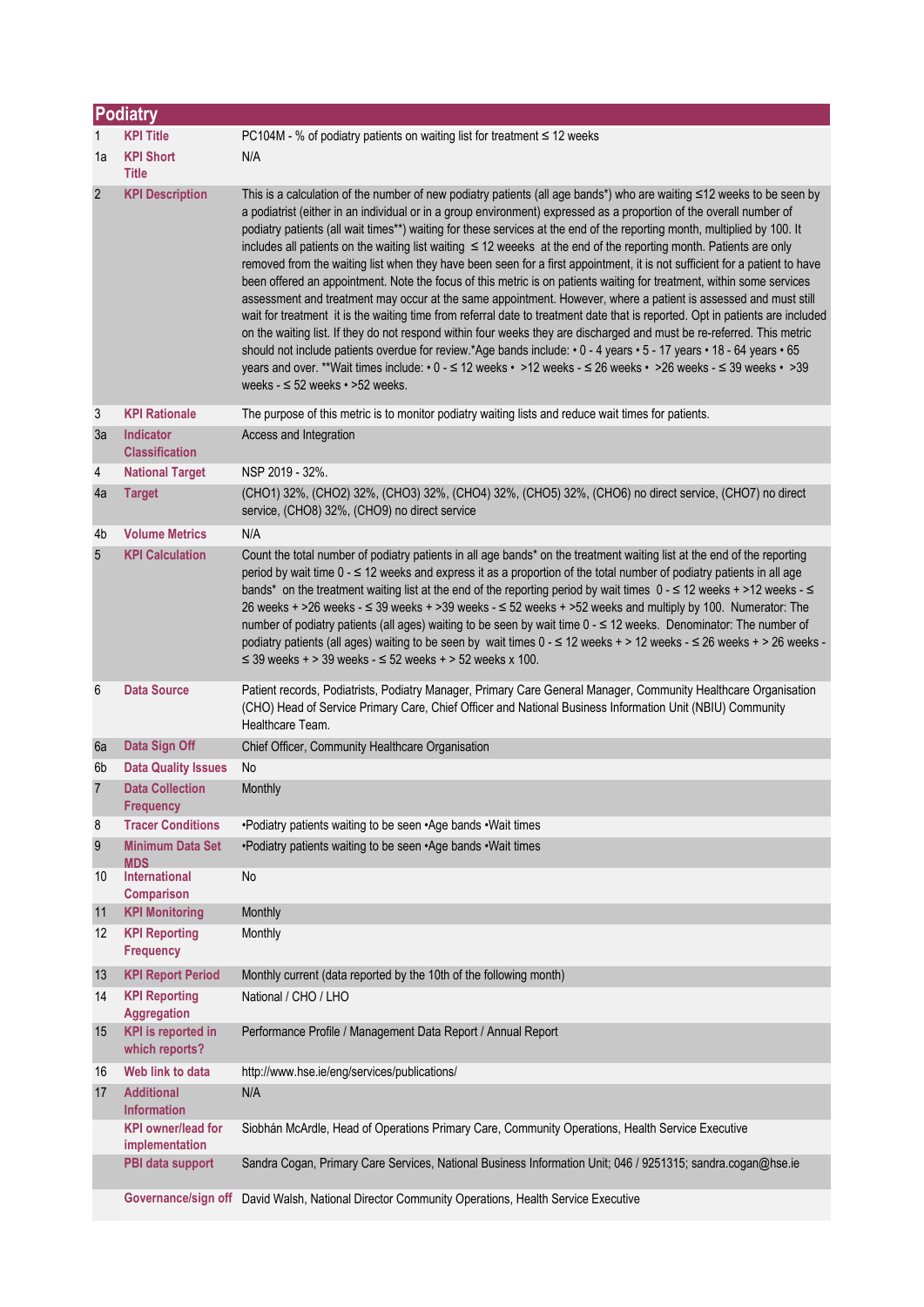|                 | <b>Podiatry</b>                             |                                                                                                                                                                                                                                                                                                                                                                                                                                                                                                                                                                                                                                                                                                                                              |  |  |
|-----------------|---------------------------------------------|----------------------------------------------------------------------------------------------------------------------------------------------------------------------------------------------------------------------------------------------------------------------------------------------------------------------------------------------------------------------------------------------------------------------------------------------------------------------------------------------------------------------------------------------------------------------------------------------------------------------------------------------------------------------------------------------------------------------------------------------|--|--|
| 1               | <b>KPI Title</b>                            | PC 127 - No. of Podiatry Patients Seen                                                                                                                                                                                                                                                                                                                                                                                                                                                                                                                                                                                                                                                                                                       |  |  |
| 1a              | <b>KPI Short Title</b>                      |                                                                                                                                                                                                                                                                                                                                                                                                                                                                                                                                                                                                                                                                                                                                              |  |  |
| 2               | <b>KPI Description</b>                      | This is a composite metric. It is the sum of the number of existing podiatry patients seen face to face in the reporting<br>month and the number of new podiatry patients seen face to face in the reporting month. An existing patient is defined<br>as a patient who is currently attending the service and is an open case. It includes patients who attend individual<br>appointments or group sessions. A new patient is a patient that is seen for the first time in this episode of care. It<br>includes patients re-referred to the service. Each patient is only included once in the count in the reporting period i.e.<br>he / she is counted either as an existing patient or a new patient in the reporting month, not as both. |  |  |
| $\mathfrak{Z}$  | <b>KPI Rationale</b>                        | This metric provides information on podiatry service activity and informs decisions in relation to the planning and<br>management of staff and resource allocation.                                                                                                                                                                                                                                                                                                                                                                                                                                                                                                                                                                          |  |  |
| За              | <b>Indicator</b><br><b>Classification</b>   | Access and Integration                                                                                                                                                                                                                                                                                                                                                                                                                                                                                                                                                                                                                                                                                                                       |  |  |
| $\sqrt{4}$      | <b>National Target</b>                      | NSP 2019 - 83,100.                                                                                                                                                                                                                                                                                                                                                                                                                                                                                                                                                                                                                                                                                                                           |  |  |
| 4a              | <b>Target</b>                               | N/A                                                                                                                                                                                                                                                                                                                                                                                                                                                                                                                                                                                                                                                                                                                                          |  |  |
| 4b              | <b>Volume Metrics</b>                       | N/A                                                                                                                                                                                                                                                                                                                                                                                                                                                                                                                                                                                                                                                                                                                                          |  |  |
| 5               | <b>KPI Calculation</b>                      | Count the number of existing podiatry patients seen in the reporting month and add it to the number of new podiatry<br>patients seen in the reporting month. Each patient is only included once in the count in the reporting period i.e. he /<br>she is counted either as an existing patient or a new patient in the reporting month, not as both.                                                                                                                                                                                                                                                                                                                                                                                         |  |  |
| $6\phantom{.}6$ | <b>Data Source</b>                          | Patient records, Podiatrists, Podiatry Manager, Primary Care General Manager, Community Healthcare Organisation<br>(CHO) Head of Service Primary Care, Chief Officer and National Business Information Unit (NBIU) Community<br>Healthcare Team.                                                                                                                                                                                                                                                                                                                                                                                                                                                                                             |  |  |
| 6a              | Data Sign Off                               | Chief Officer, Community Healthcare Organisation                                                                                                                                                                                                                                                                                                                                                                                                                                                                                                                                                                                                                                                                                             |  |  |
| 6 <sub>b</sub>  | <b>Data Quality Issues</b>                  | <b>No</b>                                                                                                                                                                                                                                                                                                                                                                                                                                                                                                                                                                                                                                                                                                                                    |  |  |
| 7               | <b>Data Collection</b><br><b>Frequency</b>  | Monthly                                                                                                                                                                                                                                                                                                                                                                                                                                                                                                                                                                                                                                                                                                                                      |  |  |
| 8               | <b>Tracer Conditions</b>                    | •Existing podiatry patients seen • New podiatry patients seen                                                                                                                                                                                                                                                                                                                                                                                                                                                                                                                                                                                                                                                                                |  |  |
| 9               | <b>Minimum Data Set</b><br><b>MDS</b>       | . Existing podiatry patients seen . New podiatry patients seen                                                                                                                                                                                                                                                                                                                                                                                                                                                                                                                                                                                                                                                                               |  |  |
| 10              | <b>International</b><br><b>Comparison</b>   | <b>No</b>                                                                                                                                                                                                                                                                                                                                                                                                                                                                                                                                                                                                                                                                                                                                    |  |  |
| 11              | <b>KPI Monitoring</b>                       | Monthly                                                                                                                                                                                                                                                                                                                                                                                                                                                                                                                                                                                                                                                                                                                                      |  |  |
| 12              | <b>KPI Reporting</b><br><b>Frequency</b>    | Monthly                                                                                                                                                                                                                                                                                                                                                                                                                                                                                                                                                                                                                                                                                                                                      |  |  |
| 13              | <b>KPI Report Period</b>                    | Monthly current (monthly data reported by the 10th of the following month)                                                                                                                                                                                                                                                                                                                                                                                                                                                                                                                                                                                                                                                                   |  |  |
| 14              | <b>KPI Reporting</b><br><b>Aggregation</b>  | National / CHO / LHO                                                                                                                                                                                                                                                                                                                                                                                                                                                                                                                                                                                                                                                                                                                         |  |  |
| 15              | <b>KPI</b> is reported in<br>which reports? | Performance Profile / Management Data Report / Annual Report                                                                                                                                                                                                                                                                                                                                                                                                                                                                                                                                                                                                                                                                                 |  |  |
| 16              | Web link to data                            | http://www.hse.ie/eng/services/publications/                                                                                                                                                                                                                                                                                                                                                                                                                                                                                                                                                                                                                                                                                                 |  |  |
| 17              | <b>Additional</b><br><b>Information</b>     | N/A                                                                                                                                                                                                                                                                                                                                                                                                                                                                                                                                                                                                                                                                                                                                          |  |  |
|                 | <b>KPI</b> owner/lead for<br>implementation | Siobhán McArdle, Head of Operations Primary Care, Community Operations, Health Service Executive                                                                                                                                                                                                                                                                                                                                                                                                                                                                                                                                                                                                                                             |  |  |
|                 | PBI data support                            | Sandra Cogan, Primary Care Services, National Business Information Unit 046 / 9251315; sandra.cogan@hse.ie                                                                                                                                                                                                                                                                                                                                                                                                                                                                                                                                                                                                                                   |  |  |
|                 | Governance/sign off                         | David Walsh, National Director Community Operations, Health Service Executive                                                                                                                                                                                                                                                                                                                                                                                                                                                                                                                                                                                                                                                                |  |  |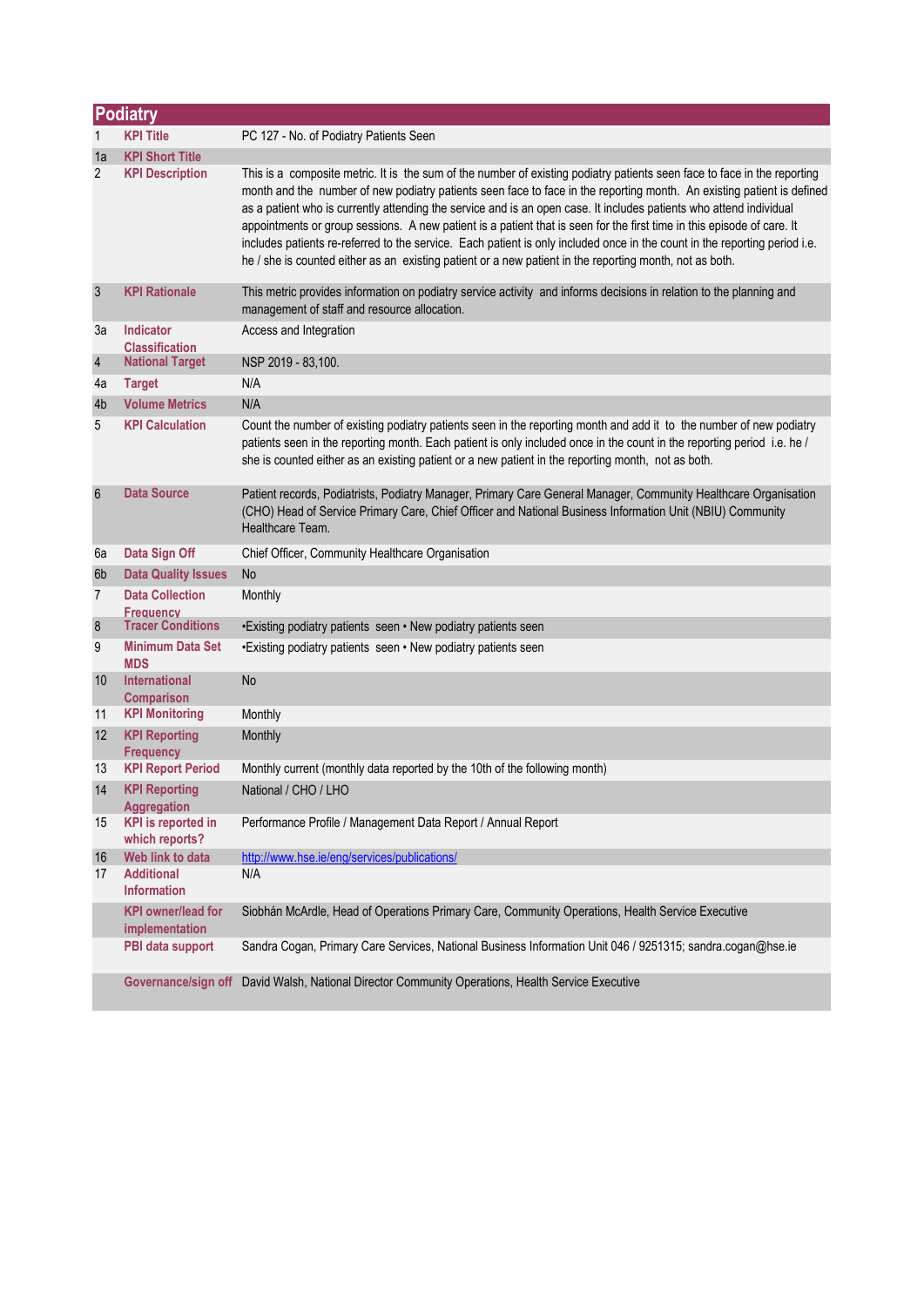|                 | <b>Psychology</b>                           |                                                                                                                                                                                                                                                                                                                                                                                                                                                                                                                                                                                                                                                                                                                                                                                                                                                                                                                                                                                                                                                                                                                                                                                                                                                                                                                                                                                                                                                                                                                    |  |
|-----------------|---------------------------------------------|--------------------------------------------------------------------------------------------------------------------------------------------------------------------------------------------------------------------------------------------------------------------------------------------------------------------------------------------------------------------------------------------------------------------------------------------------------------------------------------------------------------------------------------------------------------------------------------------------------------------------------------------------------------------------------------------------------------------------------------------------------------------------------------------------------------------------------------------------------------------------------------------------------------------------------------------------------------------------------------------------------------------------------------------------------------------------------------------------------------------------------------------------------------------------------------------------------------------------------------------------------------------------------------------------------------------------------------------------------------------------------------------------------------------------------------------------------------------------------------------------------------------|--|
| 1               | <b>KPI Title</b>                            | PC103G - % of psychology patients on waiting list for treatment $\leq$ 52 weeks                                                                                                                                                                                                                                                                                                                                                                                                                                                                                                                                                                                                                                                                                                                                                                                                                                                                                                                                                                                                                                                                                                                                                                                                                                                                                                                                                                                                                                    |  |
| 1a              | <b>KPI Short Title</b>                      | N/A                                                                                                                                                                                                                                                                                                                                                                                                                                                                                                                                                                                                                                                                                                                                                                                                                                                                                                                                                                                                                                                                                                                                                                                                                                                                                                                                                                                                                                                                                                                |  |
| 2               | <b>KPI Description</b>                      | This is a calculation of the number of new psychology patient (client)s (all age bands*) who are waiting $\leq 52$ weeks to<br>be seen by a psychologist (either in an individual or in a group environment) expressed as a proportion of the overall<br>number of psychology patient (client)s (all wait times**) waiting for these services at the end of the reporting month<br>multiplied by 100. It includes all patient (client)s on the waiting list waiting $\leq 52$ weeeks at the end of the reporting<br>month. Patient (client)s are only removed from the waiting list when they have been seen for a first appointment, it is<br>not sufficient for a patient (client) to have been offered an appointment. Note the focus of this metric is on patient<br>(client)s waiting for treatment, within some services assessment and treatment may occur at the same appointment.<br>However, where a patient (client) is assessed and must still wait for treatment it is the waiting time from referral date to<br>treatment date that is reported. Opt in patient (client)s are included on the waiting list. If they do not respond within four<br>weeks they are discharged and must be re-referred. This metric should not include patient (client)s overdue for review.<br>*Age bands include: • 0 - 4 years • 5 - 17 years • 18 - 64 years • 65 years and over. **Wait times include: • 0 - ≤ 12<br>weeks • >12 weeks - ≤ 26 weeks • >26 weeks - ≤ 39 weeks • >39 weeks - ≤ 52 weeks • >52 weeks. |  |
| $\mathbf{3}$    | <b>KPI Rationale</b>                        | The purpose of this metric is to monitor psychology waiting lists and reduce wait times for patient (client)s.                                                                                                                                                                                                                                                                                                                                                                                                                                                                                                                                                                                                                                                                                                                                                                                                                                                                                                                                                                                                                                                                                                                                                                                                                                                                                                                                                                                                     |  |
| За              | Indicator<br><b>Classification</b>          | Access and Integration                                                                                                                                                                                                                                                                                                                                                                                                                                                                                                                                                                                                                                                                                                                                                                                                                                                                                                                                                                                                                                                                                                                                                                                                                                                                                                                                                                                                                                                                                             |  |
| $\overline{4}$  | <b>National Target</b>                      | NSP 2019 - 81%.                                                                                                                                                                                                                                                                                                                                                                                                                                                                                                                                                                                                                                                                                                                                                                                                                                                                                                                                                                                                                                                                                                                                                                                                                                                                                                                                                                                                                                                                                                    |  |
| 4a              | <b>Target</b>                               | (CHO1) 81%, (CHO2) 81%, (CHO3) 81%, (CHO4) 81%, (CHO5) 81%, (CHO6) 81%, (CHO7) 81%, (CHO8) 81%,<br>(CHO9) 81%.                                                                                                                                                                                                                                                                                                                                                                                                                                                                                                                                                                                                                                                                                                                                                                                                                                                                                                                                                                                                                                                                                                                                                                                                                                                                                                                                                                                                     |  |
| 4b              | <b>Volume Metrics</b>                       | N/A                                                                                                                                                                                                                                                                                                                                                                                                                                                                                                                                                                                                                                                                                                                                                                                                                                                                                                                                                                                                                                                                                                                                                                                                                                                                                                                                                                                                                                                                                                                |  |
| 5               | <b>KPI Calculation</b>                      | Count the total number of psychology patient (client)s in all age bands* on the treatment waiting list at the end of the<br>reporting period by wait time $0 - 12$ weeks + >12 weeks - $\leq 26$ weeks + >26 weeks - $\leq 39$ weeks + >39 weeks - $\leq 52$<br>weeks and express it as a proportion of the total number of psychology patient (client)s in all age bands* on the<br>treatment waiting list at the end of the reporting period by wait times $0 - 12$ weeks + >12 weeks - $\leq 26$ weeks + >26<br>weeks - $\leq$ 39 weeks + > 39 weeks - $\leq$ 52 weeks + > 52 weeks and multiply by 100. Numerator: The number of<br>psychology patient (client)s (all ages) waiting to be seen by wait times 0 - ≤ 12 weeks + >12 weeks - ≤ 26 weeks + >26<br>weeks - $\leq$ 39 weeks + > 39 weeks - $\leq$ 52 weeks. Denominator: The number of psychology patient (client)s (all ages)<br>waiting to be seen by wait times $0 - 12$ weeks + > 12 weeks - $\leq 26$ weeks + > 26 weeks - $\leq 39$ weeks + > 39 weeks -<br>$\le$ 52 weeks + > 52 weeks x 100.                                                                                                                                                                                                                                                                                                                                                                                                                                                 |  |
| $6\phantom{1}6$ | <b>Data Source</b>                          | Patient (client) records, Psychology Manager, Primary Care General Manager, Community Healthcare Organisation<br>(CHO) Head of Service Primary Care, Chief Officer and National Business Information Unit (NBIU) Community<br>Healthcare Team.                                                                                                                                                                                                                                                                                                                                                                                                                                                                                                                                                                                                                                                                                                                                                                                                                                                                                                                                                                                                                                                                                                                                                                                                                                                                     |  |
| 6a              | Data Sign Off                               | Chief Officer, Community Healthcare Organisation                                                                                                                                                                                                                                                                                                                                                                                                                                                                                                                                                                                                                                                                                                                                                                                                                                                                                                                                                                                                                                                                                                                                                                                                                                                                                                                                                                                                                                                                   |  |
| 6b              | <b>Data Quality Issues</b>                  | No                                                                                                                                                                                                                                                                                                                                                                                                                                                                                                                                                                                                                                                                                                                                                                                                                                                                                                                                                                                                                                                                                                                                                                                                                                                                                                                                                                                                                                                                                                                 |  |
| 7               | <b>Data Collection</b><br><b>Frequency</b>  | Monthly                                                                                                                                                                                                                                                                                                                                                                                                                                                                                                                                                                                                                                                                                                                                                                                                                                                                                                                                                                                                                                                                                                                                                                                                                                                                                                                                                                                                                                                                                                            |  |
| $\bf 8$         | <b>Tracer Conditions</b>                    | •Psychology patient (client)s waiting to be seen •Age bands •Wait times                                                                                                                                                                                                                                                                                                                                                                                                                                                                                                                                                                                                                                                                                                                                                                                                                                                                                                                                                                                                                                                                                                                                                                                                                                                                                                                                                                                                                                            |  |
| 9               | <b>Minimum Data Set</b><br><b>MDS</b>       | •Psychology patient (client)s waiting to be seen •Age bands •Wait times                                                                                                                                                                                                                                                                                                                                                                                                                                                                                                                                                                                                                                                                                                                                                                                                                                                                                                                                                                                                                                                                                                                                                                                                                                                                                                                                                                                                                                            |  |
| 10              | International<br><b>Comparison</b>          | No                                                                                                                                                                                                                                                                                                                                                                                                                                                                                                                                                                                                                                                                                                                                                                                                                                                                                                                                                                                                                                                                                                                                                                                                                                                                                                                                                                                                                                                                                                                 |  |
| 11              | <b>KPI Monitoring</b>                       | Monthly                                                                                                                                                                                                                                                                                                                                                                                                                                                                                                                                                                                                                                                                                                                                                                                                                                                                                                                                                                                                                                                                                                                                                                                                                                                                                                                                                                                                                                                                                                            |  |
| 12              | <b>KPI Reporting</b><br><b>Frequency</b>    | Monthly                                                                                                                                                                                                                                                                                                                                                                                                                                                                                                                                                                                                                                                                                                                                                                                                                                                                                                                                                                                                                                                                                                                                                                                                                                                                                                                                                                                                                                                                                                            |  |
| 13              | <b>KPI Report Period</b>                    | Monthly current (data reported by the 10th of the following month)                                                                                                                                                                                                                                                                                                                                                                                                                                                                                                                                                                                                                                                                                                                                                                                                                                                                                                                                                                                                                                                                                                                                                                                                                                                                                                                                                                                                                                                 |  |
| 14              | <b>KPI Reporting</b><br><b>Aggregation</b>  | National / CHO / LHO                                                                                                                                                                                                                                                                                                                                                                                                                                                                                                                                                                                                                                                                                                                                                                                                                                                                                                                                                                                                                                                                                                                                                                                                                                                                                                                                                                                                                                                                                               |  |
| 15              | <b>KPI</b> is reported in<br>which reports? | Performance Profile / Management Data Report / Annual Report                                                                                                                                                                                                                                                                                                                                                                                                                                                                                                                                                                                                                                                                                                                                                                                                                                                                                                                                                                                                                                                                                                                                                                                                                                                                                                                                                                                                                                                       |  |
| 16              | Web link to data                            | http://www.hse.ie/eng/services/publications/                                                                                                                                                                                                                                                                                                                                                                                                                                                                                                                                                                                                                                                                                                                                                                                                                                                                                                                                                                                                                                                                                                                                                                                                                                                                                                                                                                                                                                                                       |  |
| 17              | <b>Additional</b><br><b>Information</b>     | N/A                                                                                                                                                                                                                                                                                                                                                                                                                                                                                                                                                                                                                                                                                                                                                                                                                                                                                                                                                                                                                                                                                                                                                                                                                                                                                                                                                                                                                                                                                                                |  |
|                 | <b>KPI</b> owner/lead for<br>implementation | Siobhán McArdle, Head of Operations Primary Care, Community Operations, Health Service Executive                                                                                                                                                                                                                                                                                                                                                                                                                                                                                                                                                                                                                                                                                                                                                                                                                                                                                                                                                                                                                                                                                                                                                                                                                                                                                                                                                                                                                   |  |
|                 | PBI data support                            | Sandra Cogan, Primary Care Services, National Business Information Unit; 046 / 9251315; sandra.cogan@hse.ie                                                                                                                                                                                                                                                                                                                                                                                                                                                                                                                                                                                                                                                                                                                                                                                                                                                                                                                                                                                                                                                                                                                                                                                                                                                                                                                                                                                                        |  |
|                 | Governance/sign off                         | David Walsh, National Director Community Operations, Health Service Executive                                                                                                                                                                                                                                                                                                                                                                                                                                                                                                                                                                                                                                                                                                                                                                                                                                                                                                                                                                                                                                                                                                                                                                                                                                                                                                                                                                                                                                      |  |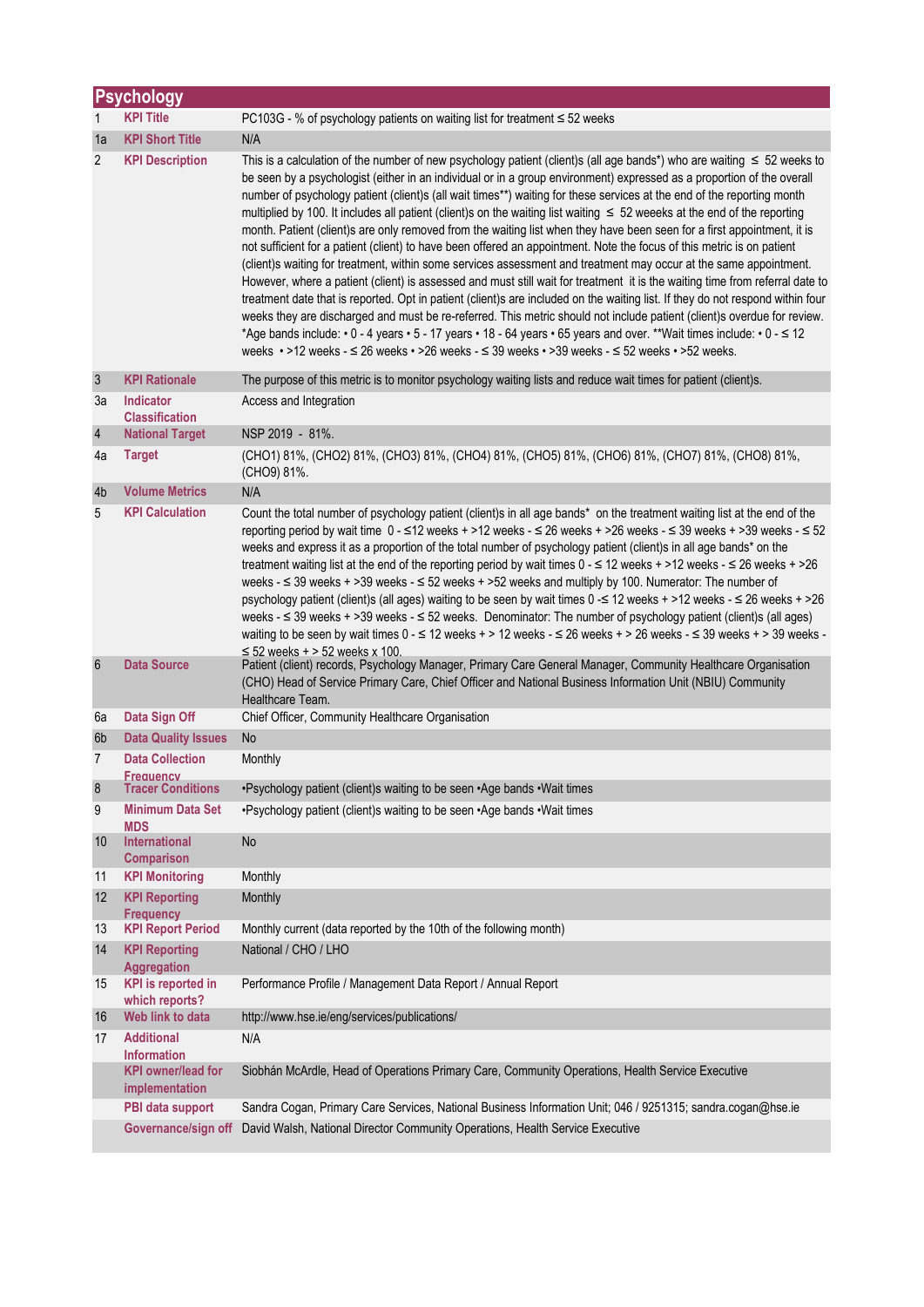|                  | <b>Psychology</b>                           |                                                                                                                                                                                                                                                                                                                                                                                                                                                                                                                                                                                                                                                                                                                                                                                                                                                                                                                                                                                                                                                                                                                                                                                                                                                                                                                                                                                                                                                                                                                                                   |
|------------------|---------------------------------------------|---------------------------------------------------------------------------------------------------------------------------------------------------------------------------------------------------------------------------------------------------------------------------------------------------------------------------------------------------------------------------------------------------------------------------------------------------------------------------------------------------------------------------------------------------------------------------------------------------------------------------------------------------------------------------------------------------------------------------------------------------------------------------------------------------------------------------------------------------------------------------------------------------------------------------------------------------------------------------------------------------------------------------------------------------------------------------------------------------------------------------------------------------------------------------------------------------------------------------------------------------------------------------------------------------------------------------------------------------------------------------------------------------------------------------------------------------------------------------------------------------------------------------------------------------|
| 1                | <b>KPI Title</b>                            | PC103M - % of psychology patients on waiting list for treatment ≤ 12 weeks                                                                                                                                                                                                                                                                                                                                                                                                                                                                                                                                                                                                                                                                                                                                                                                                                                                                                                                                                                                                                                                                                                                                                                                                                                                                                                                                                                                                                                                                        |
| 1a               | <b>KPI Short Title</b>                      | N/A                                                                                                                                                                                                                                                                                                                                                                                                                                                                                                                                                                                                                                                                                                                                                                                                                                                                                                                                                                                                                                                                                                                                                                                                                                                                                                                                                                                                                                                                                                                                               |
| 2                | <b>KPI Description</b>                      | This is a calculation of the number of new psychology patient (client)s (all age bands*) who are waiting ≤12 weeks to<br>be seen by a psychologist (either in an individual or in a group environment) expressed as a proportion of the overall<br>number of psychology patient (client)s (all wait times**) waiting for these services at the end of the reporting month<br>multiplied by 100. It includes all patient (client)s on the waiting list waiting ≤ 12 weeks at the end of the reporting<br>month. Patient (client)s are only removed from the waiting list when they have been seen for a first appointment, it is<br>not sufficient for a patient (client) to have been offered an appointment. Note the focus of this metric is on patient<br>(client)s waiting for treatment, within some services assessment and treatment may occur at the same appointment.<br>However, where a patient (client) is assessed and must still wait for treatment it is the waiting time from referral date to<br>treatment date that is reported. Opt in patient (client)s are included on the waiting list. If they do not respond within four<br>weeks they are discharged and must be re-referred. This metric should not include patient (client)s overdue for review.<br>*Age bands include: • 0 - 4 years • 5 - 17 years • 18 - 64 years • 65 years and over. **Wait times include: • 0 - ≤ 12<br>weeks $\cdot$ > 12 weeks - $\leq$ 26 weeks $\cdot$ > 26 weeks - $\leq$ 39 weeks $\cdot$ > 39 weeks - $\leq$ 52 weeks $\cdot$ > 52 weeks. |
| $\mathbf{3}$     | <b>KPI Rationale</b>                        | The purpose of this metric is to monitor psychology waiting lists and reduce wait times for patient (client)s.                                                                                                                                                                                                                                                                                                                                                                                                                                                                                                                                                                                                                                                                                                                                                                                                                                                                                                                                                                                                                                                                                                                                                                                                                                                                                                                                                                                                                                    |
| За               | Indicator<br><b>Classification</b>          | Access and Integration                                                                                                                                                                                                                                                                                                                                                                                                                                                                                                                                                                                                                                                                                                                                                                                                                                                                                                                                                                                                                                                                                                                                                                                                                                                                                                                                                                                                                                                                                                                            |
| $\sqrt{4}$       | <b>National Target</b>                      | NSP 2019 - 36%.                                                                                                                                                                                                                                                                                                                                                                                                                                                                                                                                                                                                                                                                                                                                                                                                                                                                                                                                                                                                                                                                                                                                                                                                                                                                                                                                                                                                                                                                                                                                   |
| 4a               | <b>Target</b>                               | (CHO1) 36%, (CHO2) 36%, (CHO3) 36%, (CHO4) 36%, (CHO5) 36%, (CHO6) 36%, (CHO7) 36%, (CHO8) 36%,<br>(CHO9) 36%.                                                                                                                                                                                                                                                                                                                                                                                                                                                                                                                                                                                                                                                                                                                                                                                                                                                                                                                                                                                                                                                                                                                                                                                                                                                                                                                                                                                                                                    |
| 4b               | <b>Volume Metrics</b>                       | N/A                                                                                                                                                                                                                                                                                                                                                                                                                                                                                                                                                                                                                                                                                                                                                                                                                                                                                                                                                                                                                                                                                                                                                                                                                                                                                                                                                                                                                                                                                                                                               |
| 5                | <b>KPI Calculation</b>                      | Count the total number of psychology patient (client)s in all age bands* on the treatment waiting list at the end of the<br>reporting period by wait time $0 - 12$ weeks and express it as a proportion of the total number of psychology patient<br>(client)s in all age bands* on the treatment waiting list at the end of the reporting period by wait times $0 - \le 12$ weeks +<br>> 12 weeks - $\leq$ 26 weeks + > 26 weeks - $\leq$ 39 weeks + > 39 weeks - $\leq$ 52 weeks + > 52 weeks and multiply by 100.<br>Numerator: The number of psychology patient (client)s (all ages) waiting to be seen by wait time 0 - ≤ 12 weeks.<br>Denominator: The number of psychology patient (client)s (all ages) waiting to be seen by wait times $0 - \le 12$ weeks + ><br>12 weeks - ≤ 26 weeks + > 26 weeks - ≤ 39 weeks + > 39 weeks - ≤ 52 weeks + > 52 weeks x 100.                                                                                                                                                                                                                                                                                                                                                                                                                                                                                                                                                                                                                                                                           |
| $\boldsymbol{6}$ | <b>Data Source</b>                          | Patient (client) records, Psychology Manager, Primary Care General Manager, Community Healthcare Organisation<br>(CHO) Head of Service Primary Care, Chief Officer and National Business Information Unit (NBIU) Community<br>Healthcare Team.                                                                                                                                                                                                                                                                                                                                                                                                                                                                                                                                                                                                                                                                                                                                                                                                                                                                                                                                                                                                                                                                                                                                                                                                                                                                                                    |
| 6a               | Data Sign Off                               | Chief Officer, Community Healthcare Organisation                                                                                                                                                                                                                                                                                                                                                                                                                                                                                                                                                                                                                                                                                                                                                                                                                                                                                                                                                                                                                                                                                                                                                                                                                                                                                                                                                                                                                                                                                                  |
| 6b               | <b>Data Quality Issues</b>                  | No                                                                                                                                                                                                                                                                                                                                                                                                                                                                                                                                                                                                                                                                                                                                                                                                                                                                                                                                                                                                                                                                                                                                                                                                                                                                                                                                                                                                                                                                                                                                                |
| $\overline{7}$   | <b>Data Collection</b><br><b>Frequency</b>  | Monthly                                                                                                                                                                                                                                                                                                                                                                                                                                                                                                                                                                                                                                                                                                                                                                                                                                                                                                                                                                                                                                                                                                                                                                                                                                                                                                                                                                                                                                                                                                                                           |
| $\bf 8$          | <b>Tracer Conditions</b>                    | •Psychology patient (client)s waiting to be seen •Age bands •Wait times                                                                                                                                                                                                                                                                                                                                                                                                                                                                                                                                                                                                                                                                                                                                                                                                                                                                                                                                                                                                                                                                                                                                                                                                                                                                                                                                                                                                                                                                           |
| 9                | <b>Minimum Data Set</b><br><b>MDS</b>       | •Psychology patient (client)s waiting to be seen •Age bands •Wait times                                                                                                                                                                                                                                                                                                                                                                                                                                                                                                                                                                                                                                                                                                                                                                                                                                                                                                                                                                                                                                                                                                                                                                                                                                                                                                                                                                                                                                                                           |
| 10               | <b>International</b><br><b>Comparison</b>   | <b>No</b>                                                                                                                                                                                                                                                                                                                                                                                                                                                                                                                                                                                                                                                                                                                                                                                                                                                                                                                                                                                                                                                                                                                                                                                                                                                                                                                                                                                                                                                                                                                                         |
| 11               | <b>KPI Monitoring</b>                       | Monthly                                                                                                                                                                                                                                                                                                                                                                                                                                                                                                                                                                                                                                                                                                                                                                                                                                                                                                                                                                                                                                                                                                                                                                                                                                                                                                                                                                                                                                                                                                                                           |
| 12               | <b>KPI Reporting</b><br><b>Frequency</b>    | Monthly                                                                                                                                                                                                                                                                                                                                                                                                                                                                                                                                                                                                                                                                                                                                                                                                                                                                                                                                                                                                                                                                                                                                                                                                                                                                                                                                                                                                                                                                                                                                           |
| 13               | <b>KPI Report Period</b>                    | Monthly current (data reported by the 10th of the following month)                                                                                                                                                                                                                                                                                                                                                                                                                                                                                                                                                                                                                                                                                                                                                                                                                                                                                                                                                                                                                                                                                                                                                                                                                                                                                                                                                                                                                                                                                |
| 14               | <b>KPI Reporting</b><br><b>Aggregation</b>  | National / CHO / LHO                                                                                                                                                                                                                                                                                                                                                                                                                                                                                                                                                                                                                                                                                                                                                                                                                                                                                                                                                                                                                                                                                                                                                                                                                                                                                                                                                                                                                                                                                                                              |
| 15               | <b>KPI</b> is reported in<br>which reports? | Performance Profile / Management Data Report / Annual Report                                                                                                                                                                                                                                                                                                                                                                                                                                                                                                                                                                                                                                                                                                                                                                                                                                                                                                                                                                                                                                                                                                                                                                                                                                                                                                                                                                                                                                                                                      |
| 16               | Web link to data                            | http://www.hse.ie/eng/services/publications/                                                                                                                                                                                                                                                                                                                                                                                                                                                                                                                                                                                                                                                                                                                                                                                                                                                                                                                                                                                                                                                                                                                                                                                                                                                                                                                                                                                                                                                                                                      |
| 17               | <b>Additional</b><br><b>Information</b>     | N/A                                                                                                                                                                                                                                                                                                                                                                                                                                                                                                                                                                                                                                                                                                                                                                                                                                                                                                                                                                                                                                                                                                                                                                                                                                                                                                                                                                                                                                                                                                                                               |
|                  | <b>KPI owner/lead for</b><br>implementation | Siobhán McArdle, Head of Operations Primary Care, Community Operations, Health Service Executive                                                                                                                                                                                                                                                                                                                                                                                                                                                                                                                                                                                                                                                                                                                                                                                                                                                                                                                                                                                                                                                                                                                                                                                                                                                                                                                                                                                                                                                  |
|                  | PBI data support                            | Sandra Cogan, Primary Care Services, National Business Information Unit; 046 / 9251315; sandra.cogan@hse.ie                                                                                                                                                                                                                                                                                                                                                                                                                                                                                                                                                                                                                                                                                                                                                                                                                                                                                                                                                                                                                                                                                                                                                                                                                                                                                                                                                                                                                                       |
|                  | Governance/sign off                         | David Walsh, National Director Community Operations, Health Service Executive                                                                                                                                                                                                                                                                                                                                                                                                                                                                                                                                                                                                                                                                                                                                                                                                                                                                                                                                                                                                                                                                                                                                                                                                                                                                                                                                                                                                                                                                     |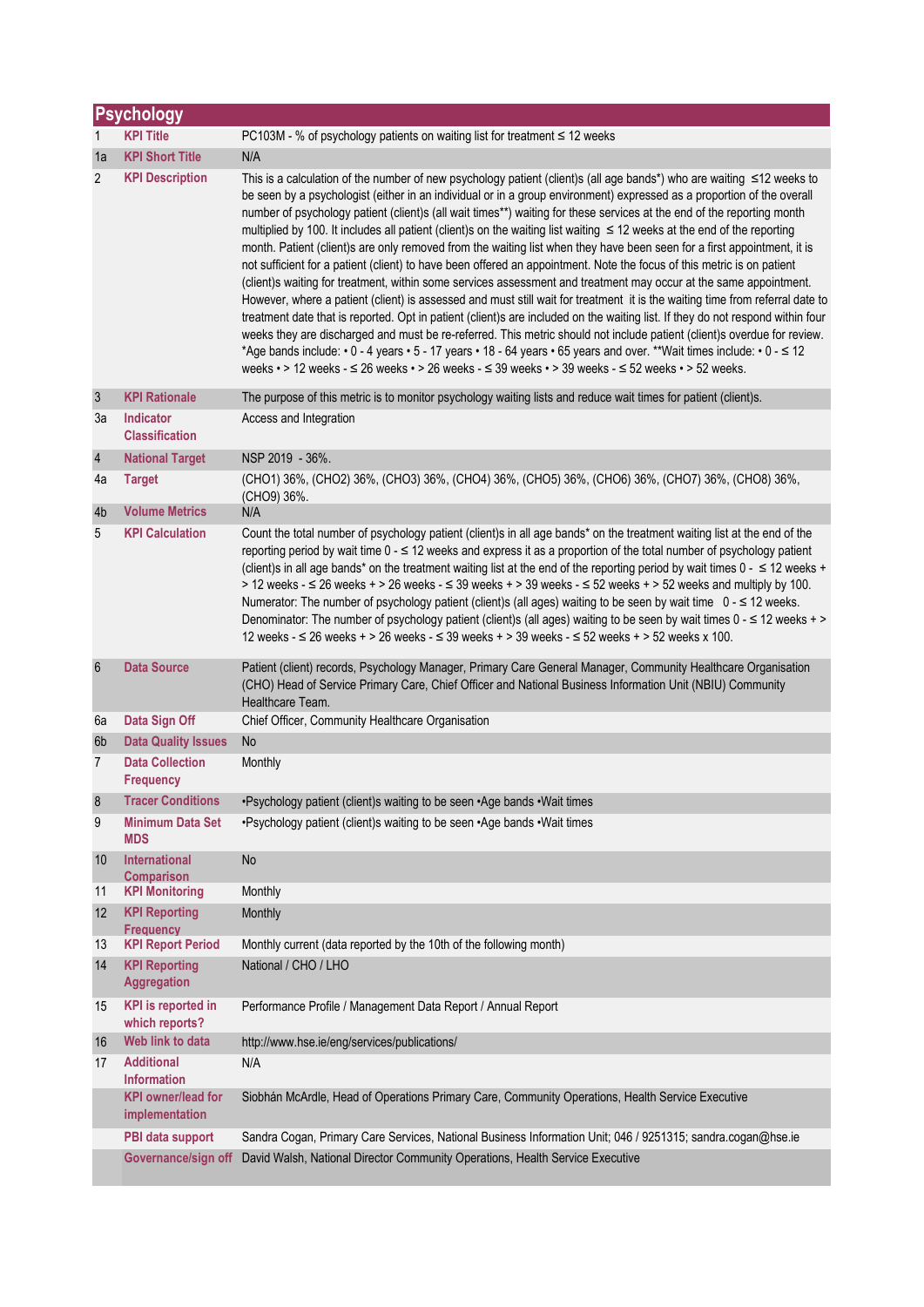|                  | <b>Psychology</b>                           |                                                                                                                                                                                                                                                                                                                                                                                                                                                                                                                                                                                                                                                                                                                                                                                                                                              |
|------------------|---------------------------------------------|----------------------------------------------------------------------------------------------------------------------------------------------------------------------------------------------------------------------------------------------------------------------------------------------------------------------------------------------------------------------------------------------------------------------------------------------------------------------------------------------------------------------------------------------------------------------------------------------------------------------------------------------------------------------------------------------------------------------------------------------------------------------------------------------------------------------------------------------|
| 1                | <b>KPI Title</b>                            | PC 131 - No. of Psychology Patients Seen                                                                                                                                                                                                                                                                                                                                                                                                                                                                                                                                                                                                                                                                                                                                                                                                     |
| 1a               | <b>KPI Short Title</b>                      | N/A                                                                                                                                                                                                                                                                                                                                                                                                                                                                                                                                                                                                                                                                                                                                                                                                                                          |
| 2                | <b>KPI Description</b>                      | This is a composite metric. It is the sum of the number of existing psychology patient (client)s seen face to face in the<br>reporting month and the number of new psychology patient (client)s seen face to face in the reporting month. An<br>existing patient (client) is defined as a patient who is currently attending the service and is an open case. It includes<br>patient (client)s who attend individual appointments or group sessions. A new patient (client) is a patient (client) that is<br>seen for the first time in this episode of care. It includes patients (clients) re-referred to the service. Each patient (client)<br>is only included once in the count in the reporting period i.e. he / she is counted either as an existing patient (client) or<br>a new natient (client) in the reporting month not as both |
| $\mathbf{3}$     | <b>KPI Rationale</b>                        | This metric provides information on psychology service activity and informs decisions in relation to the planning and<br>management of staff and resource allocation.                                                                                                                                                                                                                                                                                                                                                                                                                                                                                                                                                                                                                                                                        |
| За               | Indicator<br><b>Classification</b>          | Access and Integration                                                                                                                                                                                                                                                                                                                                                                                                                                                                                                                                                                                                                                                                                                                                                                                                                       |
| $\sqrt{4}$       | <b>National Target</b>                      | NSP 2019 - 41,484.                                                                                                                                                                                                                                                                                                                                                                                                                                                                                                                                                                                                                                                                                                                                                                                                                           |
| 4a               | <b>Target</b>                               | N/A                                                                                                                                                                                                                                                                                                                                                                                                                                                                                                                                                                                                                                                                                                                                                                                                                                          |
| 4b               | <b>Volume Metrics</b>                       | N/A                                                                                                                                                                                                                                                                                                                                                                                                                                                                                                                                                                                                                                                                                                                                                                                                                                          |
| 5                | <b>KPI Calculation</b>                      | Count the number of existing psychology patient (client)s seen and add it to the number of new psychology patient<br>(client)s seen in the reporting month. Each patient (client) is only included once in the count in the reporting period i.e.<br>he / she is counted either as an existing patient (client) or a new patient (client) in the reporting month, not as both.                                                                                                                                                                                                                                                                                                                                                                                                                                                               |
| $6\phantom{1}6$  | <b>Data Source</b>                          | Patient records, Psychology Manager, Primary Care General Manager, Community Healthcare Organisation (CHO)<br>Head of Service Primary Care, Chief Officer and National Business Information Unit (NBIU) Community Healthcare<br>Team.                                                                                                                                                                                                                                                                                                                                                                                                                                                                                                                                                                                                        |
| 6a               | Data Sign Off                               | Chief Officer, Community Healthcare Organisation                                                                                                                                                                                                                                                                                                                                                                                                                                                                                                                                                                                                                                                                                                                                                                                             |
| 6b               | <b>Data Quality Issues</b>                  | No                                                                                                                                                                                                                                                                                                                                                                                                                                                                                                                                                                                                                                                                                                                                                                                                                                           |
| 7                | <b>Data Collection</b><br><b>Frequency</b>  | Monthly                                                                                                                                                                                                                                                                                                                                                                                                                                                                                                                                                                                                                                                                                                                                                                                                                                      |
| $\boldsymbol{8}$ | <b>Tracer Conditions</b>                    | •Existing psychology patient (client)s seen • New psychology patient (client)s seen                                                                                                                                                                                                                                                                                                                                                                                                                                                                                                                                                                                                                                                                                                                                                          |
| 9                | <b>Minimum Data Set</b><br><b>MDS</b>       | •Existing psychology patient (client)s seen • New psychology patient (client)s seen                                                                                                                                                                                                                                                                                                                                                                                                                                                                                                                                                                                                                                                                                                                                                          |
| 10               | <b>International</b><br><b>Comparison</b>   | No                                                                                                                                                                                                                                                                                                                                                                                                                                                                                                                                                                                                                                                                                                                                                                                                                                           |
| 11               | <b>KPI Monitoring</b>                       | Monthly                                                                                                                                                                                                                                                                                                                                                                                                                                                                                                                                                                                                                                                                                                                                                                                                                                      |
| 12               | <b>KPI Reporting</b><br><b>Frequency</b>    | Monthly                                                                                                                                                                                                                                                                                                                                                                                                                                                                                                                                                                                                                                                                                                                                                                                                                                      |
| 13               | <b>KPI Report Period</b>                    | Monthly current (data reported by the 10th of the following month)                                                                                                                                                                                                                                                                                                                                                                                                                                                                                                                                                                                                                                                                                                                                                                           |
| 14               | <b>KPI Reporting</b><br><b>Aggregation</b>  | National / CHO / LHO                                                                                                                                                                                                                                                                                                                                                                                                                                                                                                                                                                                                                                                                                                                                                                                                                         |
| 15               | <b>KPI</b> is reported in<br>which reports? | Performance Profile / Management Data Report / Annual Report                                                                                                                                                                                                                                                                                                                                                                                                                                                                                                                                                                                                                                                                                                                                                                                 |
| 16               | Web link to data                            | http://www.hse.ie/eng/services/publications/                                                                                                                                                                                                                                                                                                                                                                                                                                                                                                                                                                                                                                                                                                                                                                                                 |
| 17               | <b>Additional</b><br><b>Information</b>     | N/A                                                                                                                                                                                                                                                                                                                                                                                                                                                                                                                                                                                                                                                                                                                                                                                                                                          |
|                  | <b>KPI</b> owner/lead for<br>implementation | Siobhán McArdle, Head of Operations Primary Care, Community Operations, Health Service Executive                                                                                                                                                                                                                                                                                                                                                                                                                                                                                                                                                                                                                                                                                                                                             |
|                  | PBI data support                            | Sandra Cogan, Primary Care Services, National Business Information Unit 046 / 9251315; sandra.cogan@hse.ie                                                                                                                                                                                                                                                                                                                                                                                                                                                                                                                                                                                                                                                                                                                                   |
|                  | Governance/sign off                         | David Walsh, National Director Community Operations, Health Service Executive                                                                                                                                                                                                                                                                                                                                                                                                                                                                                                                                                                                                                                                                                                                                                                |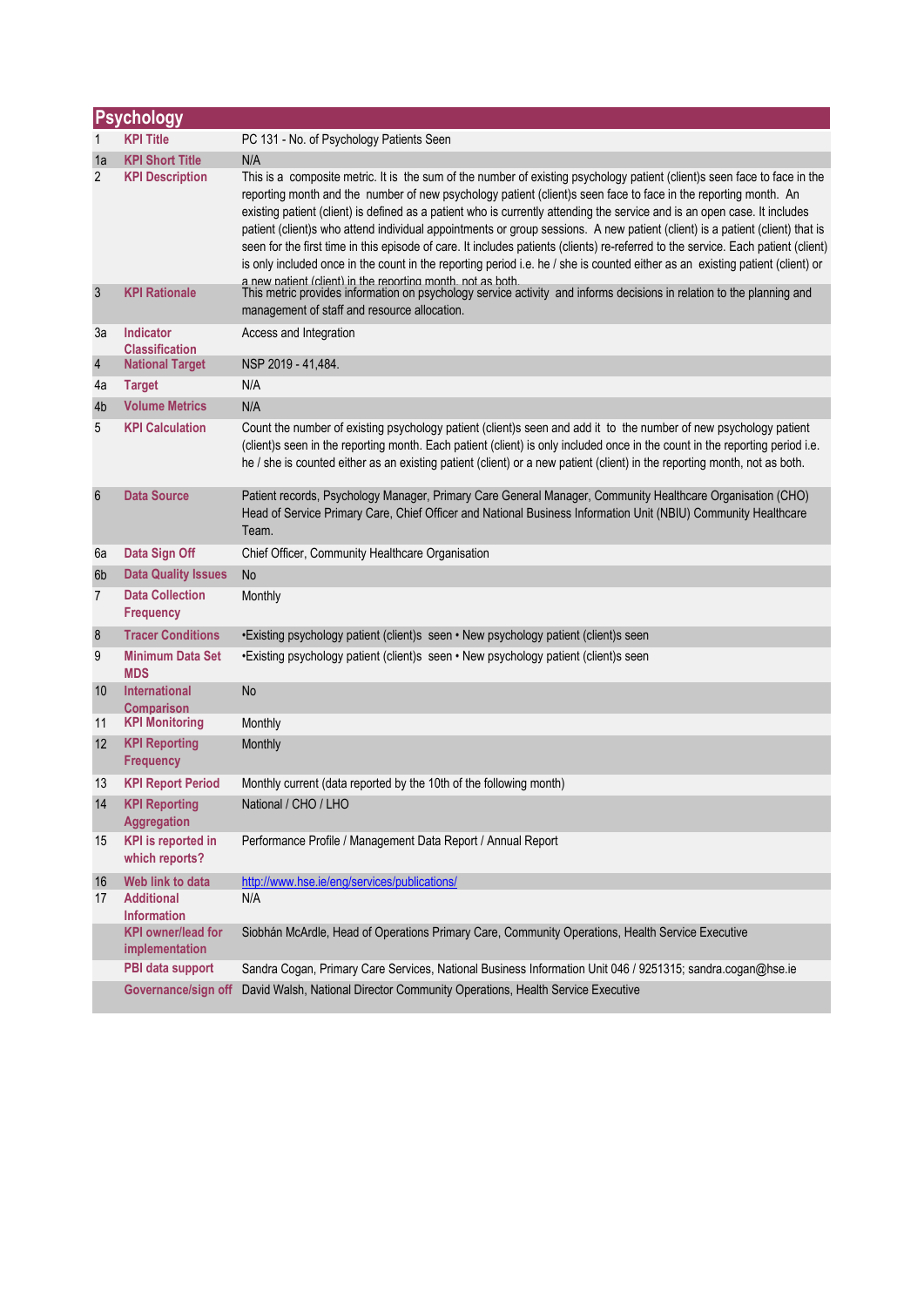| <b>Speech &amp; Language Therapy</b> |                                             |                                                                                                                                                                                                                                                                                                                                                                                                                                                                                                                                                                                                                                                                                                                                                                                                                                                                                                                               |  |  |  |
|--------------------------------------|---------------------------------------------|-------------------------------------------------------------------------------------------------------------------------------------------------------------------------------------------------------------------------------------------------------------------------------------------------------------------------------------------------------------------------------------------------------------------------------------------------------------------------------------------------------------------------------------------------------------------------------------------------------------------------------------------------------------------------------------------------------------------------------------------------------------------------------------------------------------------------------------------------------------------------------------------------------------------------------|--|--|--|
| 1                                    | <b>KPI Title</b>                            | PC116B - % of speech and language therapy patients on the waiting list for assessment ≤ 52 weeks                                                                                                                                                                                                                                                                                                                                                                                                                                                                                                                                                                                                                                                                                                                                                                                                                              |  |  |  |
| 1a                                   | <b>KPI Short Title</b>                      | N/A                                                                                                                                                                                                                                                                                                                                                                                                                                                                                                                                                                                                                                                                                                                                                                                                                                                                                                                           |  |  |  |
| $\overline{2}$                       | <b>KPI Description</b>                      | This is a calculation of the number of speech and language therapy (SLT) patients (clients) (all age bands*) on the<br>waiting list for initial assessment by a speech and language therapist who are waiting ≤ 52 weeks for this assessment<br>expressed as a proportion of the overall number of patients (clients) (all age bands*) waiting (all wait times**) for SLT<br>initial assessment, multiplied by 100. Clients are only removed from the waiting list when they have been seen for a<br>first appointment. It is not sufficient for a client to have been offered an appointment date. *Age bands include: • 0-4<br>years 11 months • 5 years to 17 years 11 months • 18 years to 64 years 11 months • 65+ years.**Wait Times include:<br>• 0 to 4 months • 4 months &1 day to 8 months • 8 months &1 day to 12 months • 12 months &1 day to 18 months • 18<br>months &1 day to 24 months • > 24 months.         |  |  |  |
| $\mathbf{3}$                         | <b>KPI Rationale</b>                        | This metric allows waiting lists and times for initial SLTassessment to be monitored in order to address waiting times<br>for clients.                                                                                                                                                                                                                                                                                                                                                                                                                                                                                                                                                                                                                                                                                                                                                                                        |  |  |  |
| 3a                                   | Indicator<br><b>Classification</b>          | Access and Integration                                                                                                                                                                                                                                                                                                                                                                                                                                                                                                                                                                                                                                                                                                                                                                                                                                                                                                        |  |  |  |
| $\sqrt{4}$                           | <b>National Target</b>                      | NSP 2019 - 100%.                                                                                                                                                                                                                                                                                                                                                                                                                                                                                                                                                                                                                                                                                                                                                                                                                                                                                                              |  |  |  |
| 4a                                   | <b>Target</b>                               | (CHO1) 100%, (CHO2) 100%, (CHO3) 100%, (CHO4) 100%, (CHO5) 100%, (CHO6) 100%, (CHO7) 100%, (CHO8)<br>100%, (CHO9) 100%.                                                                                                                                                                                                                                                                                                                                                                                                                                                                                                                                                                                                                                                                                                                                                                                                       |  |  |  |
| 4 <sub>b</sub>                       | <b>Volume Metrics</b>                       | N/A                                                                                                                                                                                                                                                                                                                                                                                                                                                                                                                                                                                                                                                                                                                                                                                                                                                                                                                           |  |  |  |
| 5                                    | <b>KPI Calculation</b>                      | Count the number of SLT clients (all age bands*) waiting for initial SLT assessment by wait times: 0-4 months +4<br>months & 1 day -8 months + 8 months & 1 day -12 months and express it as a proportion of the total number of clients<br>(all age bands*) waiting for initial SLT assessment by wait times: 0-4months + 4 months & 1 day-8 months + 8 months<br>& 1 day -12 months + 12 months & 1 day-18 months + 18 months & 1 day -24 months + >24 months and multiply by<br>100. Numerator: The number of clients (all ages) waiting for initial SLT assessment by wait times 0-4 months + 4<br>months & 1 day -8 months + 8 months & 1 day -12 months. Denominator: The number of clients (all ages) waiting for<br>initial SLT assessment by wait times 0-4 months + 4 months & 1 day -8 months + 8 months &1 day -12 months + 12<br>months & 1 day -18 months + 18 months & 1 day -24 months + $>$ 24 months x 100. |  |  |  |
| $6\phantom{1}6$                      | <b>Data Source</b>                          | Speech & Language Therapy (SLT) records, SLT Manager, Primary Care General Manager, Community Healthcare<br>Organisation (CHO) Head of Service Primary Care, Chief Officer and National Business Information Unit (NBIU)<br>Community Healthcare Team.                                                                                                                                                                                                                                                                                                                                                                                                                                                                                                                                                                                                                                                                        |  |  |  |
| 6a                                   | Data Sign Off                               | Chief Officer, Community Healthcare Organisation                                                                                                                                                                                                                                                                                                                                                                                                                                                                                                                                                                                                                                                                                                                                                                                                                                                                              |  |  |  |
| 6 <sub>b</sub>                       | <b>Data Quality Issues</b>                  | <b>No</b>                                                                                                                                                                                                                                                                                                                                                                                                                                                                                                                                                                                                                                                                                                                                                                                                                                                                                                                     |  |  |  |
| $\overline{7}$                       | <b>Data Collection</b><br><b>Frequency</b>  | Monthly                                                                                                                                                                                                                                                                                                                                                                                                                                                                                                                                                                                                                                                                                                                                                                                                                                                                                                                       |  |  |  |
| $\boldsymbol{8}$                     | <b>Tracer Conditions</b>                    | • Clients on the waiting list for initial SLT assessment • Wait times                                                                                                                                                                                                                                                                                                                                                                                                                                                                                                                                                                                                                                                                                                                                                                                                                                                         |  |  |  |
| 9                                    | <b>Minimum Data Set</b><br><b>MDS</b>       | • Clients on the waiting list for initial SLT assessment • Wait times                                                                                                                                                                                                                                                                                                                                                                                                                                                                                                                                                                                                                                                                                                                                                                                                                                                         |  |  |  |
| 10                                   | International<br><b>Comparison</b>          | No                                                                                                                                                                                                                                                                                                                                                                                                                                                                                                                                                                                                                                                                                                                                                                                                                                                                                                                            |  |  |  |
| 11                                   | <b>KPI Monitoring</b>                       | Monthly                                                                                                                                                                                                                                                                                                                                                                                                                                                                                                                                                                                                                                                                                                                                                                                                                                                                                                                       |  |  |  |
| 12                                   | <b>KPI Reporting</b><br><b>Frequency</b>    | Monthly                                                                                                                                                                                                                                                                                                                                                                                                                                                                                                                                                                                                                                                                                                                                                                                                                                                                                                                       |  |  |  |
| 13                                   | <b>KPI Report Period</b>                    | Monthly current (data reported by the 10th of the following month)                                                                                                                                                                                                                                                                                                                                                                                                                                                                                                                                                                                                                                                                                                                                                                                                                                                            |  |  |  |
| 14                                   | <b>KPI Reporting</b><br>Aggregation         | National / CHO / LHO                                                                                                                                                                                                                                                                                                                                                                                                                                                                                                                                                                                                                                                                                                                                                                                                                                                                                                          |  |  |  |
| 15                                   | <b>KPI</b> is reported in<br>which reports? | Performance Profile / Management Data Report / Annual Report                                                                                                                                                                                                                                                                                                                                                                                                                                                                                                                                                                                                                                                                                                                                                                                                                                                                  |  |  |  |
| 16                                   | Web link to data                            | http://www.hse.ie/eng/services/publications/                                                                                                                                                                                                                                                                                                                                                                                                                                                                                                                                                                                                                                                                                                                                                                                                                                                                                  |  |  |  |
| 17                                   | <b>Additional</b><br><b>Information</b>     | N/A                                                                                                                                                                                                                                                                                                                                                                                                                                                                                                                                                                                                                                                                                                                                                                                                                                                                                                                           |  |  |  |
|                                      | <b>KPI owner/lead for</b><br>implementation | Siobhán McArdle, Head of Operations Primary Care, Community Operations, Health Service Executive                                                                                                                                                                                                                                                                                                                                                                                                                                                                                                                                                                                                                                                                                                                                                                                                                              |  |  |  |
|                                      | PBI data support                            | Sandra Cogan, Primary Care Services, National Business Information Unit (NBIU) 046 9251315; Email:<br>sandra.cogan@hse.ie                                                                                                                                                                                                                                                                                                                                                                                                                                                                                                                                                                                                                                                                                                                                                                                                     |  |  |  |
|                                      |                                             | Governance/sign off David Walsh, National Director Community Operations, Health Service Executive                                                                                                                                                                                                                                                                                                                                                                                                                                                                                                                                                                                                                                                                                                                                                                                                                             |  |  |  |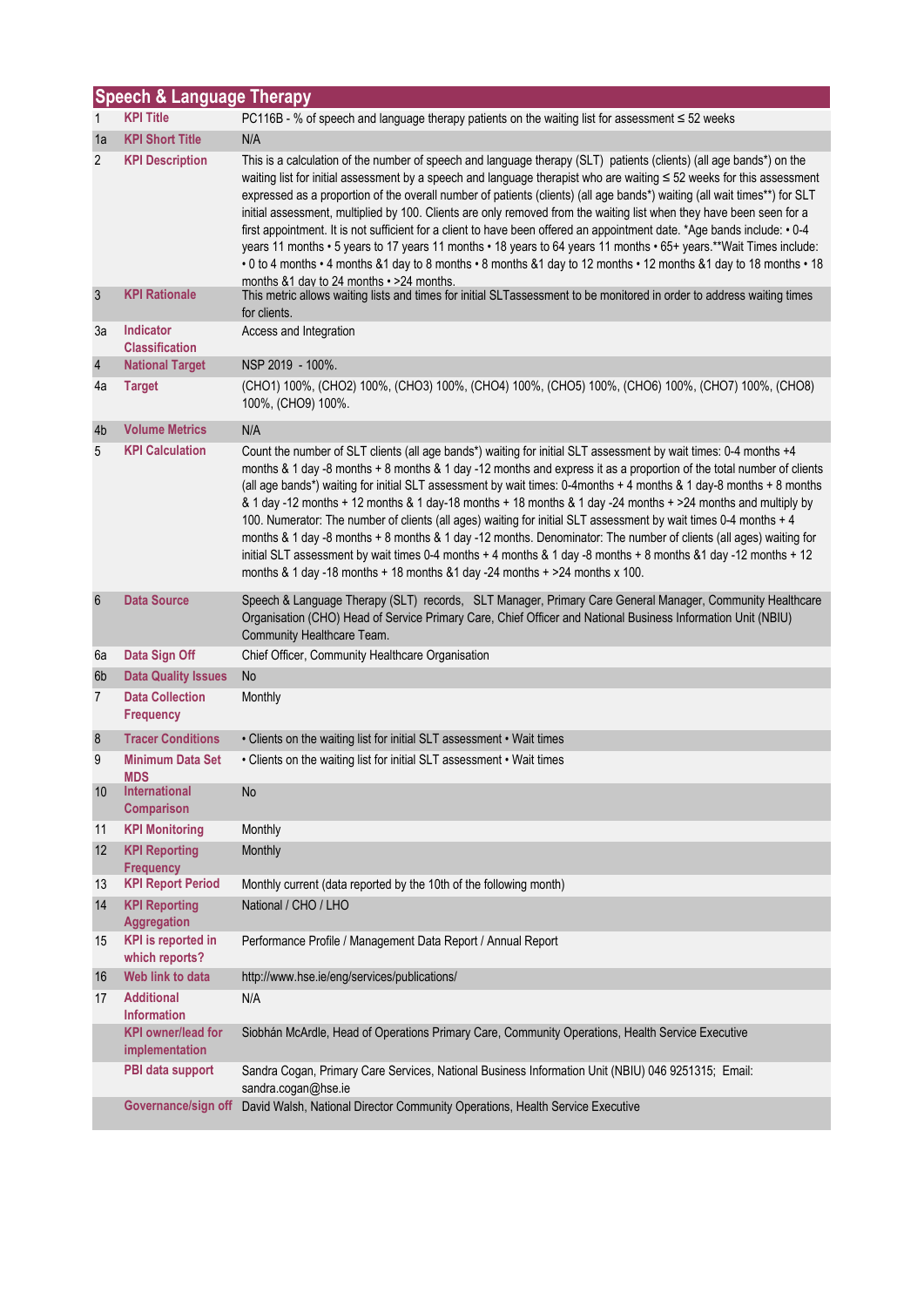| <b>Speech &amp; Language Therapy</b> |                                             |                                                                                                                                                                                                                                                                                                                                                                                                                                                                                                                                                                                                                                                                                                                                                                                                                                                                                                                           |  |  |  |
|--------------------------------------|---------------------------------------------|---------------------------------------------------------------------------------------------------------------------------------------------------------------------------------------------------------------------------------------------------------------------------------------------------------------------------------------------------------------------------------------------------------------------------------------------------------------------------------------------------------------------------------------------------------------------------------------------------------------------------------------------------------------------------------------------------------------------------------------------------------------------------------------------------------------------------------------------------------------------------------------------------------------------------|--|--|--|
| 1                                    | <b>KPI Title</b>                            | PC117B - % of speech and language therapy patients on the waiting list for treatment $\leq$ 52 weeks                                                                                                                                                                                                                                                                                                                                                                                                                                                                                                                                                                                                                                                                                                                                                                                                                      |  |  |  |
| 1a                                   | <b>KPI Short Title</b>                      | N/A                                                                                                                                                                                                                                                                                                                                                                                                                                                                                                                                                                                                                                                                                                                                                                                                                                                                                                                       |  |  |  |
| 2                                    | <b>KPI Description</b>                      | This is a calculation of the number of speech and language therapy (SLT) patients (clients) (all ages*) on the waiting<br>list for initial treatment by a speech and language therapist who are waiting $\leq$ 52 weeks for this treatment expressed as<br>a proportion of the overall number of patients (clients) (all ages*) waiting (all wait times**) for SLT initial treatment,<br>multiplied by 100. Clients are only removed from the treatment waiting list when they have been seen for a first therapy<br>appointment, it is not sufficient for a client to have been offered an appointment. *Age bands include: • 0-4 years 11<br>months • 5 years to 17 years 11 months • 18 years to 64 years 11 months • 65+years. **Wait Times include: • 0 to 4<br>months • 4 months &1 day to 8 months • 8 months &1 day to 12 months • 12 months &1 day to 18 months • 18 months<br>&1 day to 24 months • >24 months. |  |  |  |
| $\mathfrak{Z}$                       | <b>KPI Rationale</b>                        | This metric allows SLT waiting lists and times for initial treatment to be monitored in order to address waiting times for<br>clients.                                                                                                                                                                                                                                                                                                                                                                                                                                                                                                                                                                                                                                                                                                                                                                                    |  |  |  |
| За                                   | Indicator<br><b>Classification</b>          | Access and Integration                                                                                                                                                                                                                                                                                                                                                                                                                                                                                                                                                                                                                                                                                                                                                                                                                                                                                                    |  |  |  |
| $\sqrt{4}$                           | <b>National Target</b>                      | NSP 2019 - 100%.                                                                                                                                                                                                                                                                                                                                                                                                                                                                                                                                                                                                                                                                                                                                                                                                                                                                                                          |  |  |  |
| 4a                                   | <b>Target</b>                               | (CHO 1) 100%, (CHO 2) 100%, (CHO 3) 100%, (CHO 4) 100%, (CHO 5) 100%, (CHO 6) 100%, (CHO 7) 100%,<br>(CHO 8) 100%, (CHO 9) 100%                                                                                                                                                                                                                                                                                                                                                                                                                                                                                                                                                                                                                                                                                                                                                                                           |  |  |  |
| 4b                                   | <b>Volume Metrics</b>                       | N/A                                                                                                                                                                                                                                                                                                                                                                                                                                                                                                                                                                                                                                                                                                                                                                                                                                                                                                                       |  |  |  |
| 5                                    | <b>KPI Calculation</b>                      | Count the number of clients (all age bands*) waiting for initial SLT treatment by wait time: 0-4months + 4 months &1<br>day-8mths + 8 months & 1 day -12months and express it as a proportion of the overall number of clients (all age<br>bands*) waiting for initial SLT treatment by wait times: 0-4months + 4 months & 1 day-8mths + 8 months & 1 day -<br>12mths + 12 months & 1 day -18mths +18 months & 1 day -24months + >24months and multiply by 100. Numerator:<br>The number of clients (all ages) waiting for initial SLT treatment by wait times 0-4months + 4 months & 1 day-8mths +<br>8 months & 1 day -12months. Denominator: The total number of clients (all ages) waiting for initial SLT treatment by<br>wait times 0-4months + 4 months & 1 day-8mths + 8 months & 1 day -12 months+ 12 months &1 day -18months +18<br>months & 1 day -24months $+$ >24months x 100.                               |  |  |  |
| $6\phantom{1}6$                      | <b>Data Source</b>                          | Speech & Language Therapy (SLT) records, SLT Manager, Primary Care General Manager, Community Healthcare<br>Organisation (CHO) Head of Service Primary Care, Chief Officer and National Business Information Unit (NBIU)<br>Community Healthcare Team.                                                                                                                                                                                                                                                                                                                                                                                                                                                                                                                                                                                                                                                                    |  |  |  |
| 6a                                   | Data Sign Off                               | Chief Officer, Community Healthcare Organisation                                                                                                                                                                                                                                                                                                                                                                                                                                                                                                                                                                                                                                                                                                                                                                                                                                                                          |  |  |  |
| 6b                                   | <b>Data Quality Issues</b>                  | No                                                                                                                                                                                                                                                                                                                                                                                                                                                                                                                                                                                                                                                                                                                                                                                                                                                                                                                        |  |  |  |
| 7                                    | <b>Data Collection</b>                      | Monthly                                                                                                                                                                                                                                                                                                                                                                                                                                                                                                                                                                                                                                                                                                                                                                                                                                                                                                                   |  |  |  |
| $\boldsymbol{8}$                     | <b>Tracer Conditions</b>                    | • Clients on the waiting list for initial SLT treatment<br>• Wait times                                                                                                                                                                                                                                                                                                                                                                                                                                                                                                                                                                                                                                                                                                                                                                                                                                                   |  |  |  |
| 9                                    | <b>Minimum Data Set</b><br><b>MDS</b>       | • Clients on the waiting list for initial SLT treatment<br>• Wait times                                                                                                                                                                                                                                                                                                                                                                                                                                                                                                                                                                                                                                                                                                                                                                                                                                                   |  |  |  |
| 10                                   | <b>International</b><br><b>Comparison</b>   | No                                                                                                                                                                                                                                                                                                                                                                                                                                                                                                                                                                                                                                                                                                                                                                                                                                                                                                                        |  |  |  |
| 11                                   | <b>KPI Monitoring</b>                       | Monthly                                                                                                                                                                                                                                                                                                                                                                                                                                                                                                                                                                                                                                                                                                                                                                                                                                                                                                                   |  |  |  |
| 12                                   | <b>KPI Reporting</b><br><b>Frequency</b>    | Monthly                                                                                                                                                                                                                                                                                                                                                                                                                                                                                                                                                                                                                                                                                                                                                                                                                                                                                                                   |  |  |  |
| 13                                   | <b>KPI Report Period</b>                    | Monthly current (data reported by the 10th of the following month)                                                                                                                                                                                                                                                                                                                                                                                                                                                                                                                                                                                                                                                                                                                                                                                                                                                        |  |  |  |
| 14                                   | <b>KPI Reporting</b><br><b>Aggregation</b>  | National / CHO / LHO                                                                                                                                                                                                                                                                                                                                                                                                                                                                                                                                                                                                                                                                                                                                                                                                                                                                                                      |  |  |  |
| 15                                   | <b>KPI</b> is reported in<br>which reports? | Performance Profile / Management Data Report / Annual Report                                                                                                                                                                                                                                                                                                                                                                                                                                                                                                                                                                                                                                                                                                                                                                                                                                                              |  |  |  |
| 16                                   | Web link to data                            | http://www.hse.ie/eng/services/publications/                                                                                                                                                                                                                                                                                                                                                                                                                                                                                                                                                                                                                                                                                                                                                                                                                                                                              |  |  |  |
| 17                                   | <b>Additional</b><br><b>Information</b>     | N/A                                                                                                                                                                                                                                                                                                                                                                                                                                                                                                                                                                                                                                                                                                                                                                                                                                                                                                                       |  |  |  |
|                                      | <b>KPI</b> owner/lead for<br>implementation | Siobhán McArdle, Head of Operations Primary Care, Community Operations, Health Service Executive                                                                                                                                                                                                                                                                                                                                                                                                                                                                                                                                                                                                                                                                                                                                                                                                                          |  |  |  |
|                                      | PBI data support                            | Sandra Cogan, Primary Care Services, National Business Information Unit (NBIU) 046 9251315; Email:<br>sandra.cogan@hse.ie                                                                                                                                                                                                                                                                                                                                                                                                                                                                                                                                                                                                                                                                                                                                                                                                 |  |  |  |
|                                      | Governance/sign off                         | David Walsh, National Director Community Operations, Health Service Executive                                                                                                                                                                                                                                                                                                                                                                                                                                                                                                                                                                                                                                                                                                                                                                                                                                             |  |  |  |